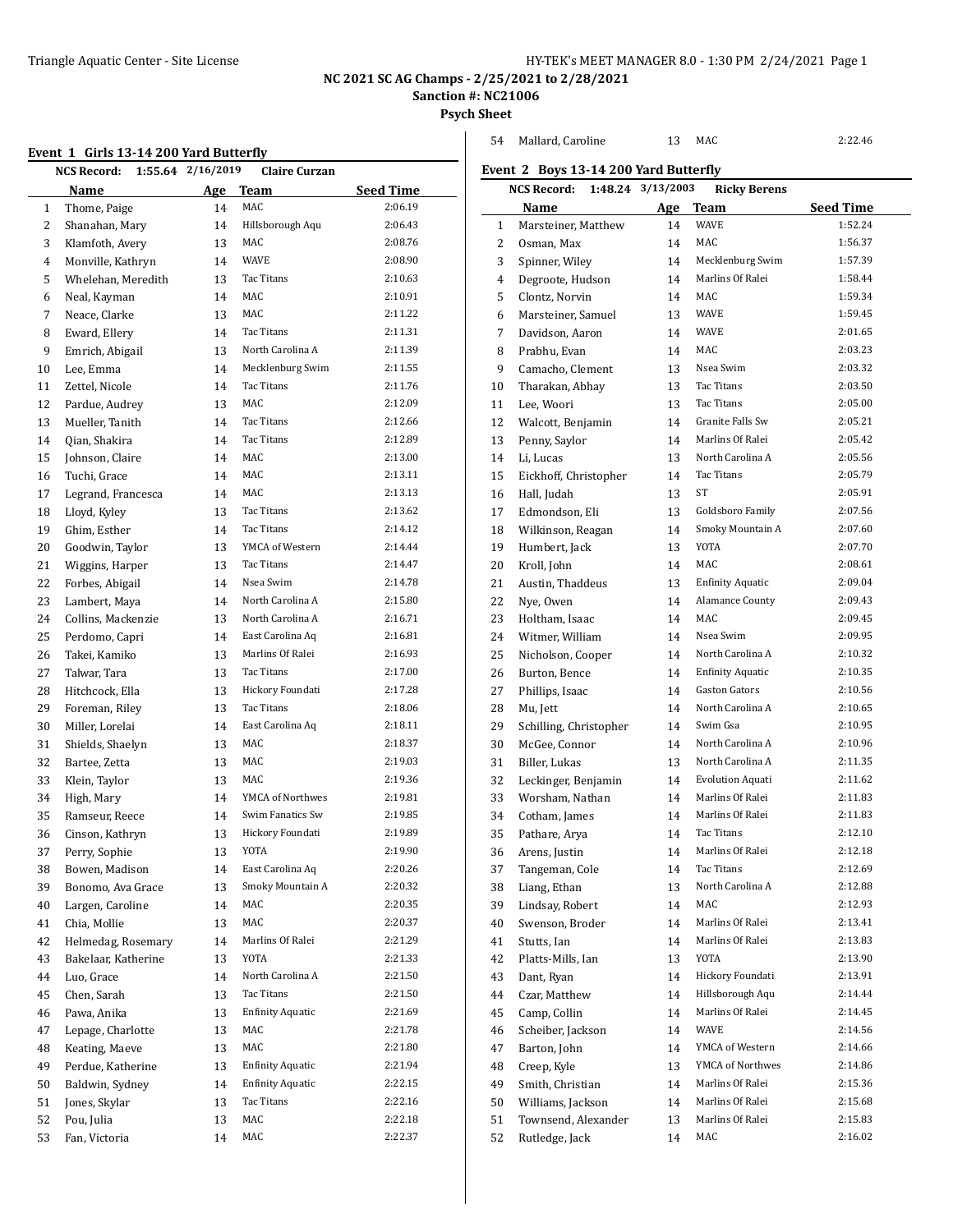**Psych Sheet**

#### **Event 2 ...(Boys 13-14 200 Yard Butterfly)**

|    | Name             | Age | Team              | <b>Seed Time</b> |
|----|------------------|-----|-------------------|------------------|
| 53 | Wulff, Nolan     | 14  | North Carolina A  | 2:16.02          |
| 54 | Honaker, Matthew | 14  | Tac Titans        | 2:16.05          |
| 55 | Zhang, Leon      | 14  | <b>Tac Titans</b> | 2:16.09          |
| 56 | O'Mara, Quinn    | 14  | MAC               | 2:16.27          |
| 57 | Nelson, Elijah   | 13  | Marlins Of Ralei  | 2:16.53          |
| 58 | Selva, David     | 14  | Tac Titans        | 2:16.59          |
| 59 | Ball, Charles    | 13  | <b>WAVE</b>       | 2:16.83          |
| 60 | Liu, Alan        | 14  | North Carolina A  | 2:16.98          |
|    |                  |     |                   |                  |

#### **Event 3 Girls 13-14 100 Yard Breaststroke**

|                | <b>NCS Record:</b>    | 1:01.31 | 12/9/2016 | Abby Arens              |                  |
|----------------|-----------------------|---------|-----------|-------------------------|------------------|
|                | Name                  |         | Age       | <b>Team</b>             | <b>Seed Time</b> |
| 1              | Willis, Lily Ann      |         | 14        | <b>Tac Titans</b>       | 1:03.02          |
| $\overline{2}$ | Klamfoth, Avery       |         | 13        | <b>MAC</b>              | 1:04.95          |
| 3              | Thome, Paige          |         | 14        | MAC                     | 1:05.92          |
| $\overline{4}$ | Wolk, Audrey          |         | 14        | North Carolina A        | 1:06.39          |
| 5              | Rainey, Reagan        |         | 14        | MAC                     | 1:06.93          |
| 6              | Jeltema, Mia          |         | 13        | Tac Titans              | 1:07.08          |
| 7              | Wolk, Isabel          |         | 13        | North Carolina A        | 1:07.48          |
| 8              | Ormondroyd, Tia       |         | 14        | <b>Tac Titans</b>       | 1:08.09          |
| 9              | Kim, Kenzie           |         | 13        | North Carolina A        | 1:08.24          |
| 10             | Tuchi, Grace          |         | 14        | MAC.                    | 1:08.34          |
| 11             | Rountree, Rori        |         | 14        | Swim Fanatics Sw        | 1:08.54          |
| 12             | Vassil, Avery         |         | 13        | MAC                     | 1:08.57          |
| 13             | Cureton, Taylor       |         | 14        | Tac Titans              | 1:08.81          |
| 14             | Wallace, Eliza        |         | 13        | Mecklenburg Swim        | 1:09.16          |
| 15             | Furbay, Caroline      |         | 14        | Waves Of Wilming        | 1:09.30          |
| 16             | Lloyd, Kyley          |         | 13        | <b>Tac Titans</b>       | 1:09.37          |
| 17             | Vanega, Claudia       |         | 14        | <b>RSA</b>              | 1:09.38          |
| 18             | Eckert, Charlotte     |         | 14        | <b>MAC</b>              | 1:09.45          |
| 19             | Cloutier, Adeline     |         | 13        | East Carolina Aq        | 1:09.55          |
| 20             | Kern, Kathryn         |         | 13        | MAC                     | 1:09.94          |
| 21             | Phillips, Emilie      |         | 13        | <b>WAVE</b>             | 1:09.99          |
| 22             | Bartee, Zetta         |         | 13        | <b>MAC</b>              | 1:10.01          |
| 23             | Sarrantonio, Ali      |         | 14        | MAC                     | 1:10.31          |
| 24             | Bellissimo, Sophia    |         | 14        | Lowes YMCA Light        | 1:10.38          |
| 25             | Nelson, Jadyn         |         | 13        | Aquatic Team Of         | 1:10.46          |
| 26             | Largen, Caroline      |         | 14        | <b>MAC</b>              | 1:10.60          |
| 27             | Briggs, Reese         |         | 14        | <b>MAC</b>              | 1:10.68          |
| 28             | Brooks, Alexandria    |         | 14        | <b>Enfinity Aquatic</b> | 1:10.69          |
| 29             | Bartis, Bronwyn       |         | 14        | MAC                     | 1:10.82          |
| 30             | Clark, Avari          |         | 14        | Hillsborough Aqu        | 1:11.09          |
| 31             | Foreman, Riley        |         | 13        | Tac Titans              | 1:11.10          |
| 32             | Holfelder, Sydney     |         | 13        | Tac Titans              | 1:11.11          |
| 33             | Hawkins, Riley        |         | 14        | Tac Titans              | 1:11.23          |
| 34             | Holden, Lanie         |         | 14        | Mecklenburg Swim        | 1:11.29          |
| 35             | Wiggins, Harper       |         | 13        | Tac Titans              | 1:11.38          |
| 36             | Cardwell, Ava         |         | 13        | <b>MAC</b>              | 1:11.41          |
| 37             | Lickfold, Katelyn     |         | 13        | <b>RSA</b>              | 1:11.45          |
| 38             | Baumgartner, Campbell |         | 14        | MAC                     | 1:11.49          |
| 39             | McCammon, Sophie      |         | 13        | MAC                     | 1:11.53          |
| 40             | Van Orden, Esme       |         | 14        | Una Tac                 | 1:11.55          |
| 41             | Ghim, Esther          |         | 14        | Tac Titans              | 1:11.76          |
| 42             | Shields, Shaelyn      |         | 13        | <b>MAC</b>              | 1:11.79          |
| 43             | Smith, Breanna        |         | 14        | YOTA                    | 1:11.89          |

| 44 | Teague, Estelle    | 14 | <b>Star Aquatics</b> | 1:12.14 |
|----|--------------------|----|----------------------|---------|
| 45 | Bent, Daniela      | 13 | Enfinity Aquatic     | 1:12.22 |
| 46 | Fan, Victoria      | 14 | MAC                  | 1:12.23 |
| 47 | McCarter, Macie    | 13 | MAC                  | 1:12.23 |
| 48 | Williams, Jordan   | 14 | Greensboro Commu     | 1:12.32 |
| 49 | West, Stella       | 14 | Marlins Of Ralei     | 1:12.34 |
| 50 | Pou, Julia         | 13 | MAC                  | 1:12.54 |
| 51 | Luo, Grace         | 14 | North Carolina A     | 1:12.62 |
| 52 | Jones, Skylar      | 13 | Tac Titans           | 1:12.70 |
| 53 | Reel, Hannah       | 14 | RSA                  | 1:12.95 |
| 54 | Kennedy, Laura     | 14 | YMCA of Northwes     | 1:13.07 |
| 55 | Austin, Whitney    | 14 | MAC                  | 1:13.12 |
| 56 | Schell, Gabrielle  | 14 | Swim Fanatics Sw     | 1:13.23 |
| 57 | Berberian, Maylie  | 13 | MAC                  | 1:13.31 |
| 58 | Monteith, Macarthy | 14 | MAC                  | 1:13.36 |
| 59 | Holden, Mallory    | 13 | Mecklenburg Swim     | 1:13.42 |
| 60 | Talwar, Tara       | 13 | Tac Titans           | 1:13.43 |

#### **Event 4 Boys 13-14 100 Yard Breaststroke**

|              | <b>NCS Record:</b>  | 56.28 3/15/2019 | <b>Matthew Lucky</b>    |                  |
|--------------|---------------------|-----------------|-------------------------|------------------|
|              | Name                | Age             | <b>Team</b>             | <b>Seed Time</b> |
| $\mathbf{1}$ | Petruzzi, Kurt      | 14              | YMCA of Northwes        | 57.13            |
| 2            | Hohm, Nathaniel     | 14              | Aquatic Team Of         | 58.78            |
| 3            | Carleton, Christian | 14              | Una MAC                 | 1:00.89          |
| 4            | Clontz, Norvin      | 14              | MAC.                    | 1:01.43          |
| 5            | Cindric, Goran      | 14              | Tac Titans              | 1:01.46          |
| 6            | Bucci, Bryan        | 14              | Aquatic Team Of         | 1:01.50          |
| 7            | Jones, Griffin      | 14              | Swim Gsa                | 1:01.75          |
| 8            | Liu, Darren         | 14              | Tac Titans              | 1:01.76          |
| 9            | Bartee, Granger     | 14              | <b>MAC</b>              | 1:01.87          |
| 10           | Wallace, John       | 14              | Marlins Of Ralei        | 1:02.01          |
| 11           | Gould, Justin       | 14              | MAC                     | 1:02.31          |
| 12           | McCarthy, Luke      | 14              | East Carolina Aq        | 1:02.93          |
| 13           | Morea, Michael      | 14              | Tac Titans              | 1:02.93          |
| 14           | Allen, Aidan        | 14              | Tac Titans              | 1:03.06          |
| 15           | Dunham, Davis       | 14              | MAC                     | 1:03.24          |
| 16           | Penny, Saylor       | 14              | Marlins Of Ralei        | 1:03.46          |
| 17           | Peck, Connor        | 14              | North Carolina A        | 1:03.83          |
| 18           | Camacho, Clement    | 13              | Nsea Swim               | 1:04.18          |
| 19           | Lee, Woori          | 13              | Tac Titans              | 1:04.20          |
| 20           | James, Kaleb        | 13              | Marlins Of Ralei        | 1:04.64          |
| 21           | Winardi, Tobias     | 14              | Mecklenburg Swim        | 1:04.68          |
| 22           | Villalobos, Adrian  | 14              | <b>RSA</b>              | 1:04.90          |
| 23           | Tkachev, Mathew     | 14              | <b>MAC</b>              | 1:05.35          |
| 24           | Williams, Kevin     | 14              | Tac Titans              | 1:05.51          |
| 25           | Burton, Bence       | 14              | <b>Enfinity Aquatic</b> | 1:06.08          |
| 26           | Fagan, Milo         | 14              | <b>MAC</b>              | 1:06.19          |
| 27           | Barnes, Jack        | 14              | <b>RSA</b>              | 1:06.26          |
| 28           | Lin, Walker         | 14              | Greensboro Commu        | 1:06.31          |
| 29           | Ligi, Tyler         | 14              | <b>Evolution Aquati</b> | 1:06.51          |
| 30           | Turner, Grant       | 14              | <b>Enfinity Aquatic</b> | 1:06.69          |
| 31           | Restrepo, John      | 13              | New South Swimmi        | 1:06.81          |
| 32           | Zapler, Ezra        | 13              | East Carolina Aq        | 1:06.96          |
| 33           | Splawski, Peyton    | 13              | Swim Gsa                | 1:07.12          |
| 34           | Phillips, Isaac     | 14              | <b>Gaston Gators</b>    | 1:07.34          |
| 35           | Zhang, Leon         | 14              | <b>Tac Titans</b>       | 1:07.55          |
| 36           | Gessner, John       | 14              | <b>MAC</b>              | 1:07.74          |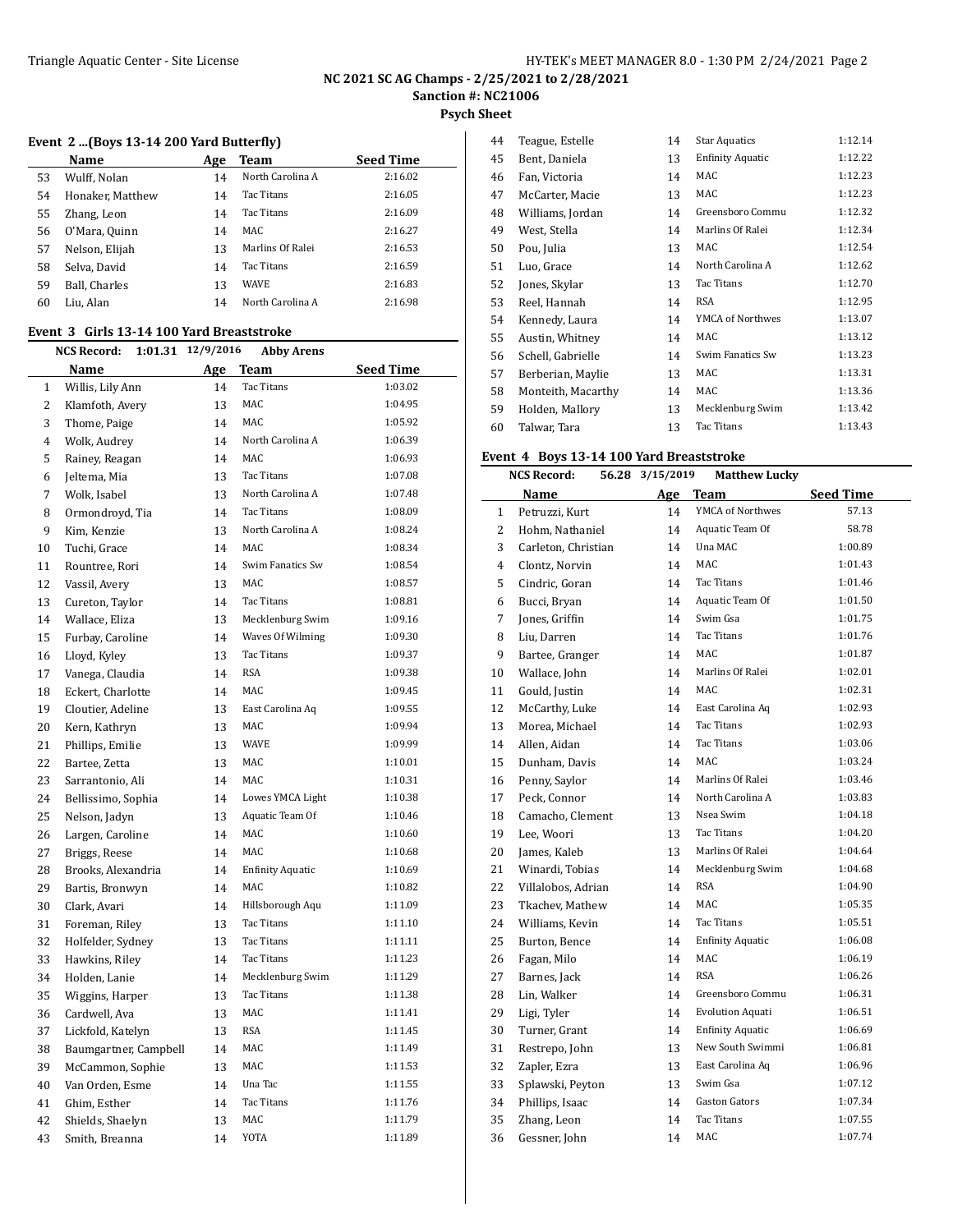÷,

### Triangle Aquatic Center - Site License **HY-TEK's MEET MANAGER 8.0 - 1:30 PM 2/24/2021** Page 3

# **NC 2021 SC AG Champs - 2/25/2021 to 2/28/2021**

# **Sanction #: NC21006**

**Psych Sheet**

|  |  |  |  |  | Event 4  (Boys 13-14 100 Yard Breaststroke) |  |
|--|--|--|--|--|---------------------------------------------|--|
|--|--|--|--|--|---------------------------------------------|--|

|    | Name                   | Age | Team                    | <b>Seed Time</b> |
|----|------------------------|-----|-------------------------|------------------|
| 37 | Mahler, Max            | 14  | <b>Enfinity Aquatic</b> | 1:07.82          |
| 38 | Frazer, Ian            | 14  | Marlins Of Ralei        | 1:07.94          |
| 39 | Wiese, Cooper          | 14  | <b>YOTA</b>             | 1:07.94          |
| 40 | Witmer, William        | 14  | Nsea Swim               | 1:07.96          |
| 41 | Taylor, Andrew         | 14  | Gaston Gators           | 1:08.03          |
| 42 | Frondoza, Ethan        | 13  | YMCA of Northwes        | 1:08.04          |
| 43 | Li, Aiden              | 14  | MAC                     | 1:08.10          |
| 44 | Barritt, Tyler         | 13  | YOTA                    | 1:08.21          |
| 45 | Hepburn, Evan          | 14  | <b>YOTA</b>             | 1:08.22          |
| 46 | Dunlap, Fletcher       | 14  | Tac Titans              | 1:08.26          |
| 47 | Peyton, William        | 14  | <b>Gaston Gators</b>    | 1:08.43          |
| 48 | Hall, Jeremy           | 14  | O'Neal Pelagics         | 1:08.48          |
| 49 | Farris, Jacob          | 14  | Tac Titans              | 1:08.57          |
| 50 | Cockman, Addison       | 14  | <b>YOTA</b>             | 1:08.69          |
| 51 | Roper, William         | 13  | Team Charlotte S        | 1:08.75          |
| 52 | Polotov, Andrii        | 14  | <b>Evolution Aquati</b> | 1:08.87          |
| 53 | Lindsay, Robert        | 14  | MAC.                    | 1:08.94          |
| 54 | Williams, Jackson      | 14  | Marlins Of Ralei        | 1:08.97          |
| 55 | Reiniche, Ryan         | 13  | Waves Of Wilming        | 1:08.99          |
| 56 | Conklin, Brandt        | 14  | Swim Fanatics Sw        | 1:09.20          |
| 57 | Liang, Ethan           | 13  | North Carolina A        | 1:09.23          |
| 58 | Pathare, Arya          | 14  | Tac Titans              | 1:09.32          |
| 59 | Jacobs, William        | 14  | <b>Enfinity Aquatic</b> | 1:09.46          |
| 60 | Diacumakos, Nickolas   | 14  | Tac Titans              | 1:09.55          |
| 61 | Lehning, John          | 14  | Tac Titans              | 1:09.56          |
| 62 | Stutts, Ian            | 14  | Marlins Of Ralei        | 1:09.59          |
| 63 | Honaker, Matthew       | 14  | <b>Tac Titans</b>       | 1:09.73          |
| 64 | Sule, Chinmay          | 14  | MAC                     | 1:09.83          |
| 65 | Leisten, Elijah        | 14  | <b>RSA</b>              | 1:09.84          |
| 66 | Walker, Nolan          | 13  | <b>RSA</b>              | 1:09.88          |
| 67 | Hill, Alexander        | 14  | Tac Titans              | 1:09.89          |
| 68 | Suphavadeprasit, Arman | 13  | Tac Titans              | 1:10.01          |
| 69 | Fowler, William        | 14  | <b>WAVE</b>             | 1:10.03          |
| 70 | Greenfield, Daniel     | 14  | YMCA of Northwes        | 1:10.06          |
| 71 | Waldon, Joshua         | 14  | Marlins Of Ralei        | 1:10.11          |
| 72 | Sutherland, Ryan       | 13  | YOTA                    | 1:10.22          |
| 73 | Marrujo, Christian     | 13  | Tac Titans              | 1:10.37          |
| 74 | Morgan, Noah           | 13  | Swim Fanatics Sw        | 1:10.38          |
| 75 | Townsend, Alexander    | 13  | Marlins Of Ralei        | 1:10.38          |
| 76 | O'Mara, Quinn          | 14  | MAC                     | 1:10.40          |
| 77 | Kondratick, Jackson    | 14  | RSA                     | 1:10.40          |
| 78 | Stieber, Jack          | 13  | YMCA of Northwes        | 1:10.46          |
| 79 | Lange, Carter          | 13  | YOTA                    | 1:10.47          |
| 80 | Humphrey, Noah         | 14  | MAC                     | 1:10.48          |
| 81 | Larson, John           | 14  | MAC                     | 1:10.52          |
| 82 | Robinson, Matthew      | 14  | RSA                     | 1:10.55          |
| 83 | Barton, John           | 14  | YMCA of Western         | 1:10.55          |
| 84 | Harris, Bennett        | 14  | YOTA                    | 1:10.60          |
| 85 | Soniat, Robert         | 13  | MAC                     | 1:10.61          |
| 86 | Cathey, Anderson       | 13  | Greensboro Commu        | 1:10.62          |
| 87 | Torsone, Bryce         | 13  | Granite Falls Sw        | 1:10.62          |
| 88 | Eder, Ryker            | 13  | Nsea Swim               | 1:10.65          |
| 89 | Cotham, James          | 14  | Marlins Of Ralei        | 1:10.66          |
| 90 | Johnson, Lucas         | 14  | Tac Titans              | 1:10.68          |
| 91 | Creep, Kyle            | 13  | YMCA of Northwes        | 1:10.70          |
|    |                        |     |                         |                  |

| 92 Schiffman, Parker | 14 | MAC           | 1:10.74 |
|----------------------|----|---------------|---------|
| 93 Sherer Mikhail    |    | 14 Tac Titans | 1:10.78 |
| 94 Wilkerson, Evan   | 14 | WAVE          | 1:30.29 |

## **Event 5 Girls 13-14 100 Yard IM**

|              | Name               | <b>Age</b> | <b>Team</b>       | <b>Seed Time</b> |
|--------------|--------------------|------------|-------------------|------------------|
| $\mathbf{1}$ | Willis, Lily Ann   | 14         | Tac Titans        | 2:06.53          |
| 2            | Thome, Paige       | 14         | MAC               | 2:07.05          |
| 3            | Wolk, Isabel       | 13         | North Carolina A  | 2:07.15          |
| 4            | Rainey, Reagan     | 14         | MAC               | 2:07.88          |
| 5            | Monville, Kathryn  | 14         | <b>WAVE</b>       | 2:09.17          |
| 6            | Holfelder, Sydney  | 13         | Tac Titans        | 2:10.13          |
| 7            | Tuchi, Grace       | 14         | MAC               | 2:11.37          |
| 8            | Rendon, Kalle      | 13         | Tac Titans        | 2:12.03          |
| 9            | Cloutier, Adeline  | 13         | East Carolina Aq  | 2:12.18          |
| 10           | Furbay, Caroline   | 14         | Waves Of Wilming  | 2:12.31          |
| 11           | Sarrantonio, Ali   | 14         | MAC               | 2:12.32          |
| 12           | Vassil, Avery      | 13         | MAC               | 2:12.41          |
| 13           | Neal, Kayman       | 14         | MAC               | 2:13.84          |
| 14           | Armen, Emily       | 14         | East Carolina Aq  | 2:14.54          |
| 15           | Mueller, Tanith    | 14         | Tac Titans        | 2:14.87          |
| 16           | Bujoreanu, Sophia  | 14         | <b>MAC</b>        | 2:15.25          |
| 17           | Eckert, Charlotte  | 14         | <b>MAC</b>        | 2:15.27          |
| 18           | Jeltema, Mia       | 13         | Tac Titans        | 2:15.61          |
| 19           | Joy, Madison       | 14         | Waves Of Wilming  | 2:15.69          |
| 20           | Pou, Julia         | 13         | MAC               | 2:15.71          |
| 21           | Briggs, Reese      | 14         | MAC               | 2:15.97          |
| 22           | Van Orden, Esme    | 14         | Una Tac           | 2:16.03          |
| 23           | Ormondroyd, Tia    | 14         | <b>Tac Titans</b> | 2:16.06          |
| 24           | Shields, Shaelyn   | 13         | MAC               | 2:16.11          |
| 25           | Connor, Lila       | 14         | Aquatic Team Of   | 2:16.11          |
| 26           | Foreman, Riley     | 13         | <b>Tac Titans</b> | 2:16.14          |
| 27           | Martin, Kaitlyn    | 13         | Tac Titans        | 2:16.20          |
| 28           | Bellissimo, Sophia | 14         | Lowes YMCA Light  | 2:16.38          |
| 29           | Burton, Lillian    | 14         | North Carolina A  | 2:16.51          |
| 30           | Clark, Avari       | 14         | Hillsborough Aqu  | 2:16.54          |
| 31           | Ghim, Esther       | 14         | Tac Titans        | 2:16.70          |
| 32           | Krampert, Ella     | 14         | Mecklenburg Swim  | 2:16.85          |
| 33           | Wiggins, Harper    | 13         | Tac Titans        | 2:16.86          |
| 34           | Cureton, Taylor    | 14         | Tac Titans        | $2:34.97$ J.     |
| 35           | Holden, Lanie      | 14         | Mecklenburg Swim  | 2:38.081.        |
|              |                    |            |                   |                  |

#### **Event 6 Boys 13-14 100 Yard IM**

|    | Name             | Age | <b>Team</b>      | <b>Seed Time</b> |
|----|------------------|-----|------------------|------------------|
| 1  | Hohm, Nathaniel  | 14  | Aquatic Team Of  | 1:57.04          |
| 2  | Bartee, Granger  | 14  | MAC              | 1:57.39          |
| 3  | Dunham, Davis    | 14  | MAC              | 1:57.65          |
| 4  | Spinner, Wiley   | 14  | Mecklenburg Swim | 2:00.72          |
| 5  | Petruzzi, Kurt   | 14  | YMCA of Northwes | 2:00.80          |
| 6  | Osman, Max       | 14  | MAC              | 2:01.24          |
| 7  | Jones, Griffin   | 14  | Swim Gsa         | 2:02.03          |
| 8  | Liu. Darren      | 14  | Tac Titans       | 2:02.29          |
| 9  | Tharakan, Abhay  | 13  | Tac Titans       | 2:02.89          |
| 10 | Kroll, John      | 14  | MAC              | 2:04.10          |
| 11 | Camacho, Clement | 13  | Nsea Swim        | 2:04.65          |
| 12 | Morea, Michael   | 14  | Tac Titans       | 2:04.69          |
| 13 | Winardi, Tobias  | 14  | Mecklenburg Swim | 2:04.81          |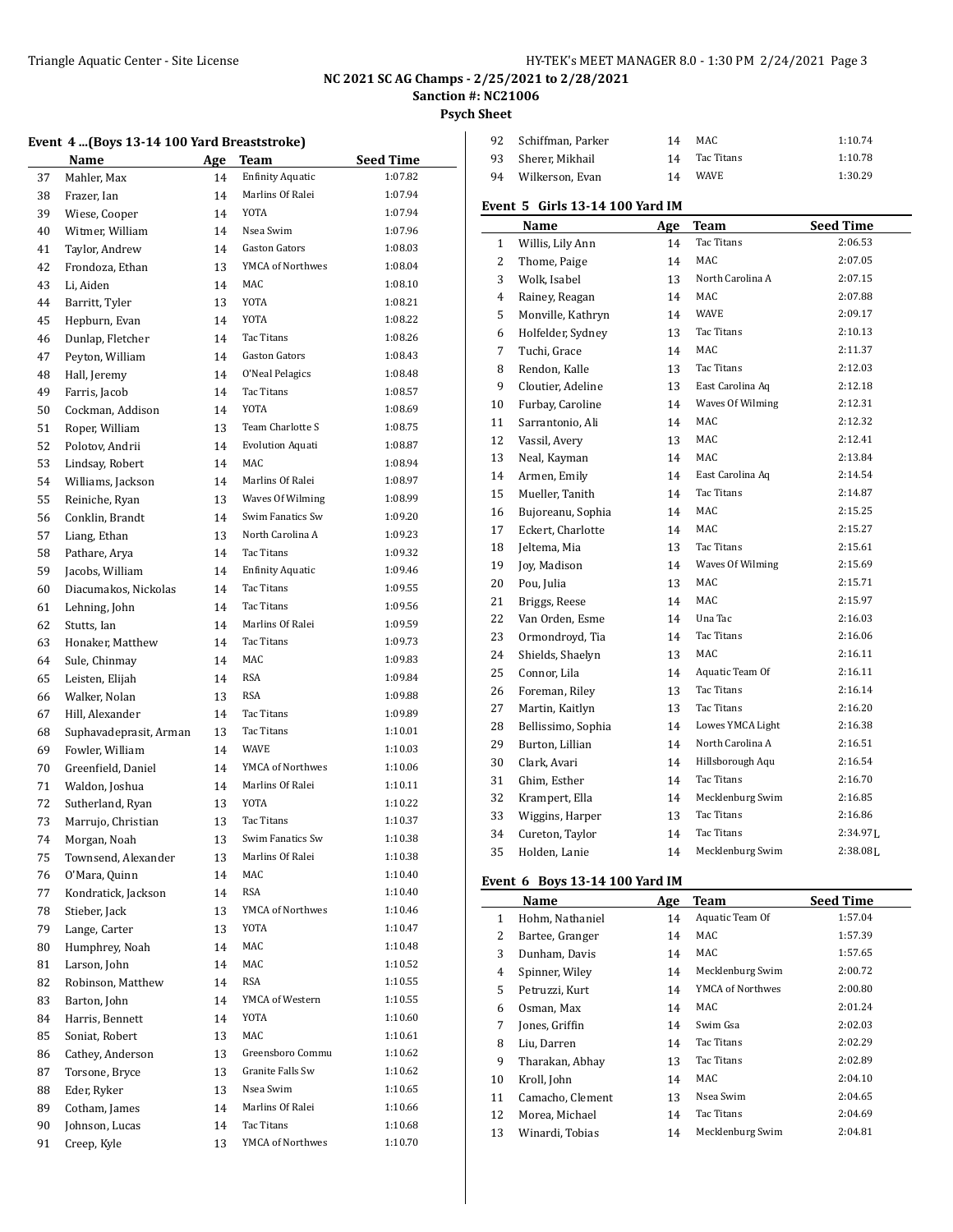**NC 2021 SC AG Champs - 2/25/2021 to 2/28/2021**

**Sanction #: NC21006**

**Psych Sheet**

| Name |                        | Age | Team                    | <b>Seed Time</b> |
|------|------------------------|-----|-------------------------|------------------|
| 14   | Cindric, Goran         | 14  | Tac Titans              | 2:04.87          |
| 15   | Williams, Kevin        | 14  | <b>Tac Titans</b>       | 2:04.92          |
| 16   | Bucci, Bryan           | 14  | Aquatic Team Of         | 2:05.05          |
| 17   | Allen, Aidan           | 14  | <b>Tac Titans</b>       | 2:05.45          |
| 18   | Zapler, Ezra           | 13  | East Carolina Aq        | 2:05.57          |
| 19   | Schilling, Christopher | 14  | Swim Gsa                | 2:05.63          |
| 20   | Carleton, Christian    | 14  | Una MAC                 | 2:05.98          |
| 21   | Frondoza, Ethan        | 13  | YMCA of Northwes        | 2:07.07          |
| 22   | Smelzer, Albert        | 13  | Swim Gsa                | 2:07.31          |
| 23   | Peyton, William        | 14  | <b>Gaston Gators</b>    | 2:07.34          |
| 24   | Witmer, William        | 14  | Nsea Swim               | 2:07.52          |
| 25   | Williams, Austin       | 14  | Granite Falls Sw        | 2:07.88          |
| 26   | Walcott, Benjamin      | 14  | <b>Granite Falls Sw</b> | 2:08.18          |
| 27   | Burton, Bence          | 14  | <b>Enfinity Aquatic</b> | 2:08.65          |
| 28   | Creep, Kyle            | 13  | YMCA of Northwes        | 2:08.72          |
| 29   | Fagan, Milo            | 14  | MAC                     | 2:08.99          |
| 30   | Gould, Justin          | 14  | <b>MAC</b>              | 2:09.02          |
| 31   | Hughes, Jackson        | 14  | Waves Of Wilming        | 2:09.04          |
| 32   | Trowbridge, James      | 13  | YMCA of Northwes        | 2:10.01          |
|      |                        |     |                         |                  |

#### **Event 7 Girls 13-14 1000 Yard Freestyle**

|                | <b>NCS Record:</b><br>9:41.42 | 3/5/2015 | <b>Madison Homovich</b> |                  |  |  |
|----------------|-------------------------------|----------|-------------------------|------------------|--|--|
|                | <b>Name</b>                   | Age      | <b>Team</b>             | <b>Seed Time</b> |  |  |
| 1              | Zettel, Nicole                | 14       | <b>Tac Titans</b>       | 10:12.96         |  |  |
| 2              | Eward, Ellery                 | 14       | Tac Titans              | 10:39.04         |  |  |
| 3              | Lee, Emma                     | 14       | Mecklenburg Swim        | 10:42.01         |  |  |
| $\overline{4}$ | McCammon, Sophie              | 13       | MAC                     | 10:46.02         |  |  |
| 5              | Klamfoth, Avery               | 13       | <b>MAC</b>              | 10:47.03         |  |  |
| 6              | Wolk, Audrey                  | 14       | North Carolina A        | 10:50.53         |  |  |
| 7              | Goodwin, Taylor               | 13       | YMCA of Western         | 10:52.74         |  |  |
| 8              | Lambert, Maya                 | 14       | North Carolina A        | 10:54.42         |  |  |
| 9              | Johnson, Claire               | 14       | <b>MAC</b>              | 10:54.79         |  |  |
| 10             | Carson, Clara                 | 13       | Marlins Of Ralei        | 10:55.44         |  |  |
| 11             | Pardue, Audrey                | 13       | <b>MAC</b>              | 10:59.71         |  |  |
| 12             | Kjar, Ava                     | 14       | YMCA of Western         | 11:00.07         |  |  |
| 13             | Oian, Shakira                 | 14       | Tac Titans              | 11:04.94         |  |  |
| 14             | Shuping, Avery                | 13       | North Carolina A        | 11:05.70         |  |  |
| 15             | Hawkins, Riley                | 14       | Tac Titans              | 11:05.88         |  |  |
| 16             | Emrich, Abigail               | 13       | North Carolina A        | 11:12.17         |  |  |
| 17             | Miller, Maris                 | 13       | <b>WAVE</b>             | 11:13.04         |  |  |
| 18             | Forbes, Abigail               | 14       | Nsea Swim               | 11:13.88         |  |  |
| 19             | Sciaudone, Gabrielle          | 14       | Marlins Of Ralei        | 11:18.30         |  |  |
| 20             | Vanega, Claudia               | 14       | <b>RSA</b>              | 11:18.61         |  |  |
| 21             | Wehe, Naomi                   | 13       | Greensboro Commu        | 11:20.19         |  |  |
| 22             | Collins, Mackenzie            | 13       | North Carolina A        | 11:21.19         |  |  |
| 23             | Whelehan, Meredith            | 13       | Tac Titans              | 17:40.89         |  |  |
| 24             | Neace, Clarke                 | 13       | MAC                     | 18:20.60         |  |  |
| 25             | Phillips, Emilie              | 13       | WAVE                    | 18:20.81         |  |  |
| 26             | Helmedag, Rosemary            | 14       | Marlins Of Ralei        | 18:30.45         |  |  |
| 27             | Cooper, Natalie               | 13       | Marlins Of Ralei        | 18:33.71         |  |  |
| 28             | Ormondroyd, Tia               | 14       | <b>Tac Titans</b>       | 18:40.95         |  |  |
| 29             | Cinson, Kathryn               | 13       | Hickory Foundati        | 18:57.64         |  |  |
| 30             | Largen, Caroline              | 14       | MAC                     | 19:00.70         |  |  |
| 31             | Turner, Julia                 | 14       | <b>WAVE</b>             | 19:06.61         |  |  |
| 32             | Biggerstaff, Jordan           | 13       | North Carolina A        | 19:13.71         |  |  |
|                |                               |          |                         |                  |  |  |

| 33 | Arndts, Gray                           | 14 | <b>Tac Titans</b>       | 19:13.91         |
|----|----------------------------------------|----|-------------------------|------------------|
|    | Event 8 Boys 13-14 1650 Yard Freestyle |    |                         |                  |
|    | NCS Record: 15:30.25 12/6/2015         |    | <b>Ross Dant</b>        |                  |
|    | Name                                   |    | Age Team                | <b>Seed Time</b> |
| 1  | Marsteiner, Matthew                    | 14 | <b>WAVE</b>             | 15:49.85         |
| 2  | Marsteiner, Samuel                     | 13 | <b>WAVE</b>             | 16:33.81         |
| 3  | Nye, Owen                              | 14 | Alamance County         | 16:38.83         |
| 4  | Nicholson, Cooper                      | 14 | North Carolina A        | 16:43.28         |
| 5  | Scheiber, Jackson                      | 14 | <b>WAVE</b>             | 16:43.84         |
| 6  | McCarthy, Luke                         | 14 | East Carolina Aq        | 16:48.94         |
| 7  | Peck. Connor                           | 14 | North Carolina A        | 16:53.16         |
| 8  | Dunlap, Fletcher                       | 14 | Tac Titans              | 17:14.70         |
| 9  | McGee, Connor                          | 14 | North Carolina A        | 17:38.13         |
| 10 | Holtham, Isaac                         | 14 | MAC                     | 17:38.30         |
| 11 | Emerton, Ethan                         | 14 | Tac Titans              | 17:38.56         |
| 12 | Prabhu, Evan                           | 14 | MAC.                    | 17:43.80         |
| 13 | Lin, Walker                            | 14 | Greensboro Commu        | 17:46.45         |
| 14 | Eickhoff, Christopher                  | 14 | Tac Titans              | 17:49.09         |
| 15 | Cinque, Matthew                        | 14 | North Carolina A        | 17:51.69         |
| 16 | Penny, Saylor                          | 14 | Marlins Of Ralei        | 18:01.20         |
| 17 | Li, Lucas                              | 13 | North Carolina A        | 18:10.18         |
| 18 | Strada, Matthew                        | 14 | North Carolina A        | 18:11.04         |
| 19 | Hill, Alexander                        | 14 | Tac Titans              | 18:12.55         |
| 20 | Dant, Ryan                             | 14 | Hickory Foundati        | 18:13.10         |
| 21 | Worsham, Nathan                        | 14 | Marlins Of Ralei        | 18:13.44         |
| 22 | Swenson, Broder                        | 14 | Marlins Of Ralei        | 18:18.89         |
| 23 | Davidson, Aaron                        | 14 | <b>WAVE</b>             | 18:20.51         |
| 24 | Nelson, Elijah                         | 13 | Marlins Of Ralei        | 18:22.38         |
| 25 | Arens, Justin                          | 14 | Marlins Of Ralei        | 18:23.49         |
| 26 | Cotham, James                          | 14 | Marlins Of Ralei        | 18:24.24         |
| 27 | Rutledge, Jack                         | 14 | MAC.                    | 18:26.29         |
| 28 | Frazer, Ian                            | 14 | Marlins Of Ralei        | 18:26.32         |
| 29 | Myers, Andrew                          | 14 | <b>WAVE</b>             | 18:28.50         |
| 30 | Camp, Collin                           | 14 | Marlins Of Ralei        | 18:32.69         |
| 31 | Kondratick, Jackson                    | 14 | <b>RSA</b>              | 18:38.22         |
| 32 | Malone, Samuel                         | 14 | <b>RSA</b>              | 18:38.49         |
| 33 | Sianis, Alexander                      | 14 | <b>Enfinity Aquatic</b> | 18:39.38         |
| 34 | Biller, Lukas                          | 13 | North Carolina A        | 18:40.64         |
| 35 | Wilfret, Benjamin                      | 14 | Marlins Of Ralei        | 18:41.14         |
| 36 | Roman, Luke                            | 13 | Hillsborough Aqu        | 18:41.48         |
| 37 | Tangeman, Cole                         | 14 | Tac Titans              | 18:41.85         |
| 38 | Townsend, Alexander                    | 13 | Marlins Of Ralei        | 18:48.03         |
| 39 | Purcell, Lucas                         | 13 | Marlins Of Ralei        | 18:48.31         |
| 40 | Andre, Alex                            | 13 | Hillsborough Aqu        | 18:49.22         |
| 41 | Marrujo, Christian                     | 13 | Tac Titans              | 10:27.64YB       |
| 42 | Wulff, Nolan                           | 14 | North Carolina A        | 10:54.97 Y B     |

## **Event 9 Girls 13-14 200 Yard Backstroke**

|   | <b>NCS Record:</b> | 1:52.76 3/10/2019 | <b>Claire Curzan</b> |                  |
|---|--------------------|-------------------|----------------------|------------------|
|   | Name               | Age               | Team                 | <b>Seed Time</b> |
|   | Zettel, Nicole     | 14                | Tac Titans           | 2:02.55          |
| 2 | Willis, Lily Ann   | 14                | Tac Titans           | 2:04.65          |
| 3 | Neal, Kayman       | 14                | MAC                  | 2:05.79          |
| 4 | Emrich, Abigail    | 13                | North Carolina A     | 2:06.13          |
| 5 | Holfelder, Sydney  | 13                | Tac Titans           | 2:06.24          |
| 6 | Shanahan, Mary     | 14                | Hillsborough Aqu     | 2:06.40          |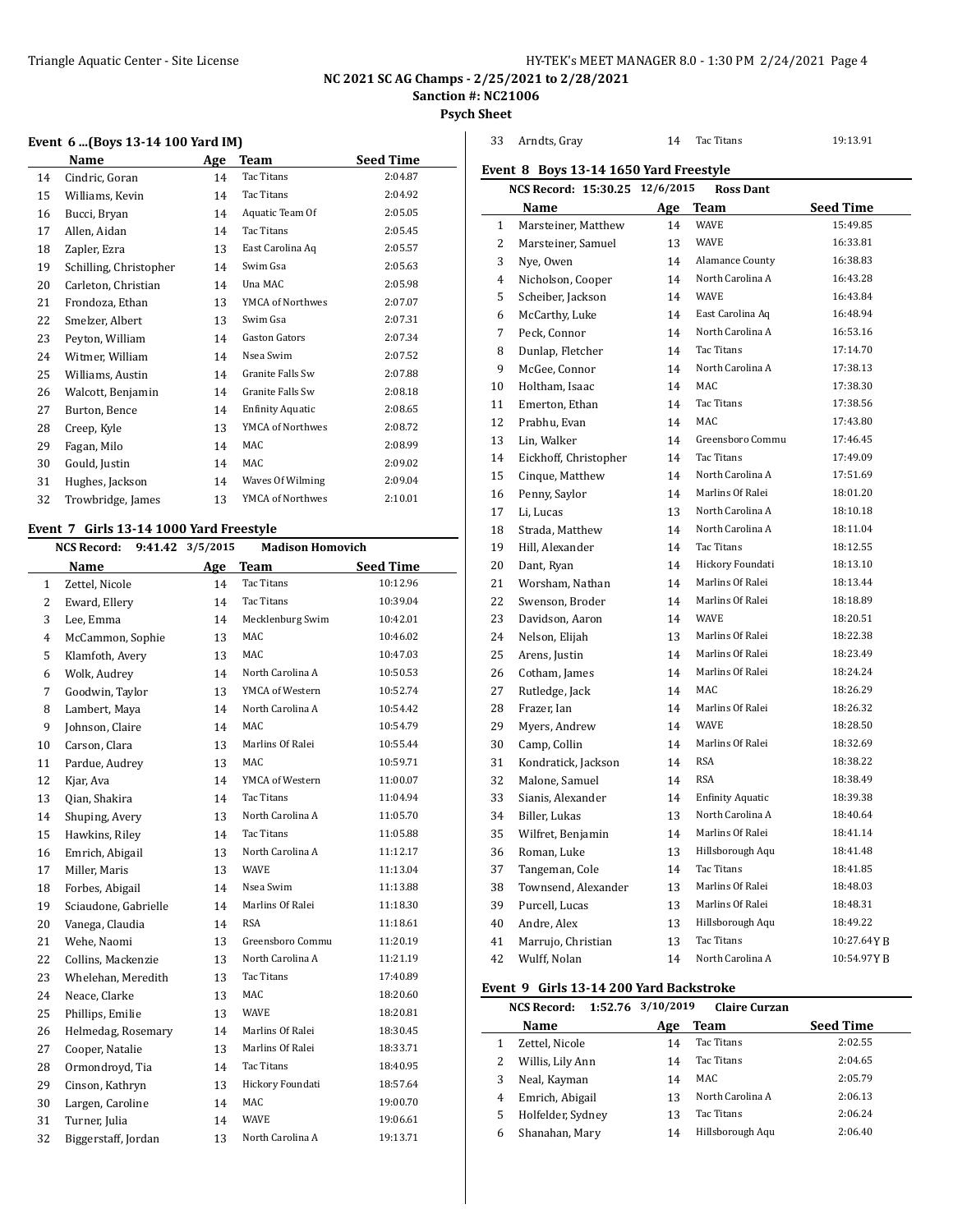**NC 2021 SC AG Champs - 2/25/2021 to 2/28/2021**

**Sanction #: NC21006**

**Psych Sheet**

|  |  |  |  |  |  | Event 9 (Girls 13-14 200 Yard Backstroke) |  |
|--|--|--|--|--|--|-------------------------------------------|--|
|--|--|--|--|--|--|-------------------------------------------|--|

|    | Name               | Age | Team                    | <b>Seed Time</b> |
|----|--------------------|-----|-------------------------|------------------|
| 7  | Vassil, Avery      | 13  | <b>MAC</b>              | 2:08.22          |
| 8  | Schell, Gabrielle  | 14  | Swim Fanatics Sw        | 2:08.24          |
| 9  | Rendon, Kalle      | 13  | Tac Titans              | 2:08.44          |
| 10 | Thome, Paige       | 14  | MAC                     | 2:09.07          |
| 11 | Mueller, Tanith    | 14  | Tac Titans              | 2:09.13          |
| 12 | Neace, Clarke      | 13  | MAC                     | 2:09.76          |
| 13 | Joy, Madison       | 14  | Waves Of Wilming        | 2:09.76          |
| 14 | Repella, Allison   | 14  | Aquatic Team Of         | 2:09.84          |
| 15 | Sarrantonio, Ali   | 14  | MAC                     | 2:10.19          |
| 16 | Connor, Lila       | 14  | Aquatic Team Of         | 2:10.34          |
| 17 | Bujoreanu, Sophia  | 14  | MAC                     | 2:10.37          |
| 18 | Healey, Caroline   | 14  | YOTA                    | 2:11.03          |
| 19 | Collins, Mackenzie | 13  | North Carolina A        | 2:11.11          |
| 20 | Eward, Ellery      | 14  | Tac Titans              | 2:11.14          |
| 21 | Chen, Sarah        | 13  | Tac Titans              | 2:11.25          |
| 22 | Wolk, Audrey       | 14  | North Carolina A        | 2:11.26          |
| 23 | Keating, Maeve     | 13  | MAC                     | 2:11.69          |
| 24 | Jeltema, Mia       | 13  | Tac Titans              | 2:11.83          |
| 25 | Krampert, Ella     | 14  | Mecklenburg Swim        | 2:12.20          |
| 26 | Lloyd, Kyley       | 13  | Tac Titans              | 2:12.20          |
| 27 | Qian, Shakira      | 14  | <b>Tac Titans</b>       | 2:12.34          |
| 28 | Ormondroyd, Tia    | 14  | Tac Titans              | 2:12.37          |
| 29 | Briggs, Reese      | 14  | MAC                     | 2:12.48          |
| 30 | Claborn, Alyssa    | 13  | Lowes YMCA Light        | 2:12.56          |
| 31 | McCammon, Sophie   | 13  | MAC                     | 2:12.59          |
| 32 | Perry, Sophie      | 13  | <b>YOTA</b>             | 2:12.74          |
| 33 | Fender, Lillian    | 14  | Mars Hill Aquati        | 2:12.81          |
| 34 | Burton, Lillian    | 14  | North Carolina A        | 2:12.84          |
| 35 | Coates, Nina       | 14  | O'Neal Pelagics         | 2:12.91          |
| 36 | Rainey, Reagan     | 14  | MAC                     | 2:12.94          |
| 37 | Austin, Elise      | 14  | Mecklenburg Swim        | 2:13.29          |
| 38 | Bartis, Bronwyn    | 14  | MAC                     | 2:13.73          |
| 39 | O'Keefe, Paige     | 14  | <b>YOTA</b>             | 2:13.84          |
| 40 | Shields, Shaelyn   | 13  | MAC                     | 2:13.95          |
| 41 | Turner, Julia      | 14  | <b>WAVE</b>             | 2:14.14          |
| 42 | Hull, Aubrey       | 14  | Mecklenburg Swim        | 2:14.16          |
| 43 | Brunk, Grace       | 14  | YOTA                    | 2:14.40          |
| 44 | Legrand, Francesca | 14  | MAC                     | 2:14.80          |
| 45 | Richards, Nora     | 14  | <b>RSA</b>              | 2:14.80          |
| 46 | Johnson, Claire    | 14  | MAC                     | 2:14.83          |
| 47 | Wilson, Kendall    | 14  | Team Charlotte S        | 2:14.94          |
| 48 | Mallard, Caroline  | 13  | MAC                     | 2:15.02          |
| 49 | Martin, Kaitlyn    | 13  | Tac Titans              | 2:15.04          |
| 50 | Stuck, Kelsey      | 13  | Waves Of Wilming        | 2:15.11          |
| 51 | Pou, Julia         | 13  | MAC                     | 2:15.12          |
| 52 | McCarter, Macie    | 13  | MAC                     | 2:15.15          |
| 53 | Farrell, Claire    | 13  | YMCA of Northwes        | 2:15.18          |
| 54 | Perdue, Katherine  | 13  | <b>Enfinity Aquatic</b> | 2:15.27          |
| 55 | Reel, Hannah       | 14  | RSA                     | 2:15.31          |
| 56 | Neira, Addyson     | 13  | Tac Titans              | 2:15.37          |
| 57 | Hawkins, Riley     | 14  | Tac Titans              | 2:15.40          |
| 58 | Pierson, Sarah     | 14  | Waves Of Wilming        | 2:15.84          |
| 59 | Park, Juyoung      | 14  | YOTA                    | 2:15.85          |
| 60 | Wilson, Cameron    | 14  | Marlins Of Ralei        | 2:15.93          |
| 61 | Freeman, Casey     | 13  | YOTA                    | 2:52.59          |
|    |                    |     |                         |                  |

| 62 | Perdomo, Capri                          | 14        | East Carolina Aq        | 2:37.94L         |
|----|-----------------------------------------|-----------|-------------------------|------------------|
|    | Event 10 Boys 13-14 200 Yard Backstroke |           |                         |                  |
|    | 1:48.49<br>NCS Record:                  | 12/8/2018 | <b>Braeden Haughey</b>  |                  |
|    | Name                                    | Age       | Team                    | <b>Seed Time</b> |
| 1  | Dunham, Davis                           | 14        | MAC                     | 1:53.41          |
| 2  | Degroote, Hudson                        | 14        | Marlins Of Ralei        | 1:53.93          |
| 3  | Marsteiner, Matthew                     | 14        | WAVE                    | 1:54.09          |
| 4  | Spinner, Wiley                          | 14        | Mecklenburg Swim        | 1:55.17          |
| 5  | Marsteiner, Samuel                      | 13        | WAVE                    | 1:56.04          |
| 6  | Clontz, Norvin                          | 14        | MAC                     | 1:56.36          |
| 7  | Smith, Christian                        | 14        | Marlins Of Ralei        | 1:57.49          |
| 8  | Emerton, Ethan                          | 14        | Tac Titans              | 1:58.90          |
| 9  | Tharakan, Abhay                         | 13        | Tac Titans              | 1:58.95          |
| 10 | Witmer, William                         | 14        | Nsea Swim               | 2:00.87          |
| 11 | Bartee, Granger                         | 14        | MAC                     | 2:01.10          |
| 12 | Nicholson, Cooper                       | 14        | North Carolina A        | 2:01.62          |
| 13 | Smelzer, Albert                         | 13        | Swim Gsa                | 2:02.63          |
| 14 | Morea, Michael                          | 14        | Tac Titans              | 2:02.89          |
| 15 | Lee, Woori                              | 13        | <b>Tac Titans</b>       | 2:02.99          |
| 16 | Allen, Aidan                            | 14        | Tac Titans              | 2:03.03          |
| 17 | Bucci, Bryan                            | 14        | Aquatic Team Of         | 2:03.06          |
| 18 | Walcott, Benjamin                       | 14        | Granite Falls Sw        | 2:03.82          |
| 19 | Eickhoff, Christopher                   | 14        | Tac Titans              | 2:03.86          |
| 20 | Peck, Connor                            | 14        | North Carolina A        | 2:04.51          |
| 21 | Schilling, Christopher                  | 14        | Swim Gsa                | 2:04.68          |
| 22 | Gould, Justin                           | 14        | MAC                     | 2:04.73          |
| 23 | Vargas, Nicholas                        | 14        | YMCA of Northwes        | 2:04.76          |
| 24 | Arens, Justin                           | 14        | Marlins Of Ralei        | 2:05.14          |
| 25 | Liang, Ethan                            | 13        | North Carolina A        | 2:05.39          |
| 26 | Young, Greyson                          | 13        | Tac Titans              | 2:05.94          |
| 27 | Frondoza, Ethan                         | 13        | YMCA of Northwes        | 2:06.60          |
| 28 | Davis, Andrew                           | 14        | Marlins Of Ralei        | 2:06.75          |
| 29 | Stutts, Ian                             | 14        | Marlins Of Ralei        | 2:06.77          |
| 30 | Liu, Alan                               | 14        | North Carolina A        | 2:06.83          |
| 31 | Nye, Owen                               | 14        | Alamance County         | 2:06.83          |
| 32 | Burton, Bence                           | 14        | <b>Enfinity Aquatic</b> | 2:06.85          |
| 33 | Lin, Walker                             | 14        | Greensboro Commu        | 2:06.85          |
| 34 | Trowbridge, James                       | 13        | YMCA of Northwes        | 2:06.91          |
| 35 | Biller, Lukas                           | 13        | North Carolina A        | 2:07.07          |
| 36 | Cinque, Matthew                         | 14        | North Carolina A        | 2:07.17          |
| 37 | Frazer, Ian                             | 14        | Marlins Of Ralei        | 2:07.41          |
| 38 | March, Jackson                          | 13        | Tac Titans              | 2:07.57          |
| 39 | Tangeman, Cole                          | 14        | Tac Titans              | 2:07.62          |
| 40 | Holtham, Isaac                          | 14        | MAC                     | 2:08.01          |
| 41 | Mu, Jett                                | 14        | North Carolina A        | 2:08.01          |
| 42 | O'Mara, Quinn                           | 14        | MAC                     | 2:08.20          |
| 43 | Hill, Alexander                         | 14        | Tac Titans              | 2:08.35          |
| 44 | Marrujo, Christian                      | 13        | Tac Titans              | 2:08.61          |
| 45 | Lajoie, Benjamin                        | 13        | YOTA                    | 2:08.82          |
| 46 | Johnson, Lucas                          | 14        | Tac Titans              | 2:09.22          |
| 47 | Platts-Mills, Ian                       | 13        | YOTA                    | 2:09.28          |
| 48 | Hughes, Jackson                         | 14        | Waves Of Wilming        | 2:09.35          |
| 49 | McGee, Connor                           | 14        | North Carolina A        | 2:09.66          |
| 50 | Short, Harrison                         | 13        | MAC                     | 2:09.67          |
| 51 | Townsend, Alexander                     | 13        | Marlins Of Ralei        | 2:09.75          |
| 52 | Shaw, Casey                             | 14        | Greensboro Commu        | 2:09.90          |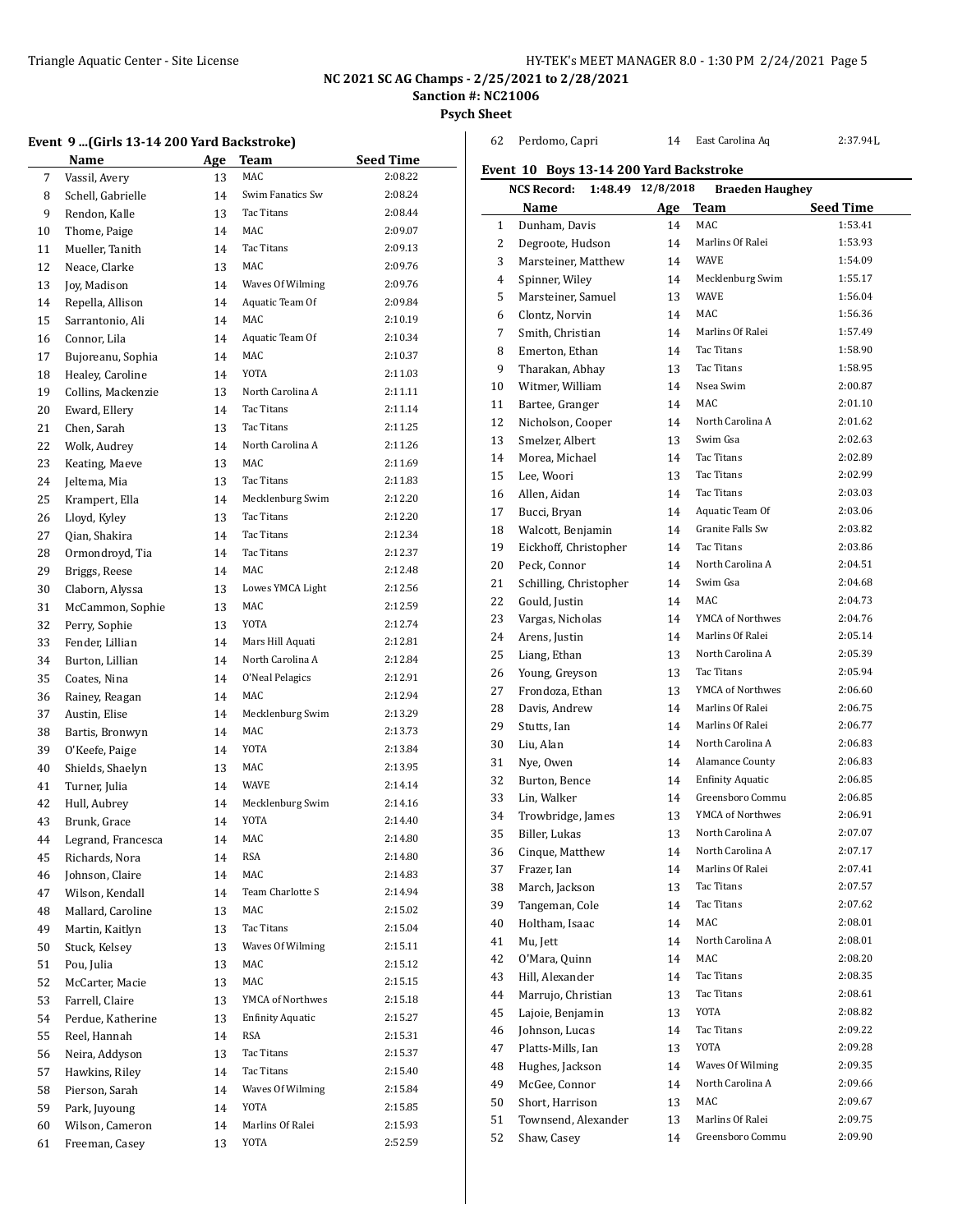**Psych Sheet**

#### **Event 10 ...(Boys 13-14 200 Yard Backstroke) Name Age Team Seed Time** Wilkerson, Evan 14 WAVE 2:44.19

#### **Event 11 Girls 13-14 100 Yard Freestyle**

|    | <b>NCS Record:</b><br>47.67 | 3/10/2019 | <b>Claire Curzan</b>    |                  |
|----|-----------------------------|-----------|-------------------------|------------------|
|    | Name                        | Age       | Team                    | <b>Seed Time</b> |
| 1  | Whelehan, Meredith          | 13        | Tac Titans              | 51.43            |
| 2  | Armen, Emily                | 14        | East Carolina Aq        | 51.81            |
| 3  | Wolk, Isabel                | 13        | North Carolina A        | 52.80            |
| 4  | Holfelder, Sydney           | 13        | Tac Titans              | 52.89            |
| 5  | Monville, Kathryn           | 14        | <b>WAVE</b>             | 53.02            |
| 6  | Neace, Clarke               | 13        | MAC                     | 53.18            |
| 7  | Cloutier, Adeline           | 13        | East Carolina Aq        | 53.36            |
| 8  | Morrow, Amelia              | 13        | <b>Enfinity Aquatic</b> | 53.44            |
| 9  | Eward, Ellery               | 14        | Tac Titans              | 53.45            |
| 10 | Qian, Shakira               | 14        | Tac Titans              | 53.59            |
| 11 | Willis, Lily Ann            | 14        | Tac Titans              | 53.63            |
| 12 | Neal, Kayman                | 14        | MAC                     | 53.69            |
| 13 | Furbay, Caroline            | 14        | Waves Of Wilming        | 53.73            |
| 14 | Rendon, Kalle               | 13        | Tac Titans              | 54.19            |
| 15 | Brunk, Grace                | 14        | YOTA                    | 54.36            |
| 16 | Healey, Caroline            | 14        | YOTA                    | 54.47            |
| 17 | Lambert, Maya               | 14        | North Carolina A        | 54.51            |
| 18 | Cureton, Taylor             | 14        | Tac Titans              | 54.61            |
| 19 | Lee, Emma                   | 14        | Mecklenburg Swim        | 54.73            |
| 20 | Ghim, Esther                | 14        | Tac Titans              | 54.85            |
| 21 | Vassil, Avery               | 13        | MAC                     | 54.93            |
| 22 | Tuchi, Grace                | 14        | MAC                     | 54.97            |
| 23 | Rainey, Reagan              | 14        | MAC                     | 55.03            |
| 24 | Brooks, Alexandria          | 14        | <b>Enfinity Aquatic</b> | 55.05            |
| 25 | Wendt, Louisa               | 14        | Marlins Of Ralei        | 55.24            |
| 26 | O'Keefe, Paige              | 14        | YOTA                    | 55.29            |
| 27 | Bellissimo, Sophia          | 14        | Lowes YMCA Light        | 55.35            |
| 28 | Neira, Addyson              | 13        | Tac Titans              | 55.38            |
| 29 | Bent, Daniela               | 13        | <b>Enfinity Aquatic</b> | 55.39            |
| 30 | Williams, Delanee           | 14        | Marlins Of Ralei        | 55.41            |
| 31 | Claborn, Alyssa             | 13        | Lowes YMCA Light        | 55.51            |
| 32 | Norton, Caroline            | 14        | Mecklenburg Swim        | 55.54            |
| 33 | Krampert, Ella              | 14        | Mecklenburg Swim        | 55.60            |
| 34 | Stuck, Kelsey               | 13        | Waves Of Wilming        | 55.60            |
| 35 | Williams, Jordan            | 14        | Greensboro Commu        | 55.69            |
| 36 | Goodwin, Taylor             | 13        | YMCA of Western         | 55.70            |
| 37 | Rountree, Rori              | 14        | Swim Fanatics Sw        | 55.73            |
| 38 | Smith, Breanna              | 14        | YOTA                    | 55.73            |
| 39 | Eckert, Charlotte           | 14        | MAC                     | 55.75            |
| 40 | Witmer, Keener              | 14        | Nsea Swim               | 55.76            |
| 41 | Briggs, Reese               | 14        | MAC                     | 55.81            |
| 42 | Pou, Julia                  | 13        | MAC                     | 55.88            |
| 43 | Jeltema, Mia                | 13        | Tac Titans              | 55.88            |
| 44 | Talwar, Tara                | 13        | Tac Titans              | 55.91            |
| 45 | Miller, Dallas              | 14        | YOTA                    | 55.93            |
| 46 | Grant, Lindsay              | 14        | RSA                     | 55.99            |
| 47 | Ramseur, Reece              | 14        | Swim Fanatics Sw        | 56.03            |
| 48 | Mallard, Caroline           | 13        | MAC                     | 56.05            |
| 49 | Nichols, Cassandra          | 14        | RSA                     | 56.11            |
| 50 | Brown, Keegan               | 14        | YMCA of Northwes        | 56.12            |
|    |                             |           |                         |                  |

| 51 | Shields, Shaelyn    | 13 | MAC              | 56.15        |
|----|---------------------|----|------------------|--------------|
| 52 | Bowen, Madison      | 14 | East Carolina Ag | 56.16        |
| 53 | Reel, Hannah        | 14 | RSA              | 56.18        |
| 54 | Connor, Lila        | 14 | Aquatic Team Of  | 56.18        |
| 55 | Bartee, Zetta       | 13 | MAC              | 56.21        |
| 56 | Carson, Clara       | 13 | Marlins Of Ralei | 56.22        |
| 57 | Sarrantonio, Ali    | 14 | MAC              | 56.23        |
| 58 | Martin, Kaitlyn     | 13 | Tac Titans       | 56.25        |
| 59 | Perry, Sophie       | 13 | YOTA             | 56.29        |
| 60 | Repella, Allison    | 14 | Aquatic Team Of  | 56.31        |
| 61 | Lepage, Charlotte   | 13 | MAC              | 56.32        |
| 62 | Tysinger, Alexandra | 14 | Sharks Aquatic C | 56.34        |
| 63 | Takei, Kamiko       | 13 | Marlins Of Ralei | 56.36        |
| 64 | Chen, Sarah         | 13 | Tac Titans       | 56.36        |
| 65 | Freeman, Casey      | 13 | <b>YOTA</b>      | 1:14.54      |
| 66 | Bujoreanu, Sophia   | 14 | MAC              | $1:04.52$ J. |

## **Event 12 Boys 13-14 100 Yard Freestyle**

|                | 45.81 8/16/2020<br><b>NCS Record:</b><br>Lucca Battaglini |     |                         |                  |
|----------------|-----------------------------------------------------------|-----|-------------------------|------------------|
|                | Name                                                      | Age | <b>Team</b>             | <b>Seed Time</b> |
| $\mathbf{1}$   | Bartee, Granger                                           | 14  | MAC                     | 48.16            |
| $\overline{2}$ | Hohm, Nathaniel                                           | 14  | Aquatic Team Of         | 48.16            |
| 3              | Osman, Max                                                | 14  | MAC                     | 48.93            |
| 4              | Dunham, Davis                                             | 14  | MAC                     | 49.07            |
| 5              | Schilling, Christopher                                    | 14  | Swim Gsa                | 49.44            |
| 6              | Petruzzi, Kurt                                            | 14  | YMCA of Northwes        | 49.49            |
| 7              | Smelzer, Albert                                           | 13  | Swim Gsa                | 49.51            |
| 8              | Degroote, Hudson                                          | 14  | Marlins Of Ralei        | 49.66            |
| 9              | Zapler, Ezra                                              | 13  | East Carolina Aq        | 49.75            |
| 10             | Kroll, John                                               | 14  | MAC                     | 50.30            |
| 11             | Prabhu, Evan                                              | 14  | MAC                     | 50.38            |
| 12             | McCarthy, Luke                                            | 14  | East Carolina Aq        | 50.46            |
| 13             | Smith, Christian                                          | 14  | Marlins Of Ralei        | 50.75            |
| 14             | Honaker, Matthew                                          | 14  | Tac Titans              | 50.75            |
| 15             | Allen, Aidan                                              | 14  | Tac Titans              | 50.84            |
| 16             | Liu, Darren                                               | 14  | Tac Titans              | 50.88            |
| 17             | Morea, Michael                                            | 14  | Tac Titans              | 51.21            |
| 18             | Taylor, Brendan                                           | 14  | Mecklenburg Swim        | 51.31            |
| 19             | Lin, Walker                                               | 14  | Greensboro Commu        | 51.35            |
| 20             | Cartagena, Aidan                                          | 14  | <b>Enfinity Aquatic</b> | 51.48            |
| 21             | Li, Lucas                                                 | 13  | North Carolina A        | 51.51            |
| 22             | Winardi, Tobias                                           | 14  | Mecklenburg Swim        | 51.52            |
| 23             | Williams, Kevin                                           | 14  | Tac Titans              | 51.52            |
| 24             | Gould, Justin                                             | 14  | <b>MAC</b>              | 51.56            |
| 25             | Nicholson, Cooper                                         | 14  | North Carolina A        | 51.60            |
| 26             | Singletary, Cohen                                         | 13  | Tac Titans              | 51.63            |
| 27             | Harrison, Joseph                                          | 13  | Granite Falls Sw        | 51.65            |
| 28             | Hall, Judah                                               | 13  | ST                      | 51.66            |
| 29             | Austin, Thaddeus                                          | 13  | <b>Enfinity Aquatic</b> | 51.67            |
| 30             | Phillips, Isaac                                           | 14  | Gaston Gators           | 51.67            |
| 31             | Emerton, Ethan                                            | 14  | Tac Titans              | 51.74            |
| 32             | Wallace, John                                             | 14  | Marlins Of Ralei        | 51.89            |
| 33             | Vargas, Nicholas                                          | 14  | YMCA of Northwes        | 51.90            |
| 34             | Peyton, William                                           | 14  | Gaston Gators           | 51.95            |
| 35             | Cindric, Goran                                            | 14  | Tac Titans              | 52.01            |
| 36             | Penny, Saylor                                             | 14  | Marlins Of Ralei        | 52.02            |
| 37             | Agans, Nikhil                                             | 14  | Hillsborough Aqu        | 52.12            |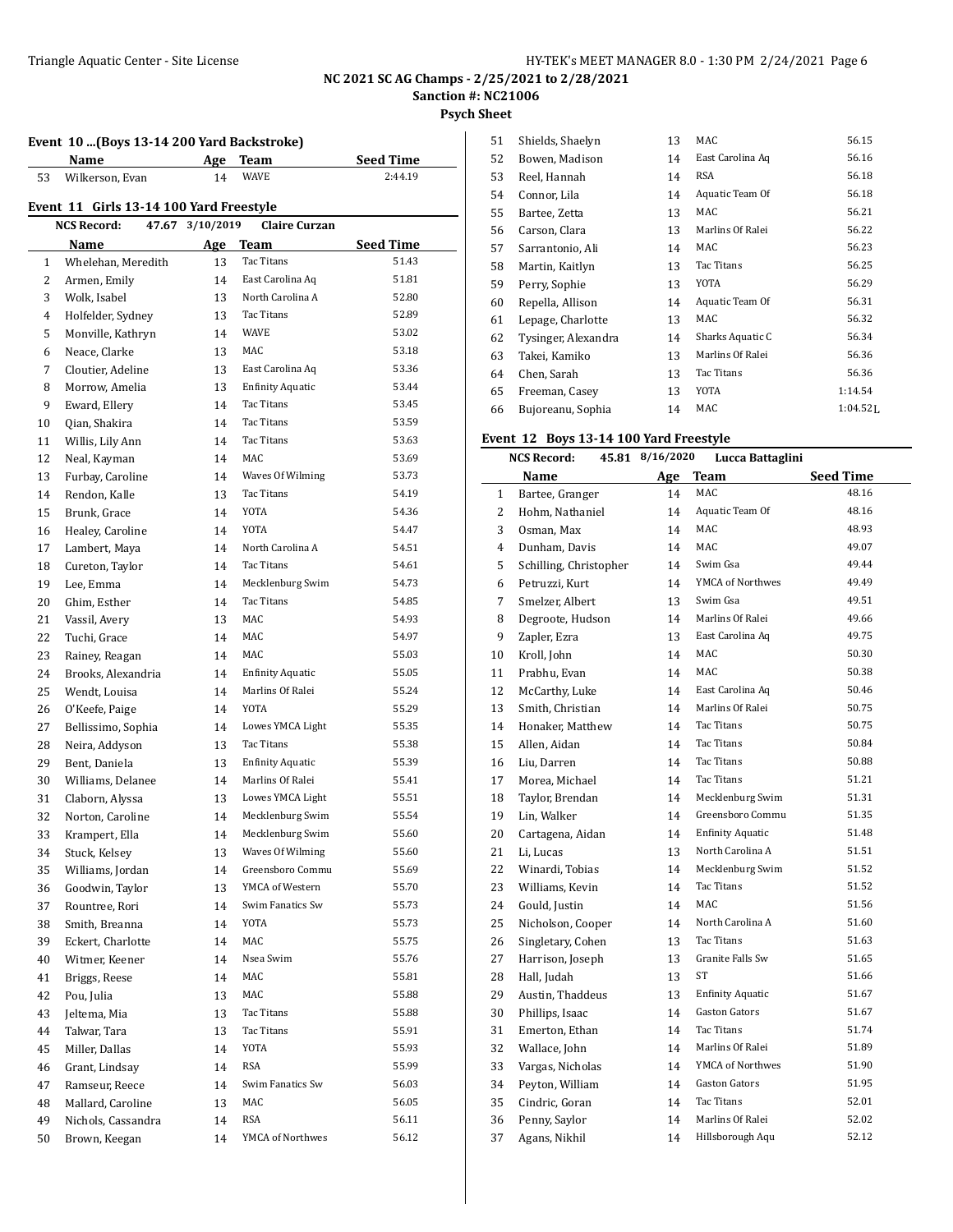**Psych Sheet**

|    | Event 12  (Boys 13-14 100 Yard Freestyle) |     |                         |                  |  |  |
|----|-------------------------------------------|-----|-------------------------|------------------|--|--|
|    | Name                                      | Age | <b>Team</b>             | <b>Seed Time</b> |  |  |
| 38 | Jones, Griffin                            | 14  | Swim Gsa                | 52.16            |  |  |
| 39 | Lindsay, Robert                           | 14  | <b>MAC</b>              | 52.46            |  |  |
| 40 | Trowbridge, James                         | 13  | YMCA of Northwes        | 52.47            |  |  |
| 41 | Wiese, Cooper                             | 14  | <b>YOTA</b>             | 52.55            |  |  |
| 42 | Arens, Justin                             | 14  | Marlins Of Ralei        | 52.56            |  |  |
| 43 | Fagan, Milo                               | 14  | <b>MAC</b>              | 52.70            |  |  |
| 44 | Williams, Austin                          | 14  | Granite Falls Sw        | 52.72            |  |  |
| 45 | Creep, Kyle                               | 13  | YMCA of Northwes        | 52.72            |  |  |
| 46 | Lehning, John                             | 14  | Tac Titans              | 52.74            |  |  |
| 47 | Wilkinson, Reagan                         | 14  | Smoky Mountain A        | 52.77            |  |  |
| 48 | Lange, Carter                             | 13  | YOTA                    | 52.78            |  |  |
| 49 | Day, Carson                               | 13  | <b>MAC</b>              | 52.82            |  |  |
| 50 | Vanschaick, Owen                          | 14  | Marlins Of Ralei        | 52.83            |  |  |
| 51 | Villalobos, Adrian                        | 14  | <b>RSA</b>              | 52.88            |  |  |
| 52 | Ligi, Tyler                               | 14  | <b>Evolution Aquati</b> | 52.88            |  |  |
| 53 | James, Kaleb                              | 13  | Marlins Of Ralei        | 52.94            |  |  |
| 54 | Frondoza, Ethan                           | 13  | YMCA of Northwes        | 53.01            |  |  |
| 55 | Humbert, Jack                             | 13  | <b>YOTA</b>             | 53.01            |  |  |
| 56 | Dunlap, Fletcher                          | 14  | Tac Titans              | 53.01            |  |  |
| 57 | Leckinger, Benjamin                       | 14  | <b>Evolution Aquati</b> | 53.06            |  |  |
| 58 | Hall, Jeremy                              | 14  | O'Neal Pelagics         | 53.08            |  |  |
| 59 | Cockman, Addison                          | 14  | <b>YOTA</b>             | 53.08            |  |  |
| 60 | Arredondo, Nathan                         | 14  | Waves Of Wilming        | 53.11            |  |  |
| 61 | Conklin, Brandt                           | 14  | Swim Fanatics Sw        | 53.12            |  |  |
| 62 | Wilkerson, Evan                           | 14  | WAVE                    | 1:07.42          |  |  |

#### **Event 13 Girls 13-14 100 Yard Butterfly**

|                | 15 anis 15 11 100 iara batterny<br>50.64 3/8/2019<br><b>NCS Record:</b><br><b>Claire Curzan</b> |     |                   |                  |  |  |
|----------------|-------------------------------------------------------------------------------------------------|-----|-------------------|------------------|--|--|
|                | Name                                                                                            | Age | <b>Team</b>       | <b>Seed Time</b> |  |  |
| $\mathbf{1}$   | Monville, Kathryn                                                                               | 14  | <b>WAVE</b>       | 56.81            |  |  |
| 2              | Shanahan, Mary                                                                                  | 14  | Hillsborough Aqu  | 57.24            |  |  |
| 3              | Neal, Kayman                                                                                    | 14  | MAC               | 57.48            |  |  |
| $\overline{4}$ | Neace, Clarke                                                                                   | 13  | MAC               | 58.06            |  |  |
| 5              | Klamfoth, Avery                                                                                 | 13  | MAC               | 58.28            |  |  |
| 6              | Zettel, Nicole                                                                                  | 14  | Tac Titans        | 58.37            |  |  |
| 7              | Mueller, Tanith                                                                                 | 14  | <b>Tac Titans</b> | 58.56            |  |  |
| 8              | Cloutier, Adeline                                                                               | 13  | East Carolina Aq  | 58.68            |  |  |
| 9              | Whelehan, Meredith                                                                              | 13  | Tac Titans        | 58.71            |  |  |
| 10             | Thome, Paige                                                                                    | 14  | MAC               | 58.82            |  |  |
| 11             | Brunk, Grace                                                                                    | 14  | YOTA              | 58.89            |  |  |
| 12             | Ramseur, Reece                                                                                  | 14  | Swim Fanatics Sw  | 59.43            |  |  |
| 13             | Eward, Ellery                                                                                   | 14  | <b>Tac Titans</b> | 59.53            |  |  |
| 14             | Healey, Caroline                                                                                | 14  | YOTA              | 59.63            |  |  |
| 15             | Lambert, Maya                                                                                   | 14  | North Carolina A  | 59.76            |  |  |
| 16             | Qian, Shakira                                                                                   | 14  | Tac Titans        | 59.81            |  |  |
| 17             | Phillips, Emilie                                                                                | 13  | <b>WAVE</b>       | 59.87            |  |  |
| 18             | Lee, Emma                                                                                       | 14  | Mecklenburg Swim  | 59.89            |  |  |
| 19             | Jov, Madison                                                                                    | 14  | Waves Of Wilming  | 59.91            |  |  |
| 20             | Ghim, Esther                                                                                    | 14  | <b>Tac Titans</b> | 59.95            |  |  |
| 21             | Takei, Kamiko                                                                                   | 13  | Marlins Of Ralei  | 59.96            |  |  |
| 22             | Pardue, Audrey                                                                                  | 13  | MAC               | 59.99            |  |  |
| 23             | Johnson, Claire                                                                                 | 14  | MAC               | 1:00.02          |  |  |
| 24             | Bartee, Zetta                                                                                   | 13  | MAC               | 1:00.08          |  |  |
| 25             | Legrand, Francesca                                                                              | 14  | MAC               | 1:00.20          |  |  |
| 26             | Norton, Caroline                                                                                | 14  | Mecklenburg Swim  | 1:00.22          |  |  |
|                |                                                                                                 |     |                   |                  |  |  |

| 27       | Brooks, Alexandria | 14 | <b>Enfinity Aquatic</b> | 1:00.41 |
|----------|--------------------|----|-------------------------|---------|
| 28       | Talwar, Tara       | 13 | <b>Tac Titans</b>       | 1:00.61 |
| 29       | Reel, Hannah       | 14 | <b>RSA</b>              | 1:00.68 |
| 30       | Forbes, Abigail    | 14 | Nsea Swim               | 1:00.74 |
| 31       | Tuchi, Grace       | 14 | MAC                     | 1:00.76 |
| 32       | Bujoreanu, Sophia  | 14 | MAC                     | 1:00.83 |
| 33       | Lloyd, Kyley       | 13 | <b>Tac Titans</b>       | 1:00.87 |
| 34       | Wiggins, Harper    | 13 | Tac Titans              | 1:01.15 |
| 35       | Van Orden, Esme    | 14 | Una Tac                 | 1:01.27 |
| 36       | Miller, Dallas     | 14 | YOTA                    | 1:01.29 |
| 37       | Claborn, Alyssa    | 13 | Lowes YMCA Light        | 1:01.42 |
| 38       | Perry, Sophie      | 13 | YOTA                    | 1:01.58 |
| 39       | Sarrantonio, Ali   | 14 | MAC                     | 1:01.60 |
| 40       | Bellissimo, Sophia | 14 | Lowes YMCA Light        | 1:01.73 |
| 41       | Smith, Breanna     | 14 | YOTA                    | 1:01.73 |
| 42       | Luo, Grace         | 14 | North Carolina A        | 1:01.77 |
|          | Cureton, Taylor    | 14 | Tac Titans              | 1:01.77 |
| 43       |                    |    | MAC                     | 1:01.92 |
| 44       | Vassil, Avery      | 13 | MAC                     | 1:01.97 |
| 45       | McCammon, Sophie   | 13 | MAC                     | 1:02.04 |
| 46       | Fan, Victoria      | 14 |                         |         |
| 47       | Lepage, Charlotte  | 13 | <b>MAC</b>              | 1:02.09 |
| 48       | Hitchcock, Ella    | 13 | Hickory Foundati        | 1:02.11 |
| 49       | Armen, Emily       | 14 | East Carolina Aq        | 1:02.25 |
| 50       | Perdue, Katherine  | 13 | <b>Enfinity Aquatic</b> | 1:02.33 |
| 51       | Eckert, Charlotte  | 14 | MAC                     | 1:02.39 |
| 52       | Foreman, Riley     | 13 | Tac Titans              | 1:02.40 |
| 53       | Pou, Julia         | 13 | MAC                     | 1:02.41 |
| 54       | Clark, Avari       | 14 | Hillsborough Aqu        | 1:02.42 |
| 55       | Martin, Kaitlyn    | 13 | Tac Titans              | 1:02.46 |
| 56       | Chen, Sarah        | 13 | Tac Titans              | 1:02.54 |
| 57       | Wooten, Hannah     | 13 | <b>RSA</b>              | 1:02.60 |
| 58       | Grant, Lindsay     | 14 | <b>RSA</b>              | 1:02.61 |
| 59       | Goins, Ann         | 13 | <b>WAVE</b>             | 1:02.81 |
| 60       | Chia, Mollie       | 13 | MAC                     | 1:02.84 |
| 61       | Shields, Shaelyn   | 13 | MAC                     | 1:02.87 |
| 62       | Holden, Lanie      | 14 | Mecklenburg Swim        | 1:02.87 |
| 63       | Goodwin, Taylor    | 13 | YMCA of Western         | 1:02.90 |
| 64       | High, Mary         | 14 | YMCA of Northwes        | 1:02.93 |
| 65       | Jones, Skylar      | 13 | Tac Titans              | 1:02.97 |
| 66       | Pawa, Anika        | 13 | <b>Enfinity Aquatic</b> | 1:03.02 |
| 67       | Witmer, Keener     | 14 | Nsea Swim               | 1:03.07 |
| 68       | Mallard, Caroline  | 13 | MAC                     | 1:03.15 |
| 69       | Chamblee, Norah    | 14 | MAC                     | 1:03.17 |
| 70       | Mayers, Kelsey     | 13 | MAC                     | 1:03.19 |
| 71       | Bonomo, Ava Grace  | 13 | Smoky Mountain A        | 1:03.22 |
| 72       | Bowen, Madison     | 14 | East Carolina Aq        | 1:03.22 |
| 73       | Farrell, Claire    | 13 | YMCA of Northwes        | 1:03.28 |
| 74       | Miller, Lorelai    | 14 | East Carolina Aq        | 1:03.29 |
| 75       | Helmedag, Rosemary | 14 | Marlins Of Ralei        | 1:03.30 |
| 76       | Rivera, Olivia     | 14 | Marlins Of Ralei        | 1:03.33 |
| 77       | Tonnessen, Georgia | 14 | RSA                     | 1:03.33 |
|          |                    |    | <b>Enfinity Aquatic</b> | 1:03.34 |
| 78<br>79 | Walton, Reese      | 14 | <b>RSA</b>              | 1:03.53 |
|          | Marriott, Camilla  | 14 | MAC                     | 1:03.54 |
| 80       | Klein, Taylor      | 13 | MAC                     | 1:03.55 |
| 81       | Keating, Maeve     | 13 | MAC                     | 1:03.55 |
| 82       | Largen, Caroline   | 14 |                         |         |
| 83       | Organ, Macy        | 13 | YOTA                    | 1:03.58 |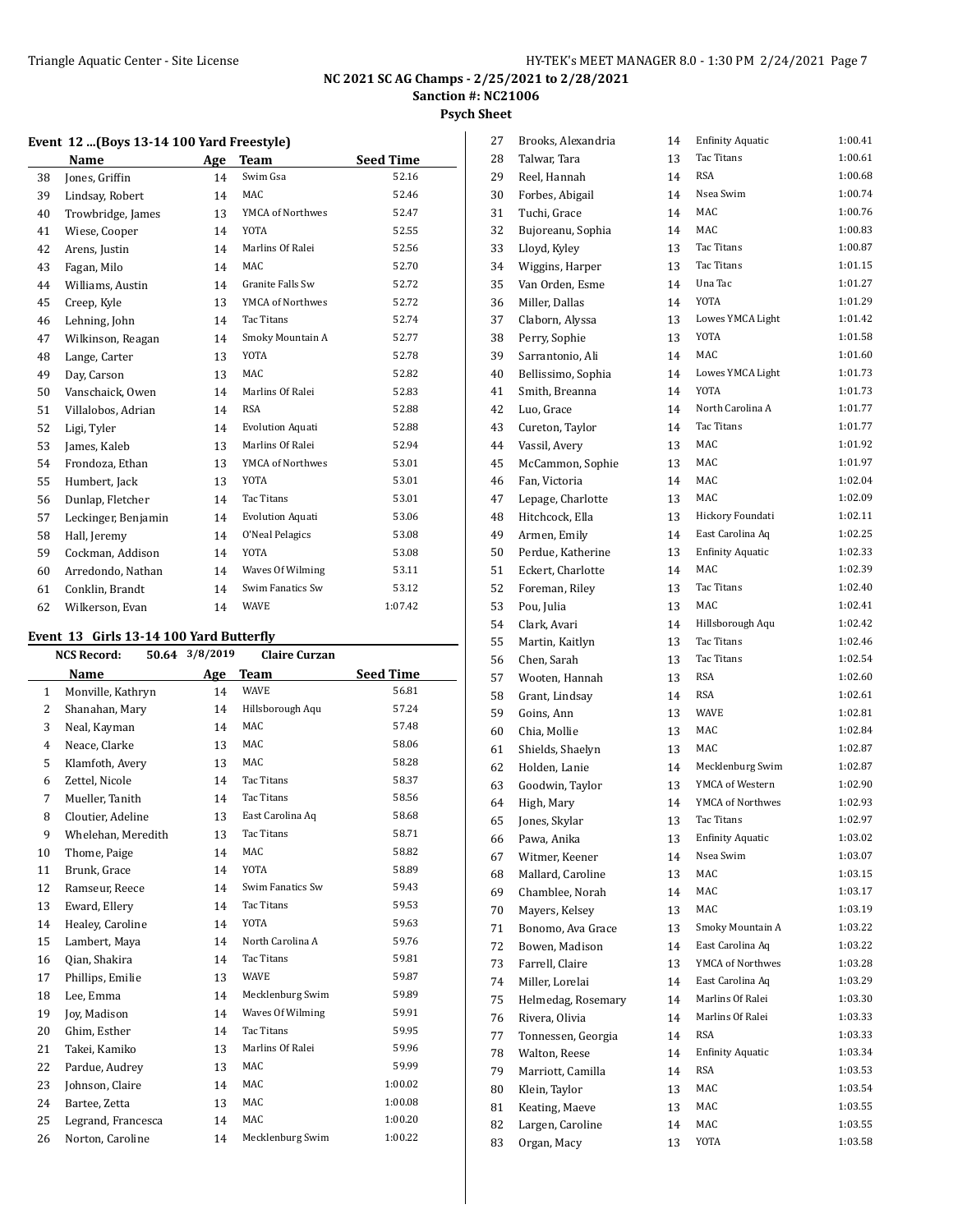**Event 13 ...(Girls 13-14 100 Yard Butterfly)**

#### **NC 2021 SC AG Champs - 2/25/2021 to 2/28/2021 Sanction #: NC21006**

**Psych Sheet**

## **Name Age Team Seed Time** 84 Collins, Mackenzie 13 North Carolina A 1:03.59 **Event 14 Boys 13-14 100 Yard Butterfly NCS Record: 49.41 3/13/2003 Ricky Berens Name Age Team Seed Time** 1 Bartee, Granger 14 MAC 51.47 2 Marsteiner, Matthew 14 WAVE 51.77 Hohm, Nathaniel 14 Aquatic Team Of 51.92 Osman, Max 14 MAC 53.03 5 Marsteiner, Samuel 13 WAVE 53.12 Spinner, Wiley 14 Mecklenburg Swim 53.72 7 Degroote, Hudson 14 Marlins Of Ralei 53.88 8 Prabhu, Evan 14 MAC 54.07 Clontz, Norvin 14 MAC 54.10 10 Petruzzi, Kurt 14 YMCA of Northwes 54.33 Hall, Judah 13 ST 54.63 12 Liu, Darren 14 Tac Titans 54.69 13 Edmondson, Eli 13 Goldsboro Family 54.73 14 Tharakan, Abhay 13 Tac Titans 54.98 15 Davidson, Aaron 14 WAVE 55.27 16 Morea, Michael 14 Tac Titans 55.28 17 Carleton, Christian 14 Una MAC 55.30 Kroll, John 14 MAC 55.61 Taylor, Brendan 14 Mecklenburg Swim 55.64 20 Camacho, Clement 13 Nsea Swim 55.72 21 Williams, Kevin 14 Tac Titans 55.75 22 Wilkinson, Reagan 14 Smoky Mountain A 55.82 23 Walcott, Benjamin 14 Granite Falls Sw 56.05 24 Cindric, Goran 14 Tac Titans 56.08 Leckinger, Benjamin 14 Evolution Aquati 56.26 Cartagena, Aidan 14 Enfinity Aquatic 56.51 27 Schilling, Christopher 14 Swim Gsa 56.53 28 James, Kaleb 13 Marlins Of Ralei 56.55 29 Humbert, Jack 13 YOTA 56.73 Parsons, Riley 14 Greensboro Commu 56.75 Austin, Thaddeus 13 Enfinity Aquatic 56.82 Li, Lucas 13 North Carolina A 57.20 Lindsay, Robert 14 MAC 57.39 Holtham, Isaac 14 MAC 57.40 35 Wallace, John 14 Marlins Of Ralei 57.40 Eickhoff, Christopher 14 Tac Titans 57.47 Allen, Aidan 14 Tac Titans 57.51 Witmer, William 14 Nsea Swim 57.56 39 Liang, Ethan 13 North Carolina A 57.59 Smelzer, Albert 13 Swim Gsa 57.59 Needham, Andrew 14 Enfinity Aquatic 57.63 42 Frondoza, Ethan 13 YMCA of Northwes 57.72 43 Creep, Kyle 13 YMCA of Northwes 57.84 Smith, Christian 14 Marlins Of Ralei 57.99 Honaker, Matthew 14 Tac Titans 58.13 Arens, Justin 14 Marlins Of Ralei 58.16 47 Nye, Owen 14 Alamance County 58.41 Villalobos, Adrian 14 RSA 58.50 49 Lange, Carter 13 YOTA 58.51 Mu, Jett 14 North Carolina A 58.56

| 51 | Pathare, Arya          | 14 | Tac Titans              | 58.62   |
|----|------------------------|----|-------------------------|---------|
| 52 | Wickerham, Connor      | 14 | MAC                     | 58.68   |
| 53 | Czar, Matthew          | 14 | Hillsborough Aqu        | 59.00   |
| 54 | Peyton, William        | 14 | <b>Gaston Gators</b>    | 59.11   |
| 55 | Williams, Jackson      | 14 | Marlins Of Ralei        | 59.11   |
| 56 | Scheiber, Jackson      | 14 | <b>WAVE</b>             | 59.12   |
| 57 | Harrison, Joseph       | 13 | Granite Falls Sw        | 59.12   |
| 58 | Barton, John           | 14 | YMCA of Western         | 59.15   |
| 59 | McGee, Connor          | 14 | North Carolina A        | 59.16   |
| 60 | Penny, Saylor          | 14 | Marlins Of Ralei        | 59.16   |
| 61 | Lauchengco, Ethan      | 13 | <b>Tac Titans</b>       | 59.16   |
| 62 | Dant, Ryan             | 14 | Hickory Foundati        | 59.23   |
| 63 | Biller, Lukas          | 13 | North Carolina A        | 59.27   |
| 64 | Martin, Benjamin       | 14 | Mecklenburg Swim        | 59.30   |
| 65 | Cockman, Addison       | 14 | <b>YOTA</b>             | 59.41   |
| 66 | Worsham, Nathan        | 14 | Marlins Of Ralei        | 59.52   |
| 67 | Cotham, James          | 14 | Marlins Of Ralei        | 59.62   |
| 68 | Rutledge, Jack         | 14 | <b>MAC</b>              | 59.63   |
| 69 | Ligi, Tyler            | 14 | <b>Evolution Aquati</b> | 59.63   |
| 70 | Malone, Samuel         | 14 | <b>RSA</b>              | 59.69   |
| 71 | March, Jackson         | 13 | <b>Tac Titans</b>       | 59.81   |
| 72 | Day, Carson            | 13 | MAC                     | 59.86   |
| 73 | O'Mara, Quinn          | 14 | MAC                     | 59.98   |
| 74 | Charney, Hayden        | 13 | <b>WAVE</b>             | 1:00.03 |
| 75 | Johnson, Lucas         | 14 | <b>Tac Titans</b>       | 1:00.07 |
| 76 | Stieber, Jack          | 13 | YMCA of Northwes        | 1:00.17 |
| 77 | Platts-Mills, Ian      | 13 | <b>YOTA</b>             | 1:00.19 |
| 78 | Pearce, William        | 14 | <b>YOTA</b>             | 1:00.25 |
| 79 | Wulff, Nolan           | 14 | North Carolina A        | 1:00.30 |
| 80 | Tangeman, Cole         | 14 | <b>Tac Titans</b>       | 1:00.31 |
| 81 | Mahler, Max            | 14 | <b>Enfinity Aquatic</b> | 1:00.32 |
| 82 | Ju, Joshua             | 13 | <b>Tac Titans</b>       | 1:00.41 |
| 83 | Vargas, Nicholas       | 14 | YMCA of Northwes        | 1:00.48 |
| 84 | Spangler, Thomas       | 13 | MAC                     | 1:00.54 |
| 85 | Suphavadeprasit, Arman | 13 | Tac Titans              | 1:00.57 |
| 86 | Li, Aiden              | 14 | MAC                     | 1:00.64 |
| 87 | Ball, Charles          | 13 | <b>WAVE</b>             | 1:00.64 |

#### **Event 15 Girls 13-14 400 Yard IM**

|    | 4:11.00<br><b>NCS Record:</b> | 12/7/2018 | <b>Charlotte Hook</b> |                  |
|----|-------------------------------|-----------|-----------------------|------------------|
|    | Name                          | Age       | Team                  | <b>Seed Time</b> |
| 1  | Zettel, Nicole                | 14        | Tac Titans            | 4:26.80          |
| 2  | Thome, Paige                  | 14        | MAC                   | 4:27.71          |
| 3  | Willis, Lily Ann              | 14        | Tac Titans            | 4:28.95          |
| 4  | Klamfoth, Avery               | 13        | MAC                   | 4:30.65          |
| 5  | Rainey, Reagan                | 14        | MAC                   | 4:32.29          |
| 6  | Pardue, Audrey                | 13        | MAC                   | 4:35.56          |
| 7  | Tuchi, Grace                  | 14        | MAC                   | 4:37.42          |
| 8  | Wolk, Audrey                  | 14        | North Carolina A      | 4:38.72          |
| 9  | Wolk, Isabel                  | 13        | North Carolina A      | 4:39.52          |
| 10 | Emrich, Abigail               | 13        | North Carolina A      | 4:40.55          |
| 11 | Mueller, Tanith               | 14        | Tac Titans            | 4:40.66          |
| 12 | Lloyd, Kyley                  | 13        | Tac Titans            | 4:42.14          |
| 13 | Ghim, Esther                  | 14        | Tac Titans            | 4:43.18          |
| 14 | Schell, Gabrielle             | 14        | Swim Fanatics Sw      | 4:43.36          |
| 15 | Rendon, Kalle                 | 13        | Tac Titans            | 4:43.56          |
| 16 | McCammon, Sophie              | 13        | MAC                   | 4:44.01          |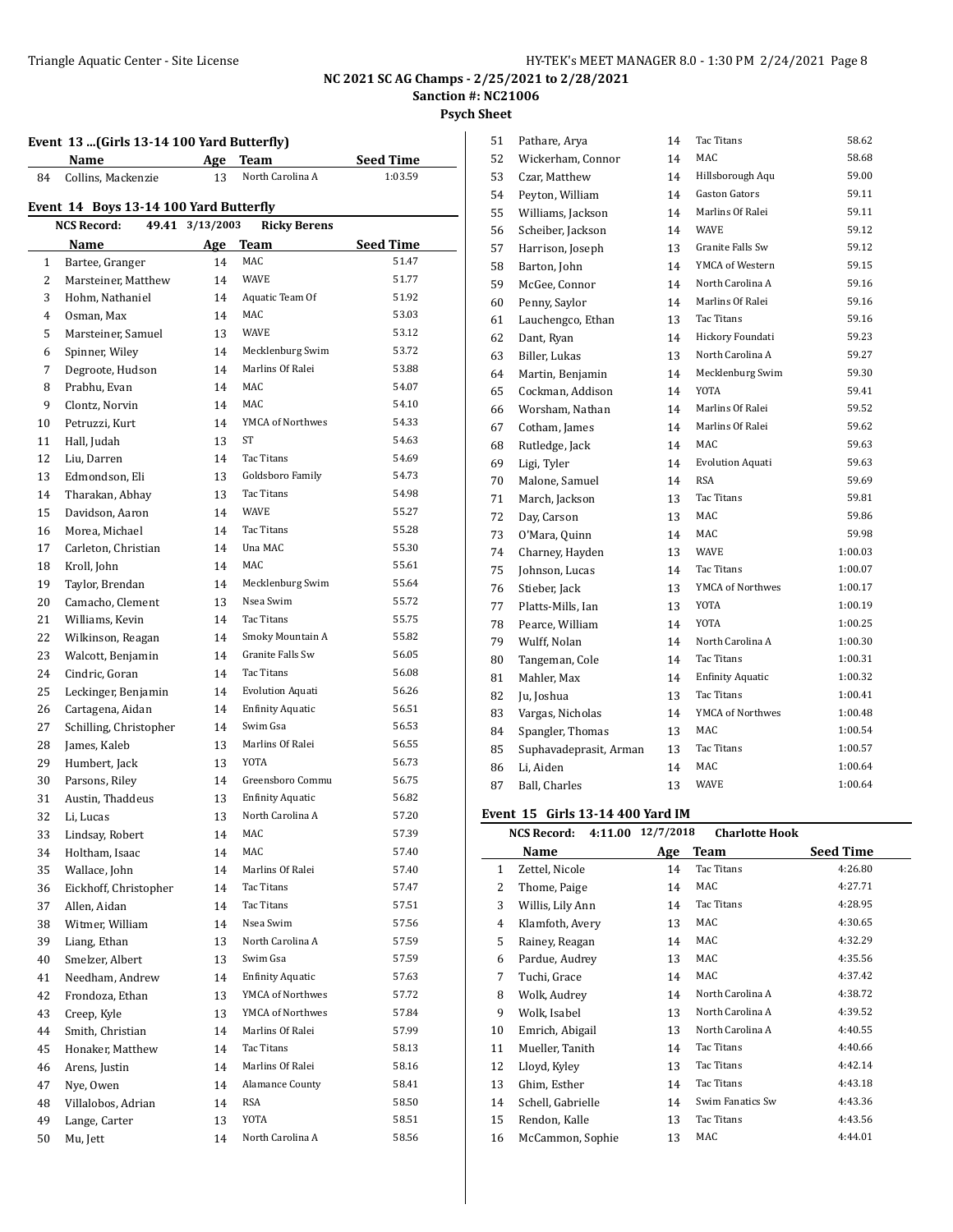**Psych Sheet**

#### **Event 15 ...(Girls 13-14 400 Yard IM)**

| Name               | Age | Team             | <b>Seed Time</b> |
|--------------------|-----|------------------|------------------|
| Bartee, Zetta      | 13  | MAC              | 4:44.82          |
| Smith, Breanna     | 14  | YOTA             | 4:45.94          |
| Vanega, Claudia    | 14  | RSA              | 4:46.28          |
| Briggs, Reese      | 14  | MAC              | 4:46.31          |
| Bellissimo, Sophia | 14  | Lowes YMCA Light | 4:46.72          |
| Cinson, Kathryn    | 13  | Hickory Foundati | 4:46.84          |
| Furbay, Caroline   | 14  | Waves Of Wilming | 4:47.17          |
| Ormondroyd, Tia    | 14  | Tac Titans       | 4:47.58          |
| Johnson, Claire    | 14  | MAC              | 4:47.88          |
| Largen, Caroline   | 14  | MAC              | 4:47.96          |
| Burton, Lillian    | 14  | North Carolina A | 4:48.00          |
| Lepage, Charlotte  | 13  | MAC              | 4:48.02          |
| Foreman, Riley     | 13  | Tac Titans       | 4:48.03          |
| Wiggins, Harper    | 13  | Tac Titans       | 4:49.05          |
| Jeltema, Mia       | 13  | Tac Titans       | 4:49.41          |
| Forbes, Abigail    | 14  | Nsea Swim        | 4:49.58          |
| Van Orden, Esme    | 14  | Una Tac          | 4:49.68          |
|                    |     |                  |                  |

#### **Event 16 Boys 13-14 400 Yard IM**

 $\overline{a}$ 

|                | 12/7/2018<br><b>Thor Dyke</b><br><b>NCS Record:</b><br>3:59.95 |     |                         |                  |  |
|----------------|----------------------------------------------------------------|-----|-------------------------|------------------|--|
|                | Name                                                           | Age | <b>Team</b>             | <b>Seed Time</b> |  |
| $\mathbf{1}$   | Marsteiner, Matthew                                            | 14  | <b>WAVE</b>             | 4:07.93          |  |
| $\overline{2}$ | Dunham, Davis                                                  | 14  | MAC                     | 4:13.99          |  |
| 3              | Clontz, Norvin                                                 | 14  | <b>MAC</b>              | 4:14.09          |  |
| 4              | Peck, Connor                                                   | 14  | North Carolina A        | 4:16.57          |  |
| 5              | Lee, Woori                                                     | 13  | <b>Tac Titans</b>       | 4:19.34          |  |
| 6              | Jones, Griffin                                                 | 14  | Swim Gsa                | 4:21.12          |  |
| 7              | Tharakan, Abhay                                                | 13  | <b>Tac Titans</b>       | 4:22.05          |  |
| 8              | Camacho, Clement                                               | 13  | Nsea Swim               | 4:23.10          |  |
| 9              | Burton, Bence                                                  | 14  | <b>Enfinity Aquatic</b> | 4:23.33          |  |
| 10             | Prabhu, Evan                                                   | 14  | <b>MAC</b>              | 4:24.73          |  |
| 11             | Davidson, Aaron                                                | 14  | <b>WAVE</b>             | 4:26.90          |  |
| 12             | Li, Lucas                                                      | 13  | North Carolina A        | 4:28.49          |  |
| 13             | Nicholson, Cooper                                              | 14  | North Carolina A        | 4:28.60          |  |
| 14             | Cindric, Goran                                                 | 14  | Tac Titans              | 4:28.60          |  |
| 15             | Williams, Kevin                                                | 14  | Tac Titans              | 4:29.87          |  |
| 16             | Liu, Darren                                                    | 14  | Tac Titans              | 4:30.69          |  |
| 17             | Winardi, Tobias                                                | 14  | Mecklenburg Swim        | 4:31.24          |  |
| 18             | Holtham, Isaac                                                 | 14  | <b>MAC</b>              | 4:31.27          |  |
| 19             | Eickhoff, Christopher                                          | 14  | <b>Tac Titans</b>       | 4:31.39          |  |
| 20             | Liang, Ethan                                                   | 13  | North Carolina A        | 4:31.74          |  |
| 21             | Nye, Owen                                                      | 14  | Alamance County         | 4:31.85          |  |
| 22             | Walcott, Benjamin                                              | 14  | Granite Falls Sw        | 4:32.05          |  |
| 23             | Hughes, Jackson                                                | 14  | Waves Of Wilming        | 4:32.41          |  |
| 24             | Humbert, Jack                                                  | 13  | <b>YOTA</b>             | 4:32.94          |  |
| 25             | Carleton, Christian                                            | 14  | Una MAC                 | 4:32.96          |  |
| 26             | Cinque, Matthew                                                | 14  | North Carolina A        | 4:33.41          |  |
| 27             | Bucci, Bryan                                                   | 14  | Aquatic Team Of         | 4:33.63          |  |
| 28             | McCarthy, Luke                                                 | 14  | East Carolina Aq        | 4:33.97          |  |
| 29             | Penny, Saylor                                                  | 14  | Marlins Of Ralei        | 4:34.08          |  |
| 30             | Edmondson, Eli                                                 | 13  | Goldsboro Family        | 4:35.42          |  |
| 31             | Cotham, James                                                  | 14  | Marlins Of Ralei        | 4:35.57          |  |
| 32             | McGee, Connor                                                  | 14  | North Carolina A        | 4:35.88          |  |
| 33             | Wiese, Cooper                                                  | 14  | <b>YOTA</b>             | 4:36.05          |  |
| 34             | Villalobos, Adrian                                             | 14  | <b>RSA</b>              | 4:36.20          |  |

| 35 | Marrujo, Christian  | 13 | Tac Titans       | 4:36.40 |
|----|---------------------|----|------------------|---------|
| 36 | Stutts, Ian         | 14 | Marlins Of Ralei | 4:36.70 |
| 37 | Zapler, Ezra        | 13 | East Carolina Aq | 4:37.55 |
| 38 | Platts-Mills, Ian   | 13 | YOTA             | 4:37.60 |
| 39 | Townsend, Alexander | 13 | Marlins Of Ralei | 4:37.62 |
| 40 | O'Mara, Quinn       | 14 | MAC              | 4:37.95 |
| 41 | James, Kaleb        | 13 | Marlins Of Ralei | 4:38.24 |
| 42 | Frazer, Ian         | 14 | Marlins Of Ralei | 4:38.71 |
| 43 | Scheiber, Jackson   | 14 | <b>WAVE</b>      | 4:38.84 |
| 44 | Mu, Jett            | 14 | North Carolina A | 4:38.96 |
| 45 | Rutledge, Jack      | 14 | MAC              | 4:39.33 |
| 46 | Dunlap, Fletcher    | 14 | Tac Titans       | 4:39.33 |
| 47 | Hill, Alexander     | 14 | Tac Titans       | 4:39.41 |
| 48 | Tangeman, Cole      | 14 | Tac Titans       | 4:39.46 |
| 49 | Swenson, Broder     | 14 | Marlins Of Ralei | 4:39.67 |
| 50 | Phillips, Isaac     | 14 | Gaston Gators    | 4:39.70 |
| 51 | Roman, Luke         | 13 | Hillsborough Aqu | 4:39.81 |
| 52 | Hall, Judah         | 13 | ST               | 4:39.92 |
|    |                     |    |                  |         |

#### **Event 17 Girls 13-14 50 Yard Freestyle**

|              | <b>NCS Record:</b>  | 3/16/2019<br>21.89 | <b>Claire Curzan</b>    |                  |
|--------------|---------------------|--------------------|-------------------------|------------------|
|              | Name                | Age                | Team                    | <b>Seed Time</b> |
| $\mathbf{1}$ | Whelehan, Meredith  | 13                 | <b>Tac Titans</b>       | 23.90            |
| 2            | Holfelder, Sydney   | 13                 | <b>Tac Titans</b>       | 23.93            |
| 3            | Armen, Emily        | 14                 | East Carolina Aq        | 24.17            |
| 4            | Neal, Kayman        | 14                 | MAC                     | 24.21            |
| 5            | Morrow, Amelia      | 13                 | <b>Enfinity Aquatic</b> | 24.31            |
| 6            | Wolk, Isabel        | 13                 | North Carolina A        | 24.44            |
| 7            | Cloutier, Adeline   | 13                 | East Carolina Aq        | 24.47            |
| 8            | Furbay, Caroline    | 14                 | Waves Of Wilming        | 24.60            |
| 9            | Cureton, Taylor     | 14                 | <b>Tac Titans</b>       | 24.60            |
| 10           | Monville, Kathryn   | 14                 | <b>WAVE</b>             | 24.69            |
| 11           | Rendon, Kalle       | 13                 | <b>Tac Titans</b>       | 24.93            |
| 12           | Rountree, Rori      | 14                 | Swim Fanatics Sw        | 25.00            |
| 13           | Brooks, Alexandria  | 14                 | <b>Enfinity Aquatic</b> | 25.07            |
| 14           | Bowen, Madison      | 14                 | East Carolina Aq        | 25.18            |
| 15           | Joy, Madison        | 14                 | Waves Of Wilming        | 25.21            |
| 16           | Eward, Ellery       | 14                 | <b>Tac Titans</b>       | 25.27            |
| 17           | Stuck, Kelsey       | 13                 | Waves Of Wilming        | 25.33            |
| 18           | Clark, Avari        | 14                 | Hillsborough Aqu        | 25.33            |
| 19           | Wendt, Louisa       | 14                 | Marlins Of Ralei        | 25.38            |
| 20           | Bellissimo, Sophia  | 14                 | Lowes YMCA Light        | 25.39            |
| 21           | Ramseur, Reece      | 14                 | Swim Fanatics Sw        | 25.43            |
| 22           | Vassil, Avery       | 13                 | MAC                     | 25.45            |
| 23           | Brunk, Grace        | 14                 | YOTA                    | 25.45            |
| 24           | Claborn, Alyssa     | 13                 | Lowes YMCA Light        | 25.50            |
| 25           | Neira, Addyson      | 13                 | <b>Tac Titans</b>       | 25.51            |
| 26           | Pou, Julia          | 13                 | MAC                     | 25.52            |
| 27           | Healey, Caroline    | 14                 | <b>YOTA</b>             | 25.53            |
| 28           | Connor, Lila        | 14                 | Aquatic Team Of         | 25.54            |
| 29           | Perry, Sophie       | 13                 | <b>YOTA</b>             | 25.54            |
| 30           | Tysinger, Alexandra | 14                 | Sharks Aquatic C        | 25.56            |
| 31           | Brown, Keegan       | 14                 | YMCA of Northwes        | 25.57            |
| 32           | Bent, Daniela       | 13                 | <b>Enfinity Aquatic</b> | 25.59            |
| 33           | Miller, Dallas      | 14                 | YOTA                    | 25.61            |
| 34           | Williams, Jordan    | 14                 | Greensboro Commu        | 25.64            |
| 35           | Klein, Taylor       | 13                 | MAC                     | 25.70            |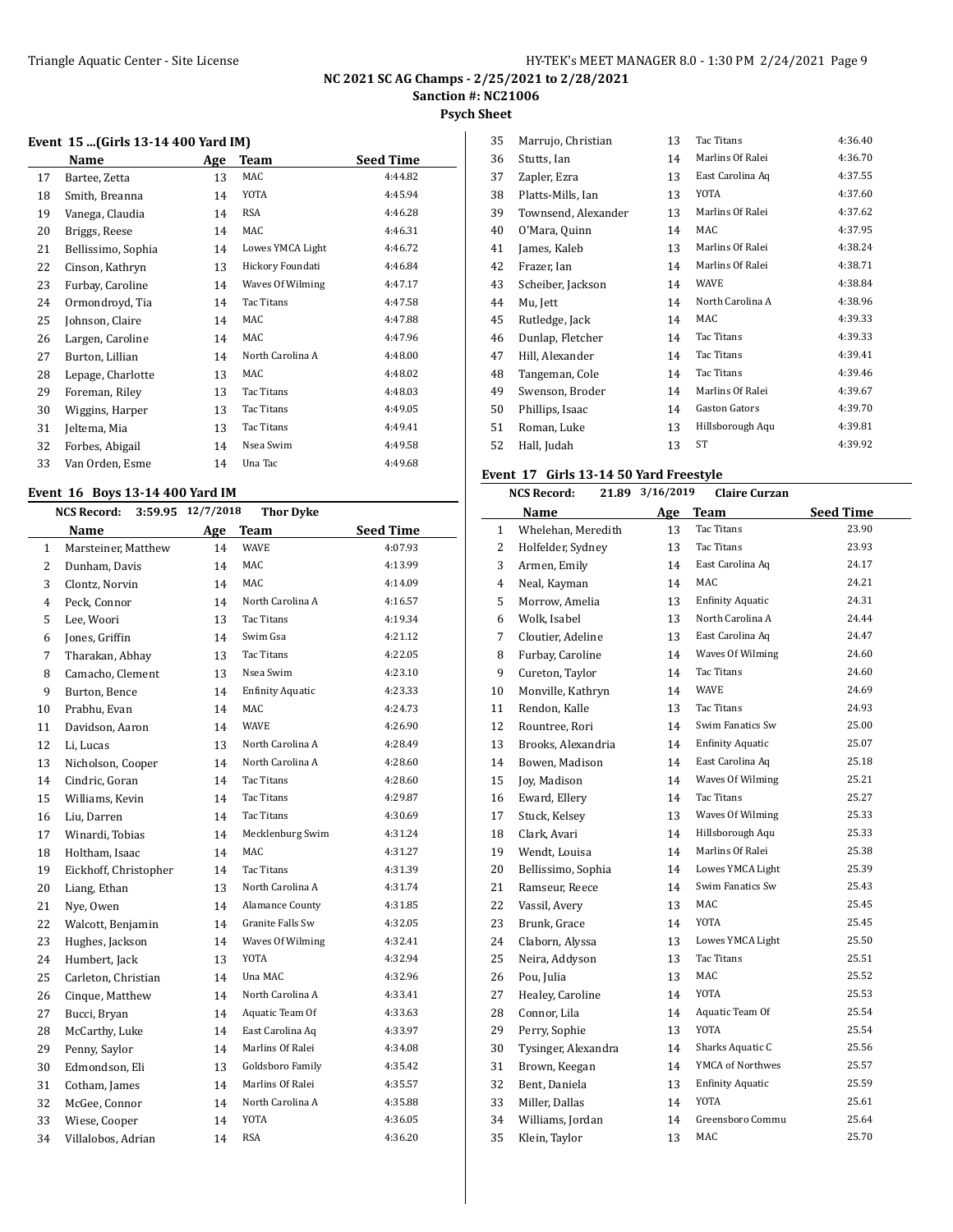**Psych Sheet**

#### **Event 17 ...(Girls 13-14 50 Yard Freestyle)**

|    | <b>Name</b>          | <u>Age</u> | <b>Team</b>       | <b>Seed Time</b> |
|----|----------------------|------------|-------------------|------------------|
| 36 | Tuchi, Grace         | 14         | MAC               | 25.71            |
| 37 | Witmer, Keener       | 14         | Nsea Swim         | 25.71            |
| 38 | Lauver, Lindsay      | 13         | <b>YOTA</b>       | 25.73            |
| 39 | Qian, Shakira        | 14         | <b>Tac Titans</b> | 25.73            |
| 40 | Eckert, Charlotte    | 14         | MAC               | 25.77            |
| 41 | Grant, Lindsay       | 14         | <b>RSA</b>        | 25.78            |
| 42 | Norton, Caroline     | 14         | Mecklenburg Swim  | 25.79            |
| 43 | Talwar, Tara         | 13         | Tac Titans        | 25.80            |
| 44 | Lambert, Rachel      | 14         | <b>RSA</b>        | 25.81            |
| 45 | Pierson, Sarah       | 14         | Waves Of Wilming  | 25.83            |
| 46 | Nichols, Cassandra   | 14         | <b>RSA</b>        | 25.86            |
| 47 | Martin, Kaitlyn      | 13         | Tac Titans        | 25.87            |
| 48 | Bartee, Zetta        | 13         | MAC               | 25.91            |
| 49 | Lepage, Charlotte    | 13         | MAC               | 25.91            |
| 50 | Reel, Hannah         | 14         | <b>RSA</b>        | 25.92            |
| 51 | Miller, Lorelai      | 14         | East Carolina Aq  | 25.92            |
| 52 | Carson, Clara        | 13         | Marlins Of Ralei  | 25.94            |
| 53 | Chen, Sarah          | 13         | Tac Titans        | 25.94            |
| 54 | Sarrantonio, Ali     | 14         | MAC               | 25.96            |
| 55 | Hull, Aubrey         | 14         | Mecklenburg Swim  | 25.97            |
| 56 | Lee, Emma            | 14         | Mecklenburg Swim  | 25.97            |
| 57 | Fan, Victoria        | 14         | MAC               | 25.98            |
| 58 | Smith, Breanna       | 14         | <b>YOTA</b>       | 25.98            |
| 59 | Speerschneider, Ella | 14         | YOTA              | 25.98            |
| 60 | Mallard, Caroline    | 13         | MAC               | 26.00            |
| 61 | O'Keefe, Paige       | 14         | <b>YOTA</b>       | 26.00            |
| 62 | Takei, Kamiko        | 13         | Marlins Of Ralei  | 26.02            |
| 63 | Williams, Delanee    | 14         | Marlins Of Ralei  | 26.02            |
| 64 | Atwood, Katherine    | 14         | Mecklenburg Swim  | 26.03            |
| 65 | Chamblee, Norah      | 14         | MAC               | 26.04            |
| 66 | Helmedag, Rosemary   | 14         | Marlins Of Ralei  | 26.05            |
| 67 | West, Stella         | 14         | Marlins Of Ralei  | 26.08            |
| 68 | Vanega, Claudia      | 14         | <b>RSA</b>        | 26.08            |
| 69 | Marriott, Camilla    | 14         | <b>RSA</b>        | 26.09            |
| 70 | Freeman, Casey       | 13         | <b>YOTA</b>       | 34.56            |
| 71 | Krampert, Ella       | 14         | Mecklenburg Swim  | 29.56L           |
| 72 | Bujoreanu, Sophia    | 14         | MAC               | 29.57L           |
|    |                      |            |                   |                  |

#### **Event 18 Boys 13-14 50 Yard Freestyle**

|    | 20.78<br><b>NCS Record:</b> | 8/14/2020 | Lucca Battaglini |                  |
|----|-----------------------------|-----------|------------------|------------------|
|    | Name                        | Age       | Team             | <b>Seed Time</b> |
| 1  | Hohm, Nathaniel             | 14        | Aquatic Team Of  | 21.76            |
| 2  | Bartee, Granger             | 14        | MAC              | 22.20            |
| 3  | Zapler, Ezra                | 13        | East Carolina Aq | 22.36            |
| 4  | Osman, Max                  | 14        | MAC              | 22.43            |
| 5  | Spinner, Wiley              | 14        | Mecklenburg Swim | 22.52            |
| 6  | Smelzer, Albert             | 13        | Swim Gsa         | 22.58            |
| 7  | Kroll, John                 | 14        | MAC              | 22.60            |
| 8  | Marsteiner, Samuel          | 13        | <b>WAVE</b>      | 22.64            |
| 9  | Honaker, Matthew            | 14        | Tac Titans       | 22.66            |
| 10 | Dunham, Davis               | 14        | MAC              | 22.74            |
| 11 | Allen, Aidan                | 14        | Tac Titans       | 22.94            |
| 12 | Petruzzi, Kurt              | 14        | YMCA of Northwes | 23.05            |
| 13 | Schilling, Christopher      | 14        | Swim Gsa         | 23.09            |
| 14 | Taylor, Brendan             | 14        | Mecklenburg Swim | 23.11            |
|    |                             |           |                  |                  |

| 15 | Leckinger, Benjamin | 14 | <b>Evolution Aquati</b> | 23.16 |
|----|---------------------|----|-------------------------|-------|
| 16 | Penny, Saylor       | 14 | Marlins Of Ralei        | 23.22 |
| 17 | Carleton, Christian | 14 | Una MAC                 | 23.24 |
| 18 | Cartagena, Aidan    | 14 | <b>Enfinity Aquatic</b> | 23.24 |
| 19 | Prabhu, Evan        | 14 | MAC                     | 23.27 |
| 20 | McCarthy, Luke      | 14 | East Carolina Aq        | 23.28 |
| 21 | Vargas, Nicholas    | 14 | YMCA of Northwes        | 23.37 |
| 22 | Liu, Darren         | 14 | Tac Titans              | 23.40 |
| 23 | Austin, Thaddeus    | 13 | <b>Enfinity Aquatic</b> | 23.47 |
| 24 | Harrison, Joseph    | 13 | Granite Falls Sw        | 23.47 |
| 25 | Wallace, John       | 14 | Marlins Of Ralei        | 23.48 |
| 26 | Morea, Michael      | 14 | Tac Titans              | 23.50 |
| 27 | Cindric, Goran      | 14 | <b>Tac Titans</b>       | 23.52 |
| 28 | Hall, Judah         | 13 | ST                      | 23.52 |
| 29 | Winardi, Tobias     | 14 | Mecklenburg Swim        | 23.72 |
| 30 | Singletary, Cohen   | 13 | Tac Titans              | 23.73 |
| 31 | Peyton, William     | 14 | <b>Gaston Gators</b>    | 23.78 |
| 32 | Wiese, Cooper       | 14 | YOTA                    | 23.81 |
| 33 | Lindsay, Robert     | 14 | MAC                     | 23.91 |
| 34 | Lange, Carter       | 13 | YOTA                    | 23.92 |
| 35 | Conklin, Brandt     | 14 | Swim Fanatics Sw        | 23.93 |
| 36 | Arredondo, Nathan   | 14 | Waves Of Wilming        | 23.93 |
| 37 | Trowbridge, James   | 13 | YMCA of Northwes        | 23.98 |
| 38 | Tkachev, Mathew     | 14 | MAC                     | 24.00 |
| 39 | Creep, Kyle         | 13 | YMCA of Northwes        | 24.00 |
| 40 | Cockman, Addison    | 14 | <b>YOTA</b>             | 24.00 |
| 41 | Humbert, Jack       | 13 | YOTA                    | 24.00 |
| 42 | Witmer, William     | 14 | Nsea Swim               | 24.00 |
| 43 | Clark, Quintin      | 14 | Greensboro Commu        | 24.08 |
| 44 | Arens, Justin       | 14 | Marlins Of Ralei        | 24.12 |
| 45 | Phillips, Isaac     | 14 | <b>Gaston Gators</b>    | 24.16 |
| 46 | Parsons, Riley      | 14 | Greensboro Commu        | 24.19 |
| 47 | Dunlap, Fletcher    | 14 | Tac Titans              | 24.19 |
| 48 | Pathare, Arya       | 14 | <b>Tac Titans</b>       | 24.19 |
| 49 | Davidson, Aaron     | 14 | WAVE                    | 24.20 |
| 50 | Day, Carson         | 13 | MAC                     | 24.30 |
| 51 | Kondratick, Jackson | 14 | <b>RSA</b>              | 24.30 |
| 52 | Hughes, Jackson     | 14 | Waves Of Wilming        | 24.31 |
| 53 | Johnson, Lucas      | 14 | Tac Titans              | 24.32 |
| 54 | Lehning, John       | 14 | Tac Titans              | 24.33 |
| 55 | Needham, Andrew     | 14 | <b>Enfinity Aquatic</b> | 24.34 |
| 56 | Martin, Benjamin    | 14 | Mecklenburg Swim        | 24.34 |
| 57 | Frondoza, Ethan     | 13 | YMCA of Northwes        | 24.35 |
| 58 | Williams, Kevin     | 14 | Tac Titans              | 24.38 |
| 59 | Xie. David          | 14 | Mecklenburg Swim        | 24.39 |
| 60 | Williams, Austin    | 14 | Granite Falls Sw        | 24.39 |
| 61 | Agans, Nikhil       | 14 | Hillsborough Aqu        | 24.39 |
| 62 | Wilkerson, Evan     | 14 | <b>WAVE</b>             | 30.45 |
|    |                     |    |                         |       |

#### **Event 19 Girls 13-14 200 Yard Breaststroke**

 $\overline{\phantom{a}}$ 

|   | <b>NCS Record:</b> | 2:12.38 2/24/2018 | <b>Brooke Zettel</b> |                  |
|---|--------------------|-------------------|----------------------|------------------|
|   | <b>Name</b>        | Age               | Team                 | <b>Seed Time</b> |
|   | Willis, Lily Ann   | 14                | Tac Titans           | 2:16.05          |
|   | Klamfoth, Avery    | 13                | MAC                  | 2:17.16          |
|   | Thome, Paige       | 14                | MAC                  | 2:17.90          |
|   | Rainey, Reagan     | 14                | MAC                  | 2:20.89          |
| 5 | Wolk, Audrey       | 14                | North Carolina A     | 2:22.36          |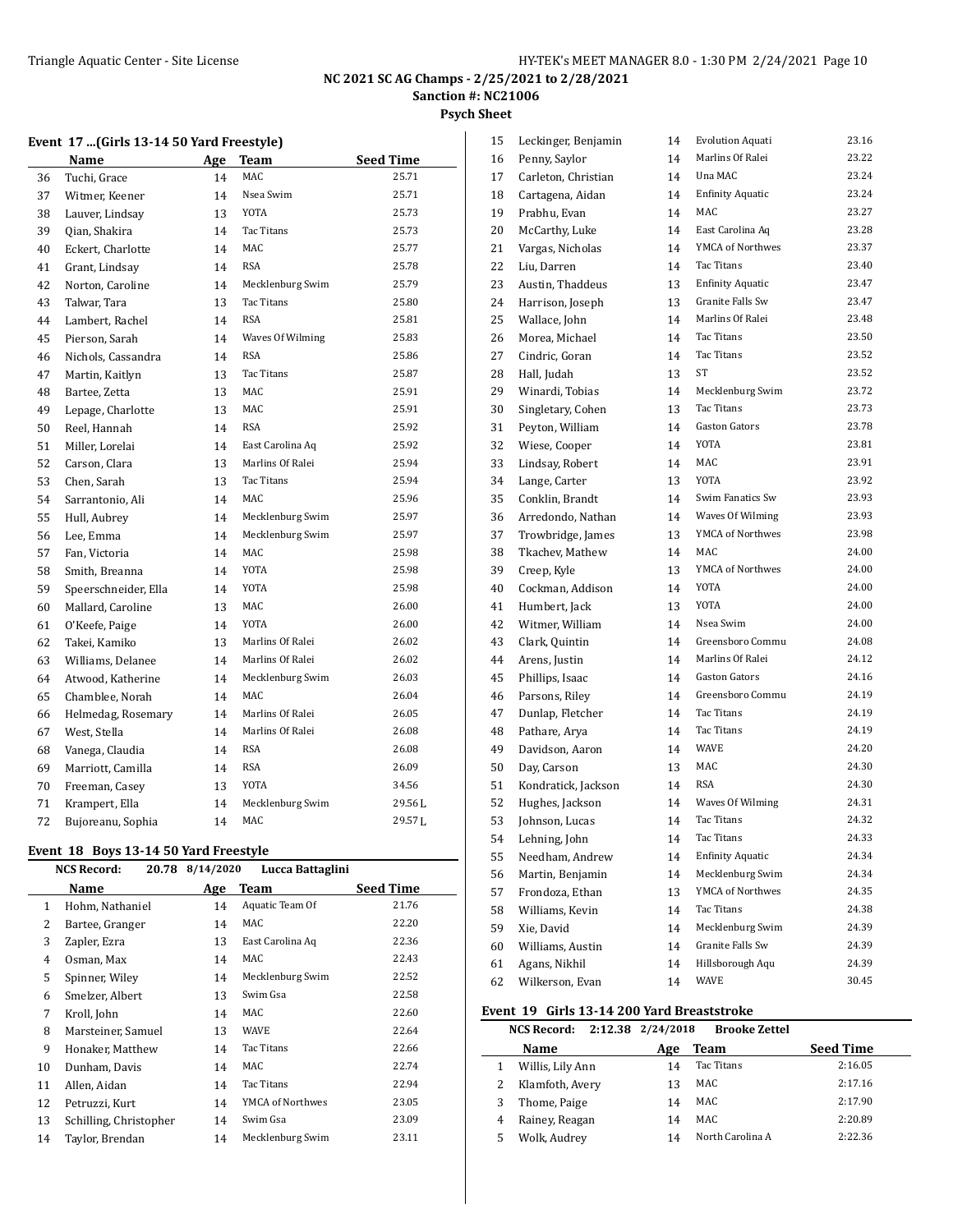**Psych Sheet**

#### **Event 19 ...(Girls 13-14 200 Yard Breaststroke)**

|    | <b>Name</b>        | Age | <b>Team</b>       | <b>Seed Time</b> |
|----|--------------------|-----|-------------------|------------------|
| 6  | Kim, Kenzie        | 13  | North Carolina A  | 2:25.71          |
| 7  | Wolk, Isabel       | 13  | North Carolina A  | 2:25.83          |
| 8  | Tuchi, Grace       | 14  | <b>MAC</b>        | 2:26.18          |
| 9  | Holfelder, Sydney  | 13  | Tac Titans        | 2:26.99          |
| 10 | Jeltema, Mia       | 13  | Tac Titans        | 2:27.17          |
| 11 | Vassil, Avery      | 13  | MAC               | 2:27.58          |
| 12 | Vanega, Claudia    | 14  | <b>RSA</b>        | 2:27.89          |
| 13 | Eckert, Charlotte  | 14  | <b>MAC</b>        | 2:29.36          |
| 14 | Ormondroyd, Tia    | 14  | Tac Titans        | 2:29.91          |
| 15 | Bartis, Bronwyn    | 14  | MAC               | 2:31.52          |
| 16 | McCammon, Sophie   | 13  | MAC               | 2:31.57          |
| 17 | Phillips, Emilie   | 13  | <b>WAVE</b>       | 2:31.79          |
| 18 | Bartee, Zetta      | 13  | MAC               | 2:31.98          |
| 19 | Ghim, Esther       | 14  | Tac Titans        | 2:32.06          |
| 20 | Hawkins, Riley     | 14  | Tac Titans        | 2:32.09          |
| 21 | Austin, Whitney    | 14  | MAC               | 2:32.28          |
| 22 | Smith, Breanna     | 14  | <b>YOTA</b>       | 2:32.47          |
| 23 | Van Orden, Esme    | 14  | Una Tac           | 2:32.73          |
| 24 | Cardwell, Ava      | 13  | MAC               | 2:33.34          |
| 25 | Holden, Lanie      | 14  | Mecklenburg Swim  | 2:33.50          |
| 26 | Bellissimo, Sophia | 14  | Lowes YMCA Light  | 2:33.55          |
| 27 | Wiggins, Harper    | 13  | Tac Titans        | 2:33.56          |
| 28 | Wallace, Eliza     | 13  | Mecklenburg Swim  | 2:33.73          |
| 29 | Foreman, Riley     | 13  | Tac Titans        | 2:33.77          |
| 30 | Largen, Caroline   | 14  | MAC               | 2:33.83          |
| 31 | Monteith, Macarthy | 14  | MAC               | 2:33.86          |
| 32 | Lamar, Eliza       | 14  | <b>YOTA</b>       | 2:33.95          |
| 33 | Cureton, Taylor    | 14  | Tac Titans        | 2:34.11          |
| 34 | Briggs, Reese      | 14  | MAC               | 2:34.36          |
| 35 | Jones, Skylar      | 13  | Tac Titans        | 2:34.37          |
| 36 | Furbay, Caroline   | 14  | Waves Of Wilming  | 2:34.62          |
| 37 | Nelson, Jadyn      | 13  | Aquatic Team Of   | 2:35.06          |
| 38 | Clark, Avari       | 14  | Hillsborough Aqu  | 2:35.33          |
| 39 | Rountree, Rori     | 14  | Swim Fanatics Sw  | 2:35.36          |
| 40 | Kern, Kathryn      | 13  | MAC               | 2:35.91          |
| 41 | Carlson, Sawyer    | 13  | MAC               | 2:36.09          |
| 42 | Arndts, Gray       | 14  | <b>Tac Titans</b> | 2:36.09          |
| 43 | Shields, Shaelyn   | 13  | MAC               | 2:36.10          |
| 44 | Sarrantonio, Ali   | 14  | MAC               | 2:36.40          |
| 45 | West, Stella       | 14  | Marlins Of Ralei  | 2:36.87          |
| 46 | Luo, Grace         | 14  | North Carolina A  | 2:36.94          |
| 47 | Kennedy, Laura     | 14  | YMCA of Northwes  | 2:37.16          |
| 48 | McCarter, Macie    | 13  | MAC               | 2:37.33          |
| 49 | Fan, Victoria      | 14  | <b>MAC</b>        | 2:37.47          |
|    |                    |     |                   |                  |

#### **Event 20 Boys 13-14 200 Yard Breaststroke**

|   | 2:01.18<br><b>NCS Record:</b> | 3/16/2019 | <b>Matthew Lucky</b> |           |
|---|-------------------------------|-----------|----------------------|-----------|
|   | Name                          | Age       | Team                 | Seed Time |
| 1 | Petruzzi, Kurt                | 14        | YMCA of Northwes     | 2:05.62   |
| 2 | Hohm, Nathaniel               | 14        | Aquatic Team Of      | 2:06.15   |
| 3 | Clontz, Norvin                | 14        | MAC.                 | 2:10.17   |
| 4 | Jones, Griffin                | 14        | Swim Gsa             | 2:14.05   |
| 5 | Gould, Justin                 | 14        | MAC.                 | 2:15.27   |
| 6 | Williams, Kevin               | 14        | <b>Tac Titans</b>    | 2:15.46   |
| 7 | Cindric, Goran                | 14        | <b>Tac Titans</b>    | 2:15.58   |

| 8  | Peck, Connor           | 14 | North Carolina A        | 2:15.63 |
|----|------------------------|----|-------------------------|---------|
| 9  | Bucci, Bryan           | 14 | Aquatic Team Of         | 2:15.93 |
| 10 | Carleton, Christian    | 14 | Una MAC                 | 2:16.27 |
| 11 | McCarthy, Luke         | 14 | East Carolina Aq        | 2:17.69 |
| 12 | Camacho, Clement       | 13 | Nsea Swim               | 2:18.75 |
| 13 | Penny, Saylor          | 14 | Marlins Of Ralei        | 2:18.88 |
| 14 | Liu, Darren            | 14 | <b>Tac Titans</b>       | 2:19.87 |
| 15 | Tharakan, Abhay        | 13 | <b>Tac Titans</b>       | 2:20.62 |
| 16 | Burton, Bence          | 14 | <b>Enfinity Aquatic</b> | 2:21.01 |
| 17 | James, Kaleb           | 13 | Marlins Of Ralei        | 2:22.38 |
| 18 | Emerton, Ethan         | 14 | Tac Titans              | 2:22.38 |
| 19 | Villalobos, Adrian     | 14 | <b>RSA</b>              | 2:22.48 |
| 20 | Allen, Aidan           | 14 | Tac Titans              | 2:24.13 |
| 21 | Turner, Grant          | 14 | <b>Enfinity Aquatic</b> | 2:24.26 |
| 22 | Frondoza, Ethan        | 13 | YMCA of Northwes        | 2:24.52 |
| 23 | Zapler, Ezra           | 13 | East Carolina Aq        | 2:25.27 |
| 24 | Li, Lucas              | 13 | North Carolina A        | 2:25.29 |
| 25 | Splawski, Peyton       | 13 | Swim Gsa                | 2:25.48 |
| 26 | O'Mara, Quinn          | 14 | MAC                     | 2:25.53 |
| 27 | Townsend, Alexander    | 13 | Marlins Of Ralei        | 2:25.71 |
| 28 | Frazer, Ian            | 14 | Marlins Of Ralei        | 2:25.76 |
| 29 | Fagan, Milo            | 14 | MAC                     | 2:25.93 |
| 30 | Wallace, John          | 14 | Marlins Of Ralei        | 2:25.97 |
| 31 | Phillips, Isaac        | 14 | <b>Gaston Gators</b>    | 2:26.35 |
| 32 | Taylor, Andrew         | 14 | <b>Gaston Gators</b>    | 2:26.55 |
| 33 | Nye, Owen              | 14 | <b>Alamance County</b>  | 2:26.75 |
| 34 | Tkachev, Mathew        | 14 | MAC                     | 2:26.93 |
| 35 | Gessner, John          | 14 | MAC                     | 2:27.22 |
| 36 | Farris, Jacob          | 14 | Tac Titans              | 2:27.35 |
| 37 | Wiese, Cooper          | 14 | <b>YOTA</b>             | 2:27.40 |
| 38 | Marrujo, Christian     | 13 | Tac Titans              | 2:27.47 |
| 39 | Lee, Woori             | 13 | Tac Titans              | 2:27.65 |
| 40 | Liang, Ethan           | 13 | North Carolina A        | 2:27.69 |
| 41 | Sule, Chinmay          | 14 | MAC                     | 2:28.37 |
| 42 | Leisten, Elijah        | 14 | RSA                     | 2:28.52 |
| 43 | Hall, Jeremy           | 14 | O'Neal Pelagics         | 2:28.70 |
| 44 | Soniat, Robert         | 13 | MAC                     | 2:28.90 |
| 45 | Barnes, Jack           | 14 | <b>RSA</b>              | 2:29.16 |
| 46 | Polotov, Andrii        | 14 | <b>Evolution Aquati</b> | 2:29.30 |
| 47 | Swenson, Broder        | 14 | Marlins Of Ralei        | 2:29.72 |
| 48 | Barritt, Tyler         | 13 | <b>YOTA</b>             | 2:29.77 |
| 49 | Zhang, Leon            | 14 | Tac Titans              | 2:29.78 |
| 50 | Rutledge, Jack         | 14 | MAC                     | 2:29.93 |
| 51 | Cockman, Addison       | 14 | YOTA                    | 2:29.95 |
| 52 | Hepburn, Evan          | 14 | YOTA                    | 2:30.07 |
| 53 | Stutts, Ian            | 14 | Marlins Of Ralei        | 2:30.10 |
| 54 | Schiffman, Parker      | 14 | MAC                     | 2:30.19 |
| 55 | Walker, Nolan          | 13 | RSA                     | 2:30.19 |
| 56 | Hill, Alexander        | 14 | Tac Titans              | 2:30.43 |
| 57 | Diacumakos, Nickolas   | 14 | Tac Titans              | 2:30.81 |
| 58 | Suphavadeprasit, Arman | 13 | Tac Titans              | 2:31.10 |
| 59 | Mu, Jett               | 14 | North Carolina A        | 2:31.38 |
| 60 | Stieber, Jack          | 13 | YMCA of Northwes        | 2:31.66 |
| 61 | Biller, Lukas          | 13 | North Carolina A        | 2:31.78 |
| 62 | Crowell, Maverick      | 13 | Swim Gsa                | 2:31.92 |
| 63 | Conklin, Brandt        | 14 | Swim Fanatics Sw        | 2:32.01 |
| 64 | Eder, Ryker            | 13 | Nsea Swim               | 2:32.13 |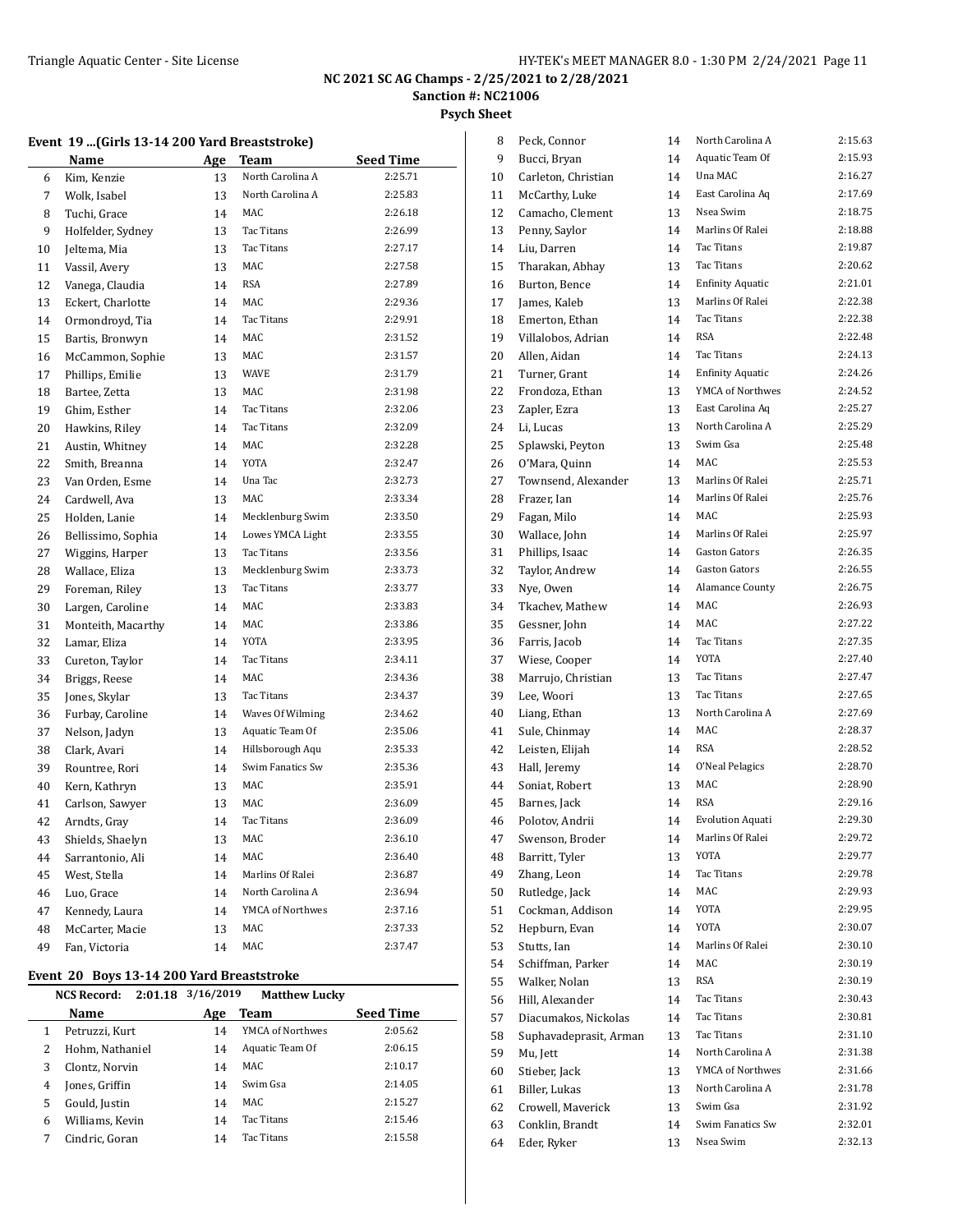# **NC 2021 SC AG Champs - 2/25/2021 to 2/28/2021**

**Sanction #: NC21006**

**Psych Sheet**

|  |  |  |  |  |  | Event 20 (Boys 13-14 200 Yard Breaststroke) |  |
|--|--|--|--|--|--|---------------------------------------------|--|
|--|--|--|--|--|--|---------------------------------------------|--|

|    | Name              | Age | Team             | <b>Seed Time</b> |
|----|-------------------|-----|------------------|------------------|
| 65 | Pathare, Arya     | 14  | Tac Titans       | 2:32.33          |
| 66 | Barton, John      | 14  | YMCA of Western  | 2:32.40          |
| 67 | Harris, Bennett   | 14  | YOTA             | 2:32.49          |
| 68 | Clark, Henry      | 14  | Aquatic Team Of  | 2:32.55          |
| 69 | Williams, Jackson | 14  | Marlins Of Ralei | 2:32.59          |
| 70 | Wilkerson, Evan   | 14  | WAVE             | 3:04.79          |

# **Event 21 Girls 13-14 100 Yard Backstroke**

|    | <b>NCS Record:</b><br>51.23 |     | 3/16/2019<br><b>Claire Curzan</b> |                  |
|----|-----------------------------|-----|-----------------------------------|------------------|
|    | Name                        | Age | Team                              | <b>Seed Time</b> |
| 1  | Claborn, Alyssa             | 13  | Lowes YMCA Light                  | 57.51            |
| 2  | Zettel, Nicole              | 14  | Tac Titans                        | 57.57            |
| 3  | Monville, Kathryn           | 14  | <b>WAVE</b>                       | 57.99            |
| 4  | Neal, Kayman                | 14  | MAC                               | 58.27            |
| 5  | Shanahan, Mary              | 14  | Hillsborough Aqu                  | 58.46            |
| 6  | Reel, Hannah                | 14  | RSA                               | 58.55            |
| 7  | Joy, Madison                | 14  | Waves Of Wilming                  | 58.56            |
| 8  | Holfelder, Sydney           | 13  | Tac Titans                        | 58.76            |
| 9  | Whelehan, Meredith          | 13  | <b>Tac Titans</b>                 | 58.96            |
| 10 | Bujoreanu, Sophia           | 14  | MAC                               | 59.12            |
| 11 | Vassil, Avery               | 13  | MAC                               | 59.30            |
| 12 | Armen, Emily                | 14  | East Carolina Aq                  | 59.32            |
| 13 | Coates, Nina                | 14  | O'Neal Pelagics                   | 59.34            |
| 14 | Cloutier, Adeline           | 13  | East Carolina Aq                  | 59.34            |
| 15 | Schell, Gabrielle           | 14  | Swim Fanatics Sw                  | 59.66            |
| 16 | Norton, Caroline            | 14  | Mecklenburg Swim                  | 59.71            |
| 17 | Wolk, Isabel                | 13  | North Carolina A                  | 59.91            |
| 18 | Cureton, Taylor             | 14  | <b>Tac Titans</b>                 | 59.94            |
| 19 | Rendon, Kalle               | 13  | Tac Titans                        | 59.99            |
| 20 | Healey, Caroline            | 14  | <b>YOTA</b>                       | 1:00.01          |
| 21 | Lloyd, Kyley                | 13  | <b>Tac Titans</b>                 | 1:00.15          |
| 22 | Mueller, Tanith             | 14  | <b>Tac Titans</b>                 | 1:00.59          |
| 23 | Neace, Clarke               | 13  | MAC                               | 1:00.63          |
| 24 | Krampert, Ella              | 14  | Mecklenburg Swim                  | 1:00.85          |
| 25 | Eward, Ellery               | 14  | Tac Titans                        | 1:00.91          |
| 26 | Sarrantonio, Ali            | 14  | MAC                               | 1:01.08          |
| 27 | Fender, Lillian             | 14  | Mars Hill Aquati                  | 1:01.09          |
| 28 | Chen, Sarah                 | 13  | Tac Titans                        | 1:01.14          |
| 29 | Austin, Elise               | 14  | Mecklenburg Swim                  | 1:01.29          |
| 30 | Perry, Sophie               | 13  | YOTA                              | 1:01.31          |
| 31 | Lambert, Maya               | 14  | North Carolina A                  | 1:01.49          |
| 32 | Hull, Aubrey                | 14  | Mecklenburg Swim                  | 1:01.51          |
| 33 | Pardue, Audrey              | 13  | MAC                               | 1:01.60          |
| 34 | Repella, Allison            | 14  | Aquatic Team Of                   | 1:01.60          |
| 35 | Emrich, Abigail             | 13  | North Carolina A                  | 1:01.72          |
| 36 | Stuck, Kelsey               | 13  | Waves Of Wilming                  | 1:01.74          |
| 37 | Burton, Lillian             | 14  | North Carolina A                  | 1:01.81          |
| 38 | Baumgartner, Campbell       | 14  | MAC                               | 1:01.82          |
| 39 | Shields, Shaelyn            | 13  | MAC                               | 1:01.92          |
| 40 | Johnson, Claire             | 14  | MAC                               | 1:01.97          |
| 41 | Rountree, Rori              | 14  | Swim Fanatics Sw                  | 1:01.99          |
| 42 | Brunk, Grace                | 14  | YOTA                              | 1:02.01          |
| 43 | O'Keefe, Paige              | 14  | YOTA                              | 1:02.01          |
| 44 | Pou, Julia                  | 13  | MAC                               | 1:02.06          |
| 45 | Chia, Mollie                | 13  | MAC                               | 1:02.08          |
|    |                             |     |                                   |                  |

| 46 | Perdue, Katherine  | 13 | <b>Enfinity Aquatic</b> | 1:02.36 |
|----|--------------------|----|-------------------------|---------|
| 47 | Park, Juyoung      | 14 | <b>YOTA</b>             | 1:02.37 |
| 48 | Briggs, Reese      | 14 | MAC.                    | 1:02.43 |
| 49 | Wilson, Cameron    | 14 | Marlins Of Ralei        | 1:02.65 |
| 50 | Foreman, Riley     | 13 | Tac Titans              | 1:02.68 |
| 51 | Wilson, Kendall    | 14 | Team Charlotte S        | 1:02.70 |
| 52 | Qian, Shakira      | 14 | Tac Titans              | 1:02.72 |
| 53 | Brooks, Alexandria | 14 | <b>Enfinity Aquatic</b> | 1:02.76 |
| 54 | Bartis, Bronwyn    | 14 | MAC                     | 1:02.80 |
| 55 | Turner, Julia      | 14 | <b>WAVE</b>             | 1:02.80 |
| 56 | Rainey, Reagan     | 14 | MAC                     | 1:02.84 |
| 57 | Pawa, Anika        | 13 | <b>Enfinity Aquatic</b> | 1:02.89 |
| 58 | Bowen, Madison     | 14 | East Carolina Aq        | 1:02.90 |
| 59 | Mallard, Caroline  | 13 | MAC                     | 1:02.94 |
| 60 | Ormondroyd, Tia    | 14 | Tac Titans              | 1:03.12 |
| 61 | Ramseur, Reece     | 14 | Swim Fanatics Sw        | 1:03.14 |
| 62 | Cooper, Natalie    | 13 | Marlins Of Ralei        | 1:03.14 |
| 63 | Collins, Mackenzie | 13 | North Carolina A        | 1:03.16 |
| 64 | Bellissimo, Sophia | 14 | Lowes YMCA Light        | 1:03.16 |
| 65 | Legrand, Francesca | 14 | MAC                     | 1:03.17 |
| 66 | Lepage, Charlotte  | 13 | MAC                     | 1:03.18 |
| 67 | Hawkins, Riley     | 14 | <b>Tac Titans</b>       | 1:03.21 |
| 68 | Klein, Taylor      | 13 | MAC                     | 1:03.25 |
| 69 | McCarter, Macie    | 13 | MAC                     | 1:03.25 |
| 70 | Neira, Addyson     | 13 | Tac Titans              | 1:03.25 |
| 71 | Holden, Lanie      | 14 | Mecklenburg Swim        | 1:03.26 |
| 72 | Wilhelm, Isabella  | 14 | Mecklenburg Swim        | 1:03.27 |
| 73 | Nichols, Cassandra | 14 | <b>RSA</b>              | 1:03.27 |
| 74 | Farrell, Claire    | 13 | YMCA of Northwes        | 1:03.29 |
| 75 | Chamblee, Norah    | 14 | MAC                     | 1:03.36 |
| 76 | Martin, Kaitlyn    | 13 | Tac Titans              | 1:03.38 |
| 77 | Takei, Kamiko      | 13 | Marlins Of Ralei        | 1:03.39 |
| 78 | Barr, Emma         | 13 | MAC                     | 1:03.51 |
| 79 | Cardwell, Ava      | 13 | MAC                     | 1:03.63 |
| 80 | Monteith, Macarthy | 14 | MAC                     | 1:03.72 |
| 81 | Perdomo, Capri     | 14 | East Carolina Aq        | 1:03.72 |
| 82 | Richards, Nora     | 14 | <b>RSA</b>              | 1:03.77 |
| 83 | Keating, Maeve     | 13 | MAC                     | 1:03.81 |
| 84 | Rivera, Olivia     | 14 | Marlins Of Ralei        | 1:03.87 |
| 85 | Pierson, Sarah     | 14 | Waves Of Wilming        | 1:03.89 |
| 86 | Tanner, Emily      | 14 | WAVE                    | 1:04.04 |
| 87 | Harrer, Sophia     | 13 | RSA                     | 1:04.04 |
| 88 | Simons, Gray       | 14 | Aquatic Team Of         | 1:04.10 |
| 89 | Eckert, Charlotte  | 14 | MAC                     | 1:04.13 |
| 90 | Shuping, Avery     | 13 | North Carolina A        | 1:04.14 |
| 91 | Hitchcock, Ella    | 13 | Hickory Foundati        | 1:04.14 |
| 92 | Talwar, Tara       | 13 | Tac Titans              | 1:04.16 |
| 93 | Gyure, Greyson     | 14 | YOTA                    | 1:04.18 |
| 94 | Freeman, Casey     | 13 | YOTA                    | 1:21.54 |

# **Event 22 Boys 13-14 100 Yard Backstroke**

|   | <b>NCS Record:</b> | 49.83 8/15/2020 | Lucca Battaglini |                  |
|---|--------------------|-----------------|------------------|------------------|
|   | <b>Name</b>        | Age             | Team             | <b>Seed Time</b> |
|   | Bartee, Granger    | 14              | MAC              | 52.37            |
|   | Dunham, Davis      | 14              | MAC              | 52.57            |
| 3 | Degroote, Hudson   | 14              | Marlins Of Ralei | 53.11            |
|   | Spinner, Wiley     | 14              | Mecklenburg Swim | 53.55            |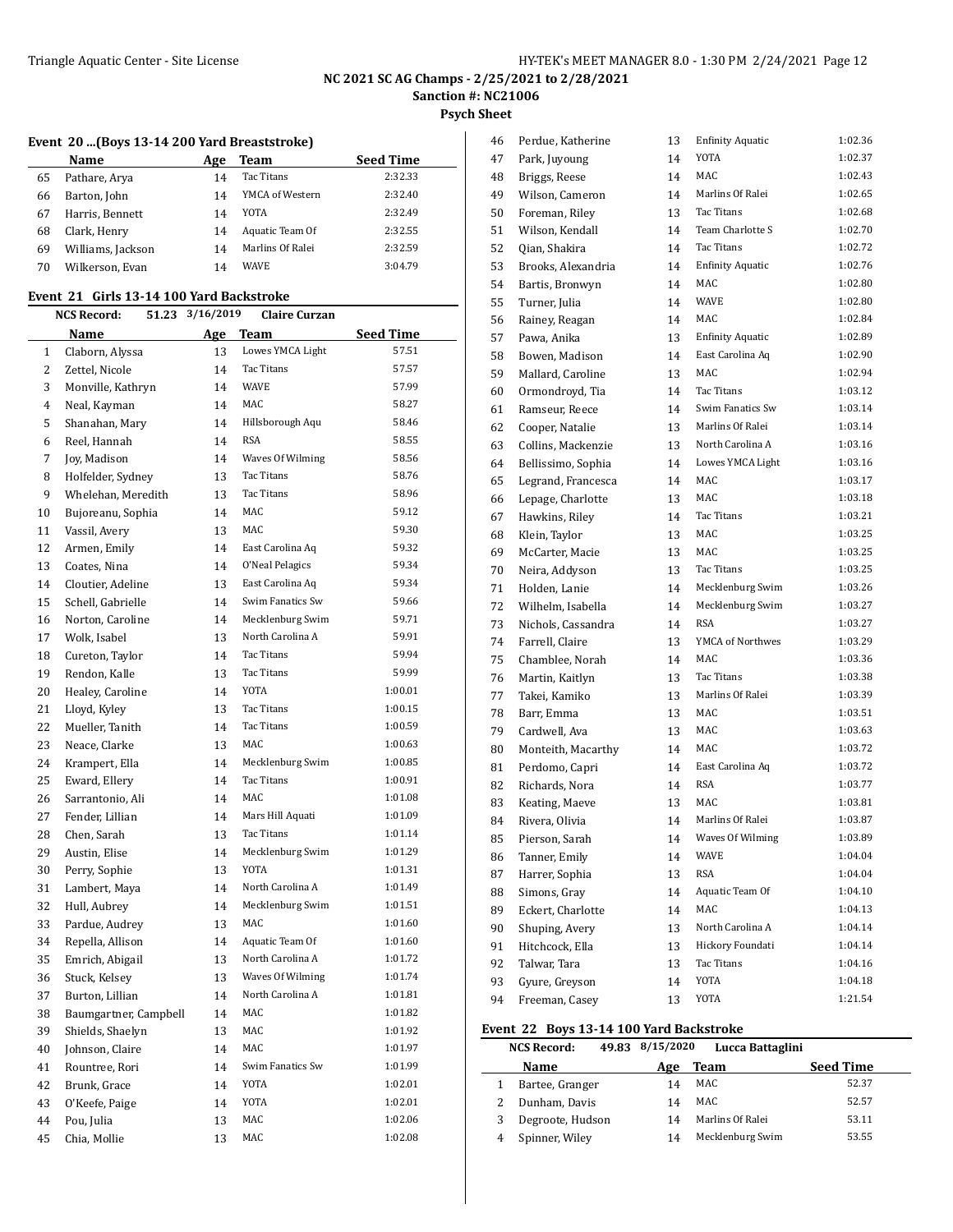**Psych Sheet**

## **Event 22 ...(Boys 13-14 100 Yard Backstroke)**

|    | Name                   | <b>Age</b> | Team                    | Seed Time |
|----|------------------------|------------|-------------------------|-----------|
| 5  | Smith, Christian       | 14         | Marlins Of Ralei        | 53.98     |
| 6  | Marsteiner, Samuel     | 13         | <b>WAVE</b>             | 54.14     |
| 7  | Tharakan, Abhay        | 13         | Tac Titans              | 55.10     |
| 8  | Smelzer, Albert        | 13         | Swim Gsa                | 55.23     |
| 9  | Austin, Thaddeus       | 13         | <b>Enfinity Aquatic</b> | 55.44     |
| 10 | Witmer, William        | 14         | Nsea Swim               | 55.45     |
| 11 | Cartagena, Aidan       | 14         | <b>Enfinity Aquatic</b> | 55.62     |
| 12 | Morea, Michael         | 14         | Tac Titans              | 56.25     |
| 13 | Liu, Alan              | 14         | North Carolina A        | 56.46     |
| 14 | Emerton, Ethan         | 14         | Tac Titans              | 56.55     |
| 15 | Nicholson, Cooper      | 14         | North Carolina A        | 56.66     |
| 16 | Bucci, Bryan           | 14         | Aquatic Team Of         | 56.72     |
| 17 | Winardi, Tobias        | 14         | Mecklenburg Swim        | 56.80     |
| 18 | Camacho, Clement       | 13         | Nsea Swim               | 57.12     |
| 19 | Allen, Aidan           | 14         | Tac Titans              | 57.21     |
| 20 | Kroll, John            | 14         | MAC                     | 57.24     |
| 21 | Frondoza, Ethan        | 13         | YMCA of Northwes        | 57.34     |
| 22 | Vargas, Nicholas       | 14         | YMCA of Northwes        | 57.40     |
| 23 | Taylor, Brendan        | 14         | Mecklenburg Swim        | 57.46     |
| 24 | Schilling, Christopher | 14         | Swim Gsa                | 57.69     |
| 25 | Arens, Justin          | 14         | Marlins Of Ralei        | 57.80     |
| 26 | Eickhoff, Christopher  | 14         | Tac Titans              | 57.92     |
| 27 | Lee, Woori             | 13         | Tac Titans              | 58.00     |
| 28 | Holtham, Isaac         | 14         | MAC                     | 58.02     |
| 29 | Trowbridge, James      | 13         | YMCA of Northwes        | 58.63     |
| 30 | Young, Greyson         | 13         | Tac Titans              | 58.75     |
| 31 | Mu, Jett               | 14         | North Carolina A        | 58.79     |
| 32 | Cyran, Joseph          | 14         | Tac Titans              | 58.88     |
| 33 | Burton, Bence          | 14         | <b>Enfinity Aquatic</b> | 58.94     |
| 34 | Stutts, Ian            | 14         | Marlins Of Ralei        | 59.00     |
| 35 | Walcott, Benjamin      | 14         | Granite Falls Sw        | 59.05     |
| 36 | Wallace, John          | 14         | Marlins Of Ralei        | 59.12     |
| 37 | Xie, David             | 14         | Mecklenburg Swim        | 59.29     |
| 38 | Davis, Andrew          | 14         | Marlins Of Ralei        | 59.29     |
| 39 | Peyton, William        | 14         | <b>Gaston Gators</b>    | 59.38     |
| 40 | Spangler, Thomas       | 13         | MAC                     | 59.41     |
| 41 | Marrujo, Christian     | 13         | Tac Titans              | 59.41     |
| 42 | Liang, Ethan           | 13         | North Carolina A        | 59.43     |
| 43 | Lehning, John          | 14         | Tac Titans              | 59.60     |
| 44 | Splawski, Peyton       | 13         | Swim Gsa                | 59.64     |
| 45 | Abebe, Yaphet          | 13         | Granite Falls Sw        | 59.66     |
| 46 | Lindsay, Robert        | 14         | <b>MAC</b>              | 59.71     |
| 47 | Cinque, Matthew        | 14         | North Carolina A        | 59.81     |
| 48 | James, Kaleb           | 13         | Marlins Of Ralei        | 59.90     |
| 49 | Creep, Kyle            | 13         | YMCA of Northwes        | 59.91     |
| 50 | Wickerham, Connor      | 14         | MAC                     | 59.94     |
| 51 | O'Mara, Quinn          | 14         | MAC                     | 1:00.00   |
| 52 | Edmondson, Eli         | 13         | Goldsboro Family        | 1:00.08   |
| 53 | Lajoie, Benjamin       | 13         | YOTA                    | 1:00.08   |
| 54 | Ball, Charles          | 13         | WAVE                    | 1:00.12   |
| 55 | March, Jackson         | 13         | Tac Titans              | 1:00.20   |
| 56 | Zhang, Chuanqi         | 13         | YOTA                    | 1:00.21   |
| 57 | Lin, Walker            | 14         | Greensboro Commu        | 1:00.29   |
| 58 | Platts-Mills, Ian      | 13         | YOTA                    | 1:00.32   |
| 59 | Frazer, Ian            | 14         | Marlins Of Ralei        | 1:00.37   |
|    |                        |            |                         |           |

| 60 | Martin, Benjamin     | 14 | Mecklenburg Swim | 1:00.38 |
|----|----------------------|----|------------------|---------|
| 61 | Ju, Joshua           | 13 | Tac Titans       | 1:00.43 |
| 62 | Johnson, Lucas       | 14 | Tac Titans       | 1:00.50 |
| 63 | Tangeman, Cole       | 14 | Tac Titans       | 1:00.57 |
| 64 | Hill, Alexander      | 14 | Tac Titans       | 1:00.58 |
| 65 | Barnes, Jack         | 14 | <b>RSA</b>       | 1:00.61 |
| 66 | Fagan, Milo          | 14 | MAC              | 1:00.63 |
| 67 | Lange, Carter        | 13 | YOTA             | 1:00.67 |
| 68 | Kenney, Leo          | 13 | Tac Titans       | 1:00.69 |
| 69 | Diacumakos, Nickolas | 14 | Tac Titans       | 1:00.70 |
| 70 | Rutledge, Jack       | 14 | MAC              | 1:00.72 |
| 71 | Townsend, Alexander  | 13 | Marlins Of Ralei | 1:00.73 |
| 72 | Worsham, Nathan      | 14 | Marlins Of Ralei | 1:00.74 |
| 73 | Hohnbaum, Nathan     | 14 | Aquatic Team Of  | 1:00.76 |
| 74 | Arredondo, Nathan    | 14 | Waves Of Wilming | 1:00.76 |
| 75 | Hughes, Jackson      | 14 | Waves Of Wilming | 1:00.77 |
| 76 | Wilkerson, Evan      | 14 | WAVE             | 1:15.31 |

#### **Event 23 Girls 13-14 500 Yard Freestyle**

|    | <b>NCS Record:</b> | 4:44.53 | 12/4/2014 | <b>Madison Homovich</b> |                  |
|----|--------------------|---------|-----------|-------------------------|------------------|
|    | Name               |         | Age       | <b>Team</b>             | <b>Seed Time</b> |
| 1  | Whelehan, Meredith |         | 13        | <b>Tac Titans</b>       | 4:57.54          |
| 2  | Zettel, Nicole     |         | 14        | Tac Titans              | 4:57.75          |
| 3  | Willis, Lily Ann   |         | 14        | Tac Titans              | 5:02.69          |
| 4  | Eward, Ellery      |         | 14        | <b>Tac Titans</b>       | 5:07.54          |
| 5  | Thome, Paige       |         | 14        | MAC                     | 5:09.62          |
| 6  | Lee, Emma          |         | 14        | Mecklenburg Swim        | 5:09.88          |
| 7  | Neace, Clarke      |         | 13        | MAC                     | 5:11.62          |
| 8  | Goodwin, Taylor    |         | 13        | YMCA of Western         | 5:11.84          |
| 9  | Monville, Kathryn  |         | 14        | <b>WAVE</b>             | 5:14.20          |
| 10 | Cinson, Kathryn    |         | 13        | Hickory Foundati        | 5:14.40          |
| 11 | Rendon, Kalle      |         | 13        | <b>Tac Titans</b>       | 5:14.40          |
| 12 | Klamfoth, Avery    |         | 13        | MAC                     | 5:15.35          |
| 13 | Phillips, Emilie   |         | 13        | WAVE                    | 5:15.78          |
| 14 | Pardue, Audrey     |         | 13        | MAC                     | 5:16.49          |
| 15 | Jeltema, Mia       |         | 13        | Tac Titans              | 5:16.62          |
| 16 | Emrich, Abigail    |         | 13        | North Carolina A        | 5:16.86          |
| 17 | Wolk, Audrey       |         | 14        | North Carolina A        | 5:17.11          |
| 18 | Carson, Clara      |         | 13        | Marlins Of Ralei        | 5:17.36          |
| 19 | O'Keefe, Paige     |         | 14        | <b>YOTA</b>             | 5:18.63          |
| 20 | Qian, Shakira      |         | 14        | Tac Titans              | 5:19.44          |
| 21 | Lambert, Maya      |         | 14        | North Carolina A        | 5:19.60          |
| 22 | Turner, Julia      |         | 14        | WAVE                    | 5:19.78          |
| 23 | Johnson, Claire    |         | 14        | MAC                     | 5:20.27          |
| 24 | Mueller, Tanith    |         | 14        | Tac Titans              | 5:20.92          |
| 25 | Forbes, Abigail    |         | 14        | Nsea Swim               | 5:20.95          |
| 26 | Bowen, Madison     |         | 14        | East Carolina Aq        | 5:21.34          |
| 27 | Lloyd, Kyley       |         | 13        | <b>Tac Titans</b>       | 5:21.37          |
| 28 | Connor, Lila       |         | 14        | Aquatic Team Of         | 5:22.34          |
| 29 | McCammon, Sophie   |         | 13        | MAC                     | 5:22.37          |
| 30 | Burton, Lillian    |         | 14        | North Carolina A        | 5:22.48          |
| 31 | Lepage, Charlotte  |         | 13        | MAC                     | 5:22.92          |
| 32 | Kjar, Ava          |         | 14        | YMCA of Western         | 5:23.18          |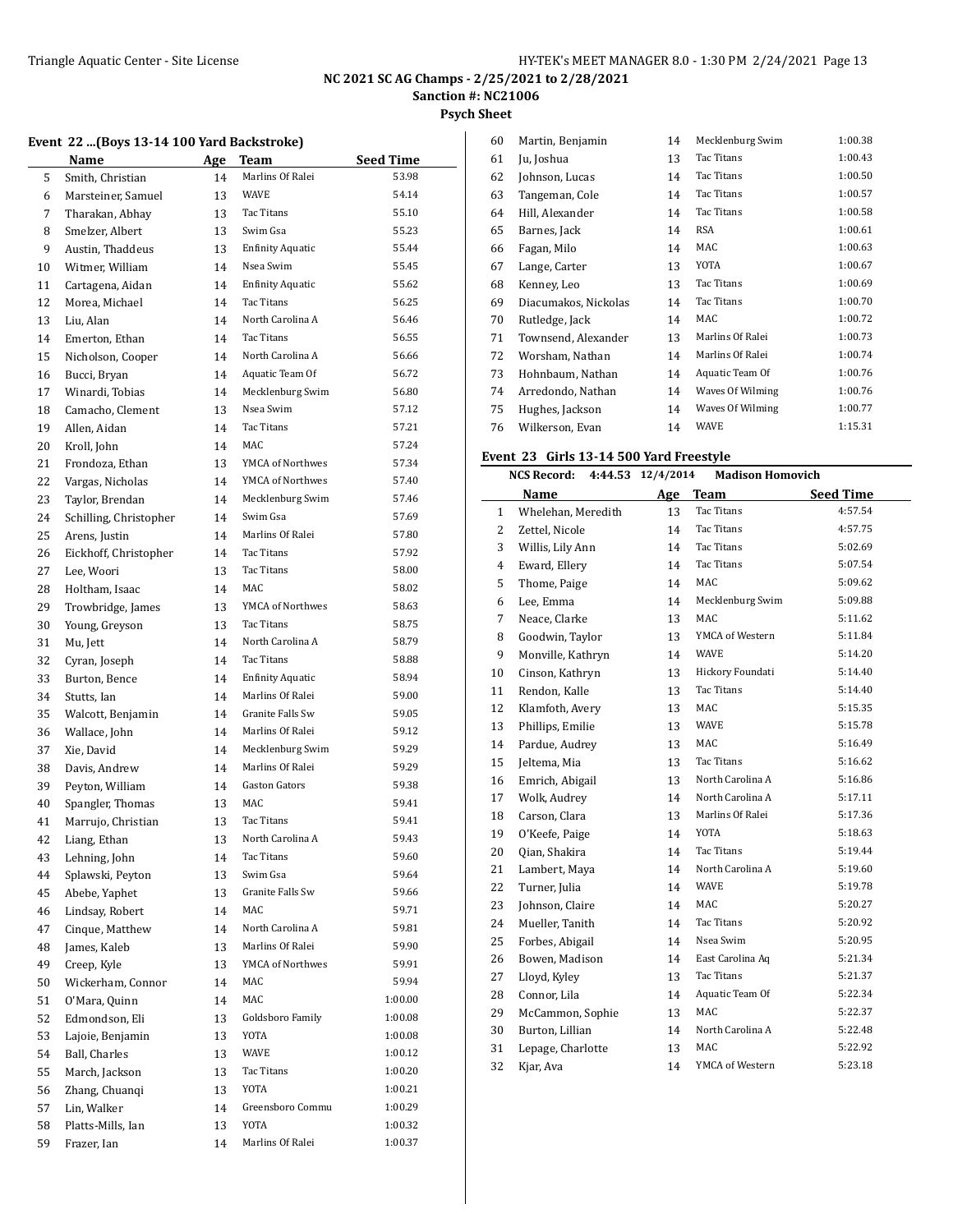**Psych Sheet**

#### **Event 24 Boys 13-14 500 Yard Freestyle**

| Event 24 Doys 15-14 500 raid ricestyle<br>4:31.34 11/10/2018<br>NCS Record:<br><b>Braeden Haughey</b> |                       |     |                         |                  |  |
|-------------------------------------------------------------------------------------------------------|-----------------------|-----|-------------------------|------------------|--|
|                                                                                                       | <b>Name</b>           | Age | <b>Team</b>             | <b>Seed Time</b> |  |
| 1                                                                                                     | Marsteiner, Matthew   | 14  | <b>WAVE</b>             | 4:36.25          |  |
| 2                                                                                                     | Marsteiner, Samuel    | 13  | WAVE                    | 4:44.47          |  |
| 3                                                                                                     | Spinner, Wiley        | 14  | Mecklenburg Swim        | 4:48.64          |  |
| 4                                                                                                     | McCarthy, Luke        | 14  | East Carolina Aq        | 4:49.40          |  |
| 5                                                                                                     | Clontz, Norvin        | 14  | MAC                     | 4:50.74          |  |
| 6                                                                                                     | Nye, Owen             | 14  | <b>Alamance County</b>  | 4:51.15          |  |
| 7                                                                                                     | Degroote, Hudson      | 14  | Marlins Of Ralei        | 4:51.59          |  |
| 8                                                                                                     | Nicholson, Cooper     | 14  | North Carolina A        | 4:52.06          |  |
| 9                                                                                                     | Scheiber, Jackson     | 14  | WAVE                    | 4:53.34          |  |
| 10                                                                                                    | Osman, Max            | 14  | MAC                     | 4:53.69          |  |
| 11                                                                                                    | Edmondson, Eli        | 13  | Goldsboro Family        | 4:54.44          |  |
| 12                                                                                                    | Prabhu, Evan          | 14  | MAC                     | 4:55.08          |  |
| 13                                                                                                    | Peck, Connor          | 14  | North Carolina A        | 4:55.18          |  |
| 14                                                                                                    | Dunlap, Fletcher      | 14  | Tac Titans              | 4:56.34          |  |
| 15                                                                                                    | Smith, Christian      | 14  | Marlins Of Ralei        | 4:57.37          |  |
| 16                                                                                                    | Lin, Walker           | 14  | Greensboro Commu        | 4:58.10          |  |
| 17                                                                                                    | Taylor, Brendan       | 14  | Mecklenburg Swim        | 4:59.46          |  |
| 18                                                                                                    | Davidson, Aaron       | 14  | <b>WAVE</b>             | 4:59.57          |  |
| 19                                                                                                    | Emerton, Ethan        | 14  | Tac Titans              | 4:59.76          |  |
| 20                                                                                                    | McGee, Connor         | 14  | North Carolina A        | 5:00.64          |  |
| 21                                                                                                    | Gould, Justin         | 14  | MAC                     | 5:00.67          |  |
| 22                                                                                                    | Phillips, Isaac       | 14  | <b>Gaston Gators</b>    | 5:02.56          |  |
| 23                                                                                                    | Humbert, Jack         | 13  | YOTA                    | 5:02.63          |  |
| 24                                                                                                    | Lee, Woori            | 13  | Tac Titans              | 5:03.78          |  |
| 25                                                                                                    | Eickhoff, Christopher | 14  | Tac Titans              | 5:04.12          |  |
| 26                                                                                                    | Tangeman, Cole        | 14  | Tac Titans              | 5:04.92          |  |
| 27                                                                                                    | Peyton, William       | 14  | <b>Gaston Gators</b>    | 5:04.97          |  |
| 28                                                                                                    | Hughes, Jackson       | 14  | Waves Of Wilming        | 5:05.45          |  |
| 29                                                                                                    | Holtham, Isaac        | 14  | MAC                     | 5:05.96          |  |
| 30                                                                                                    | Villalobos, Adrian    | 14  | <b>RSA</b>              | 5:06.41          |  |
| 31                                                                                                    | Li, Lucas             | 13  | North Carolina A        | 5:06.47          |  |
| 32                                                                                                    | Marrujo, Christian    | 13  | Tac Titans              | 5:06.76          |  |
| 33                                                                                                    | Jones, Griffin        | 14  | Swim Gsa                | 5:06.87          |  |
| 34                                                                                                    | Lindsay, Robert       | 14  | MAC                     | 5:08.63          |  |
| 35                                                                                                    | Sianis, Alexander     | 14  | <b>Enfinity Aquatic</b> | 5:08.88          |  |
| 36                                                                                                    | Dant, Ryan            | 14  | Hickory Foundati        | 5:09.42          |  |
| 37                                                                                                    | Cinque, Matthew       | 14  | North Carolina A        | 5:09.93          |  |
| 38                                                                                                    | Wiese, Cooper         | 14  | YOTA                    | 5:10.04          |  |
| 39                                                                                                    | Harris, Bennett       | 14  | YOTA                    | 5:10.13          |  |
| 40                                                                                                    | O'Mara, Quinn         | 14  | MAC                     | 5:11.13          |  |
| 41                                                                                                    | Strada, Matthew       | 14  | North Carolina A        | 5:11.42          |  |
| 42                                                                                                    | Swenson, Broder       | 14  | Marlins Of Ralei        | 5:11.44          |  |
| 43                                                                                                    | Diacumakos, Nickolas  | 14  | Tac Titans              | 5:12.04          |  |
| 44                                                                                                    | Williams, Austin      | 14  | Granite Falls Sw        | 5:12.13          |  |
| 45                                                                                                    | Young, Greyson        | 13  | Tac Titans              | 5:12.18          |  |
| 46                                                                                                    | Leckinger, Benjamin   | 14  | <b>Evolution Aquati</b> | 5:12.24          |  |
| 47                                                                                                    | Lajoie, Benjamin      | 13  | YOTA                    | 5:12.29          |  |
| 48                                                                                                    | Wilkerson, Evan       | 14  | <b>WAVE</b>             | 6:36.06          |  |
|                                                                                                       |                       |     |                         |                  |  |

# **Event 25 Girls 13-14 200 Yard Freestyle**

**NCS Record: 1:46.51 2/15/2019 Claire Curzan**

| Name               | Age | Team       | <b>Seed Time</b> |
|--------------------|-----|------------|------------------|
| Whelehan, Meredith |     | Tac Titans | 1:50.28          |

| 2  | Armen, Emily      | 14 | East Carolina Aq        | 1:52.71 |
|----|-------------------|----|-------------------------|---------|
| 3  | Eward, Ellery     | 14 | <b>Tac Titans</b>       | 1:53.00 |
| 4  | Wolk, Isabel      | 13 | North Carolina A        | 1:53.69 |
| 5  | Zettel, Nicole    | 14 | Tac Titans              | 1:53.76 |
| 6  | Willis, Lily Ann  | 14 | <b>Tac Titans</b>       | 1:54.42 |
| 7  | Neace, Clarke     | 13 | MAC                     | 1:54.85 |
| 8  | Holfelder, Sydney | 13 | <b>Tac Titans</b>       | 1:54.91 |
| 9  | Emrich, Abigail   | 13 | North Carolina A        | 1:56.12 |
| 10 | Oian, Shakira     | 14 | <b>Tac Titans</b>       | 1:56.85 |
| 11 | Lee, Emma         | 14 | Mecklenburg Swim        | 1:56.96 |
| 12 | Bartee, Zetta     | 13 | MAC                     | 1:57.05 |
| 13 | Goodwin, Taylor   | 13 | YMCA of Western         | 1:57.10 |
| 14 | Rendon, Kalle     | 13 | <b>Tac Titans</b>       | 1:57.76 |
| 15 | Lambert, Maya     | 14 | North Carolina A        | 1:57.77 |
| 16 | Connor, Lila      | 14 | Aquatic Team Of         | 1:58.00 |
| 17 | Neal, Kayman      | 14 | MAC                     | 1:58.05 |
| 18 | Shanahan, Mary    | 14 | Hillsborough Aqu        | 1:58.25 |
| 19 | Monville, Kathryn | 14 | <b>WAVE</b>             | 1:58.48 |
| 20 | Johnson, Claire   | 14 | MAC                     | 1:58.52 |
| 21 | Perry, Sophie     | 13 | <b>YOTA</b>             | 1:58.69 |
| 22 | Brunk, Grace      | 14 | <b>YOTA</b>             | 1:58.92 |
| 23 | Pardue, Audrey    | 13 | MAC                     | 1:59.08 |
| 24 | O'Keefe, Paige    | 14 | YOTA                    | 1:59.26 |
| 25 | Jeltema, Mia      | 13 | <b>Tac Titans</b>       | 1:59.28 |
| 26 | Lepage, Charlotte | 13 | MAC                     | 1:59.30 |
| 27 | Bowen, Madison    | 14 | East Carolina Aq        | 1:59.32 |
| 28 | Lloyd, Kyley      | 13 | Tac Titans              | 1:59.40 |
| 29 | Furbay, Caroline  | 14 | Waves Of Wilming        | 1:59.48 |
| 30 | Ghim, Esther      | 14 | <b>Tac Titans</b>       | 1:59.48 |
| 31 | Burton, Lillian   | 14 | North Carolina A        | 1:59.54 |
| 32 | Healey, Caroline  | 14 | <b>YOTA</b>             | 1:59.61 |
| 33 | Eckert, Charlotte | 14 | MAC                     | 1:59.66 |
| 34 | Turner, Julia     | 14 | <b>WAVE</b>             | 1:59.84 |
| 35 | Bent, Daniela     | 13 | <b>Enfinity Aquatic</b> | 2:00.09 |
| 36 | Mueller, Tanith   | 14 | <b>Tac Titans</b>       | 2:00.15 |
| 37 | Freeman, Casey    | 13 | YOTA                    | 2:38.06 |

## **Event 26 Boys 13-14 200 Yard Freestyle**

|    | <b>NCS Record:</b>  | 1:41.58 11/11/2017 | <b>Braeden Haughey</b>  |                  |
|----|---------------------|--------------------|-------------------------|------------------|
|    | Name                | Age                | Team                    | <b>Seed Time</b> |
| 1  | Marsteiner, Matthew | 14                 | WAVE                    | 1:43.03          |
| 2  | Osman, Max          | 14                 | MAC                     | 1:45.53          |
| 3  | Marsteiner, Samuel  | 13                 | WAVE                    | 1:45.80          |
| 4  | Spinner, Wiley      | 14                 | Mecklenburg Swim        | 1:45.97          |
| 5  | Clontz, Norvin      | 14                 | MAC                     | 1:46.23          |
| 6  | Bartee, Granger     | 14                 | MAC                     | 1:46.69          |
| 7  | Dunham, Davis       | 14                 | MAC                     | 1:47.94          |
| 8  | Degroote, Hudson    | 14                 | Marlins Of Ralei        | 1:48.68          |
| 9  | McCarthy, Luke      | 14                 | East Carolina Aq        | 1:48.87          |
| 10 | Austin, Thaddeus    | 13                 | <b>Enfinity Aquatic</b> | 1:49.19          |
| 11 | Smith, Christian    | 14                 | Marlins Of Ralei        | 1:49.51          |
| 12 | Prabhu, Evan        | 14                 | MAC                     | 1:49.84          |
| 13 | Scheiber, Jackson   | 14                 | WAVE                    | 1:50.31          |
| 14 | Lin, Walker         | 14                 | Greensboro Commu        | 1:50.33          |
| 15 | Nicholson, Cooper   | 14                 | North Carolina A        | 1:50.48          |
| 16 | Williams, Kevin     | 14                 | Tac Titans              | 1:51.18          |
| 17 | Gould, Justin       | 14                 | MAC                     | 1:51.40          |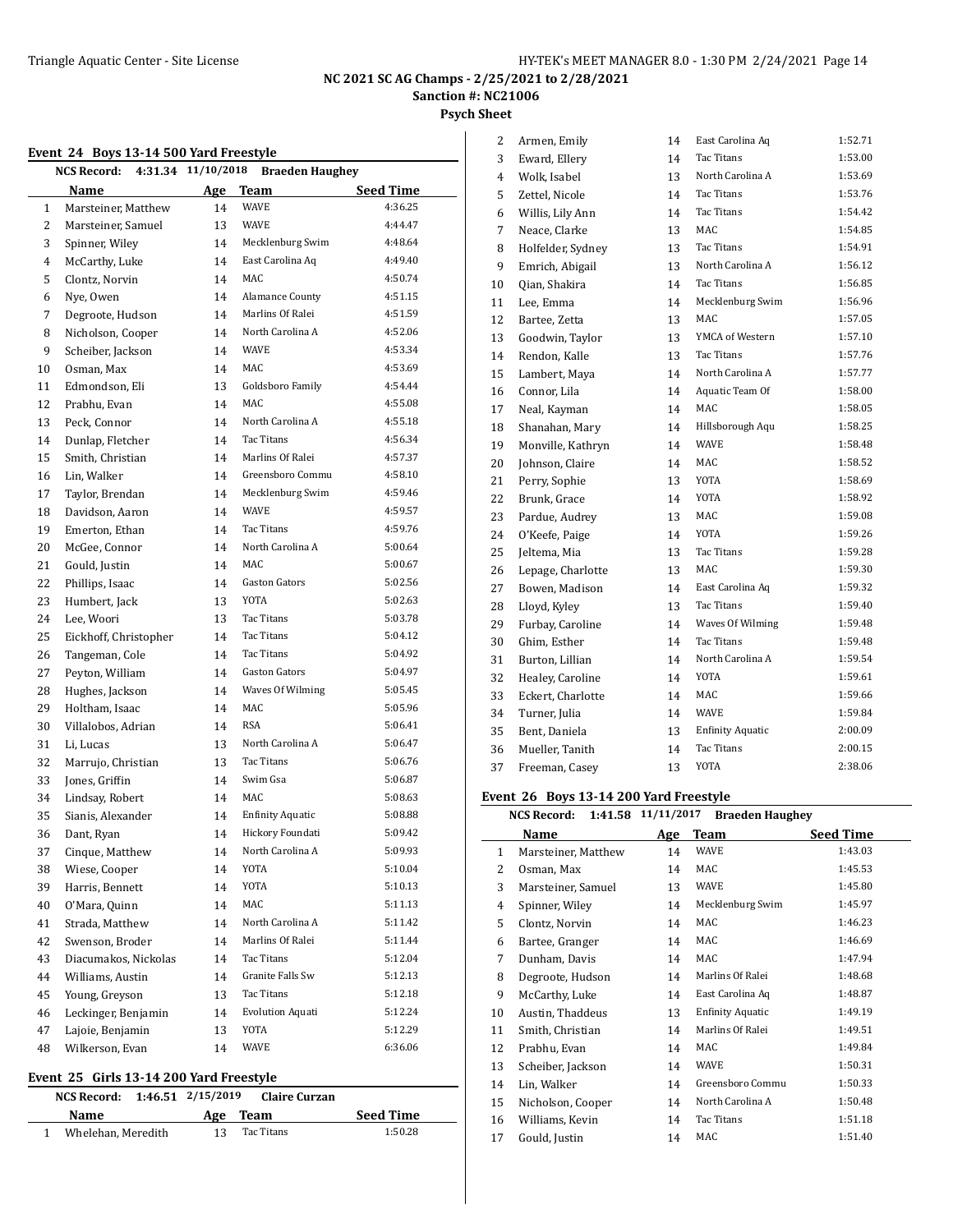# **Psych Sheet**

|  |  |  |  |  |  | Event 26 (Boys 13-14 200 Yard Freestyle) |  |
|--|--|--|--|--|--|------------------------------------------|--|
|--|--|--|--|--|--|------------------------------------------|--|

|    | Name                   | Age | Team                    | <b>Seed Time</b> |
|----|------------------------|-----|-------------------------|------------------|
| 18 | Cartagena, Aidan       | 14  | <b>Enfinity Aquatic</b> | 1:51.50          |
| 19 | Tharakan, Abhay        | 13  | Tac Titans              | 1:51.66          |
| 20 | Li, Lucas              | 13  | North Carolina A        | 1:51.88          |
| 21 | Liu, Darren            | 14  | Tac Titans              | 1:51.90          |
| 22 | Villalobos, Adrian     | 14  | <b>RSA</b>              | 1:52.05          |
| 23 | Kroll, John            | 14  | MAC                     | 1:52.14          |
| 24 | Wiese, Cooper          | 14  | YOTA                    | 1:52.18          |
| 25 | Phillips, Isaac        | 14  | Gaston Gators           | 1:52.46          |
| 26 | Lindsay, Robert        | 14  | <b>MAC</b>              | 1:52.51          |
| 27 | Penny, Saylor          | 14  | Marlins Of Ralei        | 1:52.54          |
| 28 | Dunlap, Fletcher       | 14  | Tac Titans              | 1:52.60          |
| 29 | Peyton, William        | 14  | <b>Gaston Gators</b>    | 1:52.61          |
| 30 | Smelzer, Albert        | 13  | Swim Gsa                | 1:52.64          |
| 31 | Taylor, Brendan        | 14  | Mecklenburg Swim        | 1:52.73          |
| 32 | Lee, Woori             | 13  | <b>Tac Titans</b>       | 1:52.79          |
| 33 | Camacho, Clement       | 13  | Nsea Swim               | 1:52.95          |
| 34 | Schilling, Christopher | 14  | Swim Gsa                | 1:53.06          |
| 35 | Winardi, Tobias        | 14  | Mecklenburg Swim        | 1:53.13          |
| 36 | Zapler, Ezra           | 13  | East Carolina Aq        | 1:53.17          |
| 37 | Humbert, Jack          | 13  | YOTA                    | 1:53.23          |
| 38 | Morea, Michael         | 14  | Tac Titans              | 1:53.32          |
| 39 | Ramsey, Luke           | 14  | <b>YOTA</b>             | 1:53.54          |
| 40 | Day, Carson            | 13  | MAC                     | 1:53.58          |
| 41 | Emerton, Ethan         | 14  | Tac Titans              | 1:53.64          |
| 42 | Cindric, Goran         | 14  | Tac Titans              | 1:53.71          |
| 43 | Wilkerson, Evan        | 14  | <b>WAVE</b>             | 2:34.09          |

#### **Event 27 Girls 13-14 200 Yard IM**

| <b>NCS Record:</b> |     | <b>Charlotte Hook</b> |                  |
|--------------------|-----|-----------------------|------------------|
| Name               | Age | <b>Team</b>           | <b>Seed Time</b> |
| Zettel, Nicole     | 14  | Tac Titans            | 2:05.66          |
| Willis, Lily Ann   | 14  | Tac Titans            | 2:06.53          |
| Thome, Paige       | 14  | MAC                   | 2:07.05          |
| Wolk, Isabel       | 13  | North Carolina A      | 2:07.15          |
| Rainey, Reagan     | 14  | MAC                   | 2:07.88          |
| Klamfoth, Avery    | 13  | MAC                   | 2:08.34          |
| Whelehan, Meredith | 13  | Tac Titans            | 2:09.83          |
| Holfelder, Sydney  | 13  | Tac Titans            | 2:10.13          |
| Lloyd, Kyley       | 13  | Tac Titans            | 2:11.36          |
| Tuchi, Grace       | 14  | MAC                   | 2:11.37          |
| Pardue, Audrey     | 13  | MAC                   | 2:11.94          |
| Wolk, Audrey       | 14  | North Carolina A      | 2:11.99          |
| Rendon, Kalle      | 13  | Tac Titans            | 2:12.03          |
| Cloutier, Adeline  | 13  | East Carolina Aq      | 2:12.18          |
| Furbay, Caroline   | 14  | Waves Of Wilming      | 2:12.31          |
| Sarrantonio, Ali   | 14  | <b>MAC</b>            | 2:12.32          |
| Vassil, Avery      | 13  | MAC                   | 2:12.41          |
| Lambert, Maya      | 14  | North Carolina A      | 2:12.41          |
| Neal, Kayman       | 14  | MAC                   | 2:13.84          |
| McCammon, Sophie   | 13  | MAC                   | 2:13.99          |
| Armen, Emily       | 14  | East Carolina Aq      | 2:14.54          |
| Emrich, Abigail    | 13  | North Carolina A      | 2:14.57          |
| Mueller, Tanith    | 14  | Tac Titans            | 2:14.87          |
| Bujoreanu, Sophia  | 14  | MAC                   | 2:15.25          |
| Eckert, Charlotte  | 14  | MAC                   | 2:15.27          |
|                    |     | 1:57.22               | 12/6/2018        |

| 26 | Jeltema, Mia       | 13 | <b>Tac Titans</b> | 2:15.61                |
|----|--------------------|----|-------------------|------------------------|
| 27 | Joy, Madison       | 14 | Waves Of Wilming  | 2:15.69                |
| 28 | Pou, Julia         | 13 | MAC               | 2:15.71                |
| 29 | Bartee, Zetta      | 13 | MAC               | 2:15.74                |
| 30 | Brunk, Grace       | 14 | YOTA              | 2:15.82                |
| 31 | Phillips, Emilie   | 13 | <b>WAVE</b>       | 2:15.84                |
| 32 | Smith, Breanna     | 14 | YOTA              | 2:15.91                |
| 33 | Briggs, Reese      | 14 | MAC               | 2:15.97                |
| 34 | Van Orden, Esme    | 14 | Una Tac           | 2:16.03                |
| 35 | Ormondroyd, Tia    | 14 | Tac Titans        | 2:16.06                |
| 36 | Shields, Shaelyn   | 13 | MAC               | 2:16.11                |
| 37 | Connor, Lila       | 14 | Aquatic Team Of   | 2:16.11                |
| 38 | Foreman, Riley     | 13 | Tac Titans        | 2:16.14                |
| 39 | Martin, Kaitlyn    | 13 | Tac Titans        | 2:16.20                |
| 40 | Takei, Kamiko      | 13 | Marlins Of Ralei  | 2:16.33                |
| 41 | Bellissimo, Sophia | 14 | Lowes YMCA Light  | 2:16.38                |
| 42 | Burton, Lillian    | 14 | North Carolina A  | 2:16.51                |
| 43 | Clark, Avari       | 14 | Hillsborough Aqu  | 2:16.54                |
| 44 | Ghim, Esther       | 14 | Tac Titans        | 2:16.70                |
| 45 | Healey, Caroline   | 14 | YOTA              | 2:16.80                |
| 46 | Krampert, Ella     | 14 | Mecklenburg Swim  | 2:16.85                |
| 47 | Wiggins, Harper    | 13 | Tac Titans        | 2:16.86                |
| 48 | Freeman, Casey     | 13 | YOTA              | 3:12.47                |
| 49 | Cureton, Taylor    | 14 | Tac Titans        | $2:34.97$ J.           |
| 50 | Holden, Lanie      | 14 | Mecklenburg Swim  | $2:38.08$ <sub>L</sub> |
| 51 | Vanega, Claudia    | 14 | <b>RSA</b>        | $2:38.11$ J            |

# **Event 28 Boys 13-14 200 Yard IM**

|              | <b>NCS Record:</b>     | 1:51.98 3/17/2019 | <b>Matthew Lucky</b> |                  |
|--------------|------------------------|-------------------|----------------------|------------------|
|              | Name                   | Age               | <b>Team</b>          | <b>Seed Time</b> |
| $\mathbf{1}$ | Hohm, Nathaniel        | 14                | Aquatic Team Of      | 1:57.04          |
| 2            | Bartee, Granger        | 14                | MAC                  | 1:57.39          |
| 3            | Dunham, Davis          | 14                | MAC                  | 1:57.65          |
| 4            | Clontz, Norvin         | 14                | <b>MAC</b>           | 1:57.95          |
| 5            | Marsteiner, Matthew    | 14                | <b>WAVE</b>          | 1:58.40          |
| 6            | Degroote, Hudson       | 14                | Marlins Of Ralei     | 1:59.81          |
| 7            | Petruzzi, Kurt         | 14                | YMCA of Northwes     | 2:00.80          |
| 8            | Peck, Connor           | 14                | North Carolina A     | 2:01.22          |
| 9            | Osman, Max             | 14                | <b>MAC</b>           | 2:01.24          |
| 10           | Jones, Griffin         | 14                | Swim Gsa             | 2:02.03          |
| 11           | Liu, Darren            | 14                | Tac Titans           | 2:02.29          |
| 12           | Tharakan, Abhay        | 13                | <b>Tac Titans</b>    | 2:02.89          |
| 13           | Kroll, John            | 14                | MAC                  | 2:04.10          |
| 14           | Lee, Woori             | 13                | Tac Titans           | 2:04.59          |
| 15           | Camacho, Clement       | 13                | Nsea Swim            | 2:04.65          |
| 16           | Morea, Michael         | 14                | Tac Titans           | 2:04.69          |
| 17           | Winardi, Tobias        | 14                | Mecklenburg Swim     | 2:04.81          |
| 18           | Cindric, Goran         | 14                | Tac Titans           | 2:04.87          |
| 19           | Williams, Kevin        | 14                | <b>Tac Titans</b>    | 2:04.92          |
| 20           | Bucci, Bryan           | 14                | Aquatic Team Of      | 2:05.05          |
| 21           | Allen, Aidan           | 14                | Tac Titans           | 2:05.45          |
| 22           | Zapler, Ezra           | 13                | East Carolina Aq     | 2:05.57          |
| 23           | Schilling, Christopher | 14                | Swim Gsa             | 2:05.63          |
| 24           | Carleton, Christian    | 14                | Una MAC              | 2:05.98          |
| 25           | Nye, Owen              | 14                | Alamance County      | 2:06.05          |
| 26           | Frondoza, Ethan        | 13                | YMCA of Northwes     | 2:07.07          |
| 27           | Dunlap, Fletcher       | 14                | <b>Tac Titans</b>    | 2:07.30          |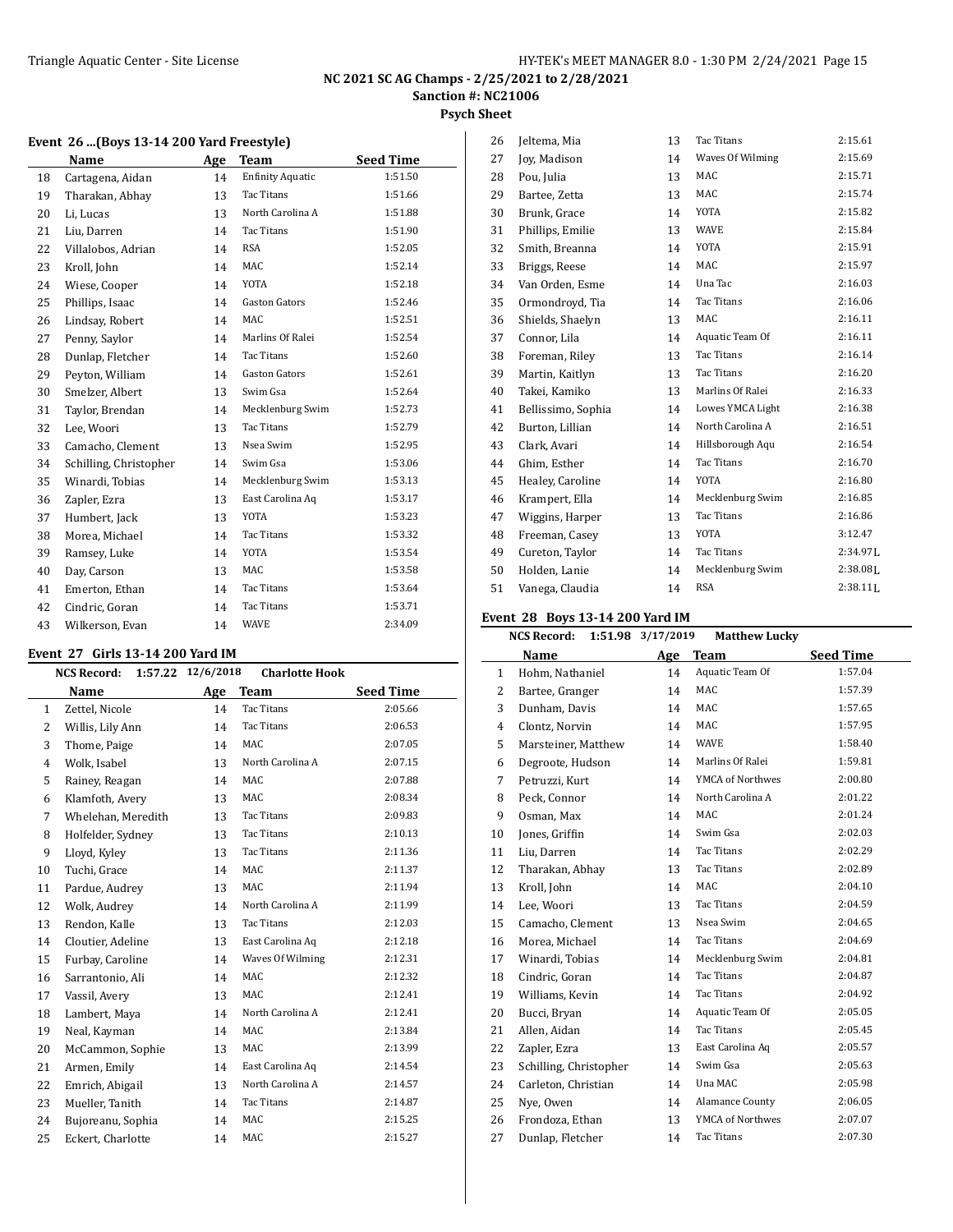# **NC 2021 SC AG Champs - 2/25/2021 to 2/28/2021**

**Sanction #: NC21006**

**Psych Sheet**

|    | Name                  | Age | <b>Team</b>             | <b>Seed Time</b> |
|----|-----------------------|-----|-------------------------|------------------|
| 28 | Smelzer, Albert       | 13  | Swim Gsa                | 2:07.31          |
| 29 | Peyton, William       | 14  | <b>Gaston Gators</b>    | 2:07.34          |
| 30 | Li, Lucas             | 13  | North Carolina A        | 2:07.37          |
| 31 | Witmer, William       | 14  | Nsea Swim               | 2:07.52          |
| 32 | Edmondson, Eli        | 13  | Goldsboro Family        | 2:07.69          |
| 33 | Arens, Justin         | 14  | Marlins Of Ralei        | 2:07.77          |
| 34 | Williams, Austin      | 14  | Granite Falls Sw        | 2:07.88          |
| 35 | Emerton, Ethan        | 14  | Tac Titans              | 2:07.98          |
| 36 | James, Kaleb          | 13  | Marlins Of Ralei        | 2:08.08          |
| 37 | Walcott, Benjamin     | 14  | Granite Falls Sw        | 2:08.18          |
| 38 | Holtham, Isaac        | 14  | MAC                     | 2:08.44          |
| 39 | Wallace, John         | 14  | Marlins Of Ralei        | 2:08.49          |
| 40 | Eickhoff, Christopher | 14  | <b>Tac Titans</b>       | 2:08.61          |
| 41 | Burton, Bence         | 14  | <b>Enfinity Aquatic</b> | 2:08.65          |
| 42 | Liang, Ethan          | 13  | North Carolina A        | 2:08.69          |
| 43 | Creep, Kyle           | 13  | YMCA of Northwes        | 2:08.72          |
| 44 | Townsend, Alexander   | 13  | Marlins Of Ralei        | 2:08.82          |
| 45 | Fagan, Milo           | 14  | MAC                     | 2:08.99          |
| 46 | Hughes, Jackson       | 14  | Waves Of Wilming        | 2:09.04          |
| 47 | Mu, Jett              | 14  | North Carolina A        | 2:09.14          |
| 48 | Marrujo, Christian    | 13  | <b>Tac Titans</b>       | 2:09.21          |
| 49 | Stutts, Ian           | 14  | Marlins Of Ralei        | 2:09.41          |
| 50 | McGee, Connor         | 14  | North Carolina A        | 2:09.63          |
| 51 | Trowbridge, James     | 13  | YMCA of Northwes        | 2:10.01          |
| 52 | Villalobos, Adrian    | 14  | <b>RSA</b>              | 2:10.05          |
| 53 | Lin, Walker           | 14  | Greensboro Commu        | 2:10.12          |
| 54 | O'Mara, Quinn         | 14  | MAC.                    | 2:10.20          |
| 55 | Frazer, Ian           | 14  | Marlins Of Ralei        | 2:10.25          |

#### **Event 29 Girls 13-14 1650 Yard Freestyle**

|              | NCS Record: 16:03.01 3/8/2015 |     | <b>Madison Homovich</b> |                  |
|--------------|-------------------------------|-----|-------------------------|------------------|
|              | Name                          | Age | Team                    | <b>Seed Time</b> |
| $\mathbf{1}$ | Lee, Emma                     | 14  | Mecklenburg Swim        | 17:46.04         |
| 2            | McCammon, Sophie              | 13  | MAC                     | 18:02.42         |
| 3            | Neace, Clarke                 | 13  | MAC                     | 18:20.60         |
| 4            | Phillips, Emilie              | 13  | WAVE                    | 18:20.81         |
| 5            | Hawkins, Riley                | 14  | <b>Tac Titans</b>       | 18:21.24         |
| 6            | Perdomo, Capri                | 14  | East Carolina Aq        | 18:21.39         |
| 7            | Klamfoth, Avery               | 13  | MAC                     | 18:24.47         |
| 8            | Wolk, Audrey                  | 14  | North Carolina A        | 18:27.50         |
| 9            | Helmedag, Rosemary            | 14  | Marlins Of Ralei        | 18:30.45         |
| 10           | Kjar, Ava                     | 14  | YMCA of Western         | 18:32.12         |
| 11           | Cooper, Natalie               | 13  | Marlins Of Ralei        | 18:33.71         |
| 12           | O'Keefe, Paige                | 14  | YOTA                    | 18:36.63         |
| 13           | Pardue, Audrey                | 13  | MAC                     | 18:40.90         |
| 14           | Ormondroyd, Tia               | 14  | <b>Tac Titans</b>       | 18:40.95         |
| 15           | Carson, Clara                 | 13  | Marlins Of Ralei        | 18:46.75         |
| 16           | Briggs, Reese                 | 14  | MAC                     | 18:57.59         |
| 17           | Cinson, Kathryn               | 13  | Hickory Foundati        | 18:57.64         |
| 18           | Largen, Caroline              | 14  | MAC                     | 19:00.70         |
| 19           | Sciaudone, Gabrielle          | 14  | Marlins Of Ralei        | 19:01.56         |
| 20           | Turner, Julia                 | 14  | <b>WAVE</b>             | 19:06.61         |
| 21           | Biggerstaff, Jordan           | 13  | North Carolina A        | 19:13.71         |
| 22           | Arndts, Gray                  | 14  | Tac Titans              | 19:13.91         |
| 23           | Lepage, Charlotte             | 13  | MAC                     | 19:14.87         |

| 24 | Goodwin, Taylor    | 13 | YMCA of Western  | 10:52.74YB   |
|----|--------------------|----|------------------|--------------|
| 25 | Johnson, Claire    | 14 | MAC              | 10:54.79YR   |
| 26 | Shuping, Avery     | 13 | North Carolina A | 11:05.70YR   |
| 27 | Miller, Maris      | 13 | <b>WAVE</b>      | 11:13.04 Y B |
| 28 | Forbes, Abigail    | 14 | Nsea Swim        | 11:13.88YR   |
| 29 | Vanega, Claudia    | 14 | RSA              | 11:18.61 Y R |
| 30 | Wehe, Naomi        | 13 | Greensboro Commu | 11:20.19YR   |
| 31 | Collins, Mackenzie | 13 | North Carolina A | 11:21.19Y R  |

#### **Event 30 Boys 13-14 1000 Yard Freestyle**

|    | <b>NCS Record:</b><br>9:23.33 | 4/3/2018 | <b>Lance Norris</b>     |                  |
|----|-------------------------------|----------|-------------------------|------------------|
|    | Name                          | Age      | <b>Team</b>             | <u>Seed Time</u> |
| 1  | Marsteiner, Matthew           | 14       | WAVE                    | 9:32.43          |
| 2  | Marsteiner, Samuel            | 13       | WAVE                    | 9:47.38          |
| 3  | Nicholson, Cooper             | 14       | North Carolina A        | 9:53.07          |
| 4  | Nye, Owen                     | 14       | Alamance County         | 9:59.74          |
| 5  | Scheiber, Jackson             | 14       | <b>WAVE</b>             | 10:01.64         |
| 6  | Peck, Connor                  | 14       | North Carolina A        | 10:04.73         |
| 7  | McCarthy, Luke                | 14       | East Carolina Aq        | 10:07.00         |
| 8  | Degroote, Hudson              | 14       | Marlins Of Ralei        | 10:11.05         |
| 9  | Prabhu, Evan                  | 14       | MAC                     | 10:12.92         |
| 10 | Dunlap, Fletcher              | 14       | <b>Tac Titans</b>       | 10:14.88         |
| 11 | Osman, Max                    | 14       | MAC                     | 10:16.20         |
| 12 | Taylor, Brendan               | 14       | Mecklenburg Swim        | 10:18.00         |
| 13 | McGee, Connor                 | 14       | North Carolina A        | 10:19.66         |
| 14 | Emerton, Ethan                | 14       | Tac Titans              | 10:20.96         |
| 15 | Davidson, Aaron               | 14       | WAVE                    | 10:24.78         |
| 16 | Lin, Walker                   | 14       | Greensboro Commu        | 10:25.88         |
| 17 | Eickhoff, Christopher         | 14       | <b>Tac Titans</b>       | 10:26.39         |
| 18 | Marrujo, Christian            | 13       | Tac Titans              | 10:27.64         |
| 19 | Phillips, Isaac               | 14       | <b>Gaston Gators</b>    | 10:32.33         |
| 20 | Holtham, Isaac                | 14       | MAC                     | 10:33.19         |
| 21 | Humbert, Jack                 | 13       | YOTA                    | 10:33.71         |
| 22 | Tangeman, Cole                | 14       | Tac Titans              | 10:34.90         |
| 23 | Spinner, Wiley                | 14       | Mecklenburg Swim        | 10:35.37         |
| 24 | Arens, Justin                 | 14       | Marlins Of Ralei        | 10:35.75         |
| 25 | Gould, Justin                 | 14       | MAC                     | 10:35.92         |
| 26 | Cinque, Matthew               | 14       | North Carolina A        | 10:36.37         |
| 27 | Smith, Christian              | 14       | Marlins Of Ralei        | 10:38.72         |
| 28 | Hill, Alexander               | 14       | Tac Titans              | 10:38.82         |
| 29 | Dant, Ryan                    | 14       | Hickory Foundati        | 10:39.96         |
| 30 | Swenson, Broder               | 14       | Marlins Of Ralei        | 10:41.59         |
| 31 | Strada, Matthew               | 14       | North Carolina A        | 10:43.39         |
| 32 | Lindsay, Robert               | 14       | MAC                     | 10:43.75         |
| 33 | Sianis, Alexander             | 14       | <b>Enfinity Aquatic</b> | 10:52.72         |
| 34 | Biller, Lukas                 | 13       | North Carolina A        | 10:53.61         |
| 35 | Wulff, Nolan                  | 14       | North Carolina A        | 10:54.97         |
| 36 | Camp, Collin                  | 14       | Marlins Of Ralei        | 10:55.34         |
| 37 | Kroll, John                   | 14       | MAC                     | 17:19.69         |
| 38 | Wiese, Cooper                 | 14       | YOTA                    | 17:34.79         |
| 39 | Lajoie, Benjamin              | 13       | YOTA                    | 17:48.59         |
| 40 | Harris, Bennett               | 14       | YOTA                    | 17:52.29         |
| 41 | Worsham, Nathan               | 14       | Marlins Of Ralei        | 18:13.44         |
| 42 | Nelson, Elijah                | 13       | Marlins Of Ralei        | 18:22.38         |
| 43 | Cotham, James                 | 14       | Marlins Of Ralei        | 18:24.24         |
| 44 | Rutledge, Jack                | 14       | MAC                     | 18:26.29         |
| 45 | Frazer, Ian                   | 14       | Marlins Of Ralei        | 18:26.32         |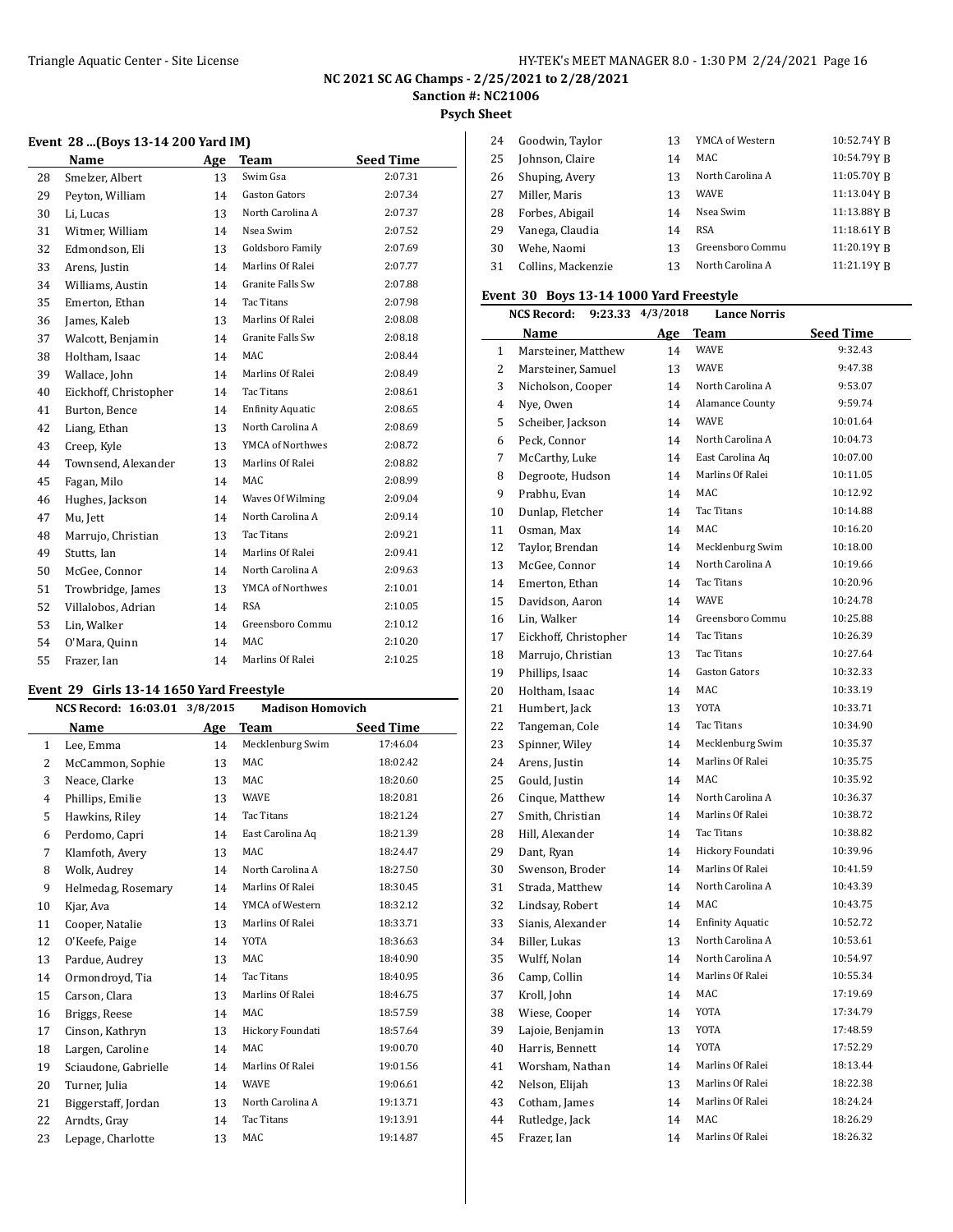**Psych Sheet**

#### **Event 30 ...(Boys 13-14 1000 Yard Freestyle)**

|    | Name                | Age | Team             | <b>Seed Time</b> |
|----|---------------------|-----|------------------|------------------|
| 46 | Myers, Andrew       | 14  | <b>WAVE</b>      | 18:28.50         |
| 47 | Villalobos, Adrian  | 14  | <b>RSA</b>       | 18:37.77         |
| 48 | Kondratick, Jackson | 14  | <b>RSA</b>       | 18:38.22         |
| 49 | Malone, Samuel      | 14  | <b>RSA</b>       | 18:38.49         |
| 50 | Wilfret, Benjamin   | 14  | Marlins Of Ralei | 18:41.14         |
| 51 | Roman, Luke         | 13  | Hillsborough Aqu | 18:41.48         |
| 52 | Townsend, Alexander | 13  | Marlins Of Ralei | 18:48.03         |
| 53 | Purcell, Lucas      | 13  | Marlins Of Ralei | 18:48.31         |
| 54 | Andre, Alex         | 13  | Hillsborough Aqu | 18:49.22         |
|    |                     |     |                  |                  |

#### **Event 31 Girls 11-12 200 Yard Freestyle**

|    | <b>NCS Record:</b><br>1:51.81 | 1/28/2010 | <b>Kathleen Baker</b>   |                  |
|----|-------------------------------|-----------|-------------------------|------------------|
|    | Name                          | Age       | <b>Team</b>             | <b>Seed Time</b> |
| 1  | Elgart, Shayna                | 12        | Marlins Of Ralei        | 1:58.00          |
| 2  | Crane, Taylor                 | 12        | Nsea Swim               | 1:59.71          |
| 3  | Schmitz, Madison              | 12        | Granite Falls Sw        | 2:00.05          |
| 4  | Hertzig, Madison              | 12        | MAC                     | 2:01.12          |
| 5  | Champion, Maria               | 12        | <b>MAC</b>              | 2:03.51          |
| 6  | Whelehan, Sloane              | 11        | Tac Titans              | 2:03.53          |
| 7  | Price, Lillian                | 12        | MAC                     | 2:04.66          |
| 8  | Wrenn, Emily                  | 12        | <b>Granite Falls Sw</b> | 2:04.80          |
| 9  | Nixon, Nicole                 | 12        | <b>WAVE</b>             | 2:04.98          |
| 10 | Winardi, Madison              | 12        | Mecklenburg Swim        | 2:05.68          |
| 11 | Cowles, Ella                  | 12        | MAC                     | 2:05.81          |
| 12 | Webb, Madeline                | 12        | Mecklenburg Swim        | 2:05.81          |
| 13 | Whitlock, Devon               | 12        | Marlins Of Ralei        | 2:05.90          |
| 14 | Gibson, Jaden                 | 12        | <b>Blues Aquatics</b>   | 2:06.06          |
| 15 | Nelson, Savannah              | 12        | <b>Tac Titans</b>       | 2:06.21          |
| 16 | Becker, Megan                 | 12        | <b>Enfinity Aquatic</b> | 2:06.96          |
| 17 | Robertson, Lara               | 12        | <b>Enfinity Aquatic</b> | 2:07.06          |
| 18 | Graham, Gabriella             | 12        | MAC                     | 2:07.26          |
| 19 | Gill, Anna                    | 11        | Swim Fanatics Sw        | 2:07.46          |
| 20 | Howard, Georgia               | 12        | <b>MAC</b>              | 2:07.61          |
| 21 | Sefried, Juliet               | 12        | <b>Tac Titans</b>       | 2:07.62          |
| 22 | Marshall, Aleksandra          | 12        | Tac Titans              | 2:07.64          |
| 23 | Schmidt, Lorelei              | 12        | Marlins Of Ralei        | 2:08.08          |
| 24 | Meehan, Caroline              | 12        | Aquatic Team Of         | 2:08.25          |
| 25 | Marshall, Toni                | 12        | <b>Tac Titans</b>       | 2:08.36          |
| 26 | Thornburg, Sophie             | 12        | Carolina Aquatic        | 2:08.43          |
| 27 | Richey, Ruby                  | 12        | YOTA                    | 2:08.45          |
|    |                               |           |                         |                  |

## **Event 32 Boys 11-12 200 Yard Freestyle**

 $\overline{a}$ 

|    | <b>NCS Record:</b> | 1:46.95 11/1/2020 | <b>Sam Marsteiner</b>   |                  |
|----|--------------------|-------------------|-------------------------|------------------|
|    | Name               | Age               | Team                    | <b>Seed Time</b> |
| 1  | Lin, Owen          | 12                | East Carolina Ag        | 1:55.22          |
| 2  | Rice, Michael      | 12                | MAC                     | 1:57.08          |
| 3  | Alzate, Santiago   | 12                | MAC                     | 1:58.43          |
| 4  | Greathouse, Thomas | 12                | MAC                     | 2:02.35          |
| 5  | Burton, Tyler      | 12                | <b>Enfinity Aquatic</b> | 2:02.46          |
| 6  | Prabhu, Gino       | 12                | MAC                     | 2:02.77          |
| 7  | Sito. Andrew       | 11                | <b>WAVE</b>             | 2:03.01          |
| 8  | Palamar, Jonathan  | 11                | Tac Titans              | 2:03.21          |
| 9  | Smith, Ben         | 12                | <b>WAVE</b>             | 2:03.36          |
| 10 | Neu, Nathan        | 12                | Nsea Swim               | 2:03.55          |
| 11 | Medlin, Carter     | 12                | MAC                     | 2:03.64          |

| 12 | Van Olst, Jason      | 11 | <b>WAVE</b>             | 2:04.22 |
|----|----------------------|----|-------------------------|---------|
| 13 | Duggins, Adam        | 12 | Greensboro Commu        | 2:05.57 |
| 14 | Sha, Cody            | 11 | North Carolina A        | 2:06.11 |
| 15 | McNeer, Max          | 12 | Aquatic Team Of         | 2:06.29 |
| 16 | Harris, Joshua       | 12 | Waves Of Wilming        | 2:06.72 |
| 17 | Andrews, Brycen      | 12 | East Carolina Aq        | 2:06.94 |
| 18 | Jing, Yujia          | 12 | <b>WAVE</b>             | 2:06.96 |
| 19 | Lee, Alex            | 12 | <b>Tac Titans</b>       | 2:07.01 |
| 20 | Sammons, David       | 11 | Mecklenburg Swim        | 2:07.17 |
| 21 | Hall, James          | 12 | Aquatic Team Of         | 2:07.61 |
| 22 | Poole, Austin        | 12 | Tac Titans              | 2:07.61 |
| 23 | Drake, Tokugen       | 12 | Mecklenburg Swim        | 2:07.65 |
| 24 | Jackson, Davis       | 12 | <b>YOTA</b>             | 2:07.85 |
| 25 | Morgan, Seth         | 12 | Rocky Mount Fami        | 2:07.89 |
| 26 | Brooks, Nicholas     | 12 | <b>Enfinity Aquatic</b> | 2:08.37 |
| 27 | Walker, Zachary      | 12 | Goldsboro Family        | 2:08.67 |
| 28 | Lee, Aiden           | 12 | Mecklenburg Swim        | 2:08.89 |
| 29 | Wu, Ames             | 12 | North Carolina A        | 2:09.09 |
| 30 | Cagle, Griffin       | 11 | MAC                     | 2:09.30 |
| 31 | Dewalt, Grey         | 12 | North Carolina A        | 2:09.47 |
| 32 | Chaires, Colton      | 12 | Club Kick Start         | 2:09.53 |
| 33 | Strupe, Fredric      | 11 | Mecklenburg Swim        | 2:09.58 |
| 34 | Gaillard, Parker     | 12 | YMCA of Northwes        | 2:09.66 |
| 35 | Davis, David         | 11 | Marlins Of Ralei        | 2:09.78 |
| 36 | Marrujo, Oliver      | 11 | Tac Titans              | 2:09.88 |
| 37 | Harris, Cole         | 12 | Tac Titans              | 2:09.90 |
| 38 | Zola, Grayson        | 12 | Marlins Of Ralei        | 2:09.96 |
| 39 | Li, Jerry            | 12 | <b>Tac Titans</b>       | 2:10.46 |
| 40 | Watts, Cody          | 11 | <b>WAVE</b>             | 2:10.56 |
| 41 | Demoss, Matthew      | 12 | Tac Titans              | 2:10.57 |
| 42 | Delos Santos, Joshua | 12 | Granite Falls Sw        | 2:10.67 |
| 43 | Shalhoub, Nicholas   | 12 | <b>Tac Titans</b>       | 2:10.71 |
| 44 | Shall, Drennan       | 11 | MAC                     | 2:56.38 |
|    |                      |    |                         |         |

# **Event 33 Girls 11-12 100 Yard Breaststroke**

|    | <b>NCS Record:</b>   | 1:04.11 2/20/2015 | <b>Abby Arens</b>       |                  |
|----|----------------------|-------------------|-------------------------|------------------|
|    | Name                 | Age               | Team                    | <b>Seed Time</b> |
| 1  | Light, Chloe         | 12                | Marlins Of Ralei        | 1:09.99          |
| 2  | Henderson, Sarah     | 12                | Mecklenburg Swim        | 1:10.90          |
| 3  | Dietrich, Kaylee     | 11                | Marlins Of Ralei        | 1:10.96          |
| 4  | Price, Lillian       | 12                | MAC                     | 1:12.90          |
| 5  | Thomas, Emma         | 12                | Tac Titans              | 1:13.01          |
| 6  | Pron, Lianna         | 12                | MAC                     | 1:14.37          |
| 7  | Dornburg, Clara      | 12                | MAC                     | 1:14.71          |
| 8  | Stout, Kaidynce      | 11                | <b>Enfinity Aquatic</b> | 1:14.81          |
| 9  | Sawyer, Victoria     | 12                | <b>Tac Titans</b>       | 1:14.97          |
| 10 | Shannon, Katherine   | 12                | WAVE                    | 1:15.07          |
| 11 | Jorgenson, Brooke    | 12                | Una Eac                 | 1:15.34          |
| 12 | Marshall, Aleksandra | 12                | Tac Titans              | 1:15.64          |
| 13 | Druhan, Gabrielle    | 12                | MAC                     | 1:15.78          |
| 14 | Pereira, Grace       | 12                | <b>RSA</b>              | 1:15.84          |
| 15 | Ramseur, Riley       | 11                | Swim Fanatics Sw        | 1:15.96          |
| 16 | Hall, Taylor         | 12                | Mecklenburg Swim        | 1:16.02          |
| 17 | Koehler, Eva         | 11                | Tac Titans              | 1:16.12          |
| 18 | Chia, Keira          | 11                | Tac Titans              | 1:16.19          |
| 19 | Alexander, Lexi      | 12                | Granite Falls Sw        | 1:16.24          |
| 20 | Wrenn, Emily         | 12                | Granite Falls Sw        | 1:16.27          |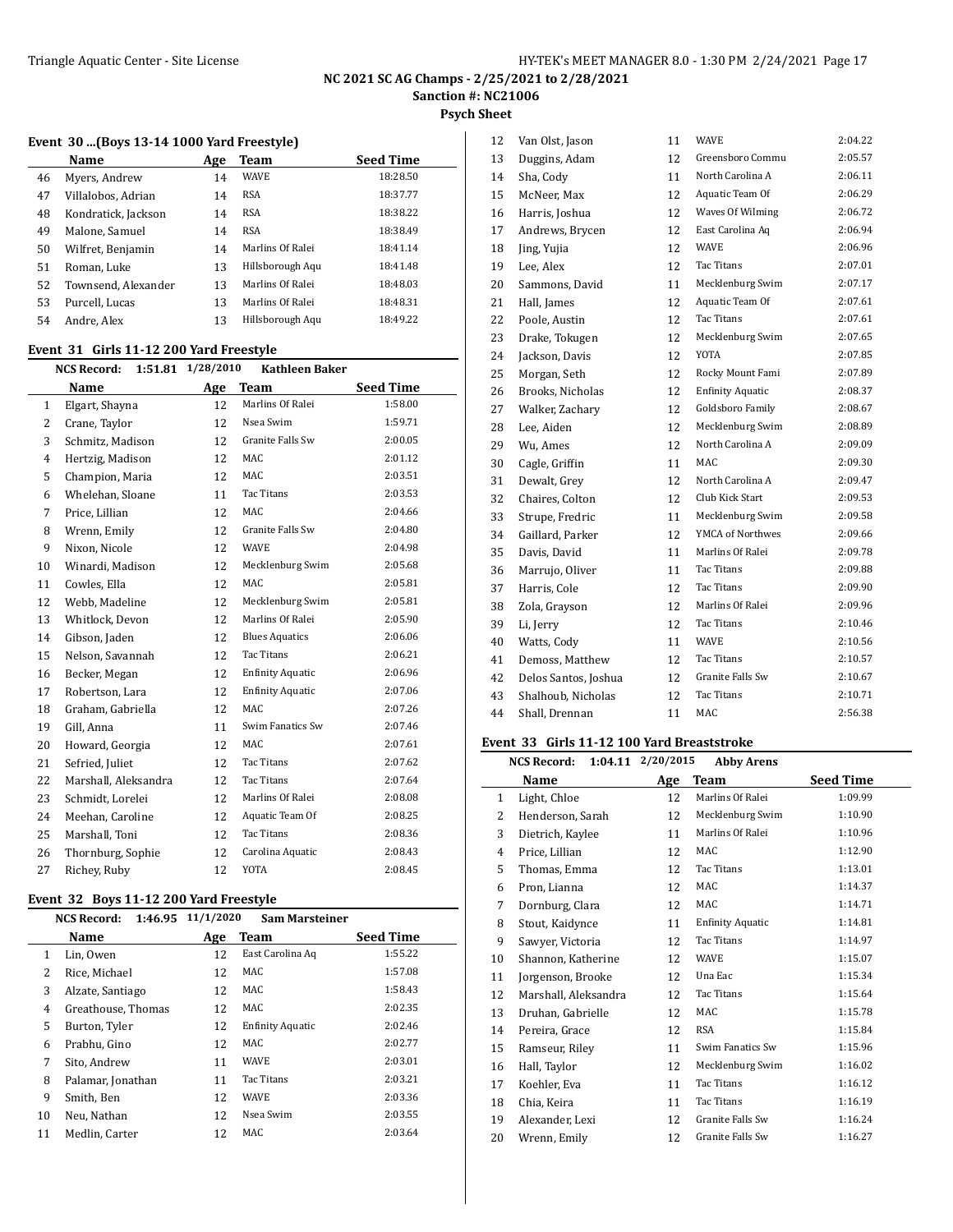#### **Psych Sheet**

|    | Name                 | Age | <b>Team</b>             | <b>Seed Time</b> |
|----|----------------------|-----|-------------------------|------------------|
| 21 | Knox, Morgan         | 12  | MAC.                    | 1:16.55          |
| 22 | Cureton, Parker      | 12  | Tac Titans              | 1:16.65          |
| 23 | Cromar, Katelyn      | 12  | Aquatic Team Of         | 1:16.72          |
| 24 | Oiu, Janice          | 12  | Tac Titans              | 1:16.94          |
| 25 | He, Carolin          | 11  | Tac Titans              | 1:16.95          |
| 26 | Singh, Anjali        | 12  | Team Charlotte S        | 1:17.10          |
| 27 | Schoenagel, Lauren   | 12  | <b>RSA</b>              | 1:17.56          |
| 28 | Rinker. Laura        | 12  | Sailfish Aquatic        | 1:17.57          |
| 29 | Gill, Anna           | 11  | Swim Fanatics Sw        | 1:17.73          |
| 30 | Hoopingarner, Josie  | 12  | YMCA of Northwes        | 1:17.79          |
| 31 | Ricciardi, Giovanna  | 12  | MAC                     | 1:17.81          |
| 32 | Vest, Sadie          | 12  | Swim Gsa                | 1:17.91          |
| 33 | Phillips, Abigail    | 12  | <b>WAVE</b>             | 1:17.93          |
| 34 | Light, Madelyn       | 12  | MAC.                    | 1:17.97          |
| 35 | Wisenbaker, Zoe      | 11  | <b>YOTA</b>             | 1:18.04          |
| 36 | Gu, Jazmine          | 12  | <b>Tac Titans</b>       | 1:18.06          |
| 37 | Palmer, Jaylin       | 11  | Greensboro Commu        | 1:18.16          |
| 38 | Kern, Elizabeth      | 11  | <b>MAC</b>              | 1:18.23          |
| 39 | McCarthy, Grace      | 12  | MAC.                    | 1:18.31          |
| 40 | Howell, Addison      | 12  | <b>RSA</b>              | 1:18.48          |
| 41 | Ter Poorten, Grace   | 12  | Sailfish Aquatic        | 1:18.58          |
| 42 | Yampolsky, Skye      | 12  | MAC                     | 1:18.68          |
| 43 | Drenan, Addison      | 12  | <b>Enfinity Aquatic</b> | 1:18.68          |
| 44 | Shall, Anniston      | 11  | <b>MAC</b>              | 1:18.71          |
| 45 | Hollar, Caylee       | 12  | MAC.                    | 1:18.78          |
| 46 | Thomas, Olivia       | 11  | <b>Tac Titans</b>       | 1:18.80          |
| 47 | Wickerham, Catherine | 12  | <b>MAC</b>              | 1:18.88          |
| 48 | Becker, Megan        | 12  | <b>Enfinity Aquatic</b> | 1:18.90          |
| 49 | Boughton, Hannah     | 12  | <b>Tac Titans</b>       | 1:18.95          |
| 50 | Lund, Lillian        | 12  | Aquatic Team Of         | 1:19.14          |

#### **Event 34 Boys 11-12 100 Yard Breaststroke**

|                | <b>NCS Record:</b> | 1:01.94 7/18/2017 | <b>Matthew Lucky</b>    |                  |
|----------------|--------------------|-------------------|-------------------------|------------------|
|                | Name               | <b>Age</b>        | Team                    | <b>Seed Time</b> |
| $\mathbf{1}$   | Masneri, Ryan      | 12                | Greensboro Commu        | 1:08.50          |
| 2              | Hardy, Gabrian     | 12                | MAC                     | 1:10.10          |
| 3              | Cooler, Gary       | 12                | <b>MAC</b>              | 1:11.06          |
| $\overline{4}$ | Sharron, Raston    | 12                | Marlins Of Ralei        | 1:11.08          |
| 5              | Van Olst, Jason    | 11                | <b>WAVE</b>             | 1:11.98          |
| 6              | Morgan, Seth       | 12                | Rocky Mount Fami        | 1:12.95          |
| 7              | Burton, Tyler      | 12                | <b>Enfinity Aquatic</b> | 1:12.98          |
| 8              | Lee, Alex          | 12                | Tac Titans              | 1:13.19          |
| 9              | Patterson, Carter  | 12                | YMCA of Northwes        | 1:13.92          |
| 10             | Neu, Nathan        | 12                | Nsea Swim               | 1:14.17          |
| 11             | Li, Jason          | 12                | North Carolina A        | 1:14.98          |
| 12             | Smith, Ben         | 12                | <b>WAVE</b>             | 1:15.52          |
| 13             | Sidden, Wyatt      | 12                | <b>Enfinity Aquatic</b> | 1:15.98          |
| 14             | Marrujo, Oliver    | 11                | Tac Titans              | 1:16.04          |
| 15             | Poole, Austin      | 12                | Tac Titans              | 1:16.32          |
| 16             | Demoss, Matthew    | 12                | Tac Titans              | 1:16.38          |
| 17             | Ye, Nathaniel      | 12                | <b>WAVE</b>             | 1:16.40          |
| 18             | Branscom, Luke     | 12                | New South Swimmi        | 1:16.69          |
| 19             | Sweet, Eli         | 11                | MAC                     | 1:16.71          |
| 20             | Greathouse, Thomas | 12                | MAC                     | 1:16.85          |
| 21             | Duggins, Adam      | 12                | Greensboro Commu        | 1:16.88          |

| 22 | Tao, Jason           | 12 | North Carolina A        | 1:16.89 |
|----|----------------------|----|-------------------------|---------|
| 23 | McNeer, Max          | 12 | Aquatic Team Of         | 1:17.49 |
| 24 | Harter, Isaac        | 12 | <b>Tac Titans</b>       | 1:17.71 |
| 25 | Lee, Benjamin        | 12 | Carolina Aquatic        | 1:17.85 |
| 26 | Delos Santos, Joshua | 12 | Granite Falls Sw        | 1:17.87 |
| 27 | Gannon, Gardner      | 12 | MAC                     | 1:17.95 |
| 28 | Stepanian, Nicholas  | 12 | Marlins Of Ralei        | 1:18.02 |
| 29 | Truskowski, Logan    | 11 | <b>Enfinity Aquatic</b> | 1:18.15 |
| 30 | Hamid, Dean          | 11 | <b>MAC</b>              | 1:18.34 |
| 31 | Lee, Aiden           | 12 | Mecklenburg Swim        | 1:18.45 |
| 32 | Mihaly, Lysander     | 11 | Carolina Aquatic        | 1:18.71 |
| 33 | Halpern, Maximillian | 11 | North Carolina A        | 1:18.85 |
| 34 | Hepp, Brian          | 12 | <b>Tac Titans</b>       | 1:18.95 |
| 35 | Cindric, Alen        | 11 | <b>Tac Titans</b>       | 1:18.96 |
| 36 | Williams, Collin     | 12 | Mecklenburg Swim        | 1:19.05 |
| 37 | Holloway, Ethan      | 12 | <b>RSA</b>              | 1:19.10 |
| 38 | Petroff, Behrett     | 11 | Nsea Swim               | 1:19.23 |
| 39 | Towne, Chase         | 11 | YMCA of Western         | 1:19.67 |
| 40 | Coulter, Ezra        | 11 | <b>Tac Titans</b>       | 1:19.70 |
| 41 | Camplin, Charles     | 12 | Marlins Of Ralei        | 1:19.71 |
| 42 | Dickenson, Trev      | 12 | <b>Star Aquatics</b>    | 1:19.75 |
| 43 | Schaper, Calvin      | 12 | Carolina Aquatic        | 1:19.82 |
| 44 | Chaires, Colton      | 12 | Club Kick Start         | 1:19.87 |
| 45 | Hohm, Owen           | 12 | Aquatic Team Of         | 1:20.45 |
| 46 | Kieffer, Thomas      | 12 | <b>MAC</b>              | 1:20.57 |
| 47 | Faistl, Carter       | 11 | Piedmont Aquatic        | 1:20.59 |
| 48 | Brumback, Noah       | 11 | <b>RSA</b>              | 1:20.91 |
| 49 | Luo, Kevin           | 12 | North Carolina A        | 1:21.15 |
| 50 | Hicks, Ian           | 12 | O'Neal Pelagics         | 1:21.17 |
|    |                      |    |                         |         |

#### **Event 35 Girls 11-12 100 Yard Butterfly**

|              | <b>NCS Record:</b>  | 53.95 5/28/2017 | <b>Claire Curzan</b>    |                  |
|--------------|---------------------|-----------------|-------------------------|------------------|
|              | Name                | Age             | Team                    | <b>Seed Time</b> |
| $\mathbf{1}$ | Elgart, Shayna      | 12              | Marlins Of Ralei        | 59.47            |
| 2            | Lu, Angelina        | 12              | <b>RSA</b>              | 1:00.22          |
| 3            | Howard, Georgia     | 12              | MAC                     | 1:01.32          |
| 4            | Champion, Maria     | 12              | MAC                     | 1:01.55          |
| 5            | Light, Chloe        | 12              | Marlins Of Ralei        | 1:03.24          |
| 6            | Robertson, Lara     | 12              | <b>Enfinity Aquatic</b> | 1:03.73          |
| 7            | Reddick, Emmaline   | 12              | MAC                     | 1:03.80          |
| 8            | He, Carolin         | 11              | Tac Titans              | 1:04.36          |
| 9            | Nixon, Nicole       | 12              | <b>WAVE</b>             | 1:04.48          |
| 10           | Grieve, Lily        | 11              | O'Neal Pelagics         | 1:04.88          |
| 11           | Sefried, Juliet     | 12              | <b>Tac Titans</b>       | 1:04.89          |
| 12           | Szostek, Alexis     | 12              | MAC                     | 1:05.11          |
| 13           | Cowles, Ella        | 12              | MAC                     | 1:05.38          |
| 14           | Townsend, Annabel   | 11              | Marlins Of Ralei        | 1:05.60          |
| 15           | Druhan, Gabrielle   | 12              | MAC                     | 1:05.82          |
| 16           | Gibson, Jaden       | 12              | <b>Blues Aquatics</b>   | 1:05.82          |
| 17           | Shannon, Katherine  | 12              | <b>WAVE</b>             | 1:05.83          |
| 18           | Kong, Kaia          | 11              | Mecklenburg Swim        | 1:05.83          |
| 19           | Broadbent, Carson   | 12              | <b>Tac Titans</b>       | 1:06.17          |
| 20           | Ramseur, Riley      | 11              | Swim Fanatics Sw        | 1:06.28          |
| 21           | Ricciardi, Giovanna | 12              | MAC                     | 1:06.29          |
| 22           | Mitchell, Aubrey    | 12              | YOTA                    | 1:06.30          |
| 23           | Becker, Megan       | 12              | <b>Enfinity Aquatic</b> | 1:06.33          |
| 24           | Marshall, Toni      | 12              | <b>Tac Titans</b>       | 1:06.44          |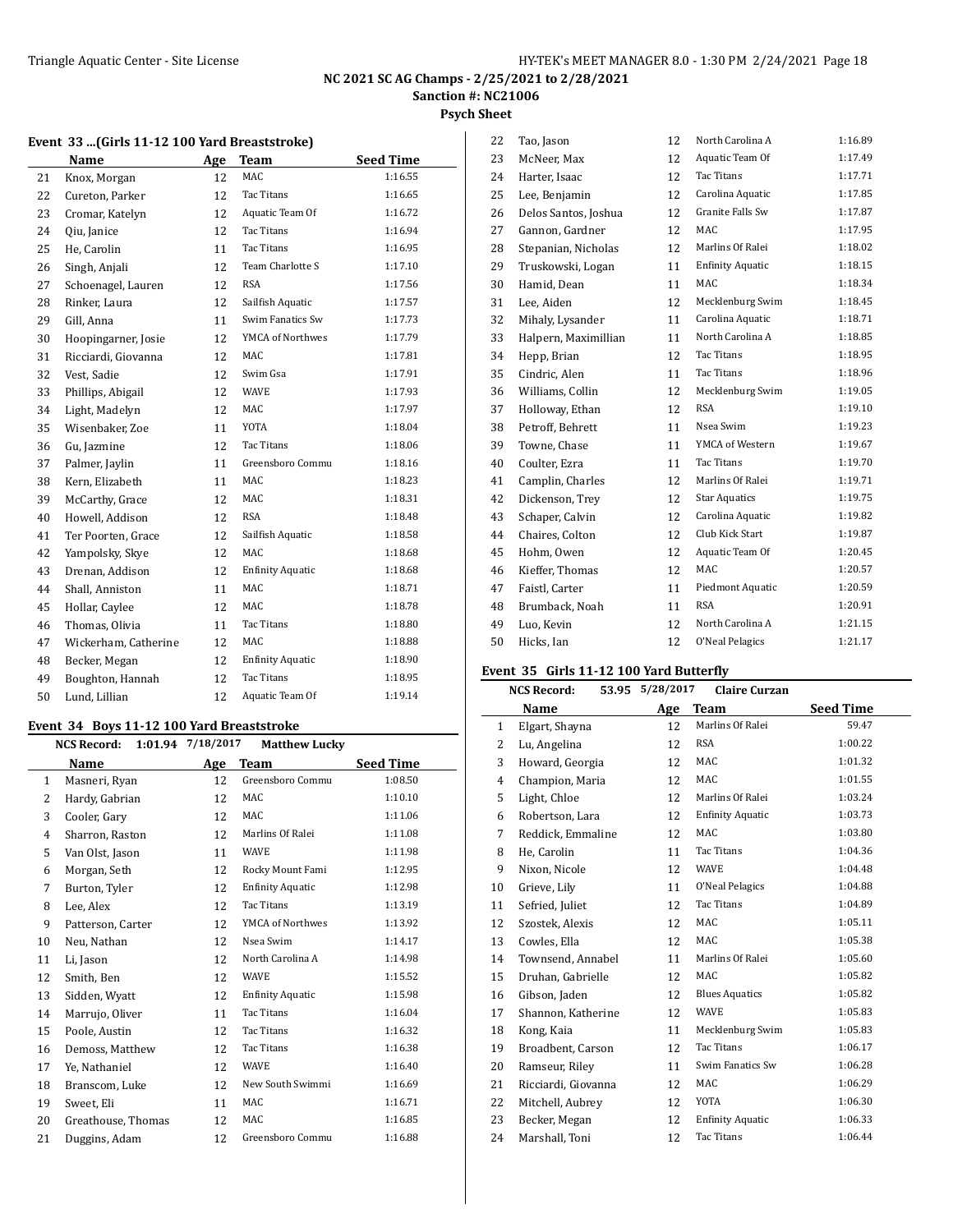**Psych Sheet**

# **Event 35 ...(Girls 11-12 100 Yard Butterfly)**

|    | Name                 | Age | <b>Team</b>             | <b>Seed Time</b> |
|----|----------------------|-----|-------------------------|------------------|
| 25 | Webb, Madeline       | 12  | Mecklenburg Swim        | 1:06.53          |
| 26 | Dietrich, Kaylee     | 11  | Marlins Of Ralei        | 1:06.66          |
| 27 | Henderson, Catelyn   | 12  | Greensboro Commu        | 1:06.69          |
| 28 | Gu, Jazmine          | 12  | Tac Titans              | 1:06.87          |
| 29 | Kiser, Ava           | 12  | <b>Enfinity Aquatic</b> | 1:07.00          |
| 30 | Wisenbaker, Zoe      | 11  | <b>YOTA</b>             | 1:07.16          |
| 31 | Wrenn, Emily         | 12  | Granite Falls Sw        | 1:07.40          |
| 32 | Ruebusch, Morgan     | 12  | Hickory Foundati        | 1:07.42          |
| 33 | Koehler, Eva         | 11  | Tac Titans              | 1:07.46          |
| 34 | Richey, Ruby         | 12  | <b>YOTA</b>             | 1:07.49          |
| 35 | Gill, Anna           | 11  | Swim Fanatics Sw        | 1:07.55          |
| 36 | Lucas, Harper        | 12  | <b>RSA</b>              | 1:07.70          |
| 37 | Gravender, Katherine | 12  | MAC                     | 1:07.78          |
| 38 | Chen, Guanyan        | 11  | North Carolina A        | 1:07.79          |
| 39 | Hall, Mackenzie      | 12  | <b>Tac Titans</b>       | 1:07.81          |
| 40 | Sawyer, Victoria     | 12  | Tac Titans              | 1:07.88          |
| 41 | Simpson, Ava         | 12  | Sailfish Aquatic        | 1:07.99          |
| 42 | Meiferdt, Natalie    | 12  | North Carolina A        | 1:08.06          |
| 43 | Whelehan, Sloane     | 11  | Tac Titans              | 1:08.18          |
| 44 | Graham, Gabriella    | 12  | MAC                     | 1:08.20          |
| 45 | Hall, Taylor         | 12  | Mecklenburg Swim        | 1:08.29          |
| 46 | Irvin, Isobel        | 12  | Una Tyde                | 1:08.31          |
| 47 | Johnson, Elyse       | 11  | Marlins Of Ralei        | 1:08.39          |
| 48 | McCarthy, Grace      | 12  | MAC                     | 1:08.48          |
| 49 | Hollar, Caylee       | 12  | MAC                     | 1:08.50          |
| 50 | Schmidt, Lorelei     | 12  | Marlins Of Ralei        | 1:08.62          |
| 51 | Craig, Ailey         | 11  | Tac Titans              | 1:08.67          |
| 52 | McCormick, Gillian   | 12  | <b>Blues Aquatics</b>   | 1:08.69          |
| 53 | Meehan, Caroline     | 12  | Aquatic Team Of         | 1:08.71          |
| 54 | Austin, Selah        | 11  | YMCA of Northwes        | 1:09.10          |
| 55 | Hegge, Avery         | 12  | <b>Blues Aquatics</b>   | 1:09.10          |
| 56 | Magner, Caragh       | 12  | MAC                     | 1:09.14          |
| 57 | Orning, Avery        | 12  | WAVE                    | 1:09.15          |

#### **Event 36 Boys 11-12 100 Yard Butterfly**

|                | 54.85<br><b>NCS Record:</b> | 3/20/2014 | <b>Tren Oliver</b>      |           |
|----------------|-----------------------------|-----------|-------------------------|-----------|
|                | Name                        | Age       | Team                    | Seed Time |
| $\mathbf{1}$   | Lin, Owen                   | 12        | East Carolina Aq        | 56.04     |
| 2              | Rice, Michael               | 12        | MAC                     | 58.05     |
| 3              | Alzate, Santiago            | 12        | MAC                     | 59.67     |
| $\overline{4}$ | Lee, Benjamin               | 12        | Carolina Aquatic        | 59.75     |
| 5              | Payne, Charlie              | 12        | Granite Falls Sw        | 1:00.51   |
| 6              | Prabhu, Gino                | 12        | MAC                     | 1:00.55   |
| 7              | Cornpropst, Ronan           | 12        | Marlins Of Ralei        | 1:00.58   |
| 8              | Palamar, Jonathan           | 11        | Tac Titans              | 1:02.36   |
| 9              | Cooler, Gary                | 12        | MAC                     | 1:02.65   |
| 10             | Patterson, Carter           | 12        | YMCA of Northwes        | 1:02.74   |
| 11             | Harris, Joshua              | 12        | Waves Of Wilming        | 1:03.00   |
| 12             | Rammel, Mattaus             | 12        | Marlins Of Ralei        | 1:03.55   |
| 13             | McNeer, Max                 | 12        | Aquatic Team Of         | 1:03.75   |
| 14             | Clayton, Thomas             | 12        | Granite Falls Sw        | 1:03.84   |
| 15             | Tao, Jason                  | 12        | North Carolina A        | 1:04.10   |
| 16             | Gaillard, Parker            | 12        | YMCA of Northwes        | 1:04.33   |
| 17             | Brooks, Nicholas            | 12        | <b>Enfinity Aquatic</b> | 1:04.38   |
| 18             | Smith, Ben                  | 12        | <b>WAVE</b>             | 1:05.04   |
|                |                             |           |                         |           |

| 19       | Sammons, David                  | 11       | Mecklenburg Swim                            | 1:05.12            |
|----------|---------------------------------|----------|---------------------------------------------|--------------------|
| 20       | Van Olst, Jason                 | 11       | WAVE                                        | 1:05.22            |
| 21       | Olalere, Anderson               | 11       | Greensboro Commu                            | 1:05.24            |
| 22       | Anderson, Jacob                 | 12       | Una Mor                                     | 1:05.43            |
| 23       | Hirata, Zachary                 | 12       | YMCA of Northwes                            | 1:05.44            |
| 24       | Andrews, Brycen                 | 12       | East Carolina Aq                            | 1:05.55            |
| 25       | Schermer, Brady                 | 12       | Marlins Of Ralei                            | 1:05.60            |
| 26       | Sha, Cody                       | 11       | North Carolina A                            | 1:05.75            |
| 27       | Harris, Cole                    | 12       | <b>Tac Titans</b>                           | 1:06.57            |
| 28       | Neu, Nathan                     | 12       | Nsea Swim                                   | 1:06.76            |
| 29       | Walcott, Noah                   | 12       | <b>Granite Falls Sw</b>                     | 1:06.84            |
| 30       | Zola, Grayson                   | 12       | Marlins Of Ralei                            | 1:06.97            |
| 31       | Poole, Austin                   | 12       | Tac Titans                                  | 1:06.99            |
| 32       | Stepanian, Nicholas             | 12       | Marlins Of Ralei                            | 1:07.01            |
| 33       | Davis, David                    | 11       | Marlins Of Ralei                            | 1:07.25            |
| 34       | Strupe, Fredric                 | 11       | Mecklenburg Swim                            | 1:07.32            |
| 35       | Cutbush-Taylor, Denali          | 12       | North Carolina A                            | 1:07.53            |
| 36       | Luo, Kevin                      | 12       | North Carolina A                            | 1:07.61            |
| 37       | Beebe, Nolan                    | 11       | Tac Titans                                  | 1:07.81            |
| 38       | Duprey, James                   | 11       | Marlins Of Ralei                            | 1:07.88            |
| 39       | Watts, Cody                     | 11       | <b>WAVE</b>                                 | 1:07.92            |
| 40       | Hall, James                     | 12       | Aquatic Team Of                             | 1:08.00            |
| 41       | Kroh, Jackson                   | 12       | MAC                                         | 1:08.15            |
| 42       | Desimone, Benjamin              | 12       | Carolina Aquatic                            | 1:08.20            |
| 43       | Wagner, Dean                    | 12       | Fin Aquatic Swim                            | 1:08.25            |
| 44       | Coulter, Ezra                   | 11       | Tac Titans                                  | 1:08.26            |
| 45       | Cresimore, Hudson               | 12       | Marlins Of Ralei                            | 1:08.49            |
| 46       | Hepp, Brian                     | 12       | Tac Titans                                  | 1:08.56            |
| 47       | Walker, Zachary                 | 12       | Goldsboro Family                            | 1:08.63            |
| 48       | Hill, Nathan                    | 12       | Marlins Of Ralei                            | 1:08.69            |
| 49       | Malecki, Julian                 | 12       | MAC                                         | 1:08.81            |
| 50       | Kelley, Keegan                  | 12       | Mecklenburg Swim                            | 1:08.91            |
| 51       | Jackson, Davis                  | 12       | YOTA                                        | 1:09.15            |
| 52       | Peterson, Theodore              | 11       | Mecklenburg Swim                            | 1:09.19            |
| 53       | Muir, Vaughn                    | 11       | <b>Enfinity Aquatic</b>                     | 1:09.45            |
| 54       | Davis, James                    | 12       | YOTA                                        | 1:09.56            |
| 55       | Bundy, John                     | 12       | Mecklenburg Swim                            | 1:09.58            |
| 56       | Grim, Levi                      | 12       | <b>MAC</b>                                  | 1:09.64            |
| 57       | Jing, Yujia                     | 12       | <b>WAVE</b>                                 | 1:09.76            |
| 58       | Butner, Stephen                 | 12       | Waves Of Wilming                            | 1:09.77            |
| 59       | Cassidy, Peter                  | 12       | Aquatic Team Of                             | 1:09.92            |
| 60       | Dunaway, Jake                   | 11       | Tac Titans                                  | 1:10.03            |
| 61       | Evans, Tyler                    | 12       | <b>WAVE</b>                                 | 1:10.15            |
| 62       | Branscom, Luke                  | 12       | New South Swimmi                            | 1:10.21            |
| 63       | Dean, Chase                     | 12       | Tac Titans                                  | 1:10.22            |
| 64       | Evans, Mitchell                 | 11       | Mecklenburg Swim                            | 1:10.32            |
| 65       | Desmond, William                | 11       | MAC                                         | 1:10.36            |
| 66       | Cleaver, Matthew                | 12       | Tac Titans<br>Marlins Of Ralei              | 1:10.39<br>1:10.53 |
| 67       | Heuer, Cole                     | 12       | <b>YOTA</b>                                 | 1:10.59            |
| 68       | Zhang, Chuanxi                  | 11       |                                             | 1:10.64            |
| 69<br>70 | Sidden, Wyatt<br>Hefner, Daniel | 12<br>12 | <b>Enfinity Aquatic</b><br>Marlins Of Ralei | 1:10.67            |
| 71       | Kim, Joshua                     | 12       | Carolina Aquatic                            | 1:10.74            |
| 72       | Dugan, Tyler                    | 12       | MAC                                         | 1:10.78            |
| 73       | Hinton, Jaydon                  | 12       | <b>RSA</b>                                  | 1:10.84            |
| 74       | Drake, Tokugen                  | 12       | Mecklenburg Swim                            | 1:10.93            |
| 75       | Gage, Lincoln                   | 12       | Marlins Of Ralei                            | 1:10.98            |
|          |                                 |          |                                             |                    |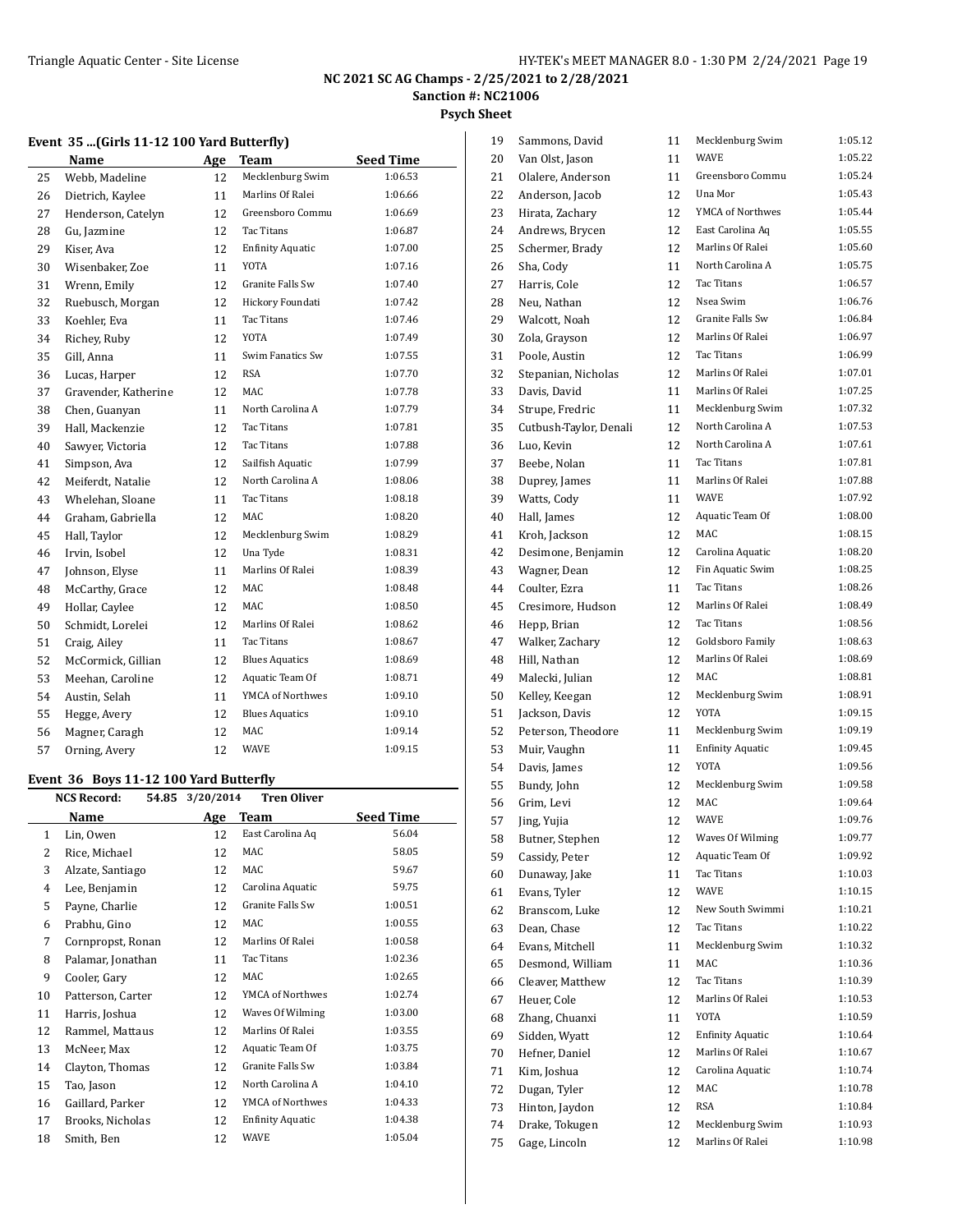# **Psych Sheet**

#### **Event 37 Girls 11-12 400 Yard IM**

|    | <b>NCS Record:</b>   | 4:23.64 1/28/2010 | <b>Kathleen Baker</b> |                  |
|----|----------------------|-------------------|-----------------------|------------------|
|    | Name                 | Age               | Team                  | <b>Seed Time</b> |
| 1  | Schmitz, Madison     | 12                | Granite Falls Sw      | 4:49.43          |
| 2  | Champion, Maria      | 12                | MAC                   | 4:50.24          |
| 3  | Crane, Taylor        | 12                | Nsea Swim             | 4:51.22          |
| 4  | Dietrich, Kaylee     | 11                | Marlins Of Ralei      | 4:52.87          |
| 5  | Hertzig, Madison     | 12                | MAC                   | 4:53.57          |
| 6  | Lu, Angelina         | 12                | RSA                   | 4:54.61          |
| 7  | Marshall, Aleksandra | 12                | Tac Titans            | 4:56.36          |
| 8  | Marshall, Toni       | 12                | Tac Titans            | 4:56.83          |
| 9  | Thomas, Emma         | 12                | Tac Titans            | 4:57.13          |
| 10 | Cowles, Ella         | 12                | MAC                   | 4:58.49          |
| 11 | Pron, Lianna         | 12                | MAC                   | 5:00.20          |
| 12 | Howard, Georgia      | 12                | MAC                   | 5:00.62          |
| 13 | Price, Lillian       | 12                | MAC                   | 5:01.99          |
| 14 | Druhan, Gabrielle    | 12                | MAC                   | 5:05.04          |
| 15 | Nelson, Savannah     | 12                | Tac Titans            | 5:05.36          |
|    |                      |                   |                       |                  |

#### **Event 38 Boys 11-12 400 Yard IM**

#### **NCS Record: 4:20.48 3/16/2006 Evan Ashcraft**

|    | Name              | Age | Team                    | <b>Seed Time</b> |
|----|-------------------|-----|-------------------------|------------------|
| 1  | Alzate, Santiago  | 12  | MAC                     | 4:38.65          |
| 2  | Burton, Tyler     | 12  | <b>Enfinity Aquatic</b> | 4:56.55          |
| 3  | Medlin, Carter    | 12  | MAC                     | 4:57.99          |
| 4  | Tao, Jason        | 12  | North Carolina A        | 5:01.29          |
| 5  | Li, Jerry         | 12  | Tac Titans              | 5:03.82          |
| 6  | Lee, Alex         | 12  | Tac Titans              | 5:04.20          |
| 7  | Anderson, Jacob   | 12  | Una Mor                 | 5:04.49          |
| 8  | Clayton, Thomas   | 12  | Granite Falls Sw        | 5:05.22          |
| 9  | Cagle, Griffin    | 11  | MAC                     | 5:06.01          |
| 10 | Harris, Cole      | 12  | Tac Titans              | 5:06.69          |
| 11 | Sito, Andrew      | 11  | <b>WAVE</b>             | 5:07.72          |
| 12 | Cornpropst, Ronan | 12  | Marlins Of Ralei        | 5:09.47          |
| 13 | Li, Jason         | 12  | North Carolina A        | 5:09.79          |
| 14 | Harter, Isaac     | 12  | Tac Titans              | 5:10.16          |

#### **Event 39 Girls 11-12 50 Yard Freestyle**

|    | <b>NCS Record:</b> | 23.84 12/8/2016 | <b>Claire Curzan</b>  |                  |
|----|--------------------|-----------------|-----------------------|------------------|
|    | Name               | Age             | Team                  | <b>Seed Time</b> |
| 1  | Light, Chloe       | 12              | Marlins Of Ralei      | 25.36            |
| 2  | Lu, Angelina       | 12              | <b>RSA</b>            | 25.42            |
| 3  | Whitlock, Devon    | 12              | Marlins Of Ralei      | 25.71            |
| 4  | Crane, Taylor      | 12              | Nsea Swim             | 25.84            |
| 5  | Schmitz, Madison   | 12              | Granite Falls Sw      | 25.90            |
| 6  | Hertzig, Madison   | 12              | MAC                   | 26.08            |
| 7  | Whelehan, Sloane   | 11              | Tac Titans            | 26.15            |
| 8  | Winardi, Madison   | 12              | Mecklenburg Swim      | 26.31            |
| 9  | Ramseur, Riley     | 11              | Swim Fanatics Sw      | 26.34            |
| 10 | Wrenn, Emily       | 12              | Granite Falls Sw      | 26.43            |
| 11 | Gibson, Jaden      | 12              | <b>Blues Aquatics</b> | 26.53            |
| 12 | Pron, Lianna       | 12              | MAC                   | 26.60            |
| 13 | Reddick, Emmaline  | 12              | MAC                   | 26.67            |
| 14 | Dornburg, Clara    | 12              | MAC                   | 26.75            |
| 15 | Howard, Georgia    | 12              | MAC                   | 26.77            |
| 16 | Sefried, Juliet    | 12              | Tac Titans            | 26.79            |
|    |                    |                 |                       |                  |

| 17 | Graham, Gabriella    | 12 | MAC                     | 26.86 |
|----|----------------------|----|-------------------------|-------|
| 18 | Webb, Madeline       | 12 | Mecklenburg Swim        | 26.91 |
| 19 | Nelson, Savannah     | 12 | Tac Titans              | 26.92 |
| 20 | Henderson, Sarah     | 12 | Mecklenburg Swim        | 26.95 |
| 21 | McCarthy, Grace      | 12 | MAC                     | 26.97 |
| 22 | Simpson, Ava         | 12 | Sailfish Aquatic        | 26.97 |
| 23 | Daniell, Kaylee      | 12 | MAC                     | 26.99 |
| 24 | Nixon, Nicole        | 12 | <b>WAVE</b>             | 27.04 |
| 25 | Whitley, Gabrielle   | 11 | Tac Titans              | 27.06 |
| 26 | Cowles, Ella         | 12 | MAC                     | 27.07 |
| 27 | Curtis, Holly        | 12 | Marlins Of Ralei        | 27.12 |
| 28 | Gill, Anna           | 11 | Swim Fanatics Sw        | 27.14 |
| 29 | Gu, Jazmine          | 12 | Tac Titans              | 27.14 |
| 30 | Smith, Clara         | 12 | East Carolina Aq        | 27.17 |
| 31 | He, Carolin          | 11 | <b>Tac Titans</b>       | 27.18 |
| 32 | Szostek, Alexis      | 12 | MAC                     | 27.19 |
| 33 | Robertson, Lara      | 12 | <b>Enfinity Aquatic</b> | 27.19 |
| 34 | Wickerham, Catherine | 12 | MAC                     | 27.20 |
| 35 | Thornburg, Sophie    | 12 | Carolina Aquatic        | 27.23 |
| 36 | Manners, Ava         | 12 | Granite Falls Sw        | 27.26 |
| 37 | Schmidt, Lorelei     | 12 | Marlins Of Ralei        | 27.30 |
| 38 | Eguiarte, Megan      | 12 | Tac Titans              | 27.30 |
| 39 | Woolard, Aubrey      | 12 | East Carolina Aq        | 27.35 |
| 40 | Bollenbacher, Heidi  | 12 | Waves Of Wilming        | 27.35 |
| 41 | Johnson, Elyse       | 11 | Marlins Of Ralei        | 27.36 |
| 42 | Kiser, Ava           | 12 | <b>Enfinity Aquatic</b> | 27.42 |
| 43 | Craig, Ailey         | 11 | Tac Titans              | 27.42 |
| 44 | Lucas, Harper        | 12 | <b>RSA</b>              | 27.43 |
| 45 | Austin, Selah        | 11 | YMCA of Northwes        | 27.45 |
| 46 | O'Malley, Fiona      | 11 | <b>WAVE</b>             | 27.46 |
| 47 | Becker, Megan        | 12 | <b>Enfinity Aquatic</b> | 27.46 |
| 48 | Hoopingarner, Josie  | 12 | YMCA of Northwes        | 27.47 |
| 49 | Moore, Mary          | 11 | YMCA of Northwes        | 27.48 |
| 50 | Grieve, Lily         | 11 | <b>O'Neal Pelagics</b>  | 27.49 |

#### **Event 40 Boys 11-12 50 Yard Freestyle**

|    | <b>NCS Record:</b><br>22.59 | 10/30/2020 | Ezra Zapler      |                  |
|----|-----------------------------|------------|------------------|------------------|
|    | Name                        | <b>Age</b> | Team             | <b>Seed Time</b> |
| 1  | Lin, Owen                   | 12         | East Carolina Aq | 23.71            |
| 2  | Rice, Michael               | 12         | MAC              | 24.06            |
| 3  | Payne, Charlie              | 12         | Granite Falls Sw | 24.25            |
| 4  | Lee, Benjamin               | 12         | Carolina Aquatic | 24.95            |
| 5  | Sha, Cody                   | 11         | North Carolina A | 25.34            |
| 6  | Prabhu, Gino                | 12         | MAC              | 25.39            |
| 7  | Greathouse, Thomas          | 12         | MAC              | 25.52            |
| 8  | Medlin, Carter              | 12         | MAC              | 25.57            |
| 9  | Sito, Andrew                | 11         | <b>WAVE</b>      | 25.78            |
| 10 | Stepanian, Nicholas         | 12         | Marlins Of Ralei | 25.86            |
| 11 | Smith, Ben                  | 12         | <b>WAVE</b>      | 25.91            |
| 12 | Duggins, Adam               | 12         | Greensboro Commu | 25.92            |
| 13 | Hirata, Zachary             | 12         | YMCA of Northwes | 25.92            |
| 14 | Rammel, Mattaus             | 12         | Marlins Of Ralei | 26.12            |
| 15 | Larsen, Grant               | 11         | O'Neal Pelagics  | 26.18            |
| 16 | Neu, Nathan                 | 12         | Nsea Swim        | 26.22            |
| 17 | Morgan, Seth                | 12         | Rocky Mount Fami | 26.33            |
| 18 | Holloway, Ethan             | 12         | <b>RSA</b>       | 26.55            |
| 19 | Patterson, Carter           | 12         | YMCA of Northwes | 26.57            |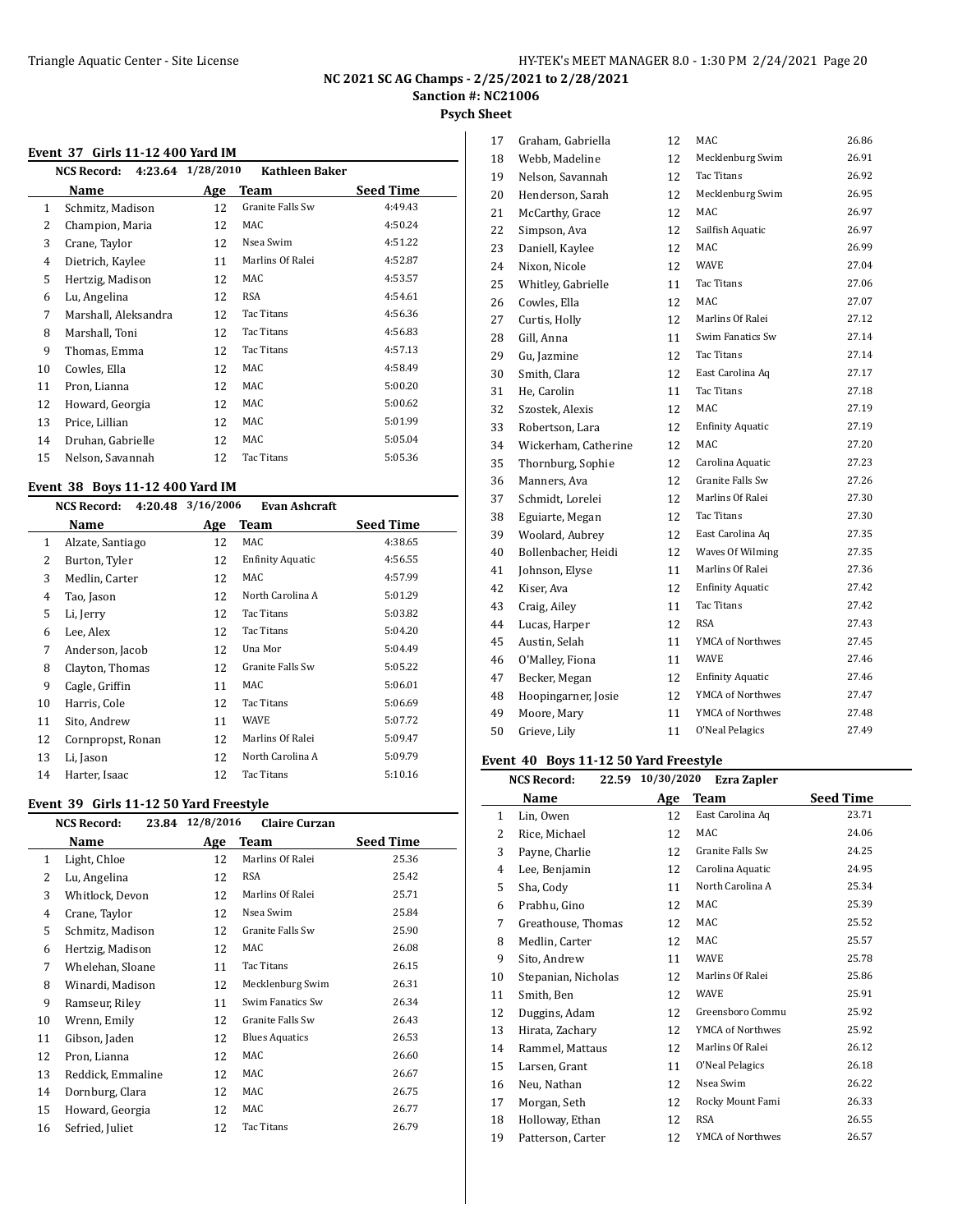**Psych Sheet**

#### **Event 40 ...(Boys 11-12 50 Yard Freestyle)**

|    | Name                   | Age | Team                    | <b>Seed Time</b> |
|----|------------------------|-----|-------------------------|------------------|
| 20 | Schermer, Brady        | 12  | Marlins Of Ralei        | 26.62            |
| 21 | Hall, James            | 12  | Aquatic Team Of         | 26.64            |
| 22 | McNeer, Max            | 12  | Aquatic Team Of         | 26.66            |
| 23 | Brooks, Nicholas       | 12  | <b>Enfinity Aquatic</b> | 26.67            |
| 24 | Ye, Nathaniel          | 12  | <b>WAVE</b>             | 26.73            |
| 25 | Poole, Austin          | 12  | Tac Titans              | 26.87            |
| 26 | Palamar, Jonathan      | 11  | Tac Titans              | 26.96            |
| 27 | Davis, James           | 12  | YOTA                    | 26.98            |
| 28 | Wu, Ames               | 12  | North Carolina A        | 26.99            |
| 29 | Lee, Aiden             | 12  | Mecklenburg Swim        | 27.08            |
| 30 | Hardy, Gabrian         | 12  | <b>MAC</b>              | 27.09            |
| 31 | Zola, Grayson          | 12  | Marlins Of Ralei        | 27.11            |
| 32 | Stewart, Dylan         | 12  | Mecklenburg Swim        | 27.19            |
| 33 | Schaper, Calvin        | 12  | Carolina Aquatic        | 27.23            |
| 34 | Gaillard, Parker       | 12  | <b>YMCA of Northwes</b> | 27.25            |
| 35 | Dickenson, Trey        | 12  | <b>Star Aquatics</b>    | 27.26            |
| 36 | Cagle, Griffin         | 11  | MAC                     | 27.27            |
| 37 | Chaires, Colton        | 12  | Club Kick Start         | 27.27            |
| 38 | Andrews, Brycen        | 12  | East Carolina Aq        | 27.28            |
| 39 | Harris, Joshua         | 12  | Waves Of Wilming        | 27.28            |
| 40 | Sammons, David         | 11  | Mecklenburg Swim        | 27.30            |
| 41 | Rossato, Finley        | 12  | Swim Gsa                | 27.31            |
| 42 | White, Evan            | 12  | East Carolina Aq        | 27.32            |
| 43 | Dugan, Tyler           | 12  | <b>MAC</b>              | 27.36            |
| 44 | Branscom, Luke         | 12  | New South Swimmi        | 27.36            |
| 45 | Walker, Zachary        | 12  | Goldsboro Family        | 27.38            |
| 46 | Mihaly, Lysander       | 11  | Carolina Aquatic        | 27.41            |
| 47 | Jackson, Davis         | 12  | YOTA                    | 27.46            |
| 48 | Kim, Joshua            | 12  | Carolina Aquatic        | 27.48            |
| 49 | Cutbush-Taylor, Denali | 12  | North Carolina A        | 27.50            |
| 50 | Keaton, Bryce          | 12  | Carolina Aquatic        | 27.50            |
| 51 | Peterson, Theodore     | 11  | Mecklenburg Swim        | 27.55            |
| 52 | Strupe, Fredric        | 11  | Mecklenburg Swim        | 27.55            |
| 53 | Li, Jerry              | 12  | Tac Titans              | 27.56            |
| 54 | Dean, Chase            | 12  | Tac Titans              | 27.59            |
| 55 | Drake, Tokugen         | 12  | Mecklenburg Swim        | 31.40 L          |

#### **Event 41 Girls 11-12 200 Yard Breaststroke**

L

|                | 2:20.14 12/8/2017<br><b>NCS Record:</b> |     | <b>Elena Drv</b>        |                  |
|----------------|-----------------------------------------|-----|-------------------------|------------------|
|                | Name                                    | Age | Team                    | <b>Seed Time</b> |
| $\mathbf{1}$   | Light, Chloe                            | 12  | Marlins Of Ralei        | 2:34.36          |
| 2              | Champion, Maria                         | 12  | MAC                     | 2:34.45          |
| 3              | Henderson, Sarah                        | 12  | Mecklenburg Swim        | 2:37.17          |
| $\overline{4}$ | Thomas, Emma                            | 12  | Tac Titans              | 2:37.23          |
| 5              | Dietrich, Kaylee                        | 11  | Marlins Of Ralei        | 2:37.84          |
| 6              | Stout, Kaidynce                         | 11  | <b>Enfinity Aquatic</b> | 2:38.11          |
| 7              | Marshall, Aleksandra                    | 12  | Tac Titans              | 2:39.55          |
| 8              | Hertzig, Madison                        | 12  | MAC                     | 2:40.42          |
| 9              | Price, Lillian                          | 12  | MAC                     | 2:40.78          |
| 10             | Jorgenson, Brooke                       | 12  | Una Eac                 | 2:41.78          |
| 11             | Cowles, Ella                            | 12  | MAC                     | 2:41.84          |
| 12             | Druhan, Gabrielle                       | 12  | MAC                     | 2:42.61          |
| 13             | Chia, Keira                             | 11  | Tac Titans              | 2:43.57          |
| 14             | Schoenagel, Lauren                      | 12  | <b>RSA</b>              | 2:43.80          |
| 15             | Pereira, Grace                          | 12  | RSA                     | 2:43.97          |
|                |                                         |     |                         |                  |

| 16 | Wrenn, Emily       | 12 | <b>Granite Falls Sw</b> | 2:44.03 |
|----|--------------------|----|-------------------------|---------|
| 17 | Shannon, Katherine | 12 | <b>WAVE</b>             | 2:44.08 |
| 18 | Hall, Taylor       | 12 | Mecklenburg Swim        | 2:44.30 |
| 19 | Alexander, Lexi    | 12 | Granite Falls Sw        | 2:44.39 |
| 20 | Kern, Elizabeth    | 11 | MAC                     | 2:45.01 |
| 21 | Qiu, Janice        | 12 | Tac Titans              | 2:45.28 |
| 22 | Hollar, Caylee     | 12 | MAC                     | 2:45.41 |
| 23 | Sawyer, Victoria   | 12 | Tac Titans              | 2:45.73 |
| 24 | Boughton, Hannah   | 12 | Tac Titans              | 2:45.89 |
| 25 | Vest. Sadie        | 12 | Swim Gsa                | 2:45.92 |
| 26 | Singh, Anjali      | 12 | Team Charlotte S        | 2:46.64 |
| 27 | O'Malley, Fiona    | 11 | <b>WAVE</b>             | 2:47.06 |

#### **Event 42 Boys 11-12 200 Yard Breaststroke**

|    | 2:13.99<br><b>NCS Record:</b> | 3/17/2019 | Erik Petruzzi           |                  |
|----|-------------------------------|-----------|-------------------------|------------------|
|    | Name                          | Age       | <b>Team</b>             | <b>Seed Time</b> |
| 1  | Alzate, Santiago              | 12        | MAC                     | 2:29.71          |
| 2  | Hardy, Gabrian                | 12        | MAC                     | 2:33.57          |
| 3  | Masneri, Ryan                 | 12        | Greensboro Commu        | 2:33.76          |
| 4  | Lee, Alex                     | 12        | Tac Titans              | 2:34.76          |
| 5  | Cooler, Gary                  | 12        | MAC                     | 2:35.92          |
| 6  | Burton, Tyler                 | 12        | <b>Enfinity Aquatic</b> | 2:36.71          |
| 7  | Ye. Nathaniel                 | 12        | <b>WAVE</b>             | 2:36.86          |
| 8  | Sharron, Raston               | 12        | Marlins Of Ralei        | 2:39.16          |
| 9  | Van Olst, Jason               | 11        | <b>WAVE</b>             | 2:39.80          |
| 10 | Li, Jason                     | 12        | North Carolina A        | 2:40.21          |
| 11 | Demoss, Matthew               | 12        | Tac Titans              | 2:41.93          |
| 12 | Tao, Jason                    | 12        | North Carolina A        | 2:42.67          |

#### **Event 43 Girls 11-12 100 Yard Backstroke**

|    | <b>NCS Record:</b>  | 55.68 2/18/2010 | <b>Kathleen Baker</b>   |                  |
|----|---------------------|-----------------|-------------------------|------------------|
|    | Name                | Age             | Team                    | <b>Seed Time</b> |
| 1  | Elgart, Shayna      | 12              | Marlins Of Ralei        | 1:00.00          |
| 2  | Schmitz, Madison    | 12              | Granite Falls Sw        | 1:01.49          |
| 3  | Whelehan, Sloane    | 11              | <b>Tac Titans</b>       | 1:02.16          |
| 4  | Robertson, Lara     | 12              | <b>Enfinity Aquatic</b> | 1:02.17          |
| 5  | Lu, Angelina        | 12              | <b>RSA</b>              | 1:02.22          |
| 6  | Reddick, Emmaline   | 12              | MAC                     | 1:02.39          |
| 7  | Pron, Lianna        | 12              | MAC                     | 1:02.78          |
| 8  | Thomas, Emma        | 12              | <b>Tac Titans</b>       | 1:03.27          |
| 9  | Whitlock, Devon     | 12              | Marlins Of Ralei        | 1:03.37          |
| 10 | Nelson, Savannah    | 12              | Tac Titans              | 1:03.76          |
| 11 | Dornburg, Clara     | 12              | MAC                     | 1:04.40          |
| 12 | Hertzig, Madison    | 12              | MAC                     | 1:04.64          |
| 13 | Lucas, Harper       | 12              | <b>RSA</b>              | 1:04.92          |
| 14 | Richey, Ruby        | 12              | <b>YOTA</b>             | 1:05.14          |
| 15 | Winardi, Madison    | 12              | Mecklenburg Swim        | 1:05.23          |
| 16 | Price, Lillian      | 12              | MAC                     | 1:05.28          |
| 17 | Gibson, Jaden       | 12              | <b>Blues Aquatics</b>   | 1:05.43          |
| 18 | Webb, Madeline      | 12              | Mecklenburg Swim        | 1:05.49          |
| 19 | Kiser, Ava          | 12              | <b>Enfinity Aquatic</b> | 1:05.51          |
| 20 | Hadsell, Meghan     | 12              | <b>RSA</b>              | 1:05.61          |
| 21 | Sawyer, Victoria    | 12              | Tac Titans              | 1:05.77          |
| 22 | McCormick, Gillian  | 12              | <b>Blues Aquatics</b>   | 1:05.88          |
| 23 | Bollenbacher, Heidi | 12              | Waves Of Wilming        | 1:06.04          |
| 24 | Koehler, Eva        | 11              | <b>Tac Titans</b>       | 1:06.56          |
| 25 | Ramseur, Riley      | 11              | Swim Fanatics Sw        | 1:06.72          |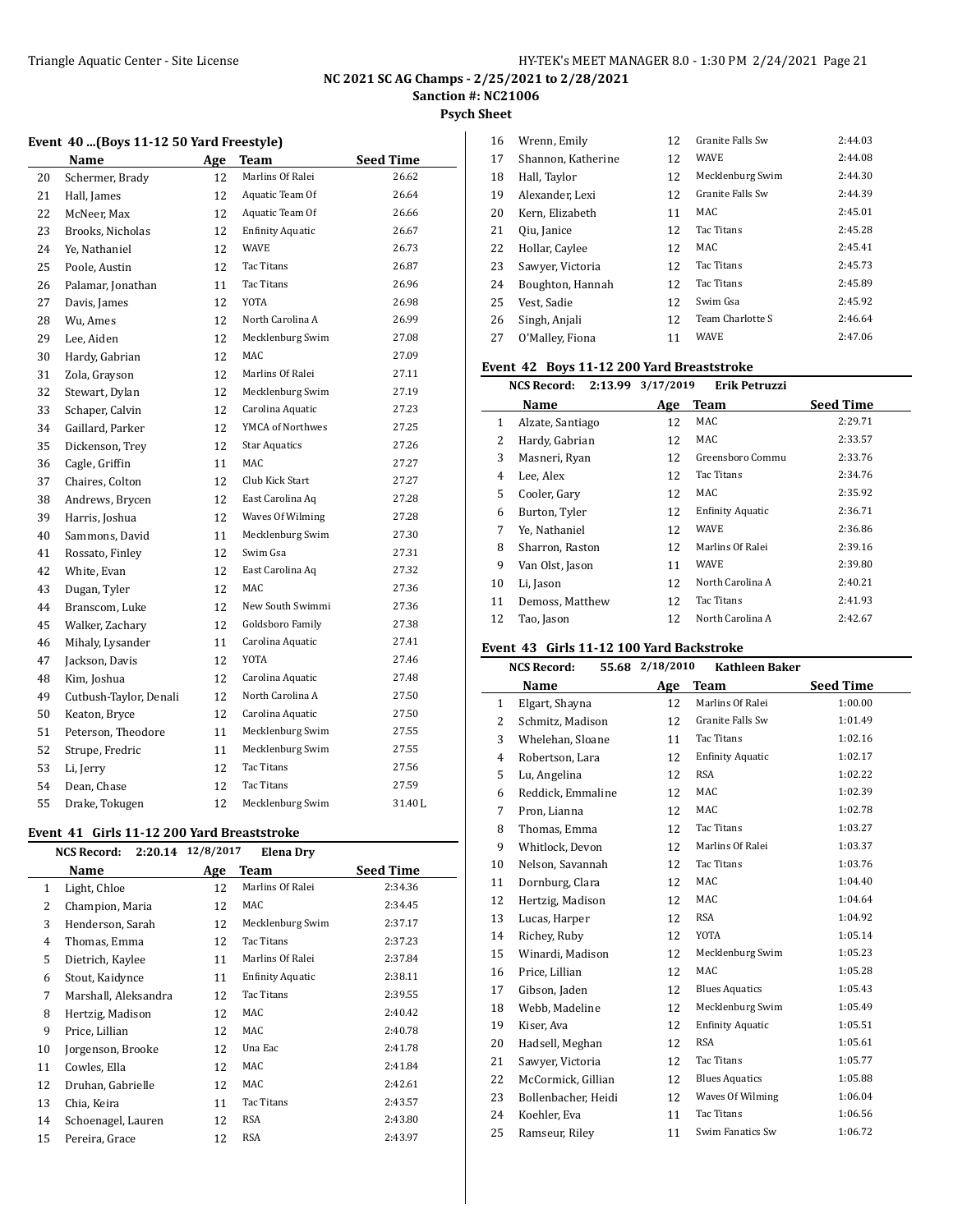**Psych Sheet**

|          | Name                                    | Age      | Team                    | <b>Seed Time</b> |
|----------|-----------------------------------------|----------|-------------------------|------------------|
| 26       | Marshall, Aleksandra                    | 12       | Tac Titans              | 1:06.72          |
| 27       | Hegge, Avery                            | 12       | <b>Blues Aquatics</b>   | 1:07.08          |
| 28       | He, Carolin                             | 11       | Tac Titans              | 1:07.12          |
| 29       | Smith, Clara                            | 12       | East Carolina Aq        | 1:07.13          |
| 30       | Becker, Megan                           | 12       | <b>Enfinity Aquatic</b> | 1:07.20          |
| 31       | Vargas, Hanna                           | 11       | YMCA of Northwes        | 1:07.34          |
| 32       | Szostek, Alexis                         | 12       | MAC                     | 1:07.37          |
| 33       | Serens, Kate                            | 12       | Waves Of Wilming        | 1:07.41          |
| 34       | Magner, Caragh                          | 12       | MAC                     | 1:07.43          |
| 35       | White, Olivia                           | 11       | Mecklenburg Swim        | 1:07.46          |
| 36       | Craig, Ailey                            | 11       | Tac Titans              | 1:07.48          |
| 37       | Graham, Gabriella                       | 12       | MAC                     | 1:07.60          |
| 38       | Cureton, Parker                         | 12       | Tac Titans              | 1:07.66          |
| 39       | Meehan, Caroline                        | 12       | Aquatic Team Of         | 1:07.67          |
| 40       | Wilkinson, Presley                      | 12       | YMCA of Northwes        | 1:07.72          |
| 41       | Johnson, Elyse                          | 11       | Marlins Of Ralei        | 1:07.74          |
| 42       | Simpson, Ava                            | 12       | Sailfish Aquatic        | 1:07.76          |
| 43       | Irvin, Isobel                           | 12       | Una Tyde                | 1:07.79          |
| 44       | Broadbent, Carson                       | 12       | Tac Titans              | 1:07.85          |
| 45       | Gu, Jazmine                             | 12       | Tac Titans              | 1:07.89          |
| 46       | Thomas, Olivia                          | 11       | <b>Tac Titans</b>       | 1:07.98          |
| 47       | Buffum, Victoria                        | 12       | Marlins Of Ralei        | 1:08.00          |
| 48       | Ruebusch, Morgan                        | 12       | Hickory Foundati        | 1:08.01          |
| 49       | Qiu, Janice                             | 12       | Tac Titans              | 1:08.08          |
| 50       | Ricciardi, Giovanna                     | 12       | MAC                     | 1:08.10          |
| 51       | McCarthy, Grace                         | 12       | <b>MAC</b>              | 1:08.32          |
| 52       | Townsend, Annabel                       | 11       | Marlins Of Ralei        | 1:08.33          |
| 53       | Rao, Dhriti                             | 12       | Tac Titans              | 1:08.39          |
| 54       | Van Orden, Aerin                        | 12       | Una Tac                 | 1:08.39          |
| 55       | Ragains, Caroline                       | 11       | Marlins Of Ralei        | 1:08.43          |
| 56       | Chia, Keira                             | 11       | <b>Tac Titans</b>       | 1:08.50          |
| 57       | Boughton, Hannah                        | 12       | Tac Titans              | 1:08.53          |
| 58       | Thornburg, Sophie                       | 12       | Carolina Aquatic        | 1:08.58          |
| 59       | Pereira, Grace                          | 12       | RSA                     | 1:08.68          |
| 60       | Connors, Emily                          | 12       | MAC                     | 1:08.73          |
| 61       | Cromar, Katelyn                         | 12       | Aquatic Team Of         | 1:08.74          |
| 62       | Whitley, Gabrielle                      | 11       | Tac Titans              | 1:08.76          |
| 63       | Hoopingarner, Josie                     | 12       | YMCA of Northwes        | 1:08.79          |
| 64       | Picard, Avery                           | 12       | Team Charlotte S        | 1:08.87          |
| 65       | Senko, Ruby                             | 11       | <b>RSA</b>              | 1:08.87          |
|          |                                         |          | <b>RSA</b>              | 1:08.88          |
| 66<br>67 | Schoenagel, Lauren<br>Lund, Lillian     | 12<br>12 | Aquatic Team Of         | 1:08.96          |
|          |                                         |          | <b>WAVE</b>             | 1:08.97          |
| 68       | Orning, Avery                           | 12       |                         |                  |
|          | Event 44 Boys 11-12 100 Yard Backstroke |          |                         |                  |

**Name Age Team Seed Time** 1 Rice, Michael 12 MAC 1:01.83 Masneri, Ryan 12 Greensboro Commu 1:02.17 Prabhu, Gino 12 MAC 1:02.50 4 Rammel, Mattaus 12 Marlins Of Ralei 1:02.52 Palamar, Jonathan 11 Tac Titans 1:02.78 Chaires, Colton 12 Club Kick Start 1:02.91 Sito, Andrew 11 WAVE 1:03.13 8 Burton, Tyler 12 Enfinity Aquatic 1:03.28

| 9        | Cornpropst, Ronan              | 12       | Marlins Of Ralei                     | 1:03.56            |
|----------|--------------------------------|----------|--------------------------------------|--------------------|
| 10       | Anderson, Jacob                | 12       | Una Mor                              | 1:03.72            |
| 11       | Clayton, Thomas                | 12       | <b>Granite Falls Sw</b>              | 1:03.86            |
| 12       | Li, Jason                      | 12       | North Carolina A                     | 1:04.06            |
| 13       | Payne, Charlie                 | 12       | Granite Falls Sw                     | 1:04.15            |
| 14       | Brooks, Nicholas               | 12       | <b>Enfinity Aquatic</b>              | 1:04.21            |
| 15       | Li, Jerry                      | 12       | <b>Tac Titans</b>                    | 1:04.33            |
| 16       | Medlin, Carter                 | 12       | MAC                                  | 1:04.60            |
| 17       | Stepanian, Nicholas            | 12       | Marlins Of Ralei                     | 1:04.79            |
| 18       | Sharron, Raston                | 12       | Marlins Of Ralei                     | 1:04.99            |
| 19       | Wu, Ames                       | 12       | North Carolina A                     | 1:05.11            |
| 20       | Olalere, Anderson              | 11       | Greensboro Commu                     | 1:05.71            |
| 21       | Harter, Isaac                  | 12       | Tac Titans                           | 1:05.89            |
| 22       | Lee, Aiden                     | 12       | Mecklenburg Swim                     | 1:05.93            |
| 23       | Hirata, Zachary                | 12       | YMCA of Northwes                     | 1:05.97            |
| 24       | Jackson, Davis                 | 12       | YOTA                                 | 1:05.99            |
| 25       | Hepp, Brian                    | 12       | Tac Titans                           | 1:06.07            |
| 26       | Sha, Cody                      | 11       | North Carolina A                     | 1:06.09            |
| 27       | Patterson, Carter              | 12       | YMCA of Northwes                     | 1:06.32            |
| 28       | McNeer, Max                    | 12       | Aquatic Team Of                      | 1:06.40            |
| 29       | Tao, Jason                     | 12       | North Carolina A                     | 1:06.54            |
| 30       | Harris, Cole                   | 12       | <b>Tac Titans</b>                    | 1:06.57            |
| 31       | Holloway, Ethan                | 12       | <b>RSA</b>                           | 1:06.62            |
| 32       | Guthrie, Reade                 | 12       | Swim Gsa                             | 1:06.64            |
| 33       | Zola, Grayson                  | 12       | Marlins Of Ralei                     | 1:06.79            |
| 34       | Truskowski, Logan              | 11       | <b>Enfinity Aquatic</b>              | 1:06.98            |
| 35       | Davis, James                   | 12       | YOTA                                 | 1:06.99            |
| 36       | Shalhoub, Nicholas             | 12       | <b>Tac Titans</b>                    | 1:07.02            |
| 37       | McDonald, Bryce                | 12       | Greensboro Commu                     | 1:07.22            |
| 38       | Schermer, Brady                | 12       | Marlins Of Ralei                     | 1:07.33            |
| 39       | Hamid, Dean                    | 11       | <b>MAC</b>                           | 1:07.41            |
| 40       | Coulter, Ezra                  | 11       | <b>Tac Titans</b>                    | 1:07.41            |
| 41       | Kroh, Jackson                  | 12       | MAC                                  | 1:07.42            |
| 42       | Luo, Kevin                     | 12       | North Carolina A                     | 1:07.46            |
| 43       | Malecki, Julian                | 12       | MAC                                  | 1:07.49            |
| 44       | Sweet, Eli                     | 11       | MAC                                  | 1:07.50            |
| 45       | Beebe, Nolan                   | 11       | Tac Titans                           | 1:07.52            |
| 46       | Peterson, Theodore             | 11       | Mecklenburg Swim                     | 1:07.56            |
| 47       | Cleaver, Matthew               | 12       | Tac Titans                           | 1:07.56            |
| 48       | Marrujo, Oliver                | 11       | <b>Tac Titans</b>                    | 1:07.86            |
| 49       | Delos Santos, Joshua           | 12       | Granite Falls Sw                     | 1:08.11            |
| 50       | Gaillard, Parker               | 12       | YMCA of Northwes                     | 1:08.12            |
| 51       | Butner, Stephen                | 12       | Waves Of Wilming<br>North Carolina A | 1:08.14<br>1:08.36 |
| 52       | Dewalt, Grey                   | 12       | Marlins Of Ralei                     | 1:08.40            |
| 53       | Hefner, Daniel                 | 12       | Marlins Of Ralei                     |                    |
| 54       | Davis, David                   | 11       | <b>Tac Titans</b>                    | 1:08.47<br>1:08.50 |
| 55       | Dean, Chase                    | 12       | MAC                                  | 1:08.56            |
| 56       | Hardy, Gabrian                 | 12       | MAC                                  | 1:08.70            |
| 57       | Cagle, Griffin<br>Muir, Vaughn | 11       | <b>Enfinity Aquatic</b>              | 1:08.80            |
| 58       |                                | 11       | Greensboro Commu                     | 1:08.85            |
| 59<br>60 | Duggins, Adam<br>Grim, Levi    | 12<br>12 | MAC                                  | 1:08.89            |
| 61       | Zhang, Chuanxi                 | 11       | YOTA                                 | 1:08.93            |
| 62       | Wehe, Isaiah                   | 11       | Greensboro Commu                     | 1:09.02            |
| 63       | Dugan, Tyler                   | 12       | MAC                                  | 1:09.09            |
| 64       | Walker, Zachary                | 12       | Goldsboro Family                     | 1:09.23            |
| 65       | Chow, Logan                    | 12       | Aquatic Team Of                      | 1:09.37            |
|          |                                |          |                                      |                    |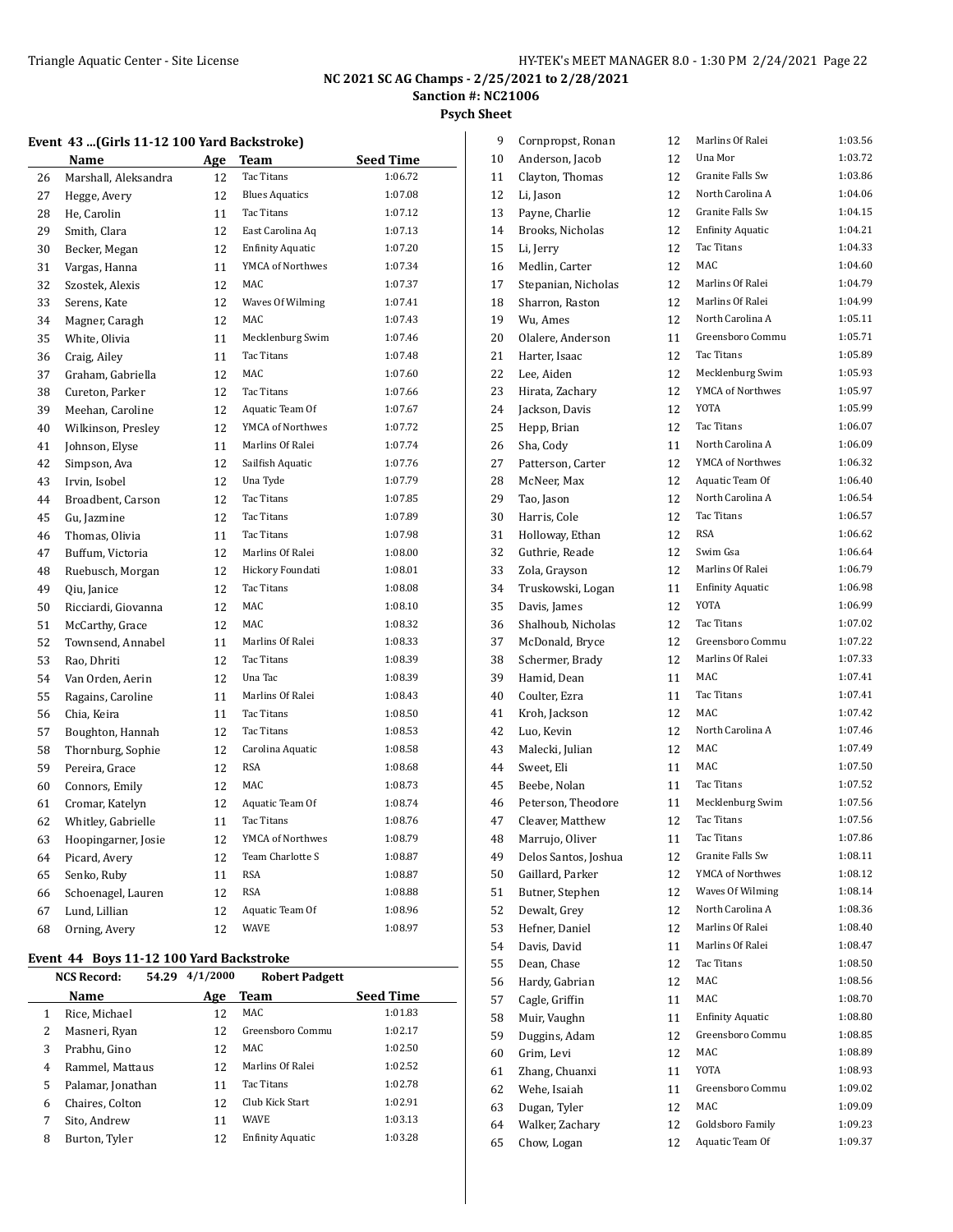# **NC 2021 SC AG Champs - 2/25/2021 to 2/28/2021**

**Sanction #: NC21006**

**Psych Sheet**

 $\overline{a}$ 

#### **Event 44 ...(Boys 11-12 100 Yard Backstroke)**

|    | Name             | Age | Team             | <b>Seed Time</b> |
|----|------------------|-----|------------------|------------------|
| 66 | Desmond, William |     | MAC              | 1:09.40          |
| 67 | Demoss, Matthew  | 12  | Tac Titans       | 1:09.56          |
| 68 | Hall, James      | 12  | Aquatic Team Of  | 1:09.58          |
| 69 | Sammons, David   |     | Mecklenburg Swim | 1:09.61          |
| 70 | Lackey, Charles  | 12  | Swim Fanatics Sw | 1:09.70          |
| 71 | Drake, Tokugen   |     | Mecklenburg Swim | $1:20.49I$ .     |

#### **Event 45 Girls 11-12 50 Yard Butterfly**

|    | NCS Record:<br>24.39 | 3/17/2017 | <b>Claire Curzan</b>    |           |
|----|----------------------|-----------|-------------------------|-----------|
|    | Name                 |           | Age Team                | Seed Time |
| 1  | Lu, Angelina         | 12        | <b>RSA</b>              | 26.80     |
| 2  | Elgart, Shayna       | 12        | Marlins Of Ralei        | 27.06     |
| 3  | Light, Chloe         | 12        | Marlins Of Ralei        | 28.06     |
| 4  | Howard, Georgia      | 12        | MAC                     | 28.10     |
| 5  | Schmitz, Madison     | 12        | Granite Falls Sw        | 28.19     |
| 6  | Ramseur, Riley       | 11        | Swim Fanatics Sw        | 28.33     |
| 7  | Cowles, Ella         | 12        | MAC                     | 28.37     |
| 8  | Crane, Taylor        | 12        | Nsea Swim               | 28.46     |
| 9  | Simpson, Ava         | 12        | Sailfish Aquatic        | 28.49     |
| 10 | Becker, Megan        | 12        | <b>Enfinity Aquatic</b> | 28.65     |
| 11 | Champion, Maria      | 12        | MAC                     | 28.82     |
| 12 | Nixon, Nicole        | 12        | WAVE                    | 28.96     |
| 13 | Grieve, Lily         | 11        | O'Neal Pelagics         | 28.97     |
| 14 | He, Carolin          | 11        | Tac Titans              | 29.03     |
| 15 | Gibson, Jaden        | 12        | <b>Blues Aquatics</b>   | 29.06     |
| 16 | Gu, Jazmine          | 12        | Tac Titans              | 29.11     |
| 17 | Whitlock, Devon      | 12        | Marlins Of Ralei        | 29.30     |
| 18 | Austin, Selah        | 11        | YMCA of Northwes        | 29.44     |
| 19 | Dornburg, Clara      | 12        | MAC                     | 29.45     |
| 20 | Sefried, Juliet      | 12        | Tac Titans              | 29.47     |
| 21 | Pron, Lianna         | 12        | MAC                     | 29.49     |
| 22 | Townsend, Annabel    | 11        | Marlins Of Ralei        | 29.49     |
| 23 | Mitchell, Aubrey     | 12        | YOTA                    | 29.50     |
| 24 | Szostek, Alexis      | 12        | MAC                     | 29.51     |
| 25 | Marshall, Toni       | 12        | Tac Titans              | 29.57     |
| 26 | Craig, Ailey         | 11        | Tac Titans              | 29.60     |
| 27 | Sawyer, Victoria     | 12        | Tac Titans              | 29.60     |
| 28 | Reddick, Emmaline    | 12        | MAC                     | 29.63     |
| 29 | Kiser, Ava           | 12        | <b>Enfinity Aquatic</b> | 29.63     |
| 30 | Gill, Anna           | 11        | Swim Fanatics Sw        | 29.70     |
| 31 | Pereira, Grace       | 12        | <b>RSA</b>              | 29.72     |
| 32 | Ruebusch, Morgan     | 12        | Hickory Foundati        | 29.80     |
| 33 | Dietrich, Kaylee     | 11        | Marlins Of Ralei        | 29.82     |
| 34 | McCarthy, Grace      | 12        | MAC                     | 29.84     |
| 35 | Broadbent, Carson    | 12        | Tac Titans              | 29.84     |
| 36 | Eguiarte, Megan      | 12        | Tac Titans              | 29.84     |
| 37 | Whitley, Gabrielle   | 11        | Tac Titans              | 29.85     |
| 38 | Ricciardi, Giovanna  | 12        | MAC                     | 29.86     |
| 39 | Wrenn, Emily         | 12        | Granite Falls Sw        | 29.87     |
| 40 | Henderson, Catelyn   | 12        | Greensboro Commu        | 29.98     |
| 41 | Gilreath, Delainey   | 12        | RSA                     | 30.01     |
| 42 | Richey, Ruby         | 12        | YOTA                    | 30.01     |
| 43 | Hall, Taylor         | 12        | Mecklenburg Swim        | 30.03     |
| 44 | Lucas, Harper        | 12        | RSA                     | 30.03     |
| 45 | Koehler, Eva         | 11        | Tac Titans              | 30.03     |

| 46 | Grant, Dorothy Ellen | 11 | Marlins Of Ralei | 30.08 |
|----|----------------------|----|------------------|-------|
| 47 | O'Malley, Fiona      | 11 | <b>WAVE</b>      | 30.10 |
| 48 | Chen, Guanyan        | 11 | North Carolina A | 30.15 |
| 49 | Druhan, Gabrielle    | 12 | MAC.             | 30.23 |
| 50 | Schmidt, Lorelei     | 12 | Marlins Of Ralei | 30.24 |
| 51 | Irvin, Isobel        | 12 | Una Tyde         | 30.29 |
| 52 | Webb, Madeline       | 12 | Mecklenburg Swim | 30.31 |
| 53 | Yampolsky, Skye      | 12 | MAC.             | 30.32 |
| 54 | Kong, Kaia           | 11 | Mecklenburg Swim | 30.34 |
| 55 | McMasters, Sophie    | 12 | Swim Fanatics Sw | 30.39 |
|    |                      |    |                  |       |

## **Event 46 Boys 11-12 50 Yard Butterfly**

|                | <b>NCS Record:</b><br>24.26 | 1/2/1996   | <b>Matt Zimmerman</b>   |                  |
|----------------|-----------------------------|------------|-------------------------|------------------|
|                | Name                        | <u>Age</u> | Team                    | <b>Seed Time</b> |
| 1              | Lin, Owen                   | 12         | East Carolina Aq        | 25.80            |
| 2              | Rice, Michael               | 12         | <b>MAC</b>              | 26.06            |
| 3              | Payne, Charlie              | 12         | Granite Falls Sw        | 27.16            |
| $\overline{4}$ | Rammel, Mattaus             | 12         | Marlins Of Ralei        | 27.24            |
| 5              | Harris, Joshua              | 12         | Waves Of Wilming        | 27.31            |
| 6              | Lee, Benjamin               | 12         | Carolina Aquatic        | 27.69            |
| 7              | Alzate, Santiago            | 12         | <b>MAC</b>              | 27.93            |
| 8              | Cornpropst, Ronan           | 12         | Marlins Of Ralei        | 28.14            |
| 9              | Patterson, Carter           | 12         | <b>YMCA of Northwes</b> | 28.46            |
| 10             | Cooler, Gary                | 12         | MAC.                    | 28.57            |
| 11             | Palamar, Jonathan           | 11         | <b>Tac Titans</b>       | 28.57            |
| 12             | Sha, Cody                   | 11         | North Carolina A        | 28.79            |
| 13             | Clayton, Thomas             | 12         | Granite Falls Sw        | 28.80            |
| 14             | Smith, Ben                  | 12         | <b>WAVE</b>             | 28.84            |
| 15             | Neu, Nathan                 | 12         | Nsea Swim               | 28.92            |
| 16             | Brooks, Nicholas            | 12         | <b>Enfinity Aquatic</b> | 28.96            |
| 17             | Olalere, Anderson           | 11         | Greensboro Commu        | 28.98            |
| 18             | Greathouse, Thomas          | 12         | MAC                     | 29.14            |
| 19             | Anderson, Jacob             | 12         | Una Mor                 | 29.21            |
| 20             | Cutbush-Taylor, Denali      | 12         | North Carolina A        | 29.26            |
| 21             | Davis, James                | 12         | <b>YOTA</b>             | 29.29            |
| 22             | Van Olst, Jason             | 11         | <b>WAVE</b>             | 29.34            |
| 23             | Gaillard, Parker            | 12         | YMCA of Northwes        | 29.61            |
| 24             | Andrews, Brycen             | 12         | East Carolina Aq        | 29.65            |
| 25             | Peterson, Theodore          | 11         | Mecklenburg Swim        | 29.66            |
| 26             | Hepp, Brian                 | 12         | <b>Tac Titans</b>       | 29.73            |
| 27             | Zola, Grayson               | 12         | Marlins Of Ralei        | 29.92            |
| 28             | Hill, Nathan                | 12         | Marlins Of Ralei        | 29.93            |
| 29             | Gage, Lincoln               | 12         | Marlins Of Ralei        | 30.00            |
| 30             | Duprey, James               | 11         | Marlins Of Ralei        | 30.02            |
| 31             | Walcott, Noah               | 12         | Granite Falls Sw        | 30.03            |
| 32             | Jackson, Davis              | 12         | <b>YOTA</b>             | 30.03            |
| 33             | Harris, Cole                | 12         | <b>Tac Titans</b>       | 30.08            |
| 34             | Beebe, Nolan                | 11         | <b>Tac Titans</b>       | 30.09            |
| 35             | Poole, Austin               | 12         | <b>Tac Titans</b>       | 30.10            |
| 36             | Luo, Kevin                  | 12         | North Carolina A        | 30.13            |
| 37             | Sweet, Eli                  | 11         | MAC                     | 30.14            |
| 38             | Strupe, Fredric             | 11         | Mecklenburg Swim        | 30.15            |
| 39             | Stepanian, Nicholas         | 12         | Marlins Of Ralei        | 30.16            |
| 40             | Wu, Ames                    | 12         | North Carolina A        | 30.17            |
| 41             | White, Evan                 | 12         | East Carolina Aq        | 30.17            |
| 42             | Hardy, Gabrian              | 12         | MAC.                    | 30.18            |
| 43             | Delos Santos, Joshua        | 12         | <b>Granite Falls Sw</b> | 30.24            |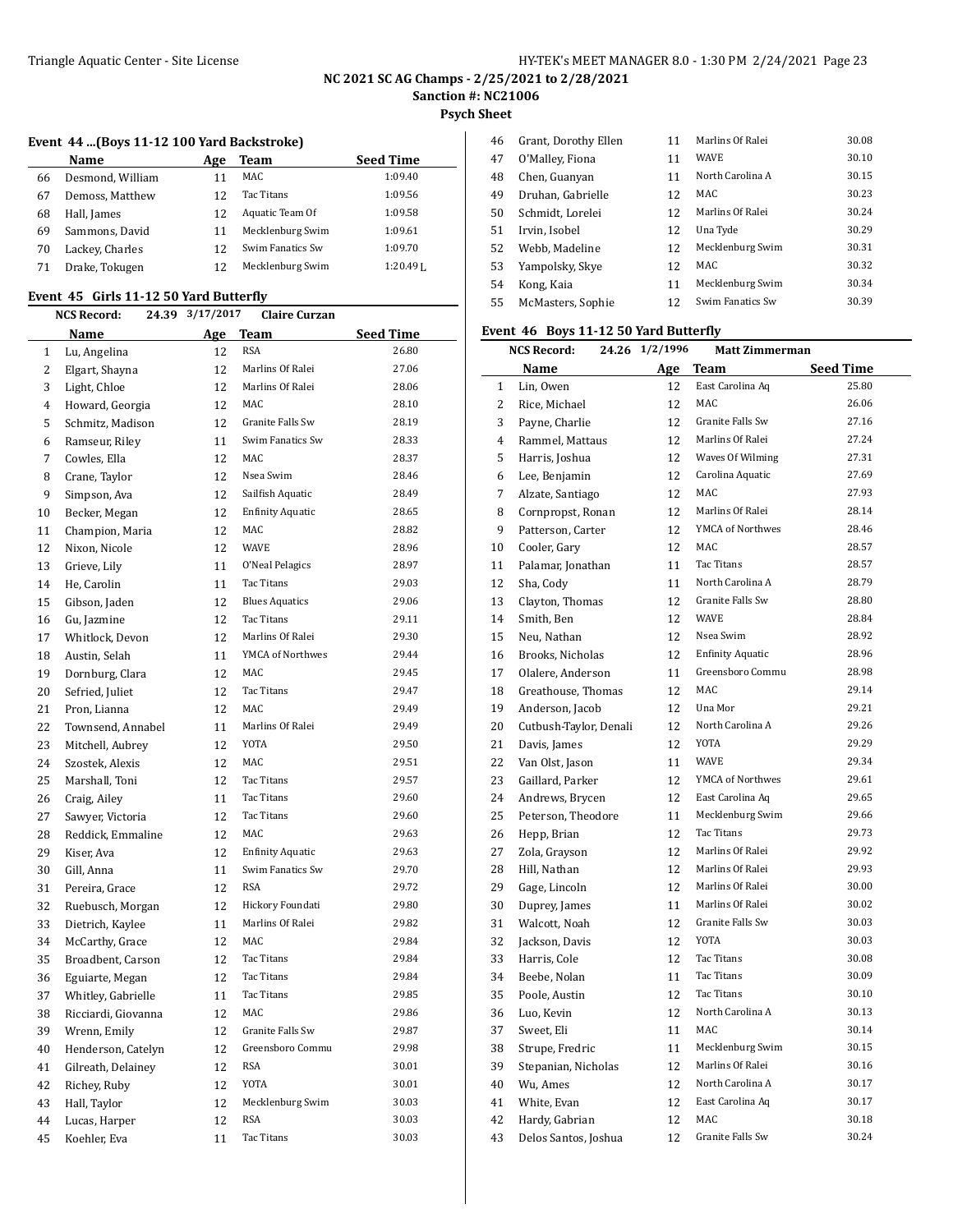#### **NC 2021 SC AG Champs - 2/25/2021 to 2/28/2021 Sanction #: NC21006**

**Psych Sheet**

| rsych sneet |  |  |
|-------------|--|--|
|             |  |  |

#### **Event 46 ...(Boys 11-12 50 Yard Butterfly)**

|    | Name               | Age | Team                    | <b>Seed Time</b> |
|----|--------------------|-----|-------------------------|------------------|
| 44 | Schermer, Brady    | 12  | Marlins Of Ralei        | 30.26            |
| 45 | Holloway, Ethan    | 12  | <b>RSA</b>              | 30.26            |
| 46 | Hirata, Zachary    | 12  | YMCA of Northwes        | 30.31            |
| 47 | Hall, James        | 12  | Aquatic Team Of         | 30.32            |
| 48 | Hart, Neil         | 12  | MAC                     | 30.39            |
| 49 | Harter, Isaac      | 12  | <b>Tac Titans</b>       | 30.40            |
| 50 | Sammons, David     | 11  | Mecklenburg Swim        | 30.43            |
| 51 | Sidden, Wyatt      | 12  | <b>Enfinity Aquatic</b> | 30.47            |
| 52 | Evans, Tyler       | 12  | <b>WAVE</b>             | 30.48            |
| 53 | Branscom, Luke     | 12  | New South Swimmi        | 30.59            |
| 54 | Cassidy, Peter     | 12  | Aquatic Team Of         | 30.59            |
| 55 | Cresimore, Hudson  | 12  | Marlins Of Ralei        | 30.64            |
| 56 | Walker, Zachary    | 12  | Goldsboro Family        | 30.66            |
| 57 | Desimone, Benjamin | 12  | Carolina Aquatic        | 30.71            |
| 58 | Zhang, Chuanxi     | 11  | YOTA                    | 30.72            |
| 59 | Muir, Vaughn       | 11  | <b>Enfinity Aquatic</b> | 30.75            |
| 60 | Lee, Aiden         | 12  | Mecklenburg Swim        | 30.75            |
| 61 | Hamid, Dean        | 11  | MAC                     | 30.76            |
| 62 | Davis, David       | 11  | Marlins Of Ralei        | 30.76            |
| 63 | Heuer, Cole        | 12  | Marlins Of Ralei        | 30.77            |
| 64 | Coulter, Ezra      | 11  | <b>Tac Titans</b>       | 30.77            |
| 65 | Watts, Cody        | 11  | WAVE                    | 30.78            |
| 66 | Chow, Logan        | 12  | Aquatic Team Of         | 30.78            |
| 67 | Dugan, Tyler       | 12  | <b>MAC</b>              | 30.80            |
| 68 | Desmond, William   | 11  | MAC                     | 30.89            |
| 69 | Butner, Stephen    | 12  | Waves Of Wilming        | 30.89            |
| 70 | Chen, Michael      | 11  | North Carolina A        | 30.93            |
| 71 | Dean, Chase        | 12  | Tac Titans              | 30.94            |
| 72 | Kroh, Jackson      | 12  | MAC                     | 30.95            |
| 73 | Hinton, Jaydon     | 12  | <b>RSA</b>              | 30.95            |
| 74 | Guthrie, Reade     | 12  | Swim Gsa                | 35.67L           |

#### **Event 47 Girls 11-12 200 Yard Butterfly**

|   | 2:01.35<br><b>NCS Record:</b> | 3/19/2017 | <b>Claire Curzan</b>    |                  |
|---|-------------------------------|-----------|-------------------------|------------------|
|   | Name                          | Age       | Team                    | <b>Seed Time</b> |
| 1 | Howard, Georgia               | 12        | MAC                     | 2:20.14          |
|   | Lu, Angelina                  | 12        | <b>RSA</b>              | 2:23.18          |
| 3 | Champion, Maria               | 12        | MAC                     | 2:23.87          |
| 4 | Robertson, Lara               | 12        | <b>Enfinity Aquatic</b> | 2:23.95          |
| 5 | Nixon, Nicole                 | 12        | <b>WAVE</b>             | 2:24.93          |
| 6 | Marshall, Toni                | 12        | Tac Titans              | 2:25.91          |
| 7 | Kong, Kaia                    | 11        | Mecklenburg Swim        | 2:26.38          |
| 8 | Chen, Guanyan                 | 11        | North Carolina A        | 2:27.19          |
| 9 | Hertzig, Madison              | 12        | MAC.                    | 2:27.22          |

#### **Event 48 Boys 11-12 200 Yard Butterfly**

|   | <b>NCS Record:</b> | 2:01.42 12/7/2007 | Sava Turcanu     |                  |
|---|--------------------|-------------------|------------------|------------------|
|   | Name               | Age               | Team             | <b>Seed Time</b> |
|   | Lin, Owen          | 12                | East Carolina Aq | 2:07.75          |
|   | Rice, Michael      | 12                | MAC.             | 2:12.32          |
| 3 | Harris, Joshua     | 12                | Waves Of Wilming | 2:19.09          |
| 4 | Lee, Benjamin      | 12                | Carolina Aquatic | 2:19.31          |
| 5 | Sammons, David     | 11                | Mecklenburg Swim | 2:19.42          |
| 6 | Tao, Jason         | 12                | North Carolina A | 2:19.54          |
|   | Alzate, Santiago   |                   | MAC.             | 2:21.08          |

| 8  | Cornpropst, Ronan | 12 | Marlins Of Ralei        | 2:21.47 |
|----|-------------------|----|-------------------------|---------|
| 9  | Cooler, Gary      | 12 | MAC.                    | 2:21.57 |
| 10 | McNeer, Max       | 12 | Aquatic Team Of         | 2:22.36 |
| 11 | Anderson, Jacob   | 12 | Una Mor                 | 2:24.38 |
| 12 | Davis. David      | 11 | Marlins Of Ralei        | 2:24.42 |
| 13 | Brooks, Nicholas  | 12 | <b>Enfinity Aquatic</b> | 2:24.83 |
| 14 | Strupe, Fredric   | 11 | Mecklenburg Swim        | 2:26.70 |
| 15 | Kroh, Jackson     | 12 | MAC.                    | 2:27.31 |
| 16 | Duprey, James     | 11 | Marlins Of Ralei        | 2:27.51 |

### **Event 49 Girls 11-12 50 Yard Backstroke**

| <b>NCS Record:</b><br>25.99 |                      | 3/18/2017 | <b>Claire Curzan</b> |                         |                  |
|-----------------------------|----------------------|-----------|----------------------|-------------------------|------------------|
|                             | Name                 |           | Age                  | Team                    | <b>Seed Time</b> |
| $\mathbf{1}$                | Elgart, Shayna       |           | 12                   | Marlins Of Ralei        | 28.85            |
| 2                           | Schmitz, Madison     |           | 12                   | Granite Falls Sw        | 28.91            |
| 3                           | Simpson, Ava         |           | 12                   | Sailfish Aquatic        | 29.06            |
| 4                           | Whelehan, Sloane     |           | 11                   | Tac Titans              | 29.53            |
| 5                           | Whitlock, Devon      |           | 12                   | Marlins Of Ralei        | 29.65            |
| 6                           | Pron, Lianna         |           | 12                   | MAC                     | 29.76            |
| 7                           | Thomas, Emma         |           | 12                   | Tac Titans              | 29.93            |
| 8                           | Reddick, Emmaline    |           | 12                   | MAC                     | 29.96            |
| 9                           | Robertson, Lara      |           | 12                   | <b>Enfinity Aquatic</b> | 29.96            |
| 10                          | Nelson, Savannah     |           | 12                   | Tac Titans              | 30.29            |
| 11                          | Winardi, Madison     |           | 12                   | Mecklenburg Swim        | 30.38            |
| 12                          | Dornburg, Clara      |           | 12                   | MAC                     | 30.41            |
| 13                          | Hadsell, Meghan      |           | 12                   | <b>RSA</b>              | 30.66            |
| 14                          | Becker, Megan        |           | 12                   | <b>Enfinity Aquatic</b> | 30.78            |
| 15                          | Sefried, Juliet      |           | 12                   | Tac Titans              | 30.84            |
| 16                          | Irvin, Isobel        |           | 12                   | Una Tyde                | 30.93            |
| 17                          | Kiser, Ava           |           | 12                   | <b>Enfinity Aquatic</b> | 30.94            |
| 18                          | Serens, Kate         |           | 12                   | Waves Of Wilming        | 30.98            |
| 19                          | Gibson, Jaden        |           | 12                   | <b>Blues Aquatics</b>   | 31.00            |
| 20                          | McCarthy, Grace      |           | 12                   | MAC                     | 31.09            |
| 21                          | Graham, Gabriella    |           | 12                   | MAC                     | 31.14            |
| 22                          | Magner, Caragh       |           | 12                   | MAC                     | 31.15            |
| 23                          | Webb, Madeline       |           | 12                   | Mecklenburg Swim        | 31.17            |
| 24                          | Szostek, Alexis      |           | 12                   | MAC                     | 31.21            |
| 25                          | Richey, Ruby         |           | 12                   | <b>YOTA</b>             | 31.25            |
| 26                          | Hegge, Avery         |           | 12                   | <b>Blues Aquatics</b>   | 31.26            |
| 27                          | Lucas, Harper        |           | 12                   | RSA                     | 31.26            |
| 28                          | Bollenbacher, Heidi  |           | 12                   | Waves Of Wilming        | 31.32            |
| 29                          | Boughton, Hannah     |           | 12                   | Tac Titans              | 31.32            |
| 30                          | Koehler, Eva         |           | 11                   | Tac Titans              | 31.36            |
| 31                          | Vargas, Hanna        |           | 11                   | YMCA of Northwes        | 31.37            |
| 32                          | Broadbent, Carson    |           | 12                   | Tac Titans              | 31.37            |
| 33                          | Qiu, Janice          |           | 12                   | Tac Titans              | 31.39            |
| 34                          | Wickerham, Catherine |           | 12                   | MAC                     | 31.42            |
| 35                          | Whitley, Gabrielle   |           | 11                   | Tac Titans              | 31.44            |
| 36                          | McCormick, Gillian   |           | 12                   | <b>Blues Aquatics</b>   | 31.50            |
| 37                          | Craig, Ailey         |           | 11                   | <b>Tac Titans</b>       | 31.53            |
| 38                          | O'Malley, Fiona      |           | 11                   | WAVE                    | 31.57            |
| 39                          | Ruebusch, Morgan     |           | 12                   | Hickory Foundati        | 31.57            |
| 40                          | Pereira, Grace       |           | 12                   | <b>RSA</b>              | 31.61            |
| 41                          | Hoopingarner, Josie  |           | 12                   | YMCA of Northwes        | 31.64            |
| 42                          | Cromar, Katelyn      |           | 12                   | Aquatic Team Of         | 31.64            |
| 43                          | Ricciardi, Giovanna  |           | 12                   | MAC                     | 31.66            |
| 44                          | He, Carolin          |           | 11                   | Tac Titans              | 31.70            |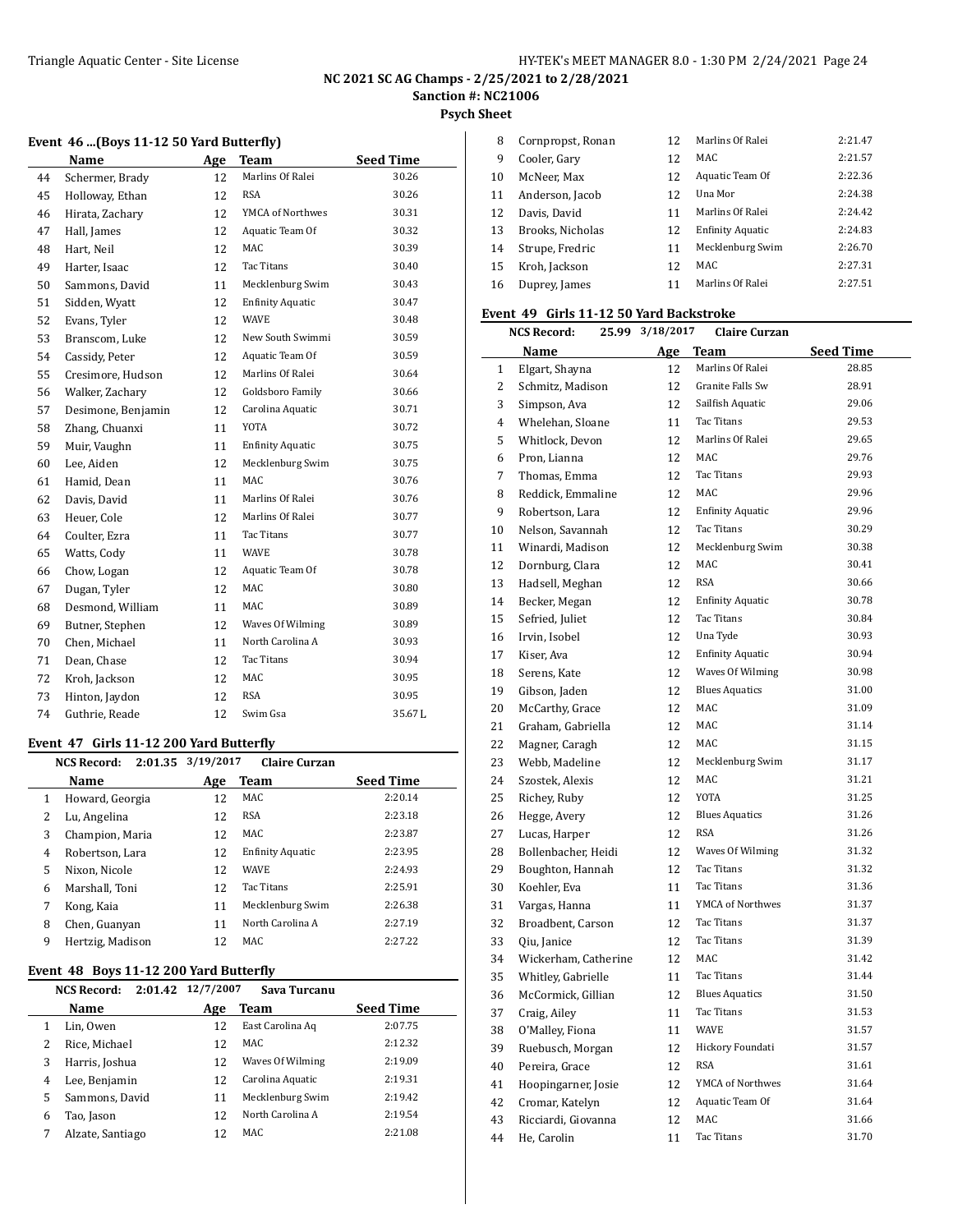**NC 2021 SC AG Champs - 2/25/2021 to 2/28/2021**

**Sanction #: NC21006**

**Psych Sheet**

#### **Event 49 ...(Girls 11-12 50 Yard Backstroke)**

|    | Name              | Age | Team             | <b>Seed Time</b> |
|----|-------------------|-----|------------------|------------------|
| 45 | Johnson, Elyse    | 11  | Marlins Of Ralei | 31.72            |
| 46 | Austin, Selah     | 11  | YMCA of Northwes | 31.72            |
| 47 | Smith, Clara      | 12  | East Carolina Ag | 31.72            |
| 48 | Meehan, Caroline  | 12  | Aquatic Team Of  | 31.76            |
| 49 | Druhan, Gabrielle | 12  | MAC              | 31.77            |
| 50 | Grieve, Lily      | 11  | O'Neal Pelagics  | 31.79            |
| 51 | Reale, Kailee     | 12  | Mecklenburg Swim | 31.83            |
|    |                   |     |                  |                  |

#### **Event 50 Boys 11-12 50 Yard Backstroke**

|              | <b>NCS Record:</b><br>25.92 | 2/15/2020 | <b>Albert Smelzer</b>   |                  |
|--------------|-----------------------------|-----------|-------------------------|------------------|
|              | Name                        | Age       | Team                    | <b>Seed Time</b> |
| $\mathbf{1}$ | Prabhu, Gino                | 12        | <b>MAC</b>              | 29.31            |
| 2            | Clayton, Thomas             | 12        | Granite Falls Sw        | 29.37            |
| 3            | Sito, Andrew                | 11        | <b>WAVE</b>             | 29.47            |
| 4            | Rammel, Mattaus             | 12        | Marlins Of Ralei        | 29.47            |
| 5            | Palamar, Jonathan           | 11        | Tac Titans              | 29.53            |
| 6            | Medlin, Carter              | 12        | MAC                     | 29.71            |
| 7            | Masneri, Ryan               | 12        | Greensboro Commu        | 29.77            |
| 8            | Chaires, Colton             | 12        | Club Kick Start         | 29.81            |
| 9            | Hirata, Zachary             | 12        | YMCA of Northwes        | 29.83            |
| 10           | Sha, Cody                   | 11        | North Carolina A        | 29.93            |
| 11           | Anderson, Jacob             | 12        | Una Mor                 | 30.03            |
| 12           | Cornpropst, Ronan           | 12        | Marlins Of Ralei        | 30.03            |
| 13           | Brooks, Nicholas            | 12        | <b>Enfinity Aquatic</b> | 30.27            |
| 14           | Li, Jerry                   | 12        | Tac Titans              | 30.27            |
| 15           | Li, Jason                   | 12        | North Carolina A        | 30.33            |
| 16           | Gaillard, Parker            | 12        | YMCA of Northwes        | 30.40            |
| 17           | Olalere, Anderson           | 11        | Greensboro Commu        | 30.46            |
| 18           | Wu, Ames                    | 12        | North Carolina A        | 30.60            |
| 19           | Cooler, Gary                | 12        | MAC                     | 30.83            |
| 20           | Payne, Charlie              | 12        | Granite Falls Sw        | 30.84            |
| 21           | Hepp, Brian                 | 12        | Tac Titans              | 30.88            |
| 22           | Shalhoub, Nicholas          | 12        | Tac Titans              | 30.90            |
| 23           | Jackson, Davis              | 12        | <b>YOTA</b>             | 30.98            |
| 24           | Hardy, Gabrian              | 12        | MAC                     | 31.04            |
| 25           | Strupe, Fredric             | 11        | Mecklenburg Swim        | 31.06            |
| 26           | Harter, Isaac               | 12        | Tac Titans              | 31.09            |
| 27           | Lee, Aiden                  | 12        | Mecklenburg Swim        | 31.11            |
| 28           | Sharron, Raston             | 12        | Marlins Of Ralei        | 31.15            |
| 29           | Rossato, Finley             | 12        | Swim Gsa                | 31.30            |
| 30           | Beebe, Nolan                | 11        | Tac Titans              | 31.36            |
| 31           | Walker, Zachary             | 12        | Goldsboro Family        | 31.42            |
| 32           | Peterson, Theodore          | 11        | Mecklenburg Swim        | 31.44            |
| 33           | Cleaver, Matthew            | 12        | Tac Titans              | 31.44            |
| 34           | Dean, Chase                 | 12        | Tac Titans              | 31.44            |
| 35           | Holloway, Ethan             | 12        | <b>RSA</b>              | 31.47            |
| 36           | Muir, Vaughn                | 11        | <b>Enfinity Aquatic</b> | 31.48            |
| 37           | Hamid, Dean                 | 11        | MAC                     | 31.52            |
| 38           | Andrews, Brycen             | 12        | East Carolina Aq        | 31.58            |
| 39           | Davis, James                | 12        | YOTA                    | 31.61            |
| 40           | Guthrie, Reade              | 12        | Swim Gsa                | 31.63            |
| 41           | Malecki, Julian             | 12        | MAC                     | 31.65            |
| 42           | Watts, Cody                 | 11        | <b>WAVE</b>             | 31.77            |
| 43           | Sweet, Eli                  | 11        | MAC                     | 31.79            |
| 44           | Kim, Joshua                 | 12        | Carolina Aquatic        | 31.82            |
|              |                             |           |                         |                  |

| 45 | Harris, Cole         | 12 | <b>Tac Titans</b>       | 31.83 |
|----|----------------------|----|-------------------------|-------|
| 46 | Delos Santos, Joshua | 12 | Granite Falls Sw        | 31.85 |
| 47 | Truskowski, Logan    | 11 | <b>Enfinity Aquatic</b> | 31.85 |
| 48 | Grim, Levi           | 12 | MAC                     | 31.86 |
| 49 | Luo, Kevin           | 12 | North Carolina A        | 31.88 |
| 50 | Kroh, Jackson        | 12 | MAC                     | 31.94 |
| 51 | Dugan, Tyler         | 12 | MAC                     | 31.96 |
| 52 | Duggins, Adam        | 12 | Greensboro Commu        | 31.96 |
| 53 | Schermer, Brady      | 12 | Marlins Of Ralei        | 32.01 |
| 54 | Chow, Logan          | 12 | Aquatic Team Of         | 32.01 |
| 55 | Lackey, Charles      | 12 | Swim Fanatics Sw        | 32.04 |
| 56 | Demoss, Matthew      | 12 | Tac Titans              | 32.04 |
| 57 | Dunaway, Jake        | 11 | Tac Titans              | 32.08 |
| 58 | Zhang, Chuanxi       | 11 | YOTA                    | 32.14 |
| 59 | Hart, Neil           | 12 | MAC                     | 32.18 |
| 60 | Hall, James          | 12 | Aquatic Team Of         | 32.22 |
| 61 | Desimone, Benjamin   | 12 | Carolina Aquatic        | 32.22 |
| 62 | Butner, Stephen      | 12 | Waves Of Wilming        | 32.25 |
| 63 | Desmond, William     | 11 | MAC                     | 32.36 |
| 64 | Coulter, Ezra        | 11 | Tac Titans              | 32.37 |
| 65 | Hinton, Jaydon       | 12 | <b>RSA</b>              | 32.60 |
|    |                      |    |                         |       |

# **Event 51 Girls 11-12 50 Yard Breaststroke**

|                | <b>NCS Record:</b>   | 30.00 2/15/2019 | <b>Lily Willis</b>      |                  |
|----------------|----------------------|-----------------|-------------------------|------------------|
|                | Name                 | Age             | <b>Team</b>             | <b>Seed Time</b> |
| 1              | Light, Chloe         | 12              | Marlins Of Ralei        | 32.46            |
| $\overline{2}$ | Pereira, Grace       | 12              | <b>RSA</b>              | 32.96            |
| 3              | Henderson, Sarah     | 12              | Mecklenburg Swim        | 33.11            |
| $\overline{4}$ | Thomas, Emma         | 12              | Tac Titans              | 33.26            |
| 5              | Price, Lillian       | 12              | MAC                     | 33.54            |
| 6              | Dietrich, Kaylee     | 11              | Marlins Of Ralei        | 33.88            |
| 7              | Crane, Taylor        | 12              | Nsea Swim               | 34.22            |
| 8              | Ramseur, Riley       | 11              | Swim Fanatics Sw        | 34.27            |
| 9              | Shannon, Katherine   | 12              | <b>WAVE</b>             | 34.35            |
| 10             | Wrenn, Emily         | 12              | <b>Granite Falls Sw</b> | 34.40            |
| 11             | Jorgenson, Brooke    | 12              | Una Eac                 | 34.52            |
| 12             | Sawyer, Victoria     | 12              | Tac Titans              | 34.56            |
| 13             | Boughton, Hannah     | 12              | Tac Titans              | 34.89            |
| 14             | McCarthy, Grace      | 12              | MAC                     | 35.02            |
| 15             | Chia, Keira          | 11              | Tac Titans              | 35.03            |
| 16             | Marshall, Aleksandra | 12              | Tac Titans              | 35.04            |
| 17             | Druhan, Gabrielle    | 12              | MAC                     | 35.11            |
| 18             | Whitlock, Devon      | 12              | Marlins Of Ralei        | 35.15            |
| 19             | Gill, Anna           | 11              | Swim Fanatics Sw        | 35.17            |
| 20             | Hall, Taylor         | 12              | Mecklenburg Swim        | 35.19            |
| 21             | Gu, Jazmine          | 12              | Tac Titans              | 35.20            |
| 22             | Dornburg, Clara      | 12              | MAC                     | 35.22            |
| 23             | Cowles, Ella         | 12              | MAC                     | 35.23            |
| 24             | Rinker, Laura        | 12              | Sailfish Aquatic        | 35.23            |
| 25             | Wisenbaker, Zoe      | 11              | <b>YOTA</b>             | 35.24            |
| 26             | Vest, Sadie          | 12              | Swim Gsa                | 35.25            |
| 27             | Knox, Morgan         | 12              | MAC                     | 35.36            |
| 28             | Stout, Kaidynce      | 11              | <b>Enfinity Aquatic</b> | 35.37            |
| 29             | Alexander, Lexi      | 12              | Granite Falls Sw        | 35.43            |
| 30             | Koehler, Eva         | 11              | Tac Titans              | 35.43            |
| 31             | Marshall, Toni       | 12              | <b>Tac Titans</b>       | 35.65            |
| 32             | Howell, Addison      | 12              | <b>RSA</b>              | 35.73            |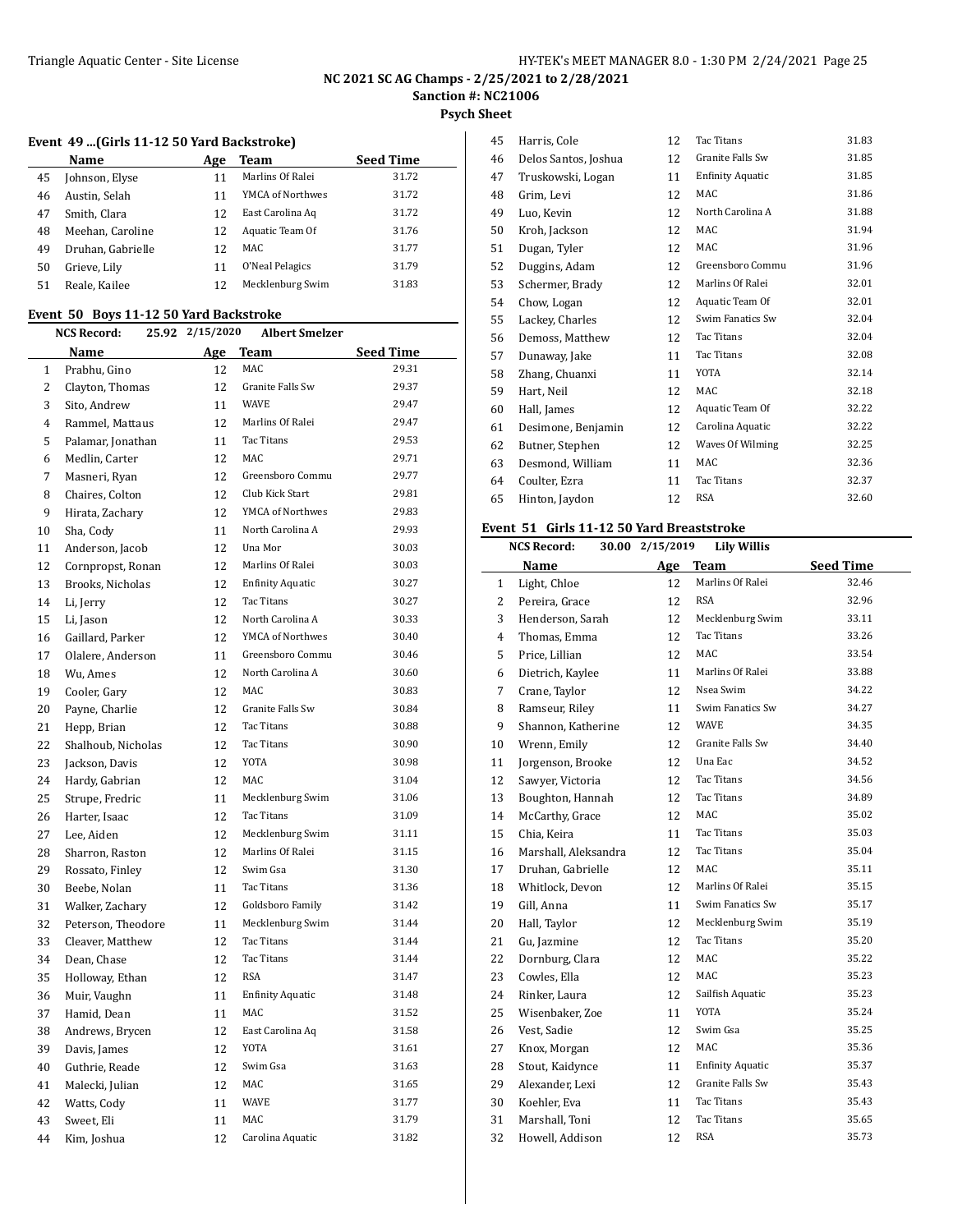**Psych Sheet**

#### **Event 51 ...(Girls 11-12 50 Yard Breaststroke)**

|    | Name                 | Age | Team                    | <b>Seed Time</b> |
|----|----------------------|-----|-------------------------|------------------|
| 33 | Palmer, Jaylin       | 11  | Greensboro Commu        | 35.75            |
| 34 | Broadbent, Carson    | 12  | Tac Titans              | 35.75            |
| 35 | Hollar, Caylee       | 12  | MAC                     | 35.86            |
| 36 | Cromar, Katelyn      | 12  | Aquatic Team Of         | 35.91            |
| 37 | He, Carolin          | 11  | Tac Titans              | 35.96            |
| 38 | Qiu, Janice          | 12  | Tac Titans              | 36.00            |
| 39 | Kiser, Ava           | 12  | <b>Enfinity Aquatic</b> | 36.06            |
| 40 | Ricciardi, Giovanna  | 12  | MAC                     | 36.10            |
| 41 | Yumagulova, Varvara  | 12  | Mars Hill Aquati        | 36.12            |
| 42 | Phillips, Abigail    | 12  | <b>WAVE</b>             | 36.18            |
| 43 | Wickerham, Catherine | 12  | <b>MAC</b>              | 36.22            |
| 44 | Grant, Dorothy Ellen | 11  | Marlins Of Ralei        | 36.24            |
| 45 | Cureton, Parker      | 12  | Tac Titans              | 36.25            |
| 46 | Schoenagel, Lauren   | 12  | <b>RSA</b>              | 36.27            |
| 47 | Hoopingarner, Josie  | 12  | YMCA of Northwes        | 36.29            |
| 48 | Drenan, Addison      | 12  | <b>Enfinity Aquatic</b> | 36.32            |
| 49 | Blaes, Madison       | 12  | <b>WAVE</b>             | 36.34            |
| 50 | Hinshaw, Taylor      | 12  | YMCA of Northwes        | 36.34            |
| 51 | Kern, Elizabeth      | 11  | MAC                     | 36.35            |
| 52 | Yampolsky, Skye      | 12  | MAC                     | 36.39            |

#### **Event 52 Boys 11-12 50 Yard Breaststroke NCS Record: 27.58 3/16/2019 Erik Petruzzi**

|                | NCS Record:<br>27.58 | 3/16/2019 | Erik Petruzzi           |                  |
|----------------|----------------------|-----------|-------------------------|------------------|
|                | Name                 | Age       | <b>Team</b>             | <b>Seed Time</b> |
| 1              | Hardy, Gabrian       | 12        | MAC                     | 32.00            |
| 2              | Masneri, Ryan        | 12        | Greensboro Commu        | 32.38            |
| 3              | Cooler, Gary         | 12        | MAC.                    | 32.40            |
| $\overline{4}$ | Burton, Tyler        | 12        | <b>Enfinity Aquatic</b> | 32.64            |
| 5              | Sharron, Raston      | 12        | Marlins Of Ralei        | 32.91            |
| 6              | Morgan, Seth         | 12        | Rocky Mount Fami        | 33.32            |
| 7              | Van Olst, Jason      | 11        | WAVE                    | 33.44            |
| 8              | Clayton, Thomas      | 12        | Granite Falls Sw        | 33.49            |
| 9              | Stepanian, Nicholas  | 12        | Marlins Of Ralei        | 33.61            |
| 10             | Greathouse, Thomas   | 12        | MAC                     | 33.62            |
| 11             | Neu, Nathan          | 12        | Nsea Swim               | 33.67            |
| 12             | Patterson, Carter    | 12        | YMCA of Northwes        | 33.71            |
| 13             | Lee, Alex            | 12        | Tac Titans              | 33.89            |
| 14             | Poole, Austin        | 12        | Tac Titans              | 34.24            |
| 15             | Ye, Nathaniel        | 12        | WAVE                    | 34.48            |
| 16             | Schermer, Brady      | 12        | Marlins Of Ralei        | 34.50            |
| 17             | Delos Santos, Joshua | 12        | Granite Falls Sw        | 34.70            |
| 18             | Lee, Benjamin        | 12        | Carolina Aquatic        | 34.73            |
| 19             | Smith, Ben           | 12        | <b>WAVE</b>             | 34.87            |
| 20             | Schaper, Calvin      | 12        | Carolina Aquatic        | 34.96            |
| 21             | Duggins, Adam        | 12        | Greensboro Commu        | 35.11            |
| 22             | Li, Jason            | 12        | North Carolina A        | 35.14            |
| 23             | Marrujo, Oliver      | 11        | Tac Titans              | 35.17            |
| 24             | Sweet, Eli           | 11        | MAC                     | 35.19            |
| 25             | Demoss, Matthew      | 12        | Tac Titans              | 35.36            |
| 26             | Sidden, Wyatt        | 12        | <b>Enfinity Aquatic</b> | 35.42            |
| 27             | Hamid, Dean          | 11        | MAC                     | 35.46            |
| 28             | Branscom, Luke       | 12        | New South Swimmi        | 35.47            |
| 29             | Zola, Grayson        | 12        | Marlins Of Ralei        | 35.71            |
| 30             | Davis, James         | 12        | <b>YOTA</b>             | 35.75            |
| 31             | Holloway, Ethan      | 12        | <b>RSA</b>              | 35.81            |
|                |                      |           |                         |                  |

| 32 | Harter, Isaac        | 12 | <b>Tac Titans</b>       | 35.83 |
|----|----------------------|----|-------------------------|-------|
| 33 | Truskowski, Logan    | 11 | <b>Enfinity Aquatic</b> | 35.93 |
| 34 | Hepp, Brian          | 12 | <b>Tac Titans</b>       | 35.95 |
| 35 | Lee, Aiden           | 12 | Mecklenburg Swim        | 35.98 |
| 36 | Payne, Charlie       | 12 | Granite Falls Sw        | 36.06 |
| 37 | Mihaly, Lysander     | 11 | Carolina Aquatic        | 36.25 |
| 38 | Gragg, Miles         | 12 | Sharks Aquatic C        | 36.36 |
| 39 | Petroff, Behrett     | 11 | Nsea Swim               | 36.36 |
| 40 | Faistl, Carter       | 11 | Piedmont Aquatic        | 36.38 |
| 41 | Cindric, Alen        | 11 | Tac Titans              | 36.41 |
| 42 | Chaires, Colton      | 12 | Club Kick Start         | 36.61 |
| 43 | Halpern, Maximillian | 11 | North Carolina A        | 36.64 |
| 44 | Gannon, Gardner      | 12 | MAC                     | 36.72 |
| 45 | Larsen, Grant        | 11 | O'Neal Pelagics         | 36.73 |
| 46 | Williams, Collin     | 12 | Mecklenburg Swim        | 37.00 |
| 47 | Kieffer, Thomas      | 12 | MAC                     | 37.01 |
| 48 | Hohm, Owen           | 12 | Aquatic Team Of         | 37.10 |
| 49 | Auer, Collin         | 12 | <b>Star Aquatics</b>    | 37.21 |
| 50 | Dickenson, Trey      | 12 | <b>Star Aquatics</b>    | 37.22 |
| 51 | Keough, Shane        | 11 | <b>YOTA</b>             | 37.28 |
| 52 | Towne, Chase         | 11 | YMCA of Western         | 37.32 |
| 53 | Camplin, Charles     | 12 | Marlins Of Ralei        | 37.35 |
| 54 | Jackson, Davis       | 12 | <b>YOTA</b>             | 37.42 |
| 55 | Hicks, Ian           | 12 | O'Neal Pelagics         | 37.47 |
| 56 | Coulter, Ezra        | 11 | <b>Tac Titans</b>       | 37.48 |

#### **Event 53 Girls 11-12 200 Yard IM**

|                | <b>NCS Record:</b>   | 2:05.51 12/10/2017 | <b>Elena Dry</b>        |                  |
|----------------|----------------------|--------------------|-------------------------|------------------|
|                | Name                 | Age                | <b>Team</b>             | <b>Seed Time</b> |
| $\mathbf{1}$   | Elgart, Shayna       | 12                 | Marlins Of Ralei        | 2:14.37          |
| 2              | Hertzig, Madison     | 12                 | MAC                     | 2:15.30          |
| 3              | Lu, Angelina         | 12                 | <b>RSA</b>              | 2:16.69          |
| $\overline{4}$ | Champion, Maria      | 12                 | <b>MAC</b>              | 2:17.80          |
| 5              | Reddick, Emmaline    | 12                 | MAC                     | 2:17.83          |
| 6              | Price, Lillian       | 12                 | <b>MAC</b>              | 2:17.91          |
| 7              | Light, Chloe         | 12                 | Marlins Of Ralei        | 2:18.34          |
| 8              | Crane, Taylor        | 12                 | Nsea Swim               | 2:19.12          |
| 9              | Dietrich, Kaylee     | 11                 | Marlins Of Ralei        | 2:19.47          |
| 10             | Robertson, Lara      | 12                 | <b>Enfinity Aquatic</b> | 2:19.65          |
| 11             | Thomas, Emma         | 12                 | Tac Titans              | 2:20.20          |
| 12             | Whelehan, Sloane     | 11                 | <b>Tac Titans</b>       | 2:20.43          |
| 13             | Pron, Lianna         | 12                 | <b>MAC</b>              | 2:20.67          |
| 14             | Marshall, Aleksandra | 12                 | Tac Titans              | 2:21.78          |
| 15             | Winardi, Madison     | 12                 | Mecklenburg Swim        | 2:22.35          |
| 16             | Ramseur, Riley       | 11                 | Swim Fanatics Sw        | 2:23.82          |
| 17             | Sawyer, Victoria     | 12                 | <b>Tac Titans</b>       | 2:23.87          |
| 18             | Nelson, Savannah     | 12                 | <b>Tac Titans</b>       | 2:23.89          |
| 19             | Gill, Anna           | 11                 | Swim Fanatics Sw        | 2:24.08          |
| 20             | Ricciardi, Giovanna  | 12                 | MAC                     | 2:24.31          |
| 21             | Howard, Georgia      | 12                 | MAC                     | 2:24.41          |
| 22             | Pereira, Grace       | 12                 | <b>RSA</b>              | 2:25.18          |
| 23             | Szostek, Alexis      | 12                 | MAC                     | 2:25.65          |
| 24             | Druhan, Gabrielle    | 12                 | MAC                     | 2:25.75          |
| 25             | Nixon, Nicole        | 12                 | WAVE                    | 2:25.82          |
| 26             | Sefried, Juliet      | 12                 | Tac Titans              | 2:25.84          |
| 27             | Koehler, Eva         | 11                 | Tac Titans              | 2:25.92          |
| 28             | Graham, Gabriella    | 12                 | MAC                     | 2:26.02          |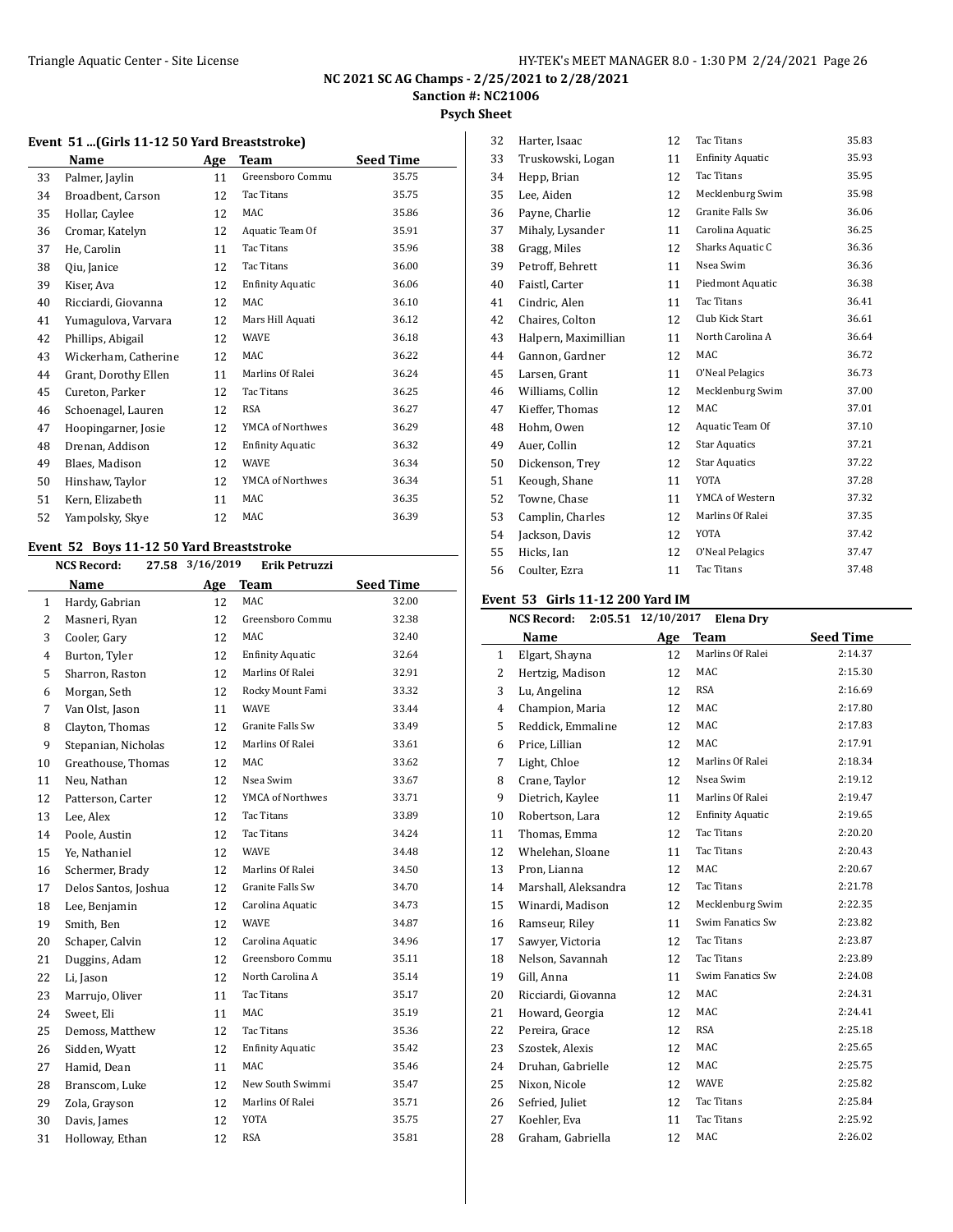**Psych Sheet**

|  | Event 53 (Girls 11-12 200 Yard IM) |  |  |  |
|--|------------------------------------|--|--|--|
|  |                                    |  |  |  |

|    | Event 33  (GHTs 11-12 200 Taru IMJ<br>Name |                   | Age Team                             | <b>Seed Time</b>   |
|----|--------------------------------------------|-------------------|--------------------------------------|--------------------|
| 29 | Marshall, Toni                             | 12                | Tac Titans                           | 2:26.17            |
| 30 | Henderson, Sarah                           | 12                | Mecklenburg Swim                     | 2:26.22            |
|    |                                            |                   |                                      |                    |
|    | Event 54 Boys 11-12 200 Yard IM            |                   |                                      |                    |
|    | <b>NCS Record:</b>                         | 2:02.00 3/25/2018 | <b>Lane Bradshaw</b>                 |                    |
|    | Name                                       |                   | Age Team                             | <b>Seed Time</b>   |
| 1  | Lin, Owen                                  | 12                | East Carolina Aq                     | 2:09.83            |
| 2  | Rice, Michael                              | 12                | MAC                                  | 2:10.78            |
| 3  | Alzate, Santiago                           | 12                | MAC                                  | 2:13.14            |
| 4  | Prabhu, Gino                               | 12                | MAC                                  | 2:16.18            |
| 5  | Burton, Tyler                              | 12                | <b>Enfinity Aquatic</b>              | 2:16.70            |
| 6  | Medlin, Carter                             | 12                | MAC                                  | 2:18.14            |
| 7  | Masneri, Ryan                              | 12                | Greensboro Commu                     | 2:19.76            |
| 8  | Greathouse, Thomas                         | 12                | MAC                                  | 2:20.66            |
| 9  | Sito, Andrew                               | 11                | <b>WAVE</b>                          | 2:21.34            |
| 10 | Tao, Jason                                 | 12                | North Carolina A                     | 2:21.72            |
| 11 | Payne, Charlie                             | 12                | Granite Falls Sw                     | 2:21.78            |
| 12 | Patterson, Carter                          | 12                | YMCA of Northwes                     | 2:21.85            |
| 13 | Li, Jason                                  | 12                | North Carolina A                     | 2:22.05            |
| 14 | Clayton, Thomas                            | 12                | Granite Falls Sw                     | 2:22.14            |
| 15 | Harris, Joshua                             | 12                | Waves Of Wilming                     | 2:22.24            |
| 16 | Van Olst, Jason                            | 11                | <b>WAVE</b>                          | 2:22.39            |
| 17 | Smith, Ben                                 | 12                | <b>WAVE</b>                          | 2:22.47            |
| 18 | Sharron, Raston                            | 12                | Marlins Of Ralei                     | 2:22.58            |
| 19 | Rammel, Mattaus                            | 12                | Marlins Of Ralei                     | 2:22.99            |
| 20 | Cornpropst, Ronan                          | 12                | Marlins Of Ralei                     | 2:23.10            |
| 21 | Poole, Austin                              | 12                | Tac Titans                           | 2:23.20            |
| 22 | Lee, Alex                                  | 12                | Tac Titans                           | 2:23.31            |
| 23 | McNeer, Max                                | 12                | Aquatic Team Of                      | 2:23.42            |
| 24 | Ye, Nathaniel                              | 12                | <b>WAVE</b>                          | 2:24.21            |
| 25 | Neu, Nathan                                | 12                | Nsea Swim                            | 2:24.30            |
| 26 | Li, Jerry                                  | 12                | Tac Titans                           | 2:24.93            |
| 27 | Harter, Isaac                              | 12                | Tac Titans                           | 2:25.09            |
| 28 | Zola, Grayson                              | 12                | Marlins Of Ralei                     | 2:25.15            |
| 29 | Anderson, Jacob                            | 12                | Una Mor                              | 2:25.28            |
| 30 | Morgan, Seth                               | 12                | Rocky Mount Fami                     | 2:25.32            |
| 31 | Demoss, Matthew                            | 12                | Tac Titans<br>YMCA of Northwes       | 2:25.73            |
| 32 | Gaillard, Parker                           | 12                |                                      | 2:25.89            |
| 33 | Sweet, Eli                                 | 11                | MAC                                  | 2:26.00            |
| 34 | Harris, Cole                               | 12                | Tac Titans<br>Tac Titans             | 2:26.00            |
| 35 | Hepp, Brian                                | 12                |                                      | 2:26.15            |
| 36 | Sha, Cody                                  | 11                | North Carolina A<br>YMCA of Northwes | 2:26.30<br>2:26.93 |
| 37 | Hirata, Zachary                            | 12                |                                      |                    |
| 38 | Cagle, Griffin                             | 11                | MAC<br>Marlins Of Ralei              | 2:27.12            |
| 39 | Schermer, Brady                            | 12                |                                      | 2:27.14            |
| 40 | Strupe, Fredric                            | 11                | Mecklenburg Swim                     | 2:27.21            |
| 41 | Andrews, Brycen                            | 12                | East Carolina Aq                     | 2:27.25            |
| 42 | Marrujo, Oliver                            | 11                | Tac Titans<br>Mecklenburg Swim       | 2:27.26            |
| 43 | Sammons, David<br>49.400 V.                | 11                |                                      | 2:27.37            |

#### **Event 55 Girls 11-12 100 Yard Freestyle**

| <b>NCS Record:</b> | 51.98 3/18/2017 | Claire Curzan    |                  |
|--------------------|-----------------|------------------|------------------|
| Name               | Age             | Team             | <b>Seed Time</b> |
| Elgart, Shayna     |                 | Marlins Of Ralei | 54.29            |
| Schmitz, Madison   |                 | Granite Falls Sw | 55.06            |

| 3              | Lu, Angelina         | 12 | <b>RSA</b>              | 55.41 |
|----------------|----------------------|----|-------------------------|-------|
| $\overline{4}$ | Whelehan, Sloane     | 11 | Tac Titans              | 55.79 |
| 5              | Light, Chloe         | 12 | Marlins Of Ralei        | 55.81 |
| 6              | Whitlock, Devon      | 12 | Marlins Of Ralei        | 56.00 |
| 7              | Crane, Taylor        | 12 | Nsea Swim               | 56.69 |
| 8              | Hertzig, Madison     | 12 | MAC                     | 56.71 |
| 9              | Winardi, Madison     | 12 | Mecklenburg Swim        | 56.75 |
| 10             | Nixon, Nicole        | 12 | <b>WAVE</b>             | 57.31 |
| 11             | Webb, Madeline       | 12 | Mecklenburg Swim        | 57.33 |
| 12             | Gibson, Jaden        | 12 | <b>Blues Aquatics</b>   | 57.56 |
| 13             | Simpson, Ava         | 12 | Sailfish Aquatic        | 57.65 |
| 14             | Reddick, Emmaline    | 12 | MAC                     | 57.68 |
| 15             | Wrenn, Emily         | 12 | <b>Granite Falls Sw</b> | 57.69 |
| 16             | Howard, Georgia      | 12 | MAC                     | 57.75 |
| 17             | Dornburg, Clara      | 12 | <b>MAC</b>              | 57.81 |
| 18             | Nelson, Savannah     | 12 | Tac Titans              | 58.57 |
| 19             | Graham, Gabriella    | 12 | <b>MAC</b>              | 58.61 |
| 20             | Sefried, Juliet      | 12 | Tac Titans              | 58.61 |
| 21             | Gu, Jazmine          | 12 | <b>Tac Titans</b>       | 58.63 |
| 22             | Becker, Megan        | 12 | <b>Enfinity Aquatic</b> | 58.69 |
| 23             | Henderson, Sarah     | 12 | Mecklenburg Swim        | 58.82 |
| 24             | Szostek, Alexis      | 12 | MAC.                    | 58.83 |
| 25             | Henderson, Catelyn   | 12 | Greensboro Commu        | 58.91 |
| 26             | Johnson, Elyse       | 11 | Marlins Of Ralei        | 59.09 |
| 27             | Marshall, Toni       | 12 | <b>Tac Titans</b>       | 59.15 |
| 28             | Ramseur, Riley       | 11 | Swim Fanatics Sw        | 59.17 |
| 29             | Ricciardi, Giovanna  | 12 | <b>MAC</b>              | 59.20 |
| 30             | Craig, Ailey         | 11 | <b>Tac Titans</b>       | 59.20 |
| 31             | Meehan, Caroline     | 12 | Aquatic Team Of         | 59.22 |
| 32             | Manners, Ava         | 12 | Granite Falls Sw        | 59.33 |
| 33             | Thornburg, Sophie    | 12 | Carolina Aquatic        | 59.38 |
| 34             | He, Carolin          | 11 | <b>Tac Titans</b>       | 59.39 |
| 35             | Smith, Clara         | 12 | East Carolina Aq        | 59.40 |
| 36             | O'Malley, Fiona      | 11 | <b>WAVE</b>             | 59.42 |
| 37             | Mitchell, Aubrey     | 12 | <b>YOTA</b>             | 59.42 |
| 38             | Schmidt, Lorelei     | 12 | Marlins Of Ralei        | 59.46 |
| 39             | Lucas, Harper        | 12 | <b>RSA</b>              | 59.52 |
| 40             | McCarthy, Grace      | 12 | <b>MAC</b>              | 59.55 |
| 41             | Gill, Anna           | 11 | Swim Fanatics Sw        | 59.55 |
| 42             | Eguiarte, Megan      | 12 | <b>Tac Titans</b>       | 59.58 |
| 43             | Wickerham, Catherine | 12 | MAC                     | 59.60 |
|                |                      |    |                         |       |

#### **Event 56 Boys 11-12 100 Yard Freestyle**

| <b>NCS Record:</b> |                    | 49.71 | 11/1/2020 | <b>Sam Marsteiner</b>   |                  |
|--------------------|--------------------|-------|-----------|-------------------------|------------------|
|                    | <b>Name</b>        |       | Age       | Team                    | <b>Seed Time</b> |
| $\mathbf{1}$       | Lin, Owen          |       | 12        | East Carolina Aq        | 52.22            |
| 2                  | Rice, Michael      |       | 12        | MAC                     | 53.23            |
| 3                  | Payne, Charlie     |       | 12        | Granite Falls Sw        | 53.58            |
| 4                  | Lee, Benjamin      |       | 12        | Carolina Aquatic        | 54.86            |
| 5                  | Sito, Andrew       |       | 11        | <b>WAVE</b>             | 55.83            |
| 6                  | Medlin, Carter     |       | 12        | MAC                     | 56.05            |
| 7                  | Burton, Tyler      |       | 12        | <b>Enfinity Aquatic</b> | 56.50            |
| 8                  | Neu, Nathan        |       | 12        | Nsea Swim               | 56.50            |
| 9                  | Morgan, Seth       |       | 12        | Rocky Mount Fami        | 56.55            |
| 10                 | Smith, Ben         |       | 12        | <b>WAVE</b>             | 56.59            |
| 11                 | Greathouse, Thomas |       | 12        | MAC                     | 56.84            |
| 12                 | Harris, Joshua     |       | 12        | Waves Of Wilming        | 56.88            |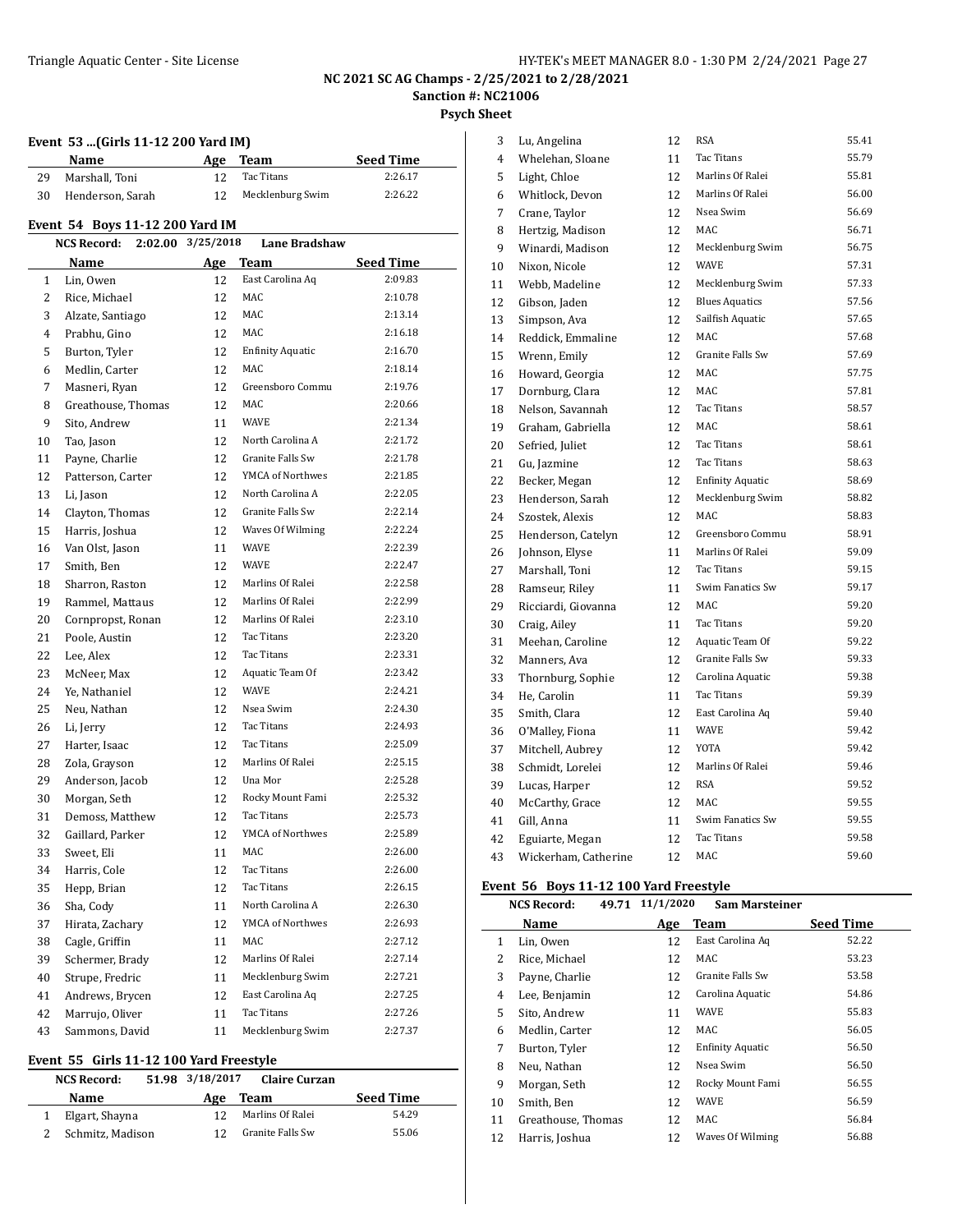#### **Psych Sheet**

|    | Name                 | <u>Age</u> | <b>Team</b>             | <b>Seed Time</b> |
|----|----------------------|------------|-------------------------|------------------|
| 13 | Palamar, Jonathan    | 11         | <b>Tac Titans</b>       | 56.98            |
| 14 | Duggins, Adam        | 12         | Greensboro Commu        | 57.08            |
| 15 | Drake, Tokugen       | 12         | Mecklenburg Swim        | 57.42            |
| 16 | Hall, James          | 12         | Aquatic Team Of         | 57.42            |
| 17 | Patterson, Carter    | 12         | YMCA of Northwes        | 57.55            |
| 18 | Schermer, Brady      | 12         | Marlins Of Ralei        | 57.56            |
| 19 | Cornpropst, Ronan    | 12         | Marlins Of Ralei        | 57.57            |
| 20 | Cooler, Gary         | 12         | MAC                     | 57.70            |
| 21 | McNeer, Max          | 12         | Aquatic Team Of         | 57.84            |
| 22 | Hirata, Zachary      | 12         | YMCA of Northwes        | 58.03            |
| 23 | Holloway, Ethan      | 12         | <b>RSA</b>              | 58.15            |
| 24 | Larsen, Grant        | 11         | O'Neal Pelagics         | 58.51            |
| 25 | Sha, Cody            | 11         | North Carolina A        | 58.53            |
| 26 | Lee, Alex            | 12         | Tac Titans              | 58.59            |
| 27 | Rammel, Mattaus      | 12         | Marlins Of Ralei        | 58.65            |
| 28 | Andrews, Brycen      | 12         | East Carolina Aq        | 58.88            |
| 29 | Chaires, Colton      | 12         | Club Kick Start         | 58.89            |
| 30 | Wu, Ames             | 12         | North Carolina A        | 58.94            |
| 31 | Gaillard, Parker     | 12         | YMCA of Northwes        | 58.98            |
| 32 | Lee, Aiden           | 12         | Mecklenburg Swim        | 59.08            |
| 33 | Ye, Nathaniel        | 12         | <b>WAVE</b>             | 59.11            |
| 34 | Stepanian, Nicholas  | 12         | Marlins Of Ralei        | 59.14            |
| 35 | Li, Jerry            | 12         | Tac Titans              | 59.14            |
| 36 | Kim, Joshua          | 12         | Carolina Aquatic        | 59.25            |
| 37 | Sammons, David       | 11         | Mecklenburg Swim        | 59.26            |
| 38 | Delos Santos, Joshua | 12         | <b>Granite Falls Sw</b> | 59.50            |
| 39 | Anderson, Jacob      | 12         | Una Mor                 | 59.54            |
| 40 | Davis, James         | 12         | YOTA                    | 59.57            |
| 41 | Bundy, John          | 12         | Mecklenburg Swim        | 59.58            |
| 42 | Poole, Austin        | 12         | Tac Titans              | 59.62            |
| 43 | Demoss, Matthew      | 12         | Tac Titans              | 59.65            |
| 44 | Hepp, Brian          | 12         | Tac Titans              | 59.75            |
| 45 | Cagle, Griffin       | 11         | MAC                     | 59.78            |
| 46 | Walker, Zachary      | 12         | Goldsboro Family        | 59.78            |
| 47 | Halpern, Maximillian | 11         | North Carolina A        | 59.80            |
| 48 | Hardy, Gabrian       | 12         | MAC                     | 59.92            |

#### **Event 57 Girls 11-12 100 Yard IM**

| <b>NCS Record:</b>           |            | <b>Kathleen Baker</b> |                  |
|------------------------------|------------|-----------------------|------------------|
| Name                         | <u>Age</u> | Team                  | <b>Seed Time</b> |
| Lu, Angelina<br>$\mathbf{1}$ | 12         | <b>RSA</b>            | 1:02.44          |
| 2<br>Light, Chloe            | 12         | Marlins Of Ralei      | 1:03.12          |
| 3<br>Thomas, Emma            | 12         | Tac Titans            | 1:04.35          |
| 4<br>Champion, Maria         | 12         | MAC                   | 1:04.62          |
| 5<br>Crane, Taylor           | 12         | Nsea Swim             | 1:04.99          |
| 6<br>Elgart, Shayna          | 12         | Marlins Of Ralei      | 1:05.09          |
| 7<br>Winardi, Madison        | 12         | Mecklenburg Swim      | 1:05.33          |
| 8<br>Price, Lillian          | 12         | MAC                   | 1:05.61          |
| 9<br>Dornburg, Clara         | 12         | MAC                   | 1:05.62          |
| 10<br>Cowles, Ella           | 12         | MAC                   | 1:05.68          |
| 11<br>Ramseur, Riley         | 11         | Swim Fanatics Sw      | 1:06.17          |
| 12<br>Whitlock, Devon        | 12         | Marlins Of Ralei      | 1:06.41          |
| 13<br>Simpson, Ava           | 12         | Sailfish Aquatic      | 1:06.53          |
| 14<br>Reddick, Emmaline      | 12         | MAC                   | 1:06.58          |
| 15<br>Pron, Lianna           | 12         | MAC                   | 1:06.72          |
|                              |            | 57.62                 | 2/18/2010        |

| 16 | Henderson, Sarah     | 12 | Mecklenburg Swim        | 1:06.98 |
|----|----------------------|----|-------------------------|---------|
| 17 | Dietrich, Kaylee     | 11 | Marlins Of Ralei        | 1:07.00 |
| 18 | Graham, Gabriella    | 12 | <b>MAC</b>              | 1:07.08 |
| 19 | Ricciardi, Giovanna  | 12 | <b>MAC</b>              | 1:07.11 |
| 20 | Gu, Jazmine          | 12 | <b>Tac Titans</b>       | 1:07.22 |
| 21 | Druhan, Gabrielle    | 12 | MAC                     | 1:07.27 |
| 22 | Webb, Madeline       | 12 | Mecklenburg Swim        | 1:07.39 |
| 23 | Koehler, Eva         | 11 | <b>Tac Titans</b>       | 1:07.42 |
| 24 | Kiser, Ava           | 12 | <b>Enfinity Aquatic</b> | 1:07.71 |
| 25 | McCarthy, Grace      | 12 | <b>MAC</b>              | 1:07.73 |
| 26 | Boughton, Hannah     | 12 | <b>Tac Titans</b>       | 1:07.75 |
| 27 | Cureton, Parker      | 12 | <b>Tac Titans</b>       | 1:07.77 |
| 28 | Craig, Ailey         | 11 | <b>Tac Titans</b>       | 1:08.01 |
| 29 | Sefried, Juliet      | 12 | <b>Tac Titans</b>       | 1:08.08 |
| 30 | Gill, Anna           | 11 | Swim Fanatics Sw        | 1:08.31 |
| 31 | He, Carolin          | 11 | <b>Tac Titans</b>       | 1:08.32 |
| 32 | Richey, Ruby         | 12 | <b>YOTA</b>             | 1:08.41 |
| 33 | Bollenbacher, Heidi  | 12 | Waves Of Wilming        | 1:08.41 |
| 34 | Vest, Sadie          | 12 | Swim Gsa                | 1:08.60 |
| 35 | Chia, Keira          | 11 | <b>Tac Titans</b>       | 1:08.60 |
| 36 | Szostek, Alexis      | 12 | <b>MAC</b>              | 1:08.62 |
| 37 | Johnson, Elyse       | 11 | Marlins Of Ralei        | 1:08.66 |
| 38 | O'Malley, Fiona      | 11 | <b>WAVE</b>             | 1:08.69 |
| 39 | Broadbent, Carson    | 12 | <b>Tac Titans</b>       | 1:08.70 |
| 40 | Shannon, Katherine   | 12 | <b>WAVE</b>             | 1:08.74 |
| 41 | Grant, Dorothy Ellen | 11 | Marlins Of Ralei        | 1:08.76 |
| 42 | Sawyer, Victoria     | 12 | Tac Titans              | 1:08.81 |
| 43 | Pereira, Grace       | 12 | <b>RSA</b>              | 1:09.04 |
| 44 | Hollar, Caylee       | 12 | <b>MAC</b>              | 1:09.17 |
|    |                      |    |                         |         |

## **Event 58 Boys 11-12 100 Yard IM**

|              | <b>NCS Record:</b>  | 56.33 3/16/2018 | <b>Lane Bradshaw</b>    |                  |
|--------------|---------------------|-----------------|-------------------------|------------------|
|              | Name                | Age             | Team                    | <b>Seed Time</b> |
| $\mathbf{1}$ | Lin, Owen           | 12              | East Carolina Aq        | 58.49            |
| 2            | Rice, Michael       | 12              | MAC                     | 59.67            |
| 3            | Burton, Tyler       | 12              | <b>Enfinity Aquatic</b> | 1:02.77          |
| 4            | Lee, Benjamin       | 12              | Carolina Aquatic        | 1:02.97          |
| 5            | Medlin, Carter      | 12              | MAC                     | 1:03.97          |
| 6            | Cooler, Gary        | 12              | MAC                     | 1:04.48          |
| 7            | Payne, Charlie      | 12              | Granite Falls Sw        | 1:04.56          |
| 8            | Prabhu, Gino        | 12              | MAC                     | 1:04.65          |
| 9            | Clayton, Thomas     | 12              | Granite Falls Sw        | 1:04.88          |
| 10           | Patterson, Carter   | 12              | YMCA of Northwes        | 1:05.16          |
| 11           | Greathouse, Thomas  | 12              | MAC                     | 1:05.29          |
| 12           | Van Olst, Jason     | 11              | <b>WAVE</b>             | 1:05.34          |
| 13           | Stepanian, Nicholas | 12              | Marlins Of Ralei        | 1:05.36          |
| 14           | Rammel, Mattaus     | 12              | Marlins Of Ralei        | 1:05.92          |
| 15           | Morgan, Seth        | 12              | Rocky Mount Fami        | 1:06.03          |
| 16           | Masneri, Ryan       | 12              | Greensboro Commu        | 1:06.27          |
| 17           | Harris, Joshua      | 12              | Waves Of Wilming        | 1:06.33          |
| 18           | Hardy, Gabrian      | 12              | MAC                     | 1:06.54          |
| 19           | Sharron, Raston     | 12              | Marlins Of Ralei        | 1:06.57          |
| 20           | Gaillard, Parker    | 12              | YMCA of Northwes        | 1:07.52          |
| 21           | Hirata, Zachary     | 12              | YMCA of Northwes        | 1:07.71          |
| 22           | Neu, Nathan         | 12              | Nsea Swim               | 1:07.74          |
| 23           | Dugan, Tyler        | 12              | MAC                     | 1:07.75          |
| 24           | Zola, Grayson       | 12              | Marlins Of Ralei        | 1:07.84          |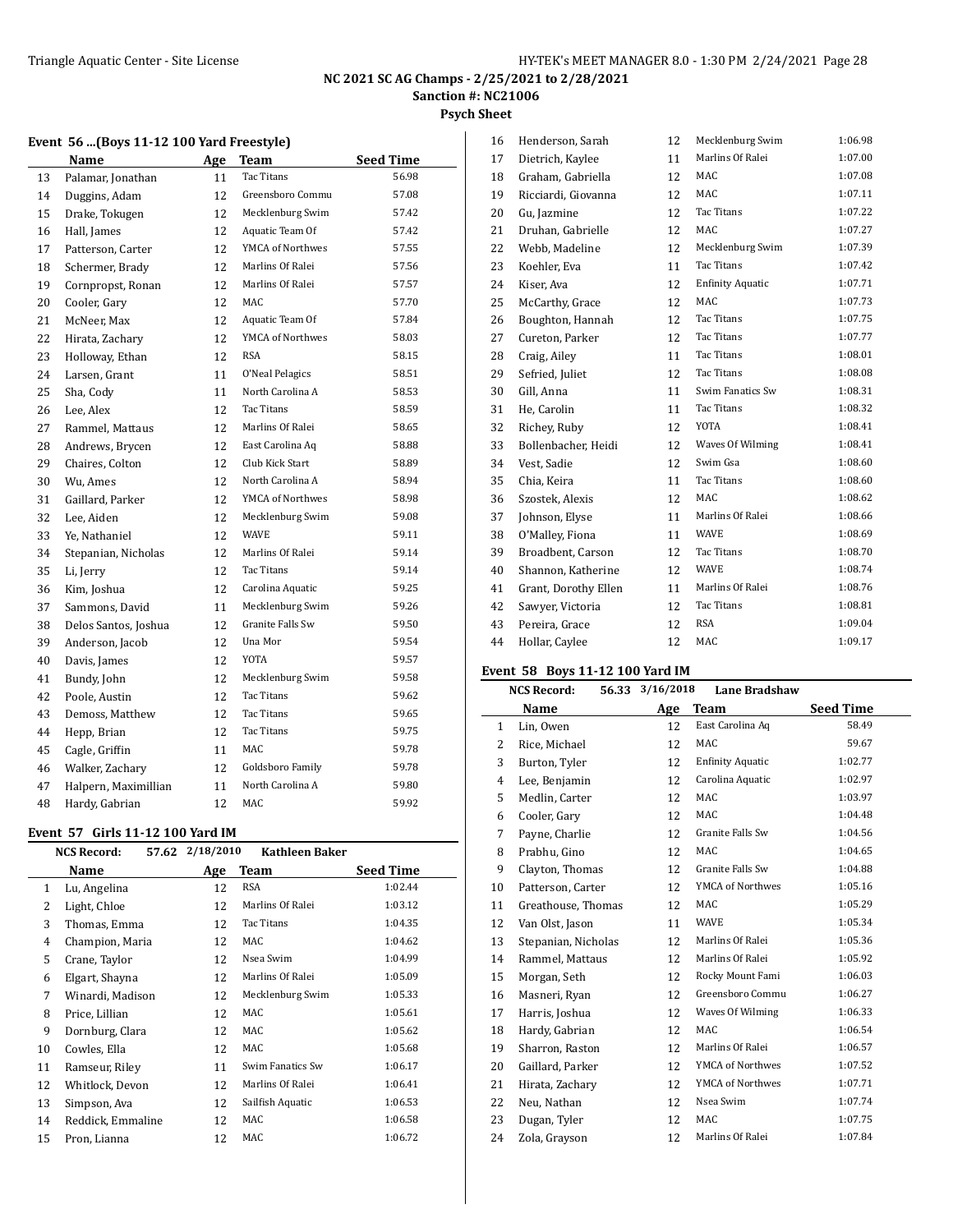#### **Psych Sheet**

#### **Event 58 ...(Boys 11-12 100 Yard IM)**

|    | Name                 | Age | <b>Team</b>      | <b>Seed Time</b> |
|----|----------------------|-----|------------------|------------------|
| 25 | Davis, James         | 12  | <b>YOTA</b>      | 1:08.20          |
| 26 | Tao, Jason           | 12  | North Carolina A | 1:08.35          |
| 27 | Ye, Nathaniel        | 12  | WAVE             | 1:08.45          |
| 28 | Jackson, Davis       | 12  | YOTA             | 1:08.49          |
| 29 | Lee, Alex            | 12  | Tac Titans       | 1:08.62          |
| 30 | Luo, Kevin           | 12  | North Carolina A | 1:08.79          |
| 31 | Strupe, Fredric      | 11  | Mecklenburg Swim | 1:08.80          |
| 32 | Holloway, Ethan      | 12  | <b>RSA</b>       | 1:08.84          |
| 33 | Wu, Ames             | 12  | North Carolina A | 1:08.90          |
| 34 | Schermer, Brady      | 12  | Marlins Of Ralei | 1:08.96          |
| 35 | Delos Santos, Joshua | 12  | Granite Falls Sw | 1:09.06          |
| 36 | Hepp, Brian          | 12  | Tac Titans       | 1:09.19          |
| 37 | Marrujo, Oliver      | 11  | Tac Titans       | 1:09.31          |
| 38 | Andrews, Brycen      | 12  | East Carolina Aq | 1:09.35          |
| 39 | Sweet, Eli           | 11  | <b>MAC</b>       | 1:09.44          |
| 40 | Chaires, Colton      | 12  | Club Kick Start  | 1:09.46          |
| 41 | Demoss, Matthew      | 12  | Tac Titans       | 1:09.47          |
| 42 | Evans, Mitchell      | 11  | Mecklenburg Swim | 1:09.62          |
| 43 | Zhang, Chuanxi       | 11  | <b>YOTA</b>      | 1:09.76          |
| 44 | Duggins, Adam        | 12  | Greensboro Commu | 1:09.78          |
| 45 | Harter, Isaac        | 12  | Tac Titans       | 1:09.79          |
| 46 | Cagle, Griffin       | 11  | MAC              | 1:09.82          |
| 47 | Hinton, Jaydon       | 12  | <b>RSA</b>       | 1:12.47          |

#### **Event 59 Girls 11-12 200 Yard Backstroke**

|              | <b>NCS Record:</b>   | 2:01.48 11/13/2009<br><b>Kathleen Baker</b> |                         |                  |
|--------------|----------------------|---------------------------------------------|-------------------------|------------------|
|              | Name                 | Age                                         | <b>Team</b>             | <b>Seed Time</b> |
| $\mathbf{1}$ | Reddick, Emmaline    | 12                                          | <b>MAC</b>              | 2:11.73          |
| 2            | Whelehan, Sloane     | 11                                          | Tac Titans              | 2:12.84          |
| 3            | Schmitz, Madison     | 12                                          | Granite Falls Sw        | 2:12.97          |
| 4            | Pron, Lianna         | 12                                          | MAC                     | 2:14.66          |
| 5            | Robertson, Lara      | 12                                          | <b>Enfinity Aquatic</b> | 2:15.79          |
| 6            | Winardi, Madison     | 12                                          | Mecklenburg Swim        | 2:17.79          |
| 7            | Whitlock, Devon      | 12                                          | Marlins Of Ralei        | 2:17.91          |
| 8            | Marshall, Aleksandra | 12                                          | Tac Titans              | 2:18.11          |
| 9            | Nelson, Savannah     | 12                                          | Tac Titans              | 2:18.68          |
| 10           | Dornburg, Clara      | 12                                          | MAC                     | 2:19.12          |
| 11           | Thomas, Emma         | 12                                          | Tac Titans              | 2:19.18          |
| 12           | Whitley, Gabrielle   | 11                                          | Tac Titans              | 2:19.40          |
| 13           | Champion, Maria      | 12                                          | MAC                     | 2:19.86          |
| 14           | Richey, Ruby         | 12                                          | YOTA                    | 2:20.29          |
| 15           | Hadsell, Meghan      | 12                                          | <b>RSA</b>              | 2:20.33          |
| 16           | Price, Lillian       | 12                                          | MAC                     | 2:20.34          |
| 17           | Sawyer, Victoria     | 12                                          | Tac Titans              | 2:21.46          |
| 18           | Koehler, Eva         | 11                                          | Tac Titans              | 2:22.36          |
| 19           | Smith, Clara         | 12                                          | East Carolina Aq        | 2:22.38          |
| 20           | Graham, Gabriella    | 12                                          | MAC                     | 2:22.77          |
| 21           | Szostek, Alexis      | 12                                          | MAC                     | 2:23.25          |
| 22           | Schoenagel, Lauren   | 12                                          | RSA                     | 2:23.28          |
| 23           | Mitchell, Aubrey     | 12                                          | <b>YOTA</b>             | 2:23.84          |
|              |                      |                                             |                         |                  |

# **Event 60 Boys 11-12 200 Yard Backstroke**

| Name                | Age Team   | <b>Seed Time</b> |
|---------------------|------------|------------------|
| 1 Palamar, Jonathan | Tac Titans | 2:12.17          |

| Alzate, Santiago    | 12 | <b>MAC</b>              | 2:14.46 |
|---------------------|----|-------------------------|---------|
| Chaires, Colton     | 12 | Club Kick Start         | 2:14.90 |
| Li, Jason           | 12 | North Carolina A        | 2:15.23 |
| Prabhu, Gino        | 12 | MAC                     | 2:16.26 |
| Sha, Cody           | 11 | North Carolina A        | 2:17.76 |
| Rammel, Mattaus     | 12 | Marlins Of Ralei        | 2:18.23 |
| Masneri, Ryan       | 12 | Greensboro Commu        | 2:18.48 |
| Harter, Isaac       | 12 | <b>Tac Titans</b>       | 2:18.80 |
| Anderson, Jacob     | 12 | Una Mor                 | 2:19.34 |
| Sito, Andrew        | 11 | <b>WAVE</b>             | 2:19.81 |
| Brooks, Nicholas    | 12 | <b>Enfinity Aquatic</b> | 2:20.23 |
| Shalhoub, Nicholas  | 12 | Tac Titans              | 2:20.27 |
| Cornpropst, Ronan   | 12 | Marlins Of Ralei        | 2:20.29 |
| Sharron, Raston     | 12 | Marlins Of Ralei        | 2:20.36 |
| Guthrie, Reade      | 12 | Swim Gsa                | 2:21.48 |
| Zola, Grayson       | 12 | Marlins Of Ralei        | 2:21.51 |
| Jackson, Davis      | 12 | YOTA                    | 2:21.72 |
| Wu, Ames            | 12 | North Carolina A        | 2:22.32 |
| Dewalt, Grey        | 12 | North Carolina A        | 2:22.68 |
| Davis, James        | 12 | YOTA                    | 2:23.20 |
| Harris, Cole        | 12 | <b>Tac Titans</b>       | 2:23.24 |
| Kroh, Jackson       | 12 | MAC                     | 2:23.41 |
| Lee, Aiden          | 12 | Mecklenburg Swim        | 2:23.52 |
| Stepanian, Nicholas | 12 | Marlins Of Ralei        | 2:23.71 |
| Muir, Vaughn        | 11 | <b>Enfinity Aquatic</b> | 2:24.03 |
| Li, Jerry           | 12 | Tac Titans              | 2:24.04 |
| Shall, Drennan      | 11 | MAC                     | 3:24.17 |
|                     |    |                         |         |

#### **Event 61 Girls 11-12 500 Yard Freestyle**

|              | <b>NCS Record:</b>   | 4:55.63 4/1/1999 | <b>Leeann Gathings</b>  |                  |
|--------------|----------------------|------------------|-------------------------|------------------|
|              | Name                 | Age              | Team                    | <b>Seed Time</b> |
| $\mathbf{1}$ | Elgart, Shayna       | 12               | Marlins Of Ralei        | 5:19.61          |
| 2            | Schmitz, Madison     | 12               | Granite Falls Sw        | 5:23.10          |
| 3            | Hertzig, Madison     | 12               | MAC                     | 5:25.70          |
| 4            | Robertson, Lara      | 12               | <b>Enfinity Aquatic</b> | 5:28.19          |
| 5            | Crane, Taylor        | 12               | Nsea Swim               | 5:28.81          |
| 6            | Whelehan, Sloane     | 11               | Tac Titans              | 5:29.21          |
| 7            | Cowles, Ella         | 12               | MAC                     | 5:33.30          |
| 8            | Nixon, Nicole        | 12               | WAVE                    | 5:33.96          |
| 9            | Marshall, Aleksandra | 12               | Tac Titans              | 5:37.05          |
| 10           | Sefried, Juliet      | 12               | Tac Titans              | 5:37.12          |
| 11           | Dietrich, Kaylee     | 11               | Marlins Of Ralei        | 5:37.38          |
| 12           | Gibson, Jaden        | 12               | <b>Blues Aquatics</b>   | 5:39.59          |
| 13           | Howard, Georgia      | 12               | MAC                     | 5:39.81          |
| 14           | Collins, Daisy       | 12               | North Carolina A        | 5:40.54          |
| 15           | Marshall, Toni       | 12               | Tac Titans              | 5:40.86          |
| 16           | Nelson, Savannah     | 12               | <b>Tac Titans</b>       | 5:40.93          |
| 17           | Schmidt, Lorelei     | 12               | Marlins Of Ralei        | 5:41.61          |
| 18           | Pereira, Grace       | 12               | <b>RSA</b>              | 5:41.94          |
| 19           | Hadsell, Meghan      | 12               | <b>RSA</b>              | 5:42.08          |
| 20           | Wrenn, Emily         | 12               | <b>Granite Falls Sw</b> | 5:42.21          |

#### **Event 62 Boys 11-12 500 Yard Freestyle**

L.

|             | NCS Record: 4:48.02 10/30/2020 Sam Marsteiner |     |                  |                  |
|-------------|-----------------------------------------------|-----|------------------|------------------|
| <b>Name</b> |                                               | Age | Team             | <b>Seed Time</b> |
| Lin, Owen   |                                               | 12  | East Carolina Ag | 5:05.93          |
| Smith, Ben  |                                               | 12  | <b>WAVE</b>      | 5:25.75          |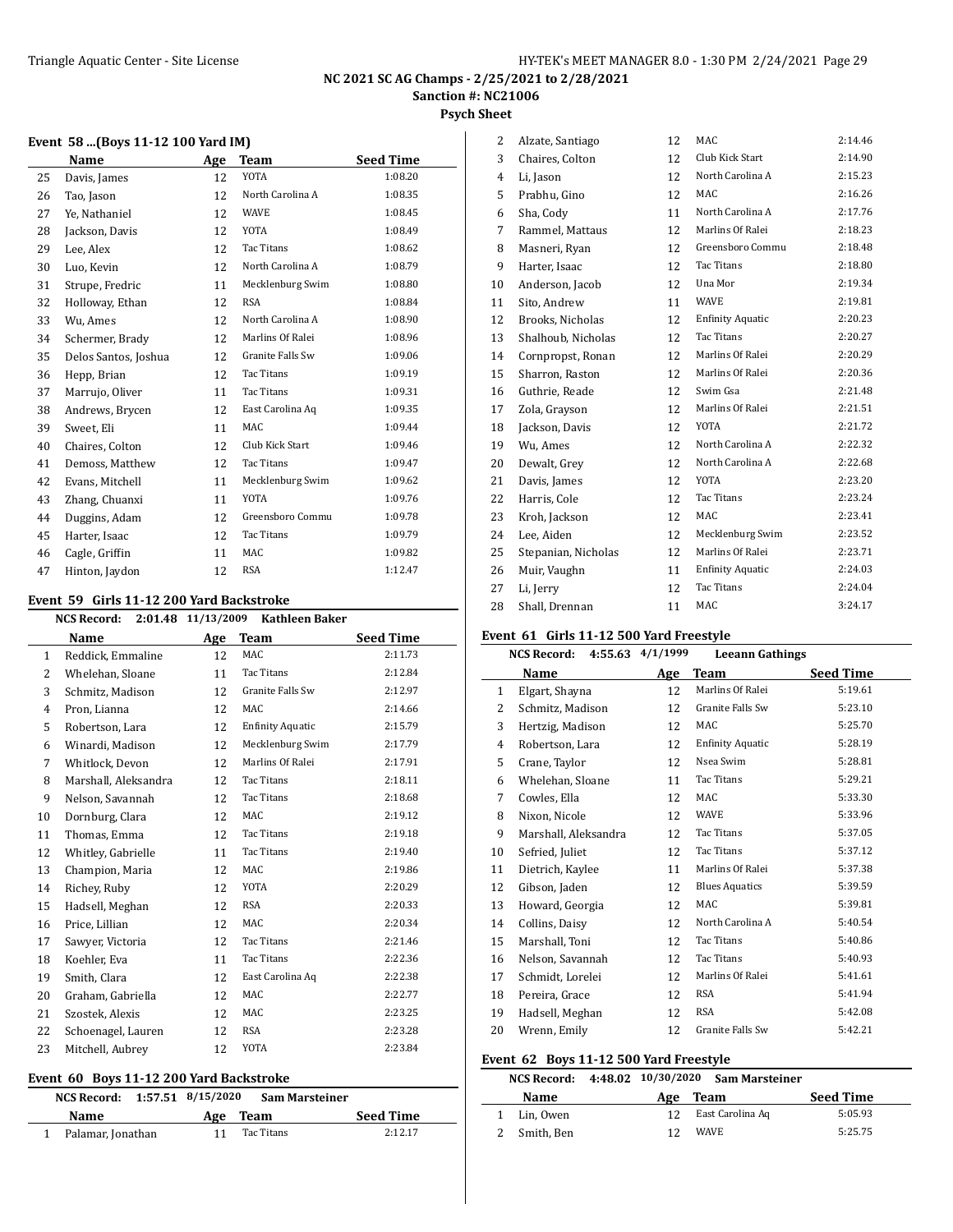**Psych Sheet**

#### **Event 62 ...(Boys 11-12 500 Yard Freestyle)**

| Name           |                      | Age | <b>Team</b>             | <b>Seed Time</b> |
|----------------|----------------------|-----|-------------------------|------------------|
| 3              | Alzate, Santiago     | 12  | <b>MAC</b>              | 5:26.14          |
| $\overline{4}$ | Palamar, Jonathan    | 11  | Tac Titans              | 5:28.71          |
| 5              | Medlin, Carter       | 12  | MAC                     | 5:28.87          |
| 6              | Prabhu, Gino         | 12  | MAC                     | 5:32.12          |
| 7              | Brooks, Nicholas     | 12  | <b>Enfinity Aquatic</b> | 5:33.05          |
| 8              | Sharron, Raston      | 12  | Marlins Of Ralei        | 5:33.33          |
| 9              | Sito, Andrew         | 11  | <b>WAVE</b>             | 5:33.71          |
| 10             | Greathouse, Thomas   | 12  | <b>MAC</b>              | 5:35.61          |
| 11             | Clayton, Thomas      | 12  | Granite Falls Sw        | 5:38.13          |
| 12             | Li, Jerry            | 12  | Tac Titans              | 5:38.17          |
| 13             | Van Olst, Jason      | 11  | <b>WAVE</b>             | 5:38.75          |
| 14             | McNeer, Max          | 12  | Aquatic Team Of         | 5:40.04          |
| 15             | Lee, Alex            | 12  | Tac Titans              | 5:40.29          |
| 16             | Li, Jason            | 12  | North Carolina A        | 5:40.32          |
| 17             | Jing, Yujia          | 12  | <b>WAVE</b>             | 5:41.48          |
| 18             | Cagle, Griffin       | 11  | MAC                     | 5:41.60          |
| 19             | Sammons, David       | 11  | Mecklenburg Swim        | 5:43.64          |
| 20             | Poole, Austin        | 12  | Tac Titans              | 5:43.78          |
| 21             | Andrews, Brycen      | 12  | East Carolina Aq        | 5:44.63          |
| 22             | Muir, Vaughn         | 11  | <b>Enfinity Aquatic</b> | 5:44.95          |
| 23             | Dewalt, Grey         | 12  | North Carolina A        | 5:45.00          |
| 24             | Hall, James          | 12  | Aquatic Team Of         | 5:45.00          |
| 25             | Harris, Cole         | 12  | <b>Tac Titans</b>       | 5:45.30          |
| 26             | Dellasega, Sam       | 12  | <b>WAVE</b>             | 5:47.23          |
| 27             | Strupe, Fredric      | 11  | Mecklenburg Swim        | 5:47.39          |
| 28             | Kroh, Jackson        | 12  | MAC                     | 5:47.67          |
| 29             | Marrujo, Oliver      | 11  | Tac Titans              | 5:47.71          |
| 30             | Tao, Jason           | 12  | North Carolina A        | 5:47.84          |
| 31             | Delos Santos, Joshua | 12  | Granite Falls Sw        | 5:48.02          |
| 32             | Bundy, John          | 12  | Mecklenburg Swim        | 5:48.28          |

#### **Event 63 Girls 10 & Under 50 Yard Breaststroke**

|              | Name                   | Age |                         |                  |
|--------------|------------------------|-----|-------------------------|------------------|
|              |                        |     | <b>Team</b>             | <b>Seed Time</b> |
| $\mathbf{1}$ | Zuleger, Skylar        | 10  | YMCA of Northwes        | 35.23            |
| 2            | Kudlak, Susanna        | 10  | <b>WAVE</b>             | 38.00            |
| 3            | Burton, Abigail        | 10  | <b>Enfinity Aquatic</b> | 38.86            |
| 4            | Wasson, Hannah         | 10  | Catawba Valley A        | 39.02            |
| 5            | Shelley, Lilly         | 10  | Mars Hill Aquati        | 39.47            |
| 6            | Grossi, Isabella       | 10  | Marlins Of Ralei        | 40.22            |
| 7            | Hefner, Lucy           | 10  | Marlins Of Ralei        | 40.54            |
| 8            | Cleary, Shea           | 10  | MAC                     | 40.80            |
| 9            | Dziuba, Evangelina     | 10  | North Carolina A        | 41.02            |
| 10           | Duffy-Hammett, Elliott | 10  | North Carolina A        | 41.12            |
| 11           | Hoang, Christiana      | 10  | Tac Titans              | 41.21            |
| 12           | Gospodarek, June       | 10  | <b>WAVE</b>             | 41.22            |
| 13           | Kistler, Shelby        | 10  | <b>Alamance County</b>  | 41.28            |
| 14           | Mathur, Jasmine        | 10  | Tac Titans              | 41.29            |
| 15           | Bumgarner, Carolina    | 10  | <b>Star Aquatics</b>    | 41.42            |
| 16           | Schooff, Annie         | 10  | North Carolina A        | 41.47            |
| 17           | Braden, Evelyn         | 10  | Swim Fanatics Sw        | 41.48            |
| 18           | Davis, Elise           | 10  | <b>YOTA</b>             | 41.58            |
| 19           | Nagy, Zsofia           | 10  | Tac Titans              | 41.66            |
| 20           | Lovsin, Colette        | 10  | O'Neal Pelagics         | 41.72            |
| 21           | Volpe, Annalisa        | 10  | YOTA                    | 41.75            |

| 22 | Montgomery, Olivia | 10 | Piedmont Aquatic     | 41.84 |
|----|--------------------|----|----------------------|-------|
| 23 | Whelehan, Finola   | 9  | Tac Titans           | 41.90 |
| 24 | Fine, Chloe        | 10 | North Carolina A     | 41.93 |
| 25 | Liu, Yixi          | 9  | Tac Titans           | 41.97 |
| 26 | Barritt, Helen     | 10 | YOTA                 | 42.00 |
| 27 | Smith, Arizona     | 10 | Team Charlotte S     | 42.05 |
| 28 | Plaza, Karina      | 10 | Aquatic Team Of      | 42.15 |
| 29 | Steiner, Madeline  | 10 | MAC                  | 42.18 |
| 30 | Wallace, Jenna     | 10 | Mecklenburg Swim     | 42.19 |
| 31 | Wooten, Kaitlyn    | 10 | MAC                  | 42.21 |
| 32 | Ng, Kieren         | 10 | Marlins Of Ralei     | 42.24 |
| 33 | Bal, Kaitlin       | 10 | Tac Titans           | 42.27 |
| 34 | Procida, Avery     | 10 | Waves Of Wilming     | 42.36 |
| 35 | Willis, Mary       | 10 | Swim Fanatics Sw     | 42.42 |
| 36 | Hronich, Emma      | 10 | <b>Star Aquatics</b> | 42.48 |

### **Event 64 Boys 10 & Under 50 Yard Breaststroke**

|                | <b>NCS Record:</b>   | 33.44 12/20/2020 | Parker Van Olst         |                  |
|----------------|----------------------|------------------|-------------------------|------------------|
|                | <b>Name</b>          | Age              | <b>Team</b>             | <b>Seed Time</b> |
| $\mathbf{1}$   | Cooler, Robert       | 10               | MAC                     | 34.18            |
| 2              | Cummins, Bodhi       | 10               | Una Tyde                | 36.25            |
| 3              | Williams, John       | 10               | MAC                     | 37.64            |
| $\overline{4}$ | Wolk, Max            | 10               | North Carolina A        | 37.85            |
| 5              | Liu, Kevin           | 10               | Tac Titans              | 38.54            |
| 6              | Carlson, Samuel      | 10               | MAC                     | 39.57            |
| $\overline{7}$ | Feng, Edward         | 10               | North Carolina A        | 40.35            |
| 8              | Bacon, Chance        | 10               | Marlins Of Ralei        | 40.64            |
| 9              | Spencer, Slater      | 9                | Waves Of Wilming        | 40.97            |
| 10             | Su, Jacob            | 10               | North Carolina A        | 41.33            |
| 11             | Falck, Patterson     | 9                | Marlins Of Ralei        | 41.35            |
| 12             | Haywood, Todd        | 9                | <b>MAC</b>              | 41.44            |
| 13             | Hennis, Nolan        | 10               | YMCA of Northwes        | 41.52            |
| 14             | Lee, Joel            | 10               | Carolina Aquatic        | 41.53            |
| 15             | Zhang, Nathan        | 10               | MAC                     | 41.59            |
| 16             | Nunn, Bo             | 10               | <b>Enfinity Aquatic</b> | 41.69            |
| 17             | Barfield, Charleston | 10               | Club Kick Start         | 41.70            |
| 18             | Cowles, Isaiah       | 10               | MAC                     | 41.81            |
| 19             | Williams, Henry      | 9                | <b>Enfinity Aquatic</b> | 41.89            |
| 20             | Hulbig, Gavin        | 10               | <b>RSA</b>              | 41.97            |
| 21             | Austria, Elijah      | 10               | Greensboro Commu        | 42.27            |
| 22             | Demoss, Nathan       | 10               | Tac Titans              | 42.29            |
| 23             | Raniszeski, Cooper   | 10               | MAC                     | 42.32            |
| 24             | Lewis, Finley        | 10               | <b>YOTA</b>             | 42.42            |
| 25             | March, Brady         | 10               | Tac Titans              | 42.49            |
| 26             | Chen, Kingsley       | 9                | Tac Titans              | 42.59            |
| 27             | Oxrieder, Stokes     | 9                | Marlins Of Ralei        | 42.61            |
| 28             | Boehlke, Noah        | 10               | North Carolina A        | 42.71            |
| 29             | Elgart, Jason        | 10               | Marlins Of Ralei        | 42.76            |
| 30             | Wickerham, Cooper    | 10               | MAC                     | 42.87            |
| 31             | Buckley, Gavin       | 10               | North Carolina A        | 43.05            |
| 32             | Hughes, Holland      | 10               | Club Kick Start         | 43.06            |
| 33             | Pron, Jason          | 10               | MAC                     | 43.07            |
| 34             | Komelasky, Declan    | 9                | Club Kick Start         | 43.25            |
| 35             | Cyrus, Jesse         | 9                | <b>MAC</b>              | 43.32            |
| 36             | Borden, Max          | 10               | <b>Enfinity Aquatic</b> | 43.35            |
| 37             | Golden, Bryce        | 10               | Sailfish Aquatic        | 43.49            |
| 38             | Smith, Lucius        | 10               | Mecklenburg Swim        | 43.57            |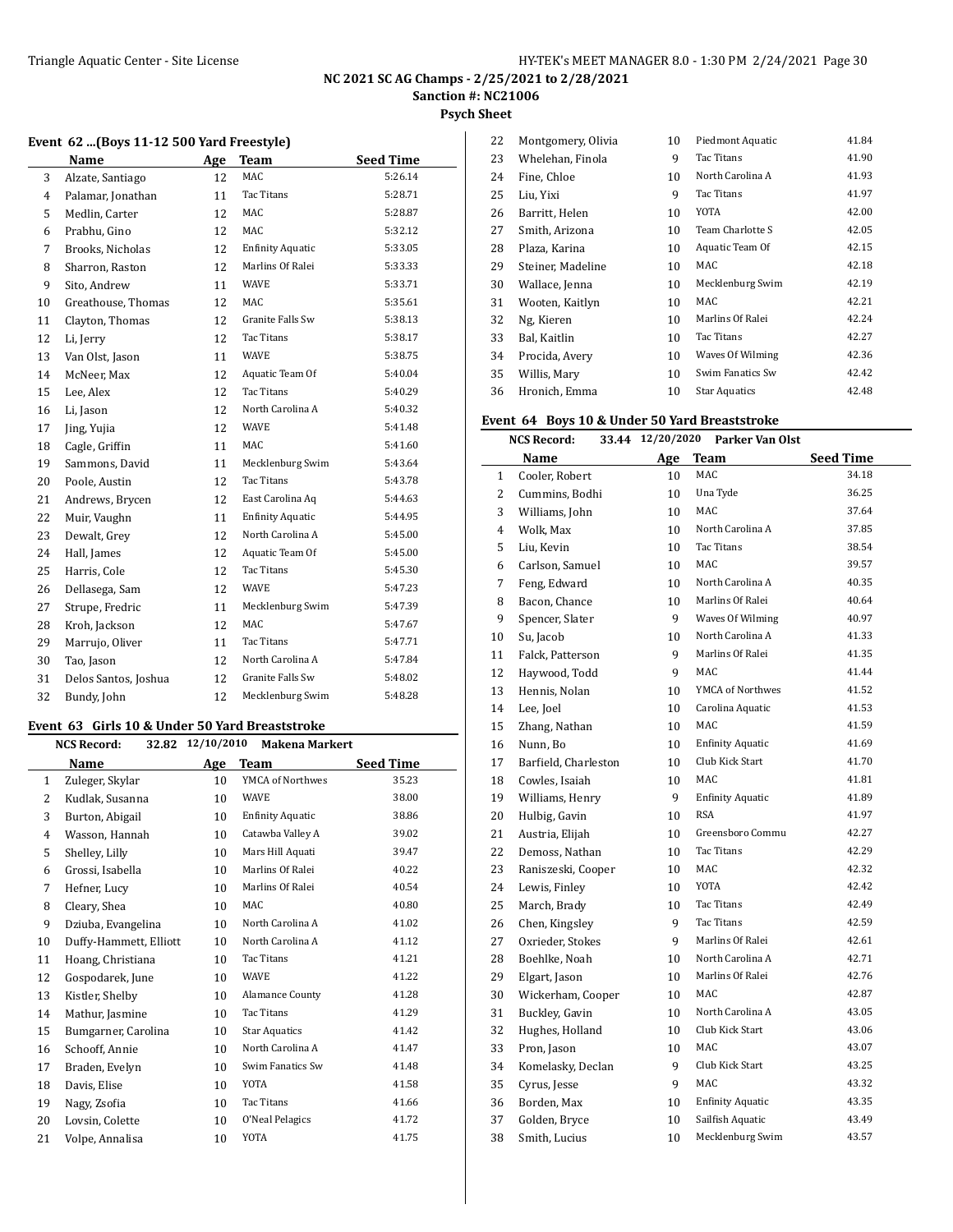#### **Psych Sheet**

#### **Event 65 Girls 10 & Under 100 Yard Freestyle**

|              | Event 65 Grills To & Onder Too raid ricestyle<br><b>NCS Record:</b> | 57.10 3/15/2007 | <b>Meaghan Raab</b>     |                  |
|--------------|---------------------------------------------------------------------|-----------------|-------------------------|------------------|
|              | Name                                                                |                 | Age Team                | <b>Seed Time</b> |
| $\mathbf{1}$ | Liu, Reina                                                          | 10              | Greensboro Commu        | 1:02.96          |
| 2            | Smith, Leah                                                         | 10              | <b>Tac Titans</b>       | 1:04.10          |
| 3            | Gilreath, Sallie                                                    | 10              | <b>RSA</b>              | 1:05.19          |
| 4            | Sankowski, Adele                                                    | 10              | Mecklenburg Swim        | 1:05.44          |
| 5            | Kudlak, Susanna                                                     | 10              | <b>WAVE</b>             | 1:05.63          |
| 6            | Plaza, Karina                                                       | 10              | Aquatic Team Of         | 1:05.80          |
| 7            | Buddin, Murray                                                      | 10              | <b>RSA</b>              | 1:06.15          |
| 8            | Gayle, Dakota                                                       | 10              | <b>MAC</b>              | 1:06.63          |
| 9            | Clayton, Natalie                                                    | 9               | Granite Falls Sw        | 1:06.63          |
| 10           | Wasson, Hannah                                                      | 10              | Catawba Valley A        | 1:06.72          |
| 11           | Braden, Evelyn                                                      | 10              | Swim Fanatics Sw        | 1:06.86          |
| 12           | Smith, Arizona                                                      | 10              | Team Charlotte S        | 1:06.91          |
| 13           | Schaper, Caroline                                                   | 10              | Carolina Aquatic        | 1:07.69          |
| 14           | Schooff, Annie                                                      | 10              | North Carolina A        | 1:08.03          |
| 15           | Maxwell, Harper                                                     | 10              | <b>YOTA</b>             | 1:08.04          |
| 16           | Grossi, Isabella                                                    | 10              | Marlins Of Ralei        | 1:08.05          |
| 17           | Hefner, Lucy                                                        | 10              | Marlins Of Ralei        | 1:08.12          |
| 18           | McFeaters, Brooklyn                                                 | 10              | RSA                     | 1:08.20          |
| 19           | Holmes, Melynn                                                      | 10              | YMCA of Northwes        | 1:08.35          |
| 20           | Ng, Kieren                                                          | 10              | Marlins Of Ralei        | 1:08.66          |
| 21           | Fleshman, Livia                                                     | 10              | Tac Titans              | 1:08.93          |
| 22           | Baker, Ava                                                          | 10              | MAC                     | 1:09.12          |
| 23           | Najera, Lindsay                                                     | 10              | High Point Swim         | 1:09.17          |
| 24           | Kistler, Shelby                                                     | 10              | <b>Alamance County</b>  | 1:09.18          |
| 25           | Greathouse, Erin                                                    | 10              | MAC                     | 1:09.27          |
| 26           | Wooten, Kaitlyn                                                     | 10              | MAC                     | 1:09.42          |
| 27           | Searight, Sloan                                                     | 10              | MAC                     | 1:09.70          |
| 28           | Stegman, Peyton                                                     | 10              | Brunswick Aquati        | 1:09.77          |
| 29           | Pirrello, Leah                                                      | 10              | Piedmont Aquatic        | 1:09.83          |
| 30           | Purcell, Elaina                                                     | 10              | Marlins Of Ralei        | 1:09.85          |
| 31           | Slavis, Amelia                                                      | 10              | <b>RSA</b>              | 1:09.95          |
| 32           | Berl, Elise                                                         | 10              | MAC                     | 1:09.97          |
| 33           | Burton, Abigail                                                     | 10              | <b>Enfinity Aquatic</b> | 1:09.97          |
| 34           | Gospodarek, June                                                    | 10              | <b>WAVE</b>             | 1:10.02          |
| 35           | Cleary, Shea                                                        | 10              | <b>MAC</b>              | 1:10.03          |
| 36           | Phillips, Ava                                                       | 9               | Granite Falls Sw        | 1:10.27          |
| 37           | Morea, Alexandria                                                   | 10              | Tac Titans              | 1:10.37          |
| 38           | Milheim, Anna                                                       | 10              | MAC                     | 1:10.44          |
| 39           | Weaver, Erin                                                        | 9               | Carolina Aquatic        | 1:10.46          |
| 40           | Liu, Yixi                                                           | 9               | Tac Titans              | 1:10.46          |
| 41           | Beaumont, Mcneil                                                    | 10              | <b>WAVE</b>             | 1:10.48          |

#### **Event 66 Boys 10 & Under 100 Yard Freestyle**

|   | <b>NCS Record:</b><br>56.77 | 3/20/2014 | <b>Baylor Nelson</b> |                  |
|---|-----------------------------|-----------|----------------------|------------------|
|   | Name                        | Age       | Team                 | <b>Seed Time</b> |
|   | Cummins, Bodhi              | 10        | Una Tyde             | 1:01.14          |
| 2 | Cooler, Robert              | 10        | MAC                  | 1:02.58          |
| 3 | Wolk, Max                   | 10        | North Carolina A     | 1:03.33          |
| 4 | Oxrieder, Stokes            | 9         | Marlins Of Ralei     | 1:03.98          |
| 5 | Simmons, Roman              | 10        | Greensboro Commu     | 1:04.82          |
| 6 | Williams, John              | 10        | MAC.                 | 1:05.29          |
|   | Chaires, Piers              | 10        | Club Kick Start      | 1:05.45          |
| 8 | Mayo, Horace                | 10        | Nsea Swim            | 1:05.86          |

| 9  | Peng, Alistair     | 10              | <b>Tac Titans</b>       | 1:05.96 |
|----|--------------------|-----------------|-------------------------|---------|
| 10 | Winardi. Caleb     | 10              | Mecklenburg Swim        | 1:06.37 |
| 11 | Slawinski, Jack    | 9               | Marlins Of Ralei        | 1:06.47 |
| 12 | Elgart, Jason      | 10              | Marlins Of Ralei        | 1:07.39 |
| 13 | Miller, Davis      | 10              | Marlins Of Ralei        | 1:07.50 |
| 14 | Cowles, Isaiah     | 10              | MAC                     | 1:07.59 |
| 15 | Raniszeski, Cooper | 10              | MAC                     | 1:08.02 |
| 16 | Su, Jacob          | 10              | North Carolina A        | 1:08.08 |
| 17 | Hensley, Jonathan  | 10 <sup>1</sup> | Greensboro Commu        | 1:08.12 |
| 18 | Spencer, Slater    | 9               | Waves Of Wilming        | 1:08.17 |
| 19 | Carlson, Samuel    | 10              | MAC                     | 1:08.56 |
| 20 | Haywood, Todd      | 9               | MAC                     | 1:08.73 |
| 21 | McCarthy, Connor   | 10              | MAC                     | 1:08.81 |
| 22 | Austria, Elijah    | 10              | Greensboro Commu        | 1:09.08 |
| 23 | Chudgar, Kavin     | 10 <sup>1</sup> | <b>WAVE</b>             | 1:09.15 |
| 24 | Williams, Henry    | 9               | <b>Enfinity Aquatic</b> | 1:09.31 |
| 25 | Hennis, Nolan      | 10              | YMCA of Northwes        | 1:09.43 |
| 26 | Golden, Bryce      | 10              | Sailfish Aquatic        | 1:09.47 |
| 27 | Garrett, Jackson   | 10              | YOTA                    | 1:09.87 |
| 28 | Galloway, Ryan     | 9               | <b>Enfinity Aquatic</b> | 1:10.23 |
| 29 | Harris, Anderson   | 10              | Team Charlotte S        | 1:10.33 |
| 30 | Wickerham, Cooper  | 10              | MAC                     | 1:10.39 |
| 31 | Marks, Bryce       | 10              | Marlins Of Ralei        | 1:10.46 |
| 32 | Nunn, Bo           | 10              | <b>Enfinity Aquatic</b> | 1:10.48 |
| 33 | Pron, Jason        | 10              | MAC                     | 1:10.80 |
| 34 | Demoss, Nathan     | 10              | Tac Titans              | 1:10.98 |
| 35 | Komelasky, Declan  | 9               | Club Kick Start         | 1:11.01 |
| 36 | Tyson, Miller      | 10              | East Carolina Aq        | 1:11.04 |
|    |                    |                 |                         |         |

#### **Event 67 Girls 10 & Under 200 Yard IM**

|              | <b>NCS Record:</b> | 2:19.54 3/15/2007 | <b>Meaghan Raab</b>     |                  |
|--------------|--------------------|-------------------|-------------------------|------------------|
|              | Name               | Age               | Team                    | <b>Seed Time</b> |
| $\mathbf{1}$ | Liu, Reina         | 10                | Greensboro Commu        | 2:34.03          |
| 2            | Hefner, Lucy       | 10                | Marlins Of Ralei        | 2:38.61          |
| 3            | Zuleger, Skylar    | 10                | YMCA of Northwes        | 2:38.72          |
| 4            | Smith, Arizona     | 10                | Team Charlotte S        | 2:43.87          |
| 5            | Smith, Leah        | 10                | <b>Tac Titans</b>       | 2:44.28          |
| 6            | Cleary, Shea       | 10                | MAC                     | 2:44.70          |
| 7            | Hoang, Christiana  | 10                | Tac Titans              | 2:44.86          |
| 8            | Burton, Abigail    | 10                | <b>Enfinity Aquatic</b> | 2:45.03          |
| 9            | Clayton, Natalie   | 9                 | Granite Falls Sw        | 2:45.91          |
| 10           | Gayle, Dakota      | 10                | MAC                     | 2:47.70          |
| 11           | Gilreath, Sallie   | 10                | <b>RSA</b>              | 2:48.14          |
| 12           | Milheim, Anna      | 10                | MAC                     | 2:48.38          |
| 13           | Phillips, Ava      | 9                 | Granite Falls Sw        | 2:48.46          |
| 14           | Kistler, Shelby    | 10                | Alamance County         | 2:48.59          |
| 15           | Grossi, Isabella   | 10                | Marlins Of Ralei        | 2:49.13          |
| 16           | Wooten, Kaitlyn    | 10                | MAC                     | 2:49.25          |
| 17           | Plaza, Karina      | 10                | Aquatic Team Of         | 2:49.30          |
| 18           | Volpe, Annalisa    | 10                | YOTA                    | 2:49.30          |
| 19           | Sankowski, Adele   | 10                | Mecklenburg Swim        | 2:49.40          |
| 20           | Baker, Ava         | 10                | MAC                     | 2:49.77          |
| 21           | Najera, Lindsay    | 10                | High Point Swim         | 2:49.92          |
| 22           | Wasson, Hannah     | 10                | Catawba Valley A        | 2:51.04          |
| 23           | Slavis, Amelia     | 10                | <b>RSA</b>              | 2:51.17          |
| 24           | Searight, Sloan    | 10                | <b>MAC</b>              | 2:51.32          |
| 25           | Berl. Elise        | 10                | MAC                     | 2:51.42          |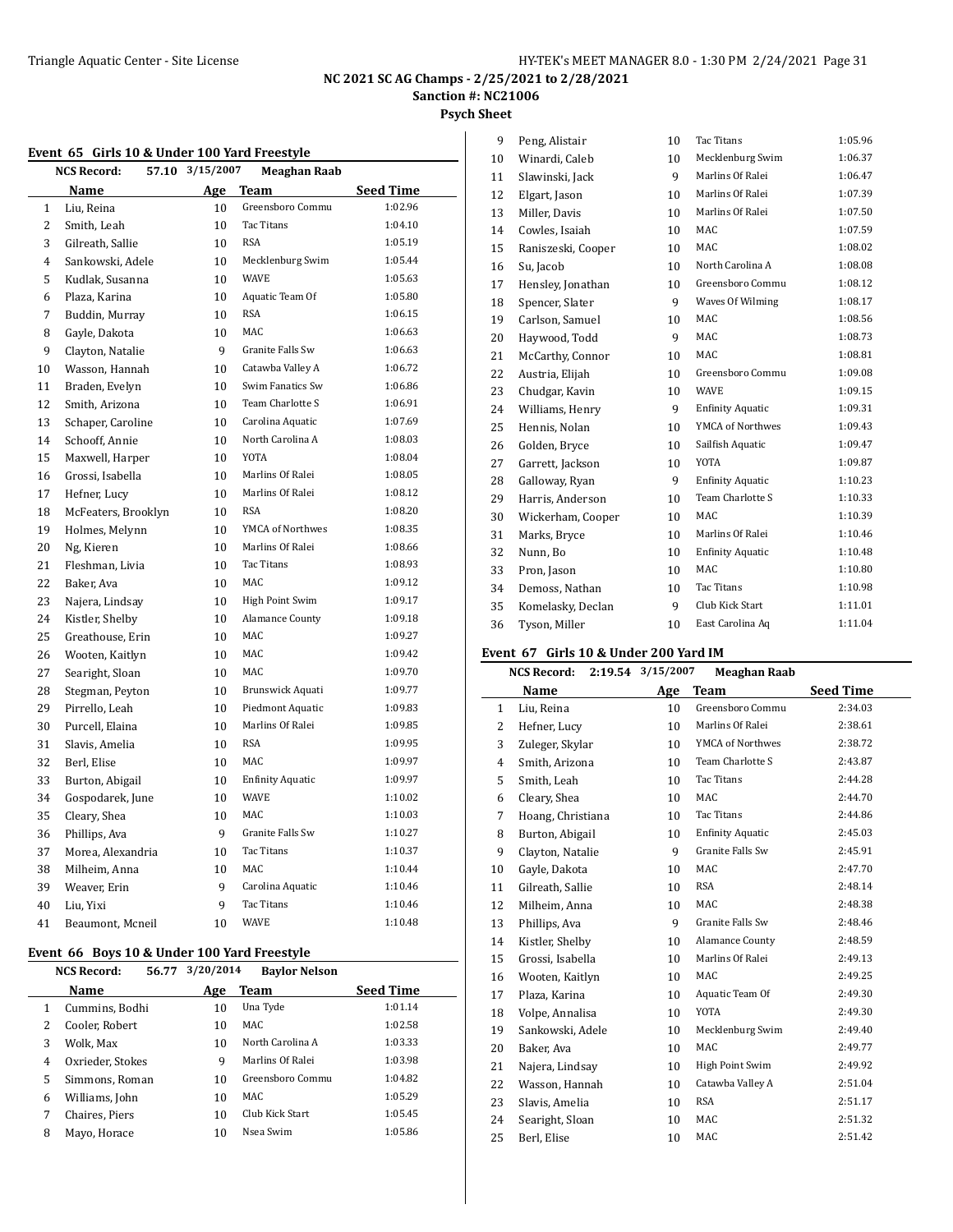**Psych Sheet**

J.

| Event 67  (Girls 10 & Under 200 Yard IM) |                                      |                 |                         |                  |  |
|------------------------------------------|--------------------------------------|-----------------|-------------------------|------------------|--|
|                                          | Name                                 | Age             | <b>Team</b>             | <b>Seed Time</b> |  |
| 26                                       | Schooff, Annie                       | 10              | North Carolina A        | 2:52.16          |  |
|                                          | Event 68 Boys 10 & Under 200 Yard IM |                 |                         |                  |  |
|                                          | NCS Record:<br>2:20.47               | 2/19/2009       | <b>Christian Lam</b>    |                  |  |
|                                          | Name                                 | Age             | <b>Team</b>             | <b>Seed Time</b> |  |
| $\mathbf{1}$                             | Cummins, Bodhi                       | 10              | Una Tyde                | 2:26.50          |  |
| 2                                        | Cooler, Robert                       | 10              | MAC                     | 2:32.80          |  |
| 3                                        | Hensley, Jonathan                    | 10              | Greensboro Commu        | 2:37.59          |  |
| 4                                        | Oxrieder, Stokes                     | 9               | Marlins Of Ralei        | 2:37.70          |  |
| 5                                        | Simmons, Roman                       | 10              | Greensboro Commu        | 2:39.51          |  |
| 6                                        | Liu, Kevin                           | 10              | Tac Titans              | 2:39.79          |  |
| 7                                        | Peng, Alistair                       | 10              | <b>Tac Titans</b>       | 2:40.67          |  |
| 8                                        | Williams, John                       | 10 <sup>1</sup> | <b>MAC</b>              | 2:42.13          |  |
| 9                                        | Carlson, Samuel                      | 10              | <b>MAC</b>              | 2:43.10          |  |
| 10                                       | Hennis, Nolan                        | 10              | YMCA of Northwes        | 2:43.43          |  |
| 11                                       | Mayo, Horace                         | 10              | Nsea Swim               | 2:43.77          |  |
| 12                                       | Bacon, Chance                        | 10              | Marlins Of Ralei        | 2:45.14          |  |
| 13                                       | Cowles, Isaiah                       | 10              | MAC                     | 2:45.90          |  |
| 14                                       | Su, Jacob                            | 10 <sup>1</sup> | North Carolina A        | 2:46.14          |  |
| 15                                       | Pron, Jason                          | 10 <sup>1</sup> | <b>MAC</b>              | 2:46.22          |  |
| 16                                       | Winardi, Caleb                       | 10              | Mecklenburg Swim        | 2:47.01          |  |
| 17                                       | Elgart, Jason                        | 10              | Marlins Of Ralei        | 2:47.15          |  |
| 18                                       | Haywood, Todd                        | 9               | MAC                     | 2:48.10          |  |
| 19                                       | Lee, Joel                            | 10              | Carolina Aquatic        | 2:49.15          |  |
| 20                                       | Chaires, Piers                       | 10              | Club Kick Start         | 2:49.77          |  |
| 21                                       | McCarthy, Connor                     | 10              | MAC                     | 2:50.26          |  |
| 22                                       | Wolk, Max                            | 10              | North Carolina A        | 2:51.00          |  |
| 23                                       | Williams, Henry                      | 9               | <b>Enfinity Aquatic</b> | 2:51.17          |  |
| 24                                       | Smith, Harrison                      | 10              | <b>MAC</b>              | 2:51.93          |  |
| 25                                       | Austria, Elijah                      | 10              | Greensboro Commu        | 2:52.47          |  |
| 26                                       | Wickerham, Cooper                    | 10              | <b>MAC</b>              | 2:53.02          |  |
| 27                                       | Chen, Kingsley                       | 9               | Tac Titans              | 2:53.20          |  |
| 28                                       | Boehlke, Noah                        | 10              | North Carolina A        | 2:54.12          |  |
| 29                                       | Miller, Davis                        | 10              | Marlins Of Ralei        | 2:54.71          |  |
| 30                                       | Rutledge, Chase                      | 9               | <b>MAC</b>              | 2:54.90          |  |

### **Event 69 Girls 10 & Under 50 Yard Backstroke**

|    | <b>NCS Record:</b><br>29.16 | 4/1/1998 | <b>Sarah Proctor</b> |                  |
|----|-----------------------------|----------|----------------------|------------------|
|    | Name                        | Age      | Team                 | <b>Seed Time</b> |
| 1  | Liu, Reina                  | 10       | Greensboro Commu     | 32.41            |
| 2  | Plaza, Karina               | 10       | Aquatic Team Of      | 32.97            |
| 3  | Smith, Leah                 | 10       | Tac Titans           | 33.02            |
| 4  | Greathouse, Erin            | 10       | MAC                  | 33.59            |
| 5  | Kudlak, Susanna             | 10       | WAVE                 | 34.18            |
| 6  | Zuleger, Skylar             | 10       | YMCA of Northwes     | 34.44            |
| 7  | Smith, Arizona              | 10       | Team Charlotte S     | 34.68            |
| 8  | Fink, Brittany              | 10       | Mecklenburg Swim     | 34.95            |
| 9  | Phillips, Ava               | 9        | Granite Falls Sw     | 35.26            |
| 10 | Schooff, Annie              | 10       | North Carolina A     | 35.42            |
| 11 | Milheim, Anna               | 10       | MAC                  | 35.56            |
| 12 | Braden, Evelyn              | 10       | Swim Fanatics Sw     | 35.68            |
| 13 | Slavis, Amelia              | 10       | <b>RSA</b>           | 35.70            |
| 14 | Steiner, Madeline           | 10       | MAC                  | 35.74            |
| 15 | Buddin, Murray              | 10       | RSA                  | 35.77            |
| 16 | Wooten, Kaitlyn             | 10       | MAC                  | 35.80            |
|    |                             |          |                      |                  |

| 17 | Hall, Rowan         | 10 | Queen City Dolph        | 35.80 |
|----|---------------------|----|-------------------------|-------|
| 18 | Sankowski, Adele    | 10 | Mecklenburg Swim        | 35.84 |
| 19 | Beaumont, Mcneil    | 10 | <b>WAVE</b>             | 36.05 |
| 20 | Gilreath, Sallie    | 10 | <b>RSA</b>              | 36.05 |
| 21 | Baker, Ava          | 10 | MAC                     | 36.10 |
| 22 | Grossi, Isabella    | 10 | Marlins Of Ralei        | 36.12 |
| 23 | Liu, Yixi           | 9  | Tac Titans              | 36.20 |
| 24 | Hoang, Christiana   | 10 | Tac Titans              | 36.40 |
| 25 | Morea, Alexandria   | 10 | Tac Titans              | 36.54 |
| 26 | Patrick, Jordan     | 10 | Mecklenburg Swim        | 36.57 |
| 27 | Gayle, Dakota       | 10 | MAC                     | 36.60 |
| 28 | Najera, Lindsay     | 10 | High Point Swim         | 36.62 |
| 29 | Butler, Emory       | 10 | YMCA of Northwes        | 36.63 |
| 30 | Holmes, Melynn      | 10 | YMCA of Northwes        | 36.69 |
| 31 | Pirrello, Leah      | 10 | Piedmont Aquatic        | 36.70 |
| 32 | Whelehan, Finola    | 9  | <b>Tac Titans</b>       | 36.74 |
| 33 | Berl, Elise         | 10 | <b>MAC</b>              | 36.75 |
| 34 | Hronich, Emma       | 10 | <b>Star Aquatics</b>    | 36.78 |
| 35 | Stegman, Peyton     | 10 | <b>Brunswick Aquati</b> | 36.78 |
| 36 | Powell, Catherine   | 10 | YOTA                    | 36.79 |
| 37 | Volpe, Annalisa     | 10 | YOTA                    | 36.79 |
| 38 | Willis, Mary        | 10 | Swim Fanatics Sw        | 36.82 |
| 39 | Burton, Abigail     | 10 | <b>Enfinity Aquatic</b> | 36.82 |
| 40 | Gutierrez, Rosario  | 10 | YOTA                    | 36.82 |
| 41 | Marino, Ava         | 10 | MAC                     | 36.84 |
| 42 | Searight, Sloan     | 10 | MAC                     | 36.87 |
| 43 | Ng, Kieren          | 10 | Marlins Of Ralei        | 36.89 |
| 44 | McIntyre, Elizabeth | 10 | Aquatic Team Of         | 36.91 |
| 45 | Clayton, Natalie    | 9  | Granite Falls Sw        | 36.92 |
| 46 | Nevins, Campbell    | 10 | MAC                     | 36.97 |
| 47 | Ritchey, Jocelyn    | 9  | Carolina Aquatic        | 36.97 |
| 48 | Weaver, Erin        | 9  | Carolina Aquatic        | 36.98 |
| 49 | Holloway, Brynn     | 10 | <b>RSA</b>              | 37.00 |
| 50 | McFeaters, Brooklyn | 10 | <b>RSA</b>              | 37.08 |
| 51 | Brown, Lucinda      | 10 | MAC                     | 37.09 |
|    |                     |    |                         |       |

## **Event 70 Boys 10 & Under 50 Yard Backstroke**

| 29.49<br><b>NCS Record:</b> |                    | 4/1/1999 | <b>Robert Padgett</b>   |                  |
|-----------------------------|--------------------|----------|-------------------------|------------------|
|                             | Name               | Age      | Team                    | <b>Seed Time</b> |
| $\mathbf{1}$                | Cummins, Bodhi     | 10       | Una Tyde                | 32.06            |
| 2                           | Peng, Alistair     | 10       | Tac Titans              | 32.07            |
| 3                           | Mayo, Horace       | 10       | Nsea Swim               | 32.51            |
| 4                           | Raniszeski, Cooper | 10       | MAC                     | 32.92            |
| 5                           | Hensley, Jonathan  | 10       | Greensboro Commu        | 34.11            |
| 6                           | McCarthy, Connor   | 10       | MAC                     | 34.31            |
| 7                           | Winardi, Caleb     | 10       | Mecklenburg Swim        | 34.36            |
| 8                           | Haywood, Todd      | 9        | MAC                     | 34.59            |
| 9                           | Liu, Kevin         | 10       | Tac Titans              | 35.11            |
| 10                          | Lee, Joel          | 10       | Carolina Aquatic        | 35.26            |
| 11                          | Chaires, Piers     | 10       | Club Kick Start         | 35.29            |
| 12                          | Golden, Bryce      | 10       | Sailfish Aquatic        | 35.33            |
| 13                          | Nunn, Bo           | 10       | <b>Enfinity Aquatic</b> | 35.35            |
| 14                          | Marks, Bryce       | 10       | Marlins Of Ralei        | 35.46            |
| 15                          | Williams, Jackson  | 10       | Sailfish Aquatic        | 35.68            |
| 16                          | Spencer, Slater    | 9        | Waves Of Wilming        | 35.77            |
| 17                          | March, Brady       | 10       | Tac Titans              | 36.00            |
| 18                          | Oxrieder, Stokes   | 9        | Marlins Of Ralei        | 36.02            |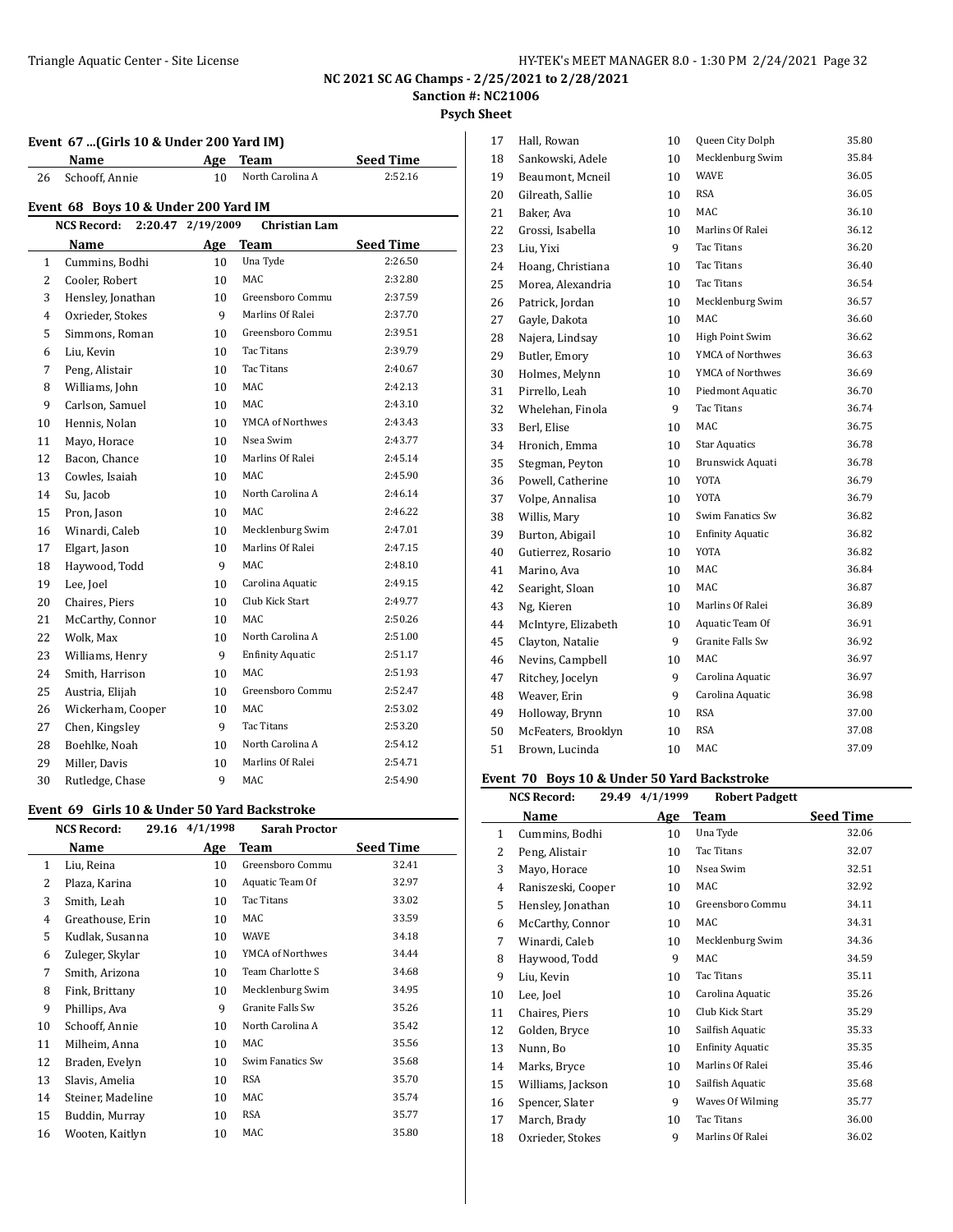**NC 2021 SC AG Champs - 2/25/2021 to 2/28/2021**

**Sanction #: NC21006**

**Psych Sheet**

# **Event 70 ...(Boys 10 & Under 50 Yard Backstroke)**

|    | Name              | Age | <b>Team</b>             | <b>Seed Time</b> |
|----|-------------------|-----|-------------------------|------------------|
| 19 | Pron, Jason       | 10  | MAC                     | 36.08            |
| 20 | Smith, Harrison   | 10  | MAC                     | 36.51            |
| 21 | Demoss, Nathan    | 10  | Tac Titans              | 36.55            |
| 22 | Tseng, Raymond    | 9   | Marlins Of Ralei        | 36.62            |
| 23 | Bacon, Chance     | 10  | Marlins Of Ralei        | 36.68            |
| 24 | Aris, Adam        | 10  | MAC                     | 36.71            |
| 25 | Chudgar, Kavin    | 10  | WAVE                    | 36.77            |
| 26 | Galloway, Ryan    | 9   | <b>Enfinity Aquatic</b> | 36.78            |
| 27 | Miller, Davis     | 10  | Marlins Of Ralei        | 36.79            |
| 28 | Hennis, Nolan     | 10  | YMCA of Northwes        | 36.84            |
| 29 | Garrett, Jackson  | 10  | YOTA                    | 36.88            |
| 30 | Tate, Hawken      | 9   | <b>Enfinity Aquatic</b> | 36.93            |
| 31 | Palamar, Benjamin | 9   | Tac Titans              | 36.94            |
| 32 | Chen, Kingsley    | 9   | Tac Titans              | 37.04            |
| 33 | Wickerham, Cooper | 10  | MAC                     | 37.19            |

#### **Event 71 Girls 10 & Under 50 Yard Butterfly**

| <b>NCS Record:</b><br>28.15 |                     | 3/13/2015 | <b>Claire Curzan</b> |                  |
|-----------------------------|---------------------|-----------|----------------------|------------------|
|                             | Name                |           | Age Team             | <b>Seed Time</b> |
| 1                           | Liu, Reina          | 10        | Greensboro Commu     | 31.68            |
| $\overline{c}$              | Kudlak, Susanna     | 10        | <b>WAVE</b>          | 31.77            |
| 3                           | Smith, Leah         | 10        | Tac Titans           | 32.56            |
| $\overline{4}$              | Zuleger, Skylar     | 10        | YMCA of Northwes     | 32.91            |
| 5                           | Wasson, Hannah      | 10        | Catawba Valley A     | 33.23            |
| 6                           | Smith, Arizona      | 10        | Team Charlotte S     | 33.25            |
| $\overline{7}$              | Gilreath, Sallie    | 10        | <b>RSA</b>           | 33.44            |
| 8                           | Schooff, Annie      | 10        | North Carolina A     | 33.51            |
| 9                           | Baker, Ava          | 10        | MAC                  | 33.99            |
| 10                          | Grossi, Isabella    | 10        | Marlins Of Ralei     | 34.01            |
| 11                          | Gayle, Dakota       | 10        | MAC                  | 34.16            |
| 12                          | Hefner, Lucy        | 10        | Marlins Of Ralei     | 34.23            |
| 13                          | Slavis, Amelia      | 10        | <b>RSA</b>           | 34.27            |
| 14                          | Volpe, Annalisa     | 10        | YOTA                 | 34.28            |
| 15                          | Greathouse, Erin    | 10        | <b>MAC</b>           | 34.41            |
| 16                          | Phillips, Ava       | 9         | Granite Falls Sw     | 34.49            |
| 17                          | Stegman, Peyton     | 10        | Brunswick Aquati     | 34.61            |
| 18                          | Searight, Sloan     | 10        | MAC                  | 34.75            |
| 19                          | Clayton, Natalie    | 9         | Granite Falls Sw     | 34.87            |
| 20                          | Cleary, Shea        | 10        | MAC                  | 34.90            |
| 21                          | Wooten, Kaitlyn     | 10        | MAC                  | 34.94            |
| 22                          | Rozman, Mia         | 10        | New South Swimmi     | 34.97            |
| 23                          | Fleshman, Livia     | 10        | Tac Titans           | 35.00            |
| 24                          | Gospodarek, June    | 10        | <b>WAVE</b>          | 35.04            |
| 25                          | Holmes, Kylie Grace | 9         | Swim Fanatics Sw     | 35.06            |
| 26                          | Goforth, Molly      | 10        | YMCA of Western      | 35.24            |
| 27                          | Marino, Ava         | 10        | MAC                  | 35.31            |
| 28                          | Sankowski, Adele    | 10        | Mecklenburg Swim     | 35.32            |
| 29                          | Hoang, Christiana   | 10        | Tac Titans           | 35.32            |
| 30                          | Davis, Elise        | 10        | YOTA                 | 35.38            |
| 31                          | Mathur, Jasmine     | 10        | Tac Titans           | 35.39            |
| 32                          | Najera, Lindsay     | 10        | High Point Swim      | 35.41            |
| 33                          | Buddin, Murray      | 10        | <b>RSA</b>           | 35.58            |
|                             |                     |           |                      |                  |

## **Event 72 Boys 10 & Under 50 Yard Butterfly**

|              | 27.30 3/20/2014<br>NCS Record: |     | <b>Baylor Nelson</b>    |           |
|--------------|--------------------------------|-----|-------------------------|-----------|
|              | Name                           | Age | Team                    | Seed Time |
| $\mathbf{1}$ | Mayo, Horace                   | 10  | Nsea Swim               | 31.37     |
| 2            | Winardi, Caleb                 | 10  | Mecklenburg Swim        | 31.52     |
| 3            | Liu, Kevin                     | 10  | <b>Tac Titans</b>       | 31.55     |
| 4            | Cooler, Robert                 | 10  | <b>MAC</b>              | 31.61     |
| 5            | Cowles, Isaiah                 | 10  | MAC                     | 31.70     |
| 6            | Williams, John                 | 10  | MAC                     | 31.85     |
| 7            | McCarthy, Connor               | 10  | MAC                     | 32.29     |
| 8            | Raniszeski, Cooper             | 10  | MAC.                    | 32.29     |
| 9            | Slawinski, Jack                | 9   | Marlins Of Ralei        | 32.60     |
| 10           | Wolk, Max                      | 10  | North Carolina A        | 32.71     |
| 11           | Oxrieder, Stokes               | 9   | Marlins Of Ralei        | 32.75     |
| 12           | Hensley, Jonathan              | 10  | Greensboro Commu        | 33.17     |
| 13           | Miller, Davis                  | 10  | Marlins Of Ralei        | 33.54     |
| 14           | Peng, Alistair                 | 10  | <b>Tac Titans</b>       | 33.60     |
| 15           | Carlson, Samuel                | 10  | <b>MAC</b>              | 33.91     |
| 16           | Austria, Elijah                | 10  | Greensboro Commu        | 33.98     |
| 17           | Marks, Bryce                   | 10  | Marlins Of Ralei        | 34.20     |
| 18           | Williams, Henry                | 9   | <b>Enfinity Aquatic</b> | 34.29     |
| 19           | Bacon, Chance                  | 10  | Marlins Of Ralei        | 34.32     |
| 20           | Lee, Joel                      | 10  | Carolina Aquatic        | 34.39     |
| 21           | Chaires, Piers                 | 10  | Club Kick Start         | 34.58     |
| 22           | Spencer, Slater                | 9   | Waves Of Wilming        | 34.94     |
| 23           | McGuire, Kyle                  | 10  | Tac Titans              | 35.20     |
| 24           | Smith, Harrison                | 10  | MAC.                    | 35.26     |
| 25           | Harris, Anderson               | 10  | Team Charlotte S        | 35.53     |
| 26           | Schiffern, Logan               | 10  | MAC                     | 35.56     |
| 27           | Elgart, Jason                  | 10  | Marlins Of Ralei        | 35.61     |
| 28           | Buttrick, Brian                | 10  | Sharks Aquatic C        | 35.63     |
| 29           | Wilkinson, Ian                 | 8   | Smoky Mountain A        | 35.65     |
| 30           | Su, Jacob                      | 10  | North Carolina A        | 35.65     |
| 31           | Komelasky, Declan              | 9   | Club Kick Start         | 35.71     |
| 32           | Hennis, Nolan                  | 10  | YMCA of Northwes        | 35.86     |
| 33           | Wickerham, Cooper              | 10  | MAC                     | 36.02     |
| 34           | Cooler, Banks                  | 8   | <b>MAC</b>              | 36.04     |
| 35           | Chen, Kingsley                 | 9   | <b>Tac Titans</b>       | 36.09     |
| 36           | Ivory, Gavin                   | 10  | <b>YOTA</b>             | 36.11     |
| 37           | Atwater, Torben                | 9   | Granite Falls Sw        | 36.12     |
| 38           | March, Brady                   | 10  | <b>Tac Titans</b>       | 36.17     |
| 39           | Beale, Logan                   | 10  | <b>MAC</b>              | 36.40     |
| 40           | Xing, William                  | 10  | North Carolina A        | 36.46     |
| 41           | Cyrus, Jesse                   | 9   | MAC                     | 36.50     |
| 42           | Rutledge, Chase                | 9   | <b>MAC</b>              | 36.53     |

#### **Event 73 Girls 10 & Under 100 Yard Breaststroke**

|   | <b>NCS Record:</b>     | 1:12.43 12/10/2010 | <b>Makena Markert</b>   |                  |
|---|------------------------|--------------------|-------------------------|------------------|
|   | Name                   | Age                | Team                    | <b>Seed Time</b> |
|   | Zuleger, Skylar        | 10                 | YMCA of Northwes        | 1:18.88          |
| 2 | Liu, Reina             | 10                 | Greensboro Commu        | 1:21.60          |
| 3 | Kudlak, Susanna        | 10                 | <b>WAVE</b>             | 1:22.67          |
| 4 | Burton, Abigail        | 10                 | <b>Enfinity Aquatic</b> | 1:23.33          |
| 5 | Duffy-Hammett, Elliott | 10                 | North Carolina A        | 1:27.65          |
| 6 | Liu, Yixi              | 9                  | Tac Titans              | 1:28.70          |
|   | Shelley, Lilly         | 10                 | Mars Hill Aquati        | 1:28.71          |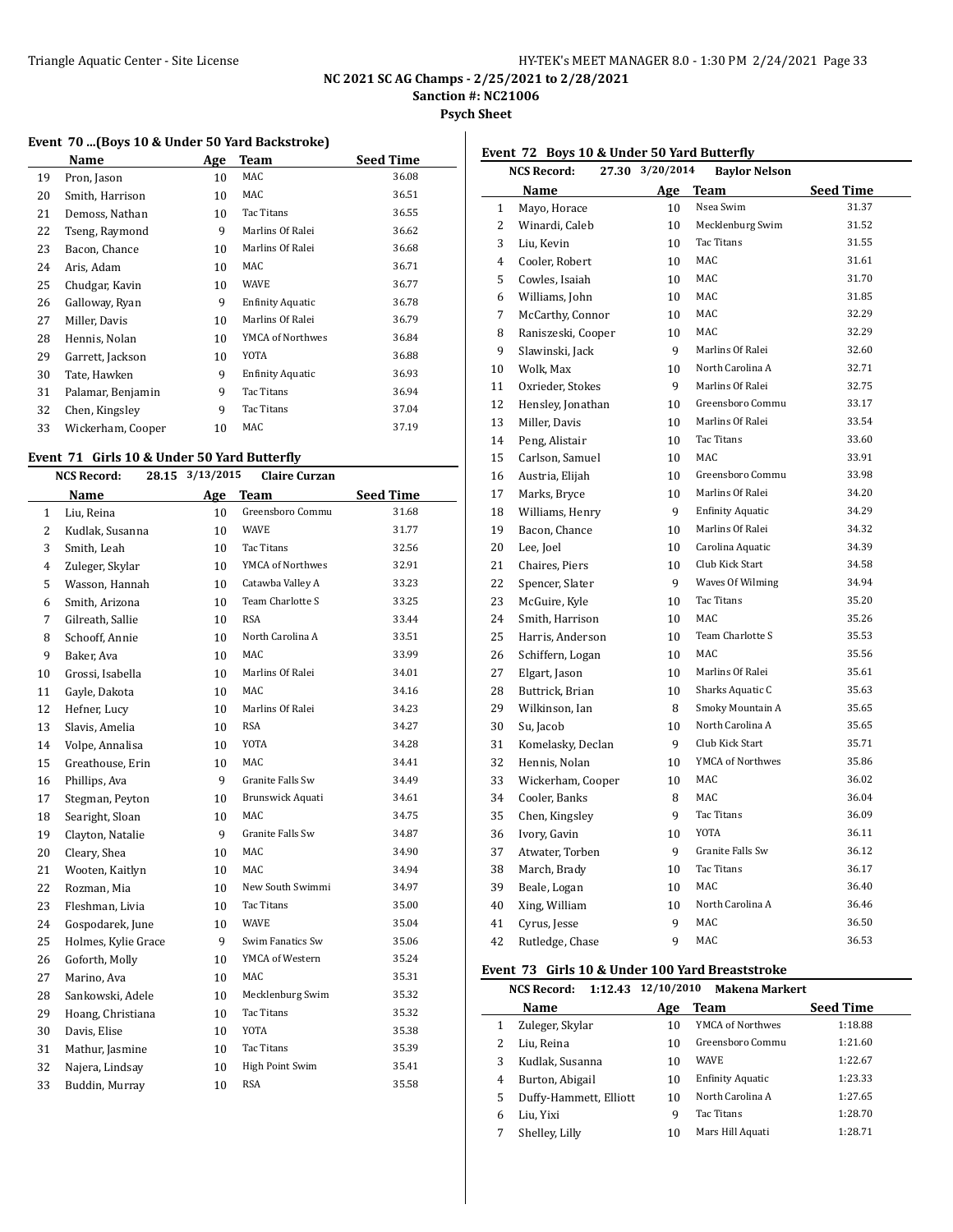**Psych Sheet**

#### **Event 73 ...(Girls 10 & Under 100 Yard Breaststroke)**

|    | Name                    | Age | Team                 | <b>Seed Time</b> |
|----|-------------------------|-----|----------------------|------------------|
| 8  | Wasson, Hannah          | 10  | Catawba Valley A     | 1:29.14          |
| 9  | Hefner, Lucy            | 10  | Marlins Of Ralei     | 1:29.37          |
| 10 | Willis, Mary            | 10  | Swim Fanatics Sw     | 1:29.71          |
| 11 | Cleary, Shea            | 10  | <b>MAC</b>           | 1:30.37          |
| 12 | Davis, Elise            | 10  | <b>YOTA</b>          | 1:30.59          |
| 13 | Dziuba, Evangelina      | 10  | North Carolina A     | 1:30.88          |
| 14 | Grossi, Isabella        | 10  | Marlins Of Ralei     | 1:31.05          |
| 15 | Plaza, Karina           | 10  | Aquatic Team Of      | 1:31.09          |
| 16 | Marino, Ava             | 10  | MAC                  | 1:31.19          |
| 17 | Milheim, Anna           | 10  | <b>MAC</b>           | 1:31.25          |
| 18 | Kistler, Shelby         | 10  | Alamance County      | 1:31.37          |
| 19 | Montgomery, Olivia      | 10  | Piedmont Aquatic     | 1:31.47          |
| 20 | Wallace, Jenna          | 10  | Mecklenburg Swim     | 1:32.25          |
| 21 | Bal, Kaitlin            | 10  | <b>Tac Titans</b>    | 1:32.26          |
| 22 | Hollingsworth, Makenzie | 10  | Sharks Aquatic C     | 1:32.30          |
| 23 | Hoang, Christiana       | 10  | <b>Tac Titans</b>    | 1:32.38          |
| 24 | Fine, Chloe             | 10  | North Carolina A     | 1:32.64          |
| 25 | Bumgarner, Carolina     | 10  | <b>Star Aquatics</b> | 1:32.67          |
| 26 | Braden, Evelyn          | 10  | Swim Fanatics Sw     | 1:32.94          |
| 27 | Steiner, Madeline       | 10  | <b>MAC</b>           | 1:33.06          |
| 28 | Wehe, Eden              | 10  | Greensboro Commu     | 1:33.26          |
| 29 | Stegman, Peyton         | 10  | Brunswick Aquati     | 1:33.30          |
| 30 | Procida, Avery          | 10  | Waves Of Wilming     | 1:33.31          |

### **Event 74 Boys 10 & Under 100 Yard Breaststroke**

|              | <b>NCS Record:</b><br>1:11.98 |     |                         |                  |
|--------------|-------------------------------|-----|-------------------------|------------------|
|              | Name                          | Age | <b>Team</b>             | <b>Seed Time</b> |
| $\mathbf{1}$ | Cooler, Robert                | 10  | <b>MAC</b>              | 1:16.62          |
| 2            | Cummins, Bodhi                | 10  | Una Tyde                | 1:18.10          |
| 3            | Liu, Kevin                    | 10  | <b>Tac Titans</b>       | 1:25.13          |
| 4            | Williams, John                | 10  | MAC                     | 1:25.47          |
| 5            | Hensley, Jonathan             | 10  | Greensboro Commu        | 1:25.66          |
| 6            | Carlson, Samuel               | 10  | MAC                     | 1:27.49          |
| 7            | Wolk, Max                     | 10  | North Carolina A        | 1:28.20          |
| 8            | Falck, Patterson              | 9   | Marlins Of Ralei        | 1:28.83          |
| 9            | Feng, Edward                  | 10  | North Carolina A        | 1:29.49          |
| 10           | Su, Jacob                     | 10  | North Carolina A        | 1:29.49          |
| 11           | Zhang, Nathan                 | 10  | <b>MAC</b>              | 1:30.10          |
| 12           | Simmons, Roman                | 10  | Greensboro Commu        | 1:30.86          |
| 13           | Nunn, Bo                      | 10  | <b>Enfinity Aquatic</b> | 1:31.57          |
| 14           | Hulbig, Gavin                 | 10  | <b>RSA</b>              | 1:31.67          |
| 15           | Cowles, Isaiah                | 10  | MAC                     | 1:31.79          |
| 16           | Demoss, Nathan                | 10  | Tac Titans              | 1:31.88          |
| 17           | Pron, Jason                   | 10  | MAC                     | 1:32.16          |
| 18           | Haywood, Todd                 | 9   | MAC                     | 1:32.19          |
| 19           | Komelasky, Declan             | 9   | Club Kick Start         | 1:32.52          |
| 20           | Aris, Adam                    | 10  | MAC                     | 1:32.91          |
| 21           | Wickerham, Cooper             | 10  | MAC                     | 1:33.00          |
| 22           | Lewis, Finley                 | 10  | <b>YOTA</b>             | 1:33.08          |
| 23           | Elgart, Jason                 | 10  | Marlins Of Ralei        | 1:33.09          |
| 24           | Barfield, Charleston          | 10  | Club Kick Start         | 1:33.88          |
| 25           | Raniszeski, Cooper            | 10  | MAC                     | 1:33.89          |
| 26           | Borden, Max                   | 10  | <b>Enfinity Aquatic</b> | 1:34.12          |
| 27           | McCarthy, Connor              | 10  | MAC                     | 1:34.19          |
| 28           | Degner, Grant                 | 9   | MAC                     | 1:34.26          |
|              |                               |     |                         |                  |

| 29 | Golden, Bryce   | 10 | Sailfish Aquatic  | 1:34.58 |
|----|-----------------|----|-------------------|---------|
| 30 | Boehlke, Noah   | 10 | North Carolina A  | 1:34.61 |
| 31 | Cyrus, Jesse    | 9  | MAC               | 1:35.06 |
| 32 | Bacon, Chance   | 10 | Marlins Of Ralei  | 1:35.12 |
| 33 | Zhou-He, Steven | 9  | <b>Tac Titans</b> | 1:35.34 |
| 34 | Smith, Lucius   | 10 | Mecklenburg Swim  | 1:35.35 |
| 35 | Buckley, Gavin  | 10 | North Carolina A  | 1:35.44 |
| 36 | March, Brady    | 10 | <b>Tac Titans</b> | 1:35.52 |
| 37 | Chen, Kingsley  | 9  | Tac Titans        | 1:35.73 |
| 38 | Dexter, Noah    | 10 | YMCA of Northwes  | 1:35.77 |
|    |                 |    |                   |         |

# **Event 75 Girls 10 & Under 200 Yard Freestyle**

|                | <b>NCS Record:</b> | 2:04.14 | 12/15/2018      | Kalle Rendon            |                  |
|----------------|--------------------|---------|-----------------|-------------------------|------------------|
|                | Name               |         | Age             | Team                    | <b>Seed Time</b> |
| $\mathbf{1}$   | Kudlak, Susanna    |         | 10              | <b>WAVE</b>             | 2:19.36          |
| 2              | Smith, Arizona     |         | 10              | Team Charlotte S        | 2:24.25          |
| 3              | Sankowski, Adele   |         | 10              | Mecklenburg Swim        | 2:24.73          |
| $\overline{4}$ | Najera, Lindsay    |         | 10              | High Point Swim         | 2:25.04          |
| 5              | Plaza, Karina      |         | 10              | Aquatic Team Of         | 2:25.74          |
| 6              | Smith, Leah        |         | 10              | <b>Tac Titans</b>       | 2:26.06          |
| 7              | Hefner, Lucy       |         | 10 <sup>1</sup> | Marlins Of Ralei        | 2:26.72          |
| 8              | Maxwell, Harper    |         | 10              | YOTA                    | 2:28.28          |
| 9              | Ng, Kieren         |         | 10              | Marlins Of Ralei        | 2:28.38          |
| 10             | Berl, Elise        |         | 10              | <b>MAC</b>              | 2:29.75          |
| 11             | Stegman, Peyton    |         | 10              | <b>Brunswick Aquati</b> | 2:29.87          |
| 12             | Kistler, Shelby    |         | 10              | Alamance County         | 2:29.98          |
| 13             | Gilreath, Sallie   |         | 10              | <b>RSA</b>              | 2:30.24          |
| 14             | Buddin, Murray     |         | 10              | <b>RSA</b>              | 2:30.68          |
| 15             | Hoang, Christiana  |         | 10              | <b>Tac Titans</b>       | 2:30.76          |
| 16             | Schooff, Annie     |         | 10              | North Carolina A        | 2:30.81          |
| 17             | Phillips, Ava      |         | 9               | Granite Falls Sw        | 2:30.96          |
| 18             | Purcell, Elaina    |         | 10              | Marlins Of Ralei        | 2:30.97          |
| 19             | Beaumont, Mcneil   |         | 10              | <b>WAVE</b>             | 2:31.28          |
| 20             | Grossi, Isabella   |         | 10              | Marlins Of Ralei        | 2:31.66          |
| 21             | Greathouse, Erin   |         | 10              | MAC                     | 2:31.84          |
| 22             | Burton, Abigail    |         | 10              | <b>Enfinity Aquatic</b> | 2:31.95          |
| 23             | Searight, Sloan    |         | 10              | MAC                     | 2:32.16          |
| 24             | Goins, Charlotte   |         | 10              | <b>WAVE</b>             | 2:32.35          |
| 25             | Clayton, Natalie   |         | 9               | Granite Falls Sw        | 2:32.38          |
| 26             | Fleshman, Livia    |         | 10              | Tac Titans              | 2:32.59          |
| 27             | Holmes, Melynn     |         | 10              | YMCA of Northwes        | 2:32.61          |
| 28             | Milheim, Anna      |         | 10              | MAC                     | 2:32.95          |
| 29             | Volpe, Annalisa    |         | 10              | <b>YOTA</b>             | 2:32.99          |
| 30             | Cleary, Shea       |         | 10              | MAC                     | 2:33.09          |
| 31             | Wooten, Kaitlyn    |         | 10              | MAC                     | 2:33.17          |
| 32             | Slavis, Amelia     |         | 10              | <b>RSA</b>              | 2:33.18          |
| 33             | Whelehan, Finola   |         | 9               | <b>Tac Titans</b>       | 2:33.42          |
| 34             | Pirrello, Leah     |         | 10              | Piedmont Aquatic        | 2:33.54          |
| 35             | Morea, Alexandria  |         | 10              | Tac Titans              | 2:33.57          |
| 36             | Wasson, Hannah     |         | 10              | Catawba Valley A        | 2:33.59          |
| 37             | Gospodarek, June   |         | 10              | <b>WAVE</b>             | 2:33.73          |
| 38             | Gayle, Dakota      |         | 10              | <b>MAC</b>              | 2:33.80          |

# **Event 76 Boys 10 & Under 200 Yard Freestyle**

| NCS Record: 2:03.14 4/1/1979 |    | <b>Melvin Stewart</b> |                  |
|------------------------------|----|-----------------------|------------------|
| <b>Name</b>                  |    | Age Team              | <b>Seed Time</b> |
| Cummins, Bodhi               | 10 | Una Tyde              | 2:09.29          |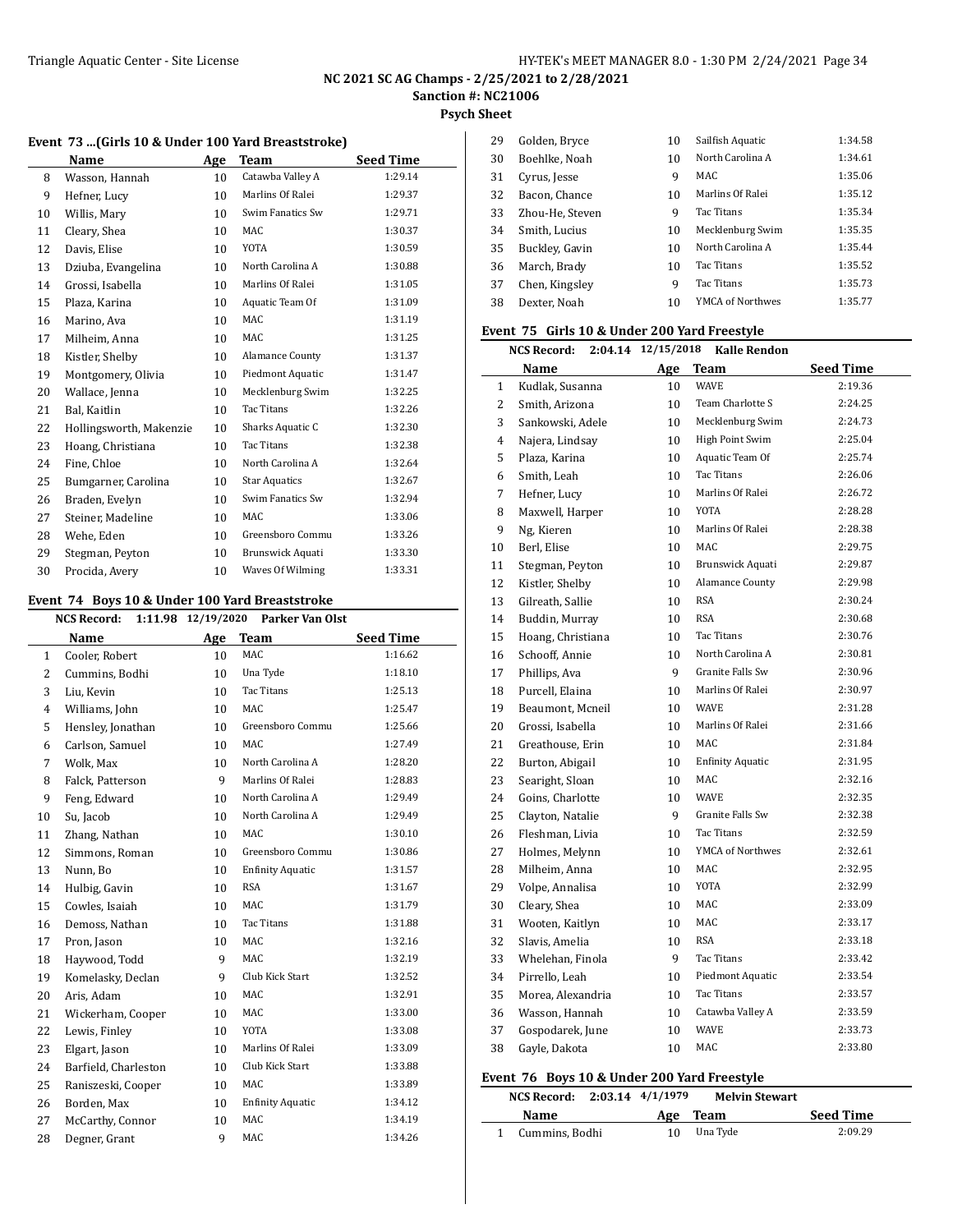L

## **NC 2021 SC AG Champs - 2/25/2021 to 2/28/2021 Sanction #: NC21006**

**Psych Sheet**

|  |  |  |  |  |  |  |  | Event 76 (Boys 10 & Under 200 Yard Freestyle) |  |  |
|--|--|--|--|--|--|--|--|-----------------------------------------------|--|--|
|--|--|--|--|--|--|--|--|-----------------------------------------------|--|--|

|                | Name              | Age             | <b>Team</b>             | <b>Seed Time</b> |
|----------------|-------------------|-----------------|-------------------------|------------------|
| $\overline{2}$ | Slawinski, Jack   | 9               | Marlins Of Ralei        | 2:18.49          |
| 3              | Peng, Alistair    | 10 <sup>1</sup> | <b>Tac Titans</b>       | 2:18.93          |
| 4              | Simmons, Roman    | 10              | Greensboro Commu        | 2:19.10          |
| 5              | Oxrieder, Stokes  | 9               | Marlins Of Ralei        | 2:19.57          |
| 6              | Cooler, Robert    | 10              | <b>MAC</b>              | 2:21.89          |
| 7              | Chaires, Piers    | 10              | Club Kick Start         | 2:22.29          |
| 8              | Austria, Elijah   | 10              | Greensboro Commu        | 2:25.00          |
| 9              | Mayo, Horace      | 10 <sup>1</sup> | Nsea Swim               | 2:25.15          |
| 10             | Hennis, Nolan     | 10              | YMCA of Northwes        | 2:25.83          |
| 11             | Elgart, Jason     | 10              | Marlins Of Ralei        | 2:26.22          |
| 12             | Su, Jacob         | 10 <sup>1</sup> | North Carolina A        | 2:26.72          |
| 13             | Winardi, Caleb    | 10              | Mecklenburg Swim        | 2:26.81          |
| 14             | Haywood, Todd     | 9               | MAC                     | 2:26.85          |
| 15             | Williams, John    | 10              | <b>MAC</b>              | 2:26.85          |
| 16             | Wolk, Max         | 10              | North Carolina A        | 2:27.39          |
| 17             | Pron, Jason       | 10 <sup>1</sup> | <b>MAC</b>              | 2:28.16          |
| 18             | Spencer, Slater   | 9               | Waves Of Wilming        | 2:29.50          |
| 19             | Williams, Henry   | 9               | <b>Enfinity Aquatic</b> | 2:30.20          |
| 20             | Cowles, Isaiah    | 10              | <b>MAC</b>              | 2:30.32          |
| 21             | Harris, Anderson  | 10              | Team Charlotte S        | 2:30.40          |
| 22             | Lee, Joel         | 10              | Carolina Aquatic        | 2:30.97          |
| 23             | Carlson, Samuel   | 10              | <b>MAC</b>              | 2:31.12          |
| 24             | Marks, Bryce      | 10 <sup>1</sup> | Marlins Of Ralei        | 2:32.44          |
| 25             | Bacon, Chance     | 10              | Marlins Of Ralei        | 2:33.21          |
| 26             | Chudgar, Kavin    | 10              | <b>WAVE</b>             | 2:33.38          |
| 27             | Miller, Davis     | 10              | Marlins Of Ralei        | 2:33.47          |
| 28             | Hummel, Alexander | 10              | <b>YOTA</b>             | 2:33.50          |

#### **Event 77 Girls 10 & Under 50 Yard Freestyle**

|                | <b>NCS Record:</b>  | 26.09 12/15/2018 | <b>Kalle Rendon</b>     |                  |
|----------------|---------------------|------------------|-------------------------|------------------|
|                | Name                | Age              | <b>Team</b>             | <b>Seed Time</b> |
| $\mathbf{1}$   | Smith, Leah         | 10               | Tac Titans              | 27.90            |
| $\overline{2}$ | Liu, Reina          | 10               | Greensboro Commu        | 28.28            |
| 3              | Kudlak, Susanna     | 10               | <b>WAVE</b>             | 29.29            |
| 4              | Smith, Arizona      | 10               | Team Charlotte S        | 29.38            |
| 5              | Buddin, Murray      | 10               | <b>RSA</b>              | 29.50            |
| 6              | Gilreath, Sallie    | 10               | <b>RSA</b>              | 29.50            |
| 7              | Plaza, Karina       | 10               | Aquatic Team Of         | 29.58            |
| 8              | Gayle, Dakota       | 10               | MAC                     | 29.71            |
| 9              | Sankowski, Adele    | 10               | Mecklenburg Swim        | 30.03            |
| 10             | Burton, Abigail     | 10               | <b>Enfinity Aquatic</b> | 30.25            |
| 11             | Mutanuka, Amiah     | 10               | <b>Enfinity Aquatic</b> | 30.28            |
| 12             | Schooff, Annie      | 10               | North Carolina A        | 30.34            |
| 13             | Najera, Lindsay     | 10               | High Point Swim         | 30.41            |
| 14             | Greathouse, Erin    | 10               | MAC                     | 30.47            |
| 15             | Clayton, Natalie    | 9                | Granite Falls Sw        | 30.52            |
| 16             | Wasson, Hannah      | 10               | Catawba Valley A        | 30.56            |
| 17             | Krieger, Chelsea    | 9                | <b>Enfinity Aquatic</b> | 30.65            |
| 18             | Kistler, Shelby     | 10               | Alamance County         | 30.85            |
| 19             | McFeaters, Brooklyn | 10               | <b>RSA</b>              | 30.94            |
| 20             | Ng, Kieren          | 10               | Marlins Of Ralei        | 30.95            |
| 21             | Hall, Rowan         | 10               | Queen City Dolph        | 30.95            |
| 22             | Wallace, Jenna      | 10               | Mecklenburg Swim        | 31.04            |
| 23             | Phillips, Ava       | 9                | Granite Falls Sw        | 31.12            |
| 24             | Slavis, Amelia      | 10               | <b>RSA</b>              | 31.14            |

| 25 | Searight, Sloan         | 10 | <b>MAC</b>           | 31.15 |
|----|-------------------------|----|----------------------|-------|
| 26 | Rozman, Mia             | 10 | New South Swimmi     | 31.22 |
| 27 | Liu, Yixi               | 9  | Tac Titans           | 31.30 |
| 28 | Milheim, Anna           | 10 | MAC                  | 31.31 |
| 29 | Morea, Alexandria       | 10 | Tac Titans           | 31.36 |
| 30 | Fleshman, Livia         | 10 | Tac Titans           | 31.37 |
| 31 | Holmes, Melynn          | 10 | YMCA of Northwes     | 31.38 |
| 32 | Gospodarek, June        | 10 | <b>WAVE</b>          | 31.40 |
| 33 | Pirrello, Leah          | 10 | Piedmont Aquatic     | 31.47 |
| 34 | Schaper, Caroline       | 10 | Carolina Aquatic     | 31.52 |
| 35 | Bumgarner, Carolina     | 10 | <b>Star Aquatics</b> | 31.55 |
| 36 | Stafford, Elliott       | 10 | Mecklenburg Swim     | 31.59 |
| 37 | Brown, Lucinda          | 10 | MAC                  | 31.75 |
| 38 | Hollingsworth, Makenzie | 10 | Sharks Aquatic C     | 31.75 |
| 39 | Stegman, Peyton         | 10 | Brunswick Aquati     | 31.75 |
| 40 | Gribben, Natalie        | 10 | Smoky Mountain A     | 31.77 |
| 41 | Braden, Evelyn          | 10 | Swim Fanatics Sw     | 31.79 |
| 42 | Crowder, Dorothy        | 10 | Marlins Of Ralei     | 31.79 |
| 43 | Whelehan, Finola        | 9  | <b>Tac Titans</b>    | 31.80 |
| 44 | Baker, Ava              | 10 | MAC                  | 31.85 |
| 45 | Hronich, Emma           | 10 | <b>Star Aquatics</b> | 31.87 |

## **Event 78 Boys 10 & Under 50 Yard Freestyle**

|    | <b>NCS Record:</b> | 25.96 10/11/2008 | <b>Tyler Silver</b>     |                  |
|----|--------------------|------------------|-------------------------|------------------|
|    | Name               | Age              | <b>Team</b>             | <b>Seed Time</b> |
| 1  | Hensley, Jonathan  | 10               | Greensboro Commu        | 28.51            |
| 2  | Wolk, Max          | 10               | North Carolina A        | 28.58            |
| 3  | Williams, John     | 10               | MAC                     | 28.84            |
| 4  | Oxrieder, Stokes   | 9                | Marlins Of Ralei        | 28.99            |
| 5  | Peng, Alistair     | 10               | Tac Titans              | 29.09            |
| 6  | Mayo, Horace       | 10               | Nsea Swim               | 29.16            |
| 7  | Cooler, Robert     | 10               | MAC                     | 29.17            |
| 8  | Winardi, Caleb     | 10               | Mecklenburg Swim        | 29.32            |
| 9  | Liu, Kevin         | 10               | Tac Titans              | 29.35            |
| 10 | Cowles, Isaiah     | 10               | MAC                     | 29.82            |
| 11 | Raniszeski, Cooper | 10               | MAC                     | 29.93            |
| 12 | Chaires, Piers     | 10               | Club Kick Start         | 30.11            |
| 13 | McCarthy, Connor   | 10               | MAC                     | 30.25            |
| 14 | Slawinski, Jack    | 9                | Marlins Of Ralei        | 30.28            |
| 15 | Miller, Davis      | 10               | Marlins Of Ralei        | 30.37            |
| 16 | Lee, Joel          | 10               | Carolina Aquatic        | 30.39            |
| 17 | Spencer, Slater    | 9                | Waves Of Wilming        | 30.42            |
| 18 | Golden, Bryce      | 10               | Sailfish Aquatic        | 30.52            |
| 19 | Bacon, Chance      | 10               | Marlins Of Ralei        | 30.84            |
| 20 | Carlson, Samuel    | 10               | MAC                     | 30.85            |
| 21 | Tyson, Miller      | 10               | East Carolina Aq        | 30.88            |
| 22 | Atwater, Torben    | 9                | Granite Falls Sw        | 31.05            |
| 23 | Williams, Henry    | 9                | <b>Enfinity Aquatic</b> | 31.10            |
| 24 | Haywood, Todd      | 9                | MAC                     | 31.25            |
| 25 | Austria, Elijah    | 10               | Greensboro Commu        | 31.26            |
| 26 | Mitler, Charles    | 10               | North Carolina A        | 31.28            |
| 27 | Harris, Anderson   | 10               | Team Charlotte S        | 31.28            |
| 28 | Demoss, Nathan     | 10               | <b>Tac Titans</b>       | 31.38            |
| 29 | Morgan, Joel       | 10               | Rocky Mount Fami        | 31.39            |
| 30 | Nichols, Conus     | 10               | YOTA                    | 31.48            |
| 31 | Chudgar, Kavin     | 10               | <b>WAVE</b>             | 31.49            |
| 32 | Garrett, Jackson   | 10               | <b>YOTA</b>             | 31.55            |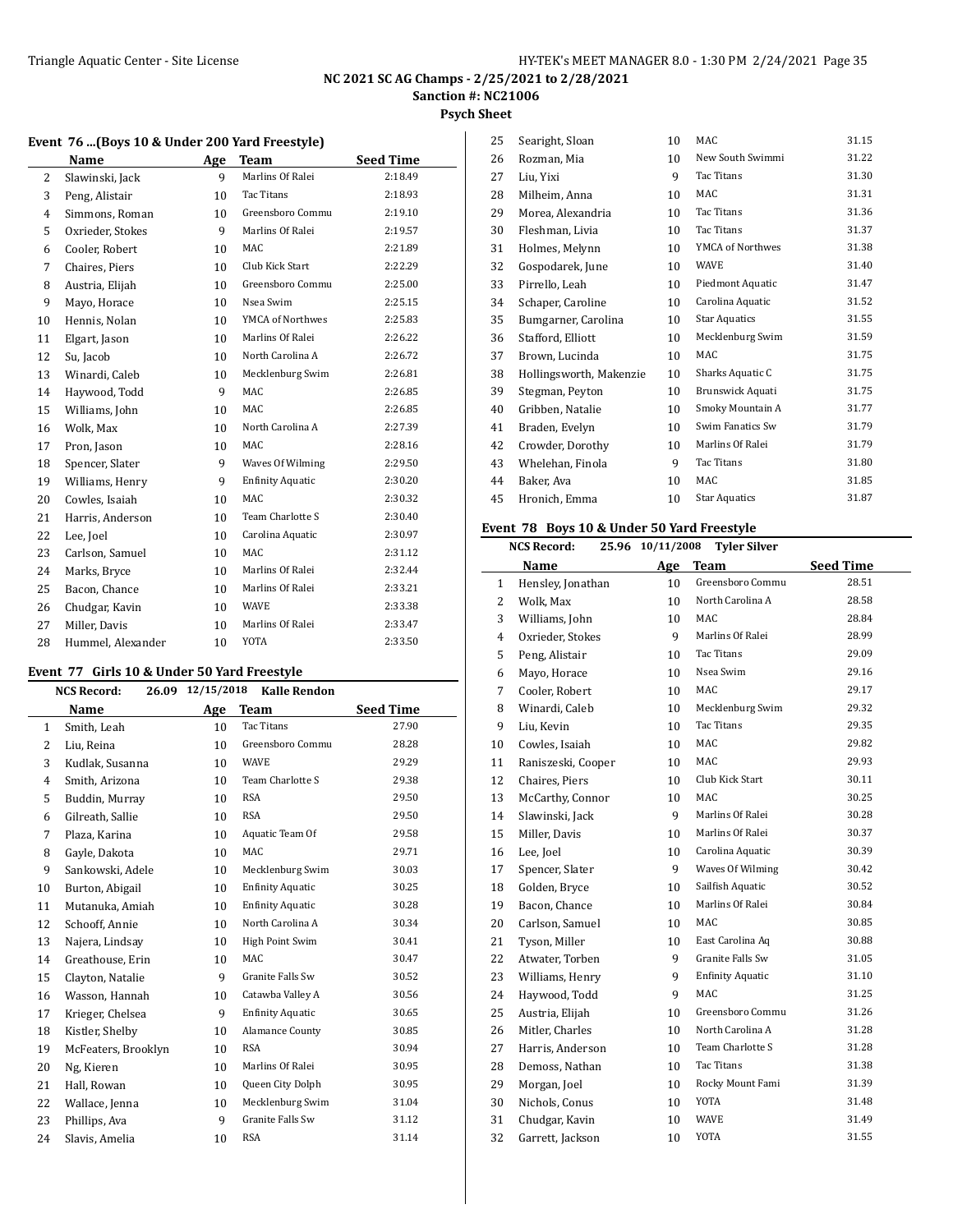Simmons, Roman 10 Greensboro Commu 1:14.74

#### **NC 2021 SC AG Champs - 2/25/2021 to 2/28/2021 Sanction #: NC21006**

**Psych Sheet**

l,

#### **Event 78 ...(Boys 10 & Under 50 Yard Freestyle)**

|    | Name                | Age | Team                    | <b>Seed Time</b> |
|----|---------------------|-----|-------------------------|------------------|
| 33 | Wickerham, Cooper   | 10  | MAC                     | 31.59            |
| 34 | Nunn, Bo            | 10  | <b>Enfinity Aquatic</b> | 31.64            |
| 35 | Galloway, Ryan      | 9   | <b>Enfinity Aquatic</b> | 31.67            |
| 36 | Boehlke, Noah       | 10  | North Carolina A        | 31.68            |
| 37 | Dickenson, Anderson | 9   | <b>Star Aquatics</b>    | 31.70            |
| 38 | Tseng, Raymond      | 9   | Marlins Of Ralei        | 31.71            |
| 39 | Marks, Bryce        | 10  | Marlins Of Ralei        | 31.77            |
| 40 | Elgart, Jason       | 10  | Marlins Of Ralei        | 31.78            |
|    |                     |     |                         |                  |

#### **Event 79 Girls 10 & Under 100 Yard IM**

|              | <b>NCS Record:</b> | 1:05.93 | 3/15/2007 | <b>Meaghan Raab</b>     |                  |  |
|--------------|--------------------|---------|-----------|-------------------------|------------------|--|
|              | Name               |         | Age       | <b>Team</b>             | <b>Seed Time</b> |  |
| $\mathbf{1}$ | Liu, Reina         |         | 10        | Greensboro Commu        | 1:12.53          |  |
| 2            | Kudlak, Susanna    |         | 10        | <b>WAVE</b>             | 1:13.61          |  |
| 3            | Zuleger, Skylar    |         | 10        | YMCA of Northwes        | 1:14.08          |  |
| 4            | Smith, Leah        |         | 10        | Tac Titans              | 1:14.41          |  |
| 5            | Slavis. Amelia     |         | 10        | <b>RSA</b>              | 1:15.53          |  |
| 6            | Smith, Arizona     |         | 10        | Team Charlotte S        | 1:15.64          |  |
| 7            | Gilreath, Sallie   |         | 10        | <b>RSA</b>              | 1:16.25          |  |
| 8            | Wooten, Kaitlyn    |         | 10        | MAC                     | 1:16.79          |  |
| 9            | Hefner, Lucy       |         | 10        | Marlins Of Ralei        | 1:16.81          |  |
| 10           | Plaza, Karina      |         | 10        | Aquatic Team Of         | 1:17.22          |  |
| 11           | Wasson, Hannah     |         | 10        | Catawba Valley A        | 1:17.23          |  |
| 12           | Clayton, Natalie   |         | 9         | Granite Falls Sw        | 1:18.09          |  |
| 13           | Burton, Abigail    |         | 10        | <b>Enfinity Aquatic</b> | 1:18.27          |  |
| 14           | Sankowski, Adele   |         | 10        | Mecklenburg Swim        | 1:18.40          |  |
| 15           | Buddin, Murray     |         | 10        | <b>RSA</b>              | 1:18.60          |  |
| 16           | Greathouse, Erin   |         | 10        | MAC                     | 1:18.68          |  |
| 17           | Braden, Evelyn     |         | 10        | Swim Fanatics Sw        | 1:18.73          |  |
| 18           | Milheim, Anna      |         | 10        | MAC                     | 1:18.83          |  |
| 19           | Schooff, Annie     |         | 10        | North Carolina A        | 1:19.01          |  |
| 20           | Maxwell, Harper    |         | 10        | <b>YOTA</b>             | 1:19.03          |  |
| 21           | Gayle, Dakota      |         | 10        | MAC                     | 1:19.42          |  |
| 22           | Kistler, Shelby    |         | 10        | Alamance County         | 1:19.42          |  |
| 23           | Searight, Sloan    |         | 10        | MAC                     | 1:19.44          |  |
| 24           | Ng, Kieren         |         | 10        | Marlins Of Ralei        | 1:19.60          |  |
| 25           | Hoang, Christiana  |         | 10        | Tac Titans              | 1:19.60          |  |
| 26           | Phillips, Ava      |         | 9         | Granite Falls Sw        | 1:19.73          |  |
| 27           | Liu, Yixi          |         | 9         | Tac Titans              | 1:19.78          |  |
| 28           | Grossi, Isabella   |         | 10        | Marlins Of Ralei        | 1:19.81          |  |
| 29           | Cleary, Shea       |         | 10        | MAC                     | 1:19.84          |  |
| 30           | Davis, Elise       |         | 10        | <b>YOTA</b>             | 1:19.89          |  |
| 31           | Marino, Ava        |         | 10        | MAC.                    | 1:20.02          |  |
| 32           | Wallace, Jenna     |         | 10        | Mecklenburg Swim        | 1:20.03          |  |
| 33           | Hronich, Emma      |         | 10        | <b>Star Aquatics</b>    | 1:20.21          |  |
| 34           | Najera, Lindsay    |         | 10        | <b>High Point Swim</b>  | 1:20.25          |  |
| 35           | Stegman, Peyton    |         | 10        | <b>Brunswick Aquati</b> | 1:20.46          |  |
| 36           | Volpe, Annalisa    |         | 10        | YOTA                    | 1:20.64          |  |

#### **Event 80 Boys 10 & Under 100 Yard IM**

| NCS Record:    | $1:05.32$ $2/27/2016$ |            | <b>Humberto Najera</b> |
|----------------|-----------------------|------------|------------------------|
| Name           | Age                   | Team       | <b>Seed Time</b>       |
| Cummins, Bodhi | 10                    | Una Tyde   | 1:08.40                |
| Cooler, Robert | 10                    | MAC        | 1:13.20                |
| Liu, Kevin     | 10                    | Tac Titans | 1:14.61                |

| 5  | Hensley, Jonathan  | 10 | Greensboro Commu        | 1:14.85 |
|----|--------------------|----|-------------------------|---------|
| 6  | Williams, John     | 10 | MAC                     | 1:14.96 |
| 7  | Peng, Alistair     | 10 | <b>Tac Titans</b>       | 1:15.97 |
| 8  | Austria, Elijah    | 10 | Greensboro Commu        | 1:16.07 |
| 9  | Wolk, Max          | 10 | North Carolina A        | 1:16.53 |
| 10 | Cowles, Isaiah     | 10 | <b>MAC</b>              | 1:16.99 |
| 11 | Raniszeski, Cooper | 10 | MAC                     | 1:17.17 |
| 12 | Carlson, Samuel    | 10 | MAC                     | 1:17.20 |
| 13 | Oxrieder, Stokes   | 9  | Marlins Of Ralei        | 1:17.20 |
| 14 | Lee, Joel          | 10 | Carolina Aquatic        | 1:17.45 |
| 15 | Hennis, Nolan      | 10 | YMCA of Northwes        | 1:17.58 |
| 16 | Elgart, Jason      | 10 | Marlins Of Ralei        | 1:17.61 |
| 17 | Chaires, Piers     | 10 | Club Kick Start         | 1:18.04 |
| 18 | Su, Jacob          | 10 | North Carolina A        | 1:18.08 |
| 19 | Haywood, Todd      | 9  | MAC                     | 1:18.09 |
| 20 | Slawinski, Jack    | 9  | Marlins Of Ralei        | 1:18.42 |
| 21 | Spencer, Slater    | 9  | Waves Of Wilming        | 1:18.62 |
| 22 | Miller, Davis      | 10 | Marlins Of Ralei        | 1:19.26 |
| 23 | Wickerham, Cooper  | 10 | MAC                     | 1:19.62 |
| 24 | Nunn, Bo           | 10 | <b>Enfinity Aquatic</b> | 1:19.80 |
| 25 | Pron, Jason        | 10 | <b>MAC</b>              | 1:20.01 |
| 26 | Feng, Edward       | 10 | North Carolina A        | 1:20.18 |
| 27 | Harris, Anderson   | 10 | Team Charlotte S        | 1:20.24 |
| 28 | Williams, Henry    | 9  | <b>Enfinity Aquatic</b> | 1:20.27 |
| 29 | Smith, Harrison    | 10 | MAC                     | 1:20.35 |
| 30 | Chudgar, Kavin     | 10 | <b>WAVE</b>             | 1:20.63 |
| 31 | Demoss, Nathan     | 10 | Tac Titans              | 1:20.66 |
| 32 | March, Brady       | 10 | <b>Tac Titans</b>       | 1:21.08 |
| 33 | Marks, Bryce       | 10 | Marlins Of Ralei        | 1:21.34 |
| 34 | Aris, Adam         | 10 | <b>MAC</b>              | 1:21.36 |
| 35 | Komelasky, Declan  | 9  | Club Kick Start         | 1:21.39 |
| 36 | Chen, Kingsley     | 9  | <b>Tac Titans</b>       | 1:21.43 |

# **Event 81 Girls 10 & Under 100 Yard Backstroke**

|    | <b>NCS Record:</b> | 1:04.08 4/1/1998 | <b>Sarah Proctor</b> |                  |
|----|--------------------|------------------|----------------------|------------------|
|    | Name               | Age              | Team                 | <b>Seed Time</b> |
| 1  | Liu, Reina         | 10               | Greensboro Commu     | 1:10.17          |
| 2  | Smith, Leah        | 10               | Tac Titans           | 1:12.15          |
| 3  | Plaza, Karina      | 10               | Aquatic Team Of      | 1:12.51          |
| 4  | Greathouse, Erin   | 10               | MAC                  | 1:12.76          |
| 5  | Hefner, Lucy       | 10               | Marlins Of Ralei     | 1:14.54          |
| 6  | Smith, Arizona     | 10               | Team Charlotte S     | 1:14.86          |
| 7  | Zuleger, Skylar    | 10               | YMCA of Northwes     | 1:15.27          |
| 8  | Schooff, Annie     | 10               | North Carolina A     | 1:15.37          |
| 9  | Slavis, Amelia     | 10               | <b>RSA</b>           | 1:15.47          |
| 10 | Clayton, Natalie   | 9                | Granite Falls Sw     | 1:15.62          |
| 11 | Gilreath, Sallie   | 10               | <b>RSA</b>           | 1:16.30          |
| 12 | Fink, Brittany     | 10               | Mecklenburg Swim     | 1:17.24          |
| 13 | Buddin, Murray     | 10               | <b>RSA</b>           | 1:17.27          |
| 14 | Phillips, Ava      | 9                | Granite Falls Sw     | 1:17.43          |
| 15 | McCowen, Sarah     | 10               | YOTA                 | 1:17.45          |
| 16 | Milheim, Anna      | 10               | MAC                  | 1:17.83          |
| 17 | Gayle, Dakota      | 10               | MAC                  | 1:18.01          |
| 18 | Hronich, Emma      | 10               | <b>Star Aquatics</b> | 1:18.13          |
| 19 | Willis, Mary       | 10               | Swim Fanatics Sw     | 1:18.21          |
| 20 | Searight, Sloan    | 10               | <b>MAC</b>           | 1:18.36          |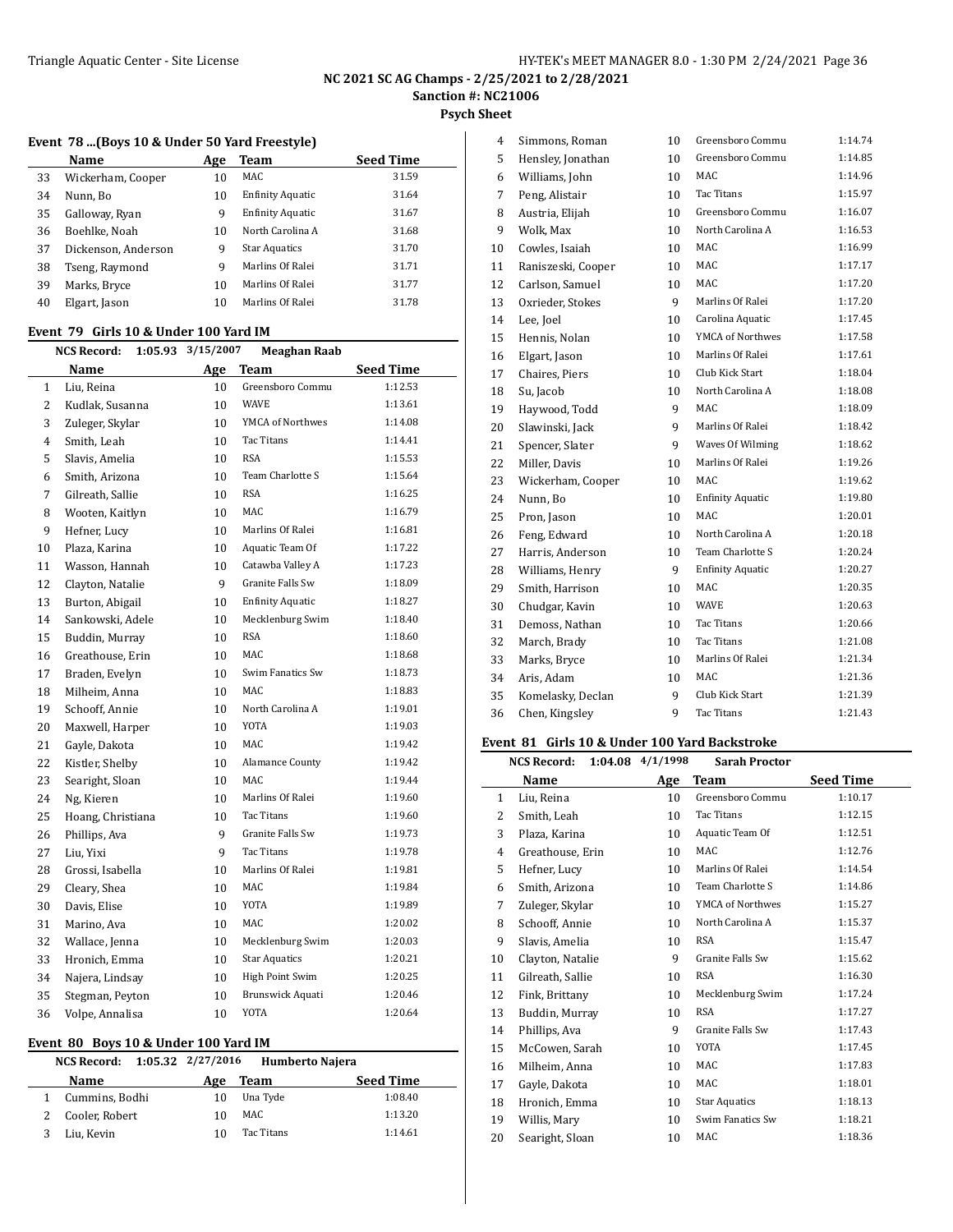**Psych Sheet**

#### **Event 81 ...(Girls 10 & Under 100 Yard Backstroke)**

|    | Name                | Age             | Team                    | <b>Seed Time</b> |
|----|---------------------|-----------------|-------------------------|------------------|
| 21 | Hoang, Christiana   | 10              | <b>Tac Titans</b>       | 1:18.54          |
| 22 | Martino, Mikayla    | 9               | <b>Granite Falls Sw</b> | 1:18.55          |
| 23 | Powell, Catherine   | 10              | YOTA                    | 1:18.68          |
| 24 | Holloway, Brynn     | 10              | <b>RSA</b>              | 1:18.70          |
| 25 | Holmes, Melynn      | 10              | YMCA of Northwes        | 1:18.73          |
| 26 | Hall, Rowan         | 10              | Queen City Dolph        | 1:18.75          |
| 27 | Pirrello, Leah      | 10              | Piedmont Aquatic        | 1:18.76          |
| 28 | Schaper, Caroline   | 10              | Carolina Aquatic        | 1:18.85          |
| 29 | Najera, Lindsay     | 10              | High Point Swim         | 1:18.98          |
| 30 | Maxwell, Harper     | 10              | <b>YOTA</b>             | 1:19.16          |
| 31 | Whelehan, Finola    | 9               | <b>Tac Titans</b>       | 1:19.28          |
| 32 | Cleary, Shea        | 10              | MAC                     | 1:19.32          |
| 33 | Stegman, Peyton     | 10              | Brunswick Aquati        | 1:19.36          |
| 34 | Burton, Abigail     | 10              | <b>Enfinity Aquatic</b> | 1:19.39          |
| 35 | Butler, Emory       | 10              | <b>YMCA of Northwes</b> | 1:19.41          |
| 36 | Wooten, Kaitlyn     | 10              | MAC                     | 1:19.44          |
| 37 | McFeaters, Brooklyn | 10              | <b>RSA</b>              | 1:19.48          |
| 38 | Ritchey, Jocelyn    | 9               | Carolina Aquatic        | 1:19.56          |
| 39 | Berl, Elise         | 10 <sup>1</sup> | MAC                     | 1:19.74          |
| 40 | Braden, Evelyn      | 10              | Swim Fanatics Sw        | 1:19.75          |
| 41 | Steiner, Madeline   | 10              | MAC                     | 1:19.78          |
| 42 | Harter, Sarah       | 9               | Tac Titans              | 1:19.87          |
| 43 | Sankowski, Adele    | 10              | Mecklenburg Swim        | 1:20.09          |
| 44 | Wallace, Jenna      | 10              | Mecklenburg Swim        | 1:20.22          |
| 45 | Liu, Yixi           | 9               | <b>Tac Titans</b>       | 1:20.29          |
| 46 | Weaver, Erin        | 9               | Carolina Aquatic        | 1:20.44          |
| 47 | Morea, Alexandria   | 10              | Tac Titans              | 1:20.45          |
| 48 | Nevins, Campbell    | 10              | MAC                     | 1:20.47          |
| 49 | Fleshman, Livia     | 10 <sup>1</sup> | <b>Tac Titans</b>       | 1:20.54          |
| 50 | Ng, Kieren          | 10              | Marlins Of Ralei        | 1:20.55          |
| 51 | Choi, Tera          | 10              | Marlins Of Ralei        | 1:20.78          |

## **Event 82 Boys 10 & Under 100 Yard Backstroke**

|                | 1:02.78<br><b>NCS Record:</b> | 4/1/1999 | R.Padget/M.Moore        |                  |
|----------------|-------------------------------|----------|-------------------------|------------------|
|                | Name                          | Age      | Team                    | <b>Seed Time</b> |
| 1              | Peng, Alistair                | 10       | <b>Tac Titans</b>       | 1:08.36          |
| 2              | Cummins, Bodhi                | 10       | Una Tyde                | 1:08.50          |
| 3              | Mayo, Horace                  | 10       | Nsea Swim               | 1:11.29          |
| $\overline{4}$ | Raniszeski, Cooper            | 10       | MAC                     | 1:13.04          |
| 5              | Hensley, Jonathan             | 10       | Greensboro Commu        | 1:13.61          |
| 6              | Marks, Bryce                  | 10       | Marlins Of Ralei        | 1:14.90          |
| 7              | Liu, Kevin                    | 10       | Tac Titans              | 1:15.19          |
| 8              | Winardi, Caleb                | 10       | Mecklenburg Swim        | 1:15.82          |
| 9              | Haywood, Todd                 | 9        | MAC                     | 1:16.01          |
| 10             | Spencer, Slater               | 9        | Waves Of Wilming        | 1:16.19          |
| 11             | Pron, Jason                   | 10       | MAC                     | 1:16.23          |
| 12             | Chaires, Piers                | 10       | Club Kick Start         | 1:16.28          |
| 13             | McCarthy, Connor              | 10       | MAC                     | 1:16.31          |
| 14             | Golden, Bryce                 | 10       | Sailfish Aquatic        | 1:16.38          |
| 15             | Bacon, Chance                 | 10       | Marlins Of Ralei        | 1:16.57          |
| 16             | Slawinski, Jack               | 9        | Marlins Of Ralei        | 1:16.74          |
| 17             | Harris, Anderson              | 10       | Team Charlotte S        | 1:17.13          |
| 18             | Su, Jacob                     | 10       | North Carolina A        | 1:17.67          |
| 19             | Tate, Hawken                  | 9        | <b>Enfinity Aquatic</b> | 1:18.26          |
| 20             | Hennis, Nolan                 | 10       | YMCA of Northwes        | 1:18.28          |
|                |                               |          |                         |                  |

| 21 | Xing, William     | 10 | North Carolina A        | 1:18.38 |
|----|-------------------|----|-------------------------|---------|
| 22 | Chudgar, Kavin    | 10 | <b>WAVE</b>             | 1:18.67 |
| 23 | Nunn, Bo          | 10 | <b>Enfinity Aquatic</b> | 1:18.75 |
| 24 | March, Brady      | 10 | Tac Titans              | 1:19.56 |
| 25 | Galloway, Ryan    | 9  | <b>Enfinity Aquatic</b> | 1:19.89 |
| 26 | Demoss, Nathan    | 10 | Tac Titans              | 1:20.10 |
| 27 | Smith, Harrison   | 10 | MAC                     | 1:20.15 |
| 28 | Hummel, Alexander | 10 | YOTA                    | 1:20.25 |
| 29 | Miller, Davis     | 10 | Marlins Of Ralei        | 1:20.40 |
| 30 | Chen, Kingsley    | 9  | Tac Titans              | 1:20.52 |
| 31 | Elgart, Jason     | 10 | Marlins Of Ralei        | 1:20.56 |
| 32 | Caress, Baxter    | 10 | YOTA                    | 1:20.61 |
| 33 | Garrett, Jackson  | 10 | YOTA                    | 1:20.70 |
| 34 | Zhou-He, Steven   | 9  | Tac Titans              | 1:20.73 |
| 35 | Palamar, Benjamin | 9  | Tac Titans              | 1:20.97 |
| 36 | Boehlke, Noah     | 10 | North Carolina A        | 1:21.11 |
| 37 | Aris, Adam        | 10 | MAC                     | 1:21.27 |

# **Event 83 Girls 10 & Under 100 Yard Butterfly**

|    | <b>NCS Record:</b>                 | 1:02.53 3/15/2007 | <b>Meaghan Raab</b> |                  |
|----|------------------------------------|-------------------|---------------------|------------------|
|    | Name                               | Age               | <b>Team</b>         | <b>Seed Time</b> |
|    | Liu, Reina<br>1                    | 10                | Greensboro Commu    | 1:11.93          |
|    | $\overline{2}$<br>Gilreath, Sallie | 10                | <b>RSA</b>          | 1:15.00          |
|    | 3<br>Hefner, Lucy                  | 10                | Marlins Of Ralei    | 1:15.40          |
|    | 4<br>Kudlak, Susanna               | 10                | <b>WAVE</b>         | 1:15.77          |
|    | 5<br>Marino, Ava                   | 10                | <b>MAC</b>          | 1:18.61          |
|    | Volpe, Annalisa<br>6               | 10                | <b>YOTA</b>         | 1:18.73          |
|    | Phillips, Ava<br>7                 | 9                 | Granite Falls Sw    | 1:18.82          |
|    | Sankowski, Adele<br>8              | 10                | Mecklenburg Swim    | 1:18.94          |
|    | Wasson, Hannah<br>9                | 10                | Catawba Valley A    | 1:19.47          |
| 10 | Baker, Ava                         | 10                | MAC                 | 1:19.58          |
| 11 | Zuleger, Skylar                    | 10                | YMCA of Northwes    | 1:19.71          |
| 12 | Grossi, Isabella                   | 10                | Marlins Of Ralei    | 1:19.75          |
| 13 | Kistler, Shelby                    | 10                | Alamance County     | 1:19.75          |
| 14 | Clayton, Natalie                   | 9                 | Granite Falls Sw    | 1:19.78          |
| 15 | Cleary, Shea                       | 10                | MAC                 | 1:20.62          |
| 16 | Wooten, Kaitlyn                    | 10                | MAC                 | 1:20.88          |
| 17 | Leute, Kamdyn                      | 9                 | Granite Falls Sw    | 1:21.09          |
| 18 | Goforth, Molly                     | 10                | YMCA of Western     | 1:21.47          |
| 19 | Holmes, Kylie Grace                | 9                 | Swim Fanatics Sw    | 1:21.90          |
| 20 | Slavis, Amelia                     | 10                | <b>RSA</b>          | 1:22.14          |
| 21 | Gospodarek, June                   | 10                | <b>WAVE</b>         | 1:22.19          |
| 22 | Hoang, Christiana                  | 10                | <b>Tac Titans</b>   | 1:22.62          |
| 23 | Greathouse, Erin                   | 10                | <b>MAC</b>          | 1:22.95          |
| 24 | Weaver, Erin                       | 9                 | Carolina Aquatic    | 1:23.27          |
| 25 | Smith, Leah                        | 10                | <b>Tac Titans</b>   | 1:23.53          |
| 26 | Searight, Sloan                    | 10                | MAC                 | 1:23.61          |
| 27 | George, Michelle                   | 10                | MAC                 | 1:24.49          |
| 28 | Hastings, Lucy                     | 10                | Waves Of Wilming    | 1:24.74          |
| 29 | Goins, Charlotte                   | 10                | <b>WAVE</b>         | 1:25.66          |
| 30 | Fink, Brittany                     | 10                | Mecklenburg Swim    | 1:25.73          |
|    |                                    |                   |                     |                  |

#### **Event 84 Boys 10 & Under 100 Yard Butterfly**

L.

| NCS Record: 1:01.81 3/20/2014 |     | <b>Baylor Nelson</b> |                  |
|-------------------------------|-----|----------------------|------------------|
| <b>Name</b>                   | Age | Team                 | <b>Seed Time</b> |
| Cummins, Bodhi                | 10  | Una Tyde             | 1:10.87          |
| Slawinski, Jack               | a   | Marlins Of Ralei     | 1.1217           |